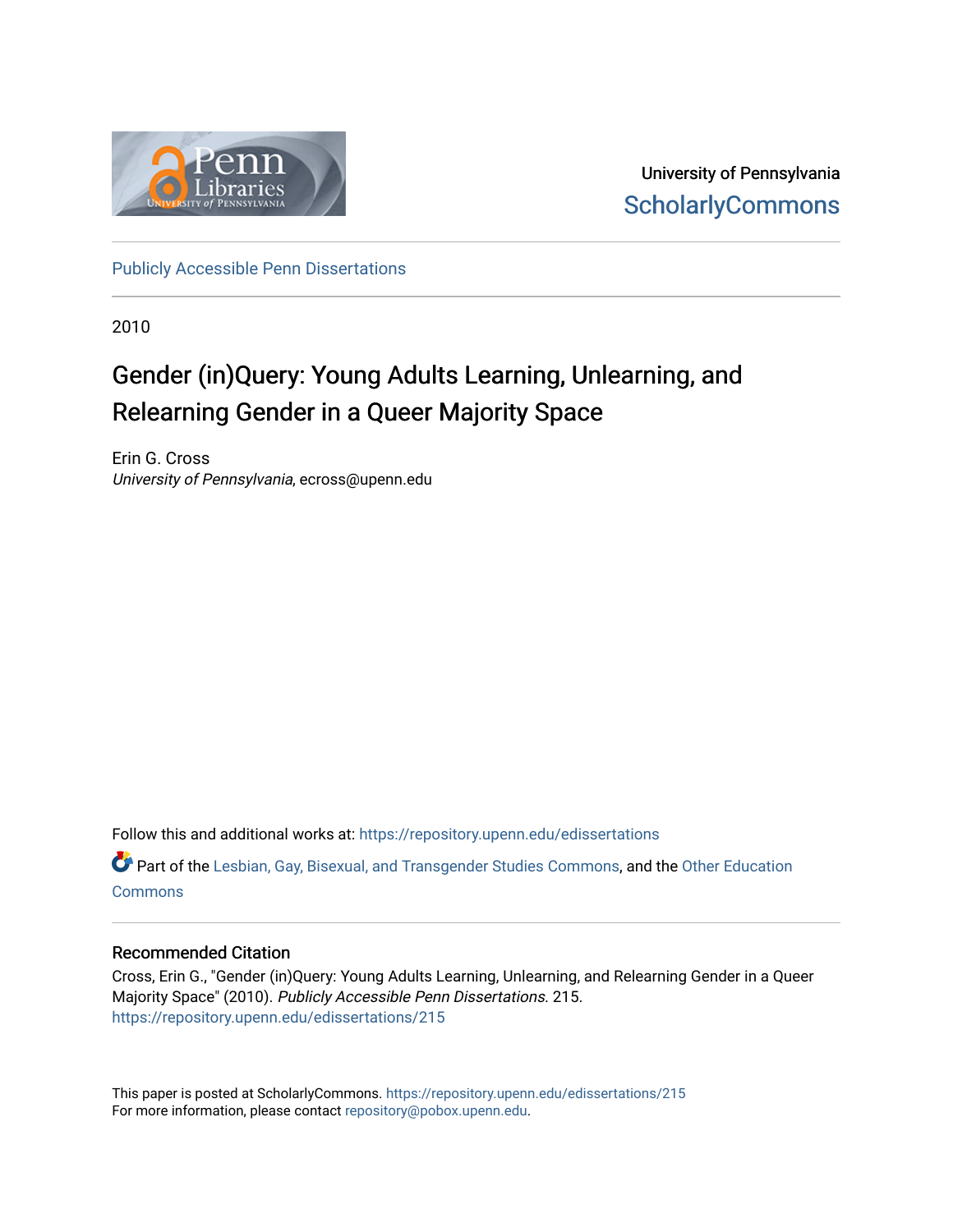# Gender (in)Query: Young Adults Learning, Unlearning, and Relearning Gender in a Queer Majority Space

# **Abstract**

As today's discursive frames available to queer young adults reflect a stressful, shifting historical context for sexuality from 'struggle and survive' to emancipation, they still are confined by U.S. sexual norms assuming the authority of 'truth' while demanding heterosexuality. Consequently, sexuality and gender are linked inextricably as heterosexuality relies on the gender binary and the gender binary relies on heterosexuality. Via gender, queer, and situated learning theories this qualitative study decouples such mutual reinforcement to explore how queer young adults – who are already positioned outside of obligatory heterosexuality – learn, unlearn, or relearn gender in queer majority spaces. Research occurred during investigator facilitated gender group sessions comprised of college-aged queer young adults and also drew on individual interviews, private online journal entries, and periodic surveys. Through this work young adults had a safe space to learn about and perform gender, but were limited by previous heterocentric knowledge and language. This research raise vital questions and concerns about the hegemony of heterosexuality and the gender binary, how context affects learning, and how college students benefit from a non-judgmental space to grapple with questions of identity. Additionally, it points out the usefulness of queer and gender theories in educational research in combination with situated learning theory as well as on their own.

### Degree Type

**Dissertation** 

Degree Name Doctor of Philosophy (PhD)

Graduate Group Education

First Advisor Katherine Schultz

Second Advisor Heather Love

Third Advisor Howard Stevenson

Keywords gender, young adult, learning, queer, identity

### Subject Categories

Feminist, Gender, and Sexuality Studies | Lesbian, Gay, Bisexual, and Transgender Studies | Other **Education**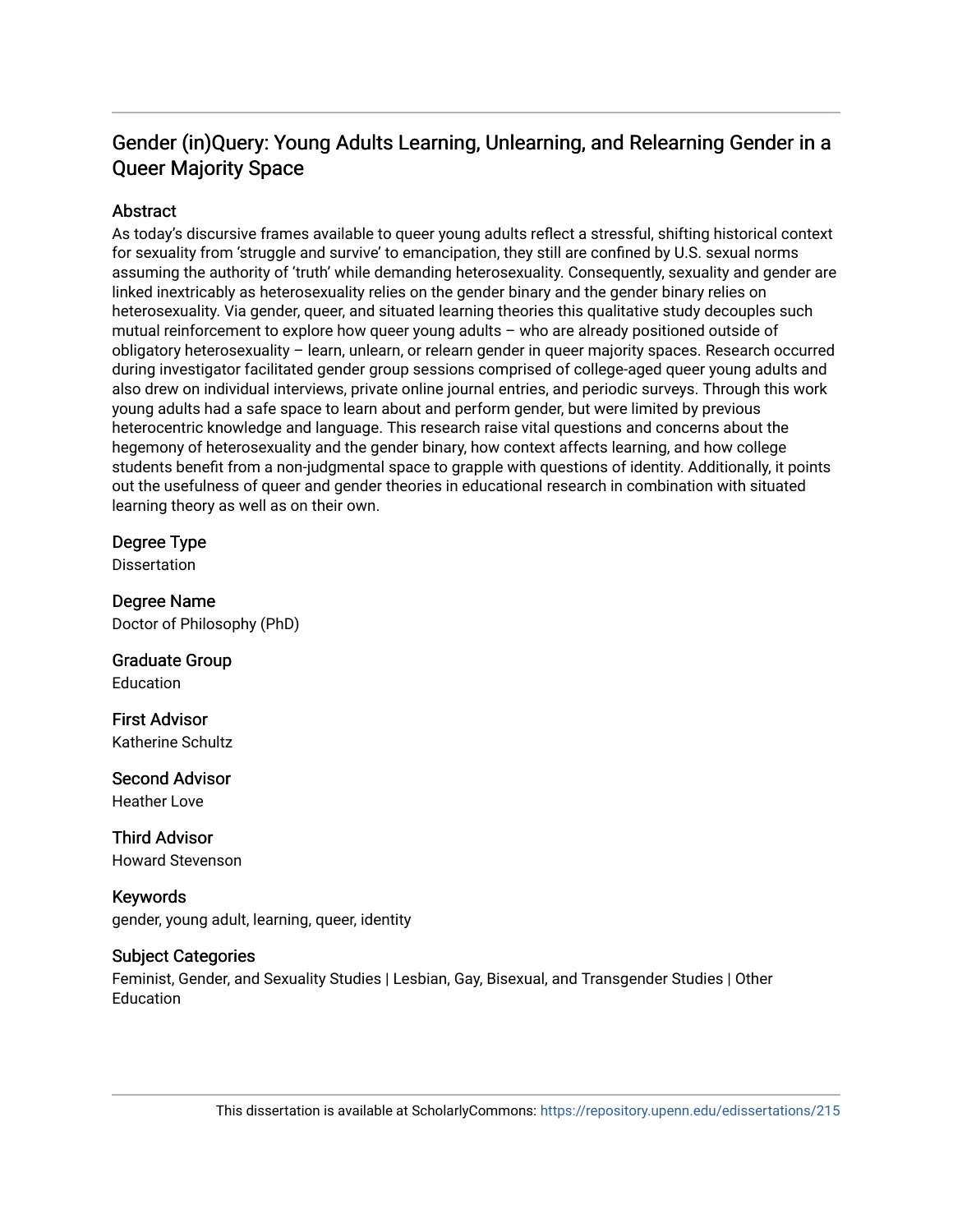# GENDER (IN)QUERY:

# YOUNG ADULTS LEARNING, UNLEARNING, AND RELEARNING GENDER IN A

# QUEER MAJORITY SPACE

Erin G. Cross

# A DISSERTATION

in

### Education

# Presented to the Faculties of the University of Pennsylvania

In

Partial Fulfillment of the Requirements for the

Degree of Doctor of Philosophy

2010

Supervisor of Dissertation:

Katherine Schultz, Professor of Education

Graduate Group Chair:

l

l

Stanton E. F. Wortham, Professor of Education

Dissertation Committee: Heather Love, Associate Professor of English Jeanne L. Stanley, Adjunct Associate Professor of Education Howard C. Stevenson, Associate Professor of Education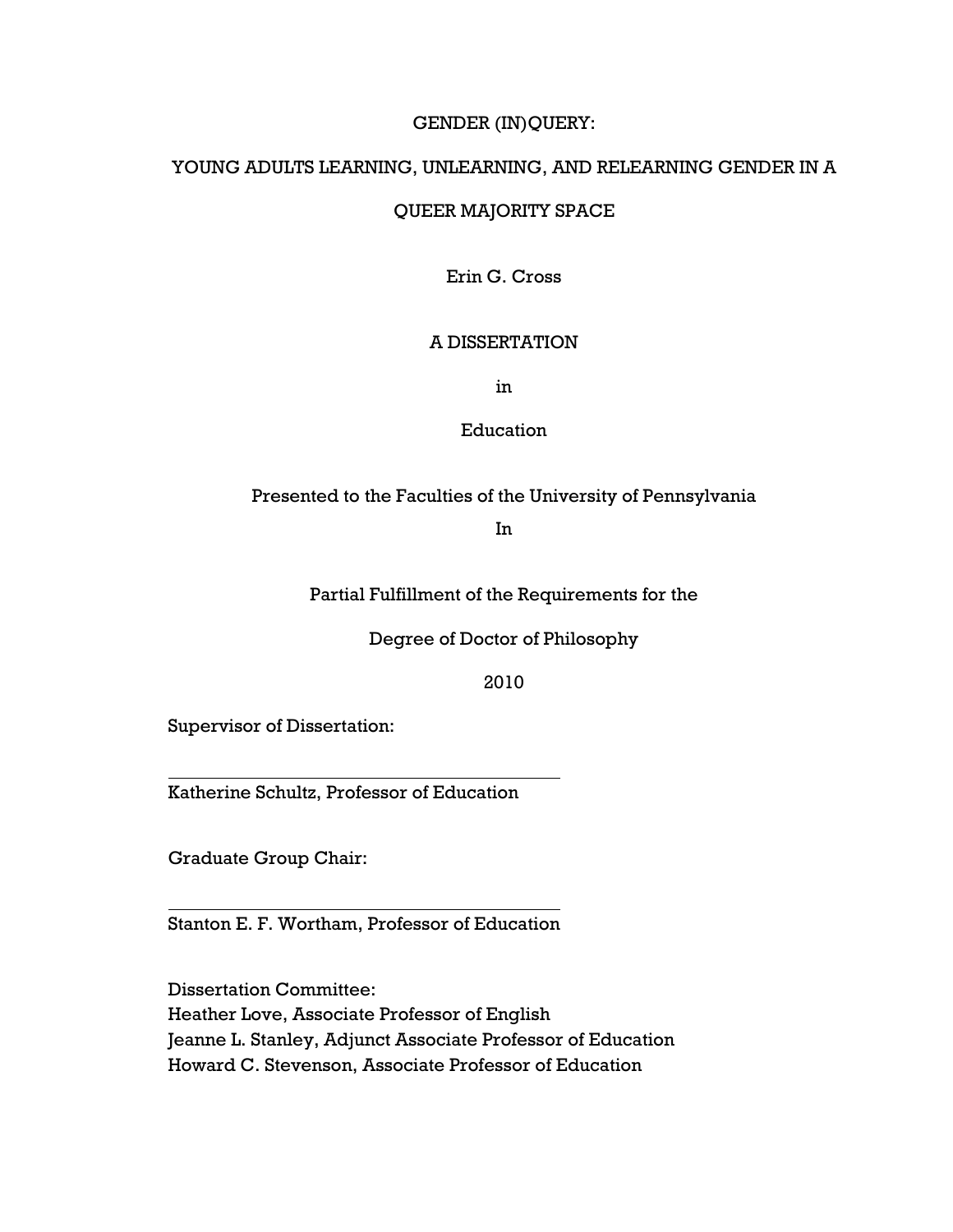Gender (In)Query:

Young Adults Learning, Unlearning, and Relearning Gender in a Queer

Majority Space

# COPYRIGHT

2010

Erin G. Cross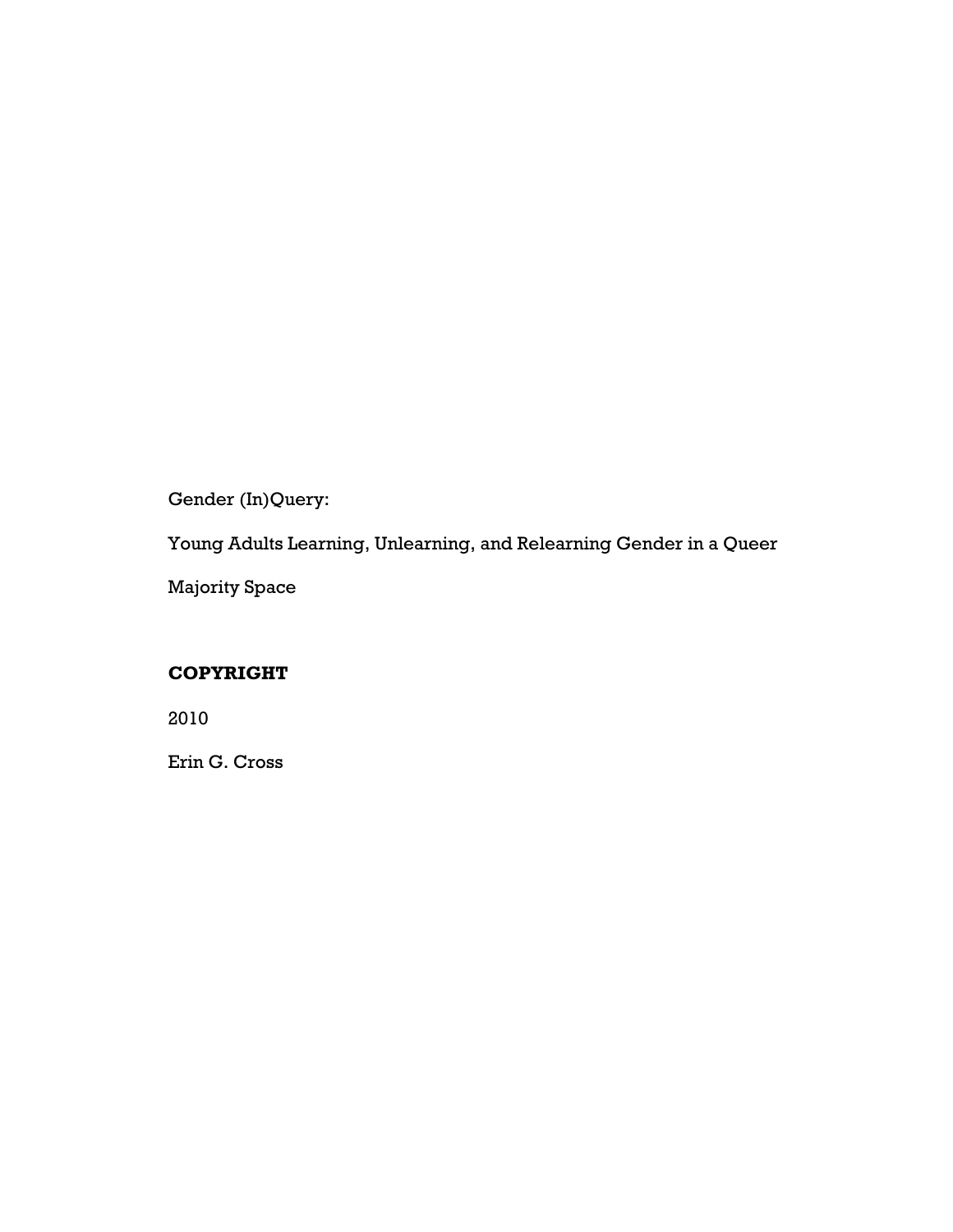Dedicated to those who were taken too early…

Liz Weaver

Art McClelland

Kate McClelland

B. Chris Trace

…and those who paved the way.

Robert McClelland, Sr.

Laura McClelland

Hilda Grunau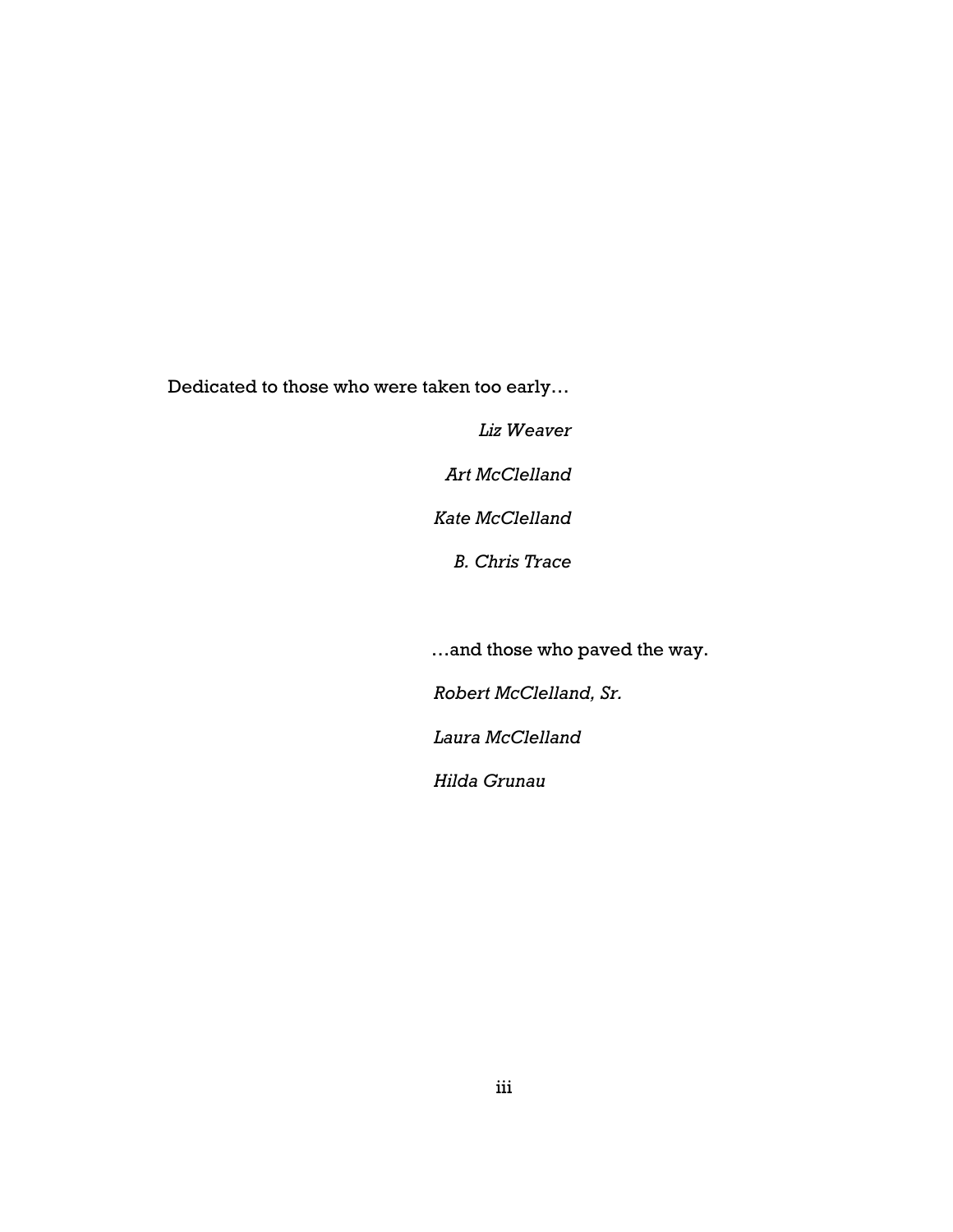#### ACKNOWLEDGEMENTS

I am indebted to this study's participants. Without their willingness to give up many afternoons, struggle with their identities, and share their lived experiences my dissertation would not exist. Their giving nature allowed me to explore gender from critical, distinctive perspectives and I truly hope my work has done them justice. Thank you for your patience, sense(s) of humor, and ability to contest norms. Each of you have, and will, continue to educate and change the world.

My dissertation committee encouraged me to explore uncharted territory, challenged me intellectually, and kept the faith when I could not. Kathy Schultz, my chair, shepherded my time at GSE with confidence. Heather Love sparked my interest in queer theory, treated me as a colleague, and showed me it is possible to be a compassionate, humble professor who genuinely cares for her students while still challenging them. Howard Stevenson was there when I needed him. And last, but far from least, Jeanne Stanley has been my rock, dog's godmother, and all around dear friend; she knew when to push, say it was okay to take care of myself, and made me chuckle in the process. This work would not exist without her.

Flo and Ray Cross, my parents and friends, were my first teachers who helped me lay a strong life foundation based on a thirst for knowledge, Midwestern kindness, responsibility, justice, and unconditional love. Without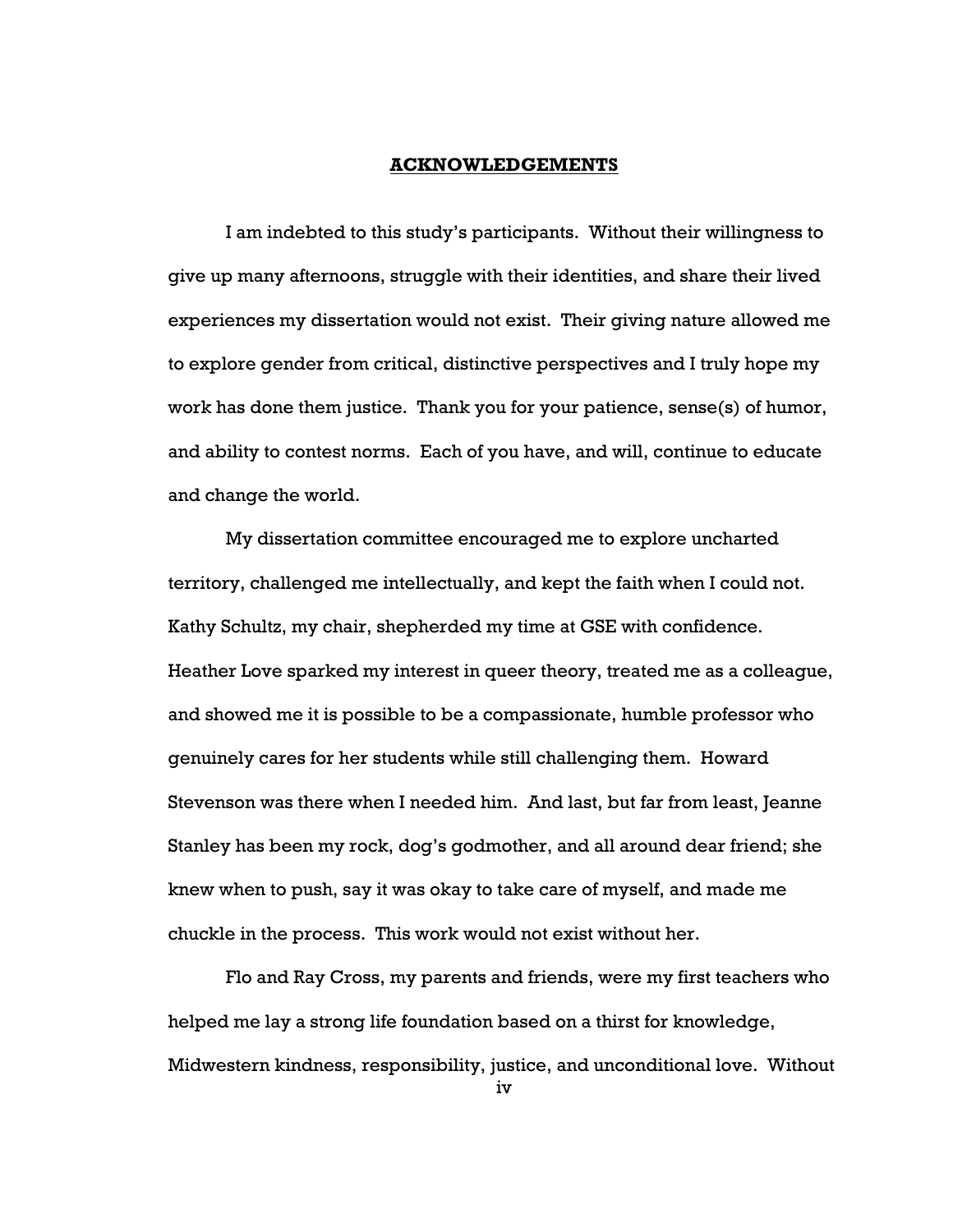their early and continued support to be myself and pursue my passions, I would not be where I am today; thank you is not enough. My sister, Heather – both consciously and unconsciously -- has pushed me to be the best person I can be, especially as an aunt and role model for my nephew, Declan. Other family members who are no longer here still encourage and guide me posthumously. Bob and Laura McClelland, my maternal grandparents, reinforced the value of in- and out-of-school education, loyalty, and hard work through personal example and immense love for their tomboy granddaughter, 'Twinkletoes.' My great aunt, Hilda Grunau, was a female pioneer professionally and personally whose giving, independent spirit still inspires me. I was also lucky enough to be adopted into the Connecticut clan by Art and Kate McClelland, my uncle and aunt. Both left this world too early, but not before sharing their wisdom, wit, amazing hugs, and love. AK also was one of my closest friends, travel buddy, understanding ear, hair on fire moment caller, and the best storyteller, bar none. I only wish I finished before she was killed by a drunk driver. I did it AK! Finally, my partner, Liz, who was killed in a traffic accident abroad almost fifteen years ago, gave me the gift of absolute love which changed my life; I miss her and thank her for more than she could have ever known.

I am blessed to have an amazing family of choice, some of whom to which I am related. My cousin Lauren Mendoza, her husband Balta, and their daughter Sara are my biggest East Coast supporters. I count on them for

v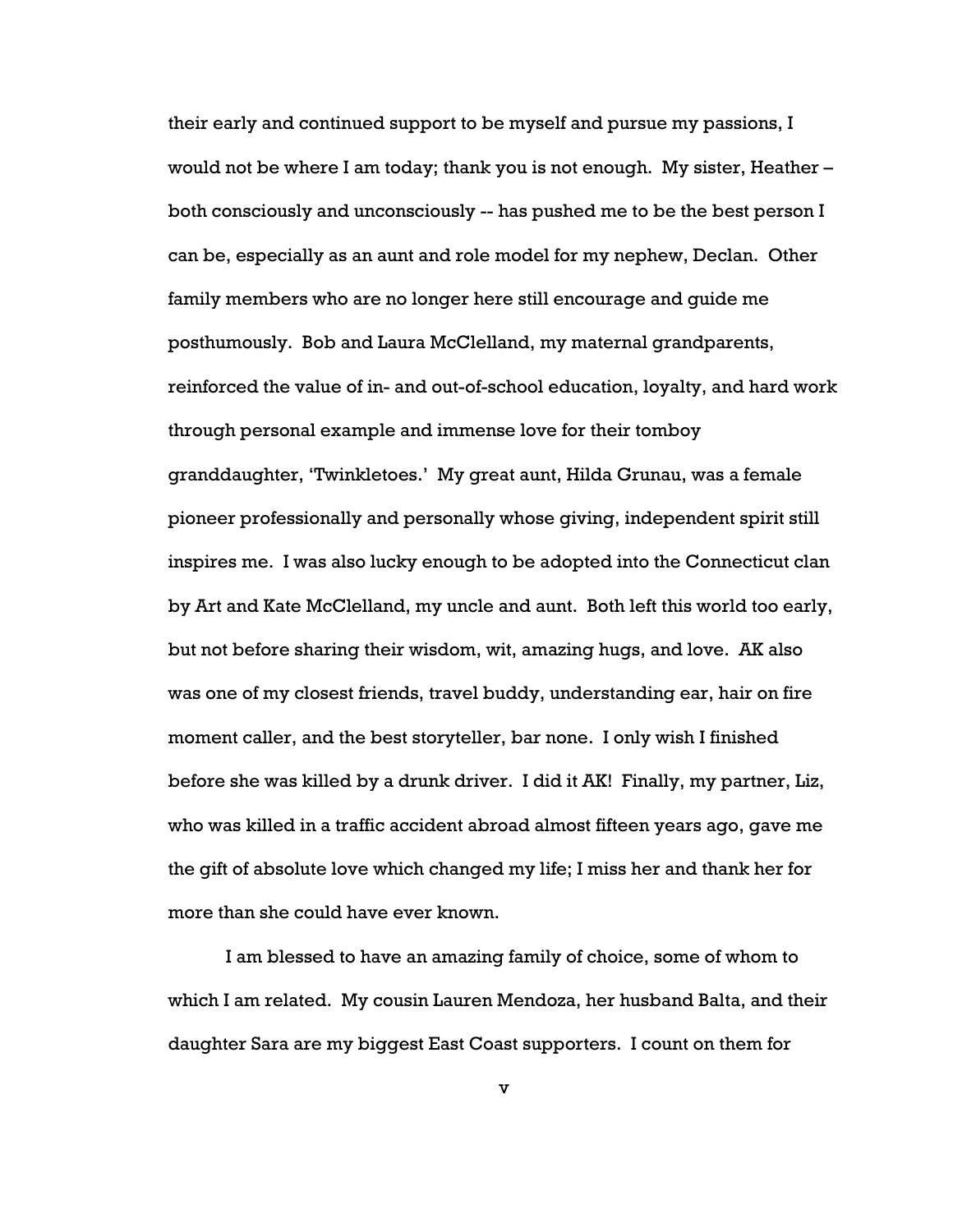more than they know; I am proud to call them friends as well as family. The Burrell family – especially Mama B., Mr. B., and Shawna -- have taken me in as one of their own, providing respite and a dose of sanity when I need it. They love me as I am, feed me delicious Jamaican food, and keep me laughing.

On a daily basis I could not survive without the support of Karlene Burrell-McRae, who has welcomed me into her life, family, and home wholeheartedly and unconditionally. She is my soul sister, confidant, baby mama, head cheerleader, and 'tell it like it is' reality check. I would not have been sane during this process without her advice, common sense, ear to bend, amazing cooking, soothing nature, and love. Her husband, Kamau, is my beer buddy, baby daddy, dating coach, and wisdom giver. I rely on his calm spirit, eyebrow talk, tremendous hugs, and steadfast strength regularly. The McRae children, Coltrane and Moses, are my children; they know me better than most adults and still love me 'as big as the sky.' They can make me smile and warm my heart faster than I thought possible. Moses, my godson, knows when I need a hug, is a kindred soul, enjoys the silence(s), and always will be my protector. Coltrane, my niece, has taught me the value of lip gloss, making food deals, a good memory, and letting others speak for themselves. Having them in my life has been an unimaginable gift.

Since I was fortunate to be employed at Penn's LGBT Center throughout my Ph.D. quest, I would be remiss if I did not thank my colleagues, Bob Schoenberg, Nina Harris, and the amazing work-study staff for their patience

vi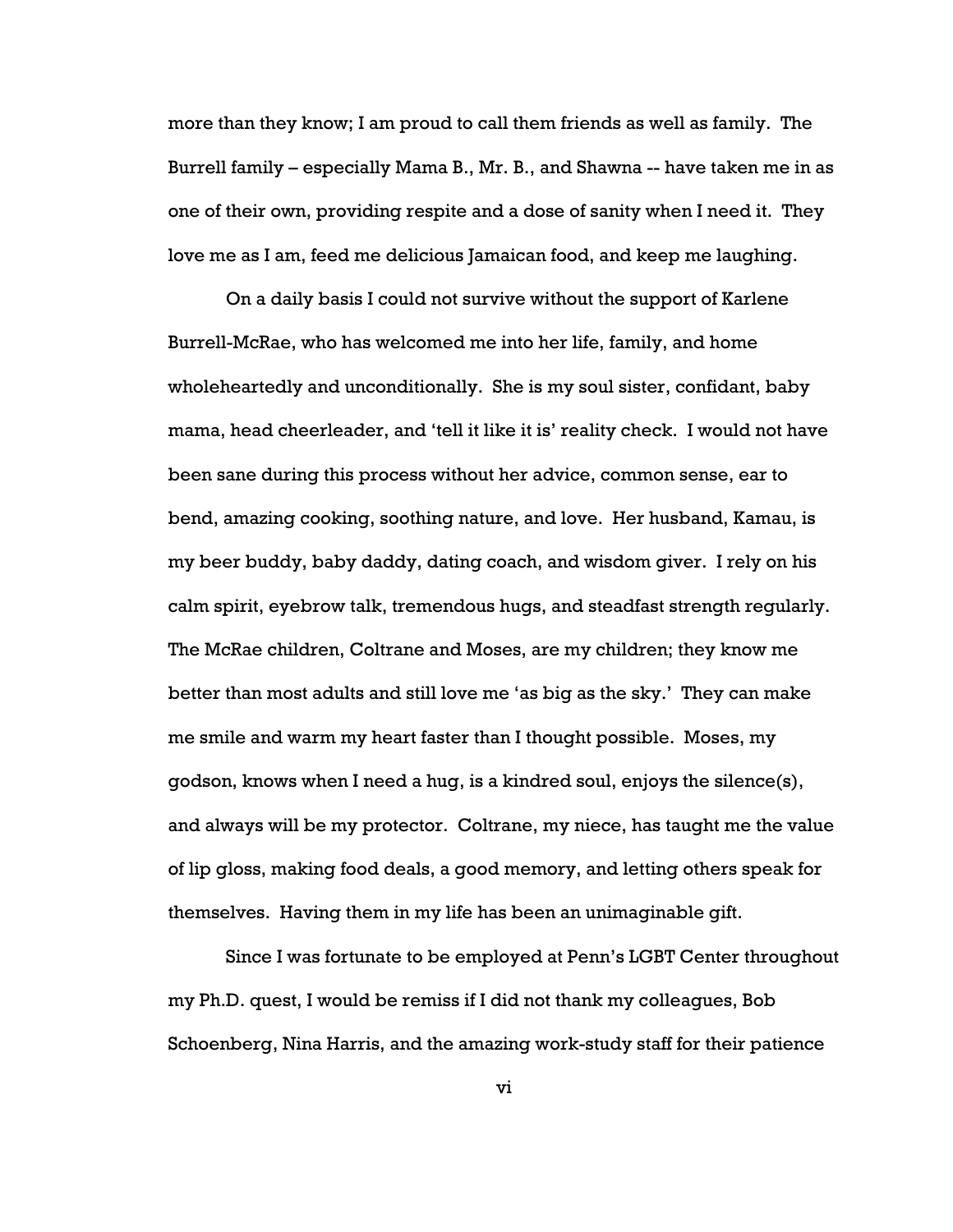and generosity. Other Penn people whom I thank for their support: Maureen Cotterill, Theo Burnes, Billie "goddess" Meeks, Lois MacNamara, Susan Villari, Ralph Delucia, Ajay Nair, Valerie Swain-Cade McCoullum, and all of the students who taught me more than I ever could teach them, especially: Jen Moore, Amanda Nordstrom, Sheyla Medina, Josh Tweedy, Mike Hartwyk, Alex Gino, Laura Murray, Marianne Mondt, Paul Richards, Carlos Hernandez, Fatimah Muhammad, Victor Duran, Quanisha Smith, Rudy Ramirez, and Ryan Artes.

For their support throughout this process and in life generally, I thank: Vic(toria) Cross (my big girl and best buddy), Ed Brockenbrough, AnaMaria Garcia, Carol Thompson, Graham McClelland, Lauren Silver, Suzanne Brennan, Cheryl Jones-Walker (and family), Susan Miller, KD Hall, Rashmi Kumar, Iris Jenkins, Chris Trace, Mrs. Danziger, Femmie Sullivan, Jeff Shultz, Lan Chen, Jackie Scharff, Amy Sullivan, Meghan Wilson-Brenneman, Nell Branch, Danielle Gioia, Wing Yeung, Chris Jethrow, Dale Masel, Ellen Broido, and all the artists whose music sustained me.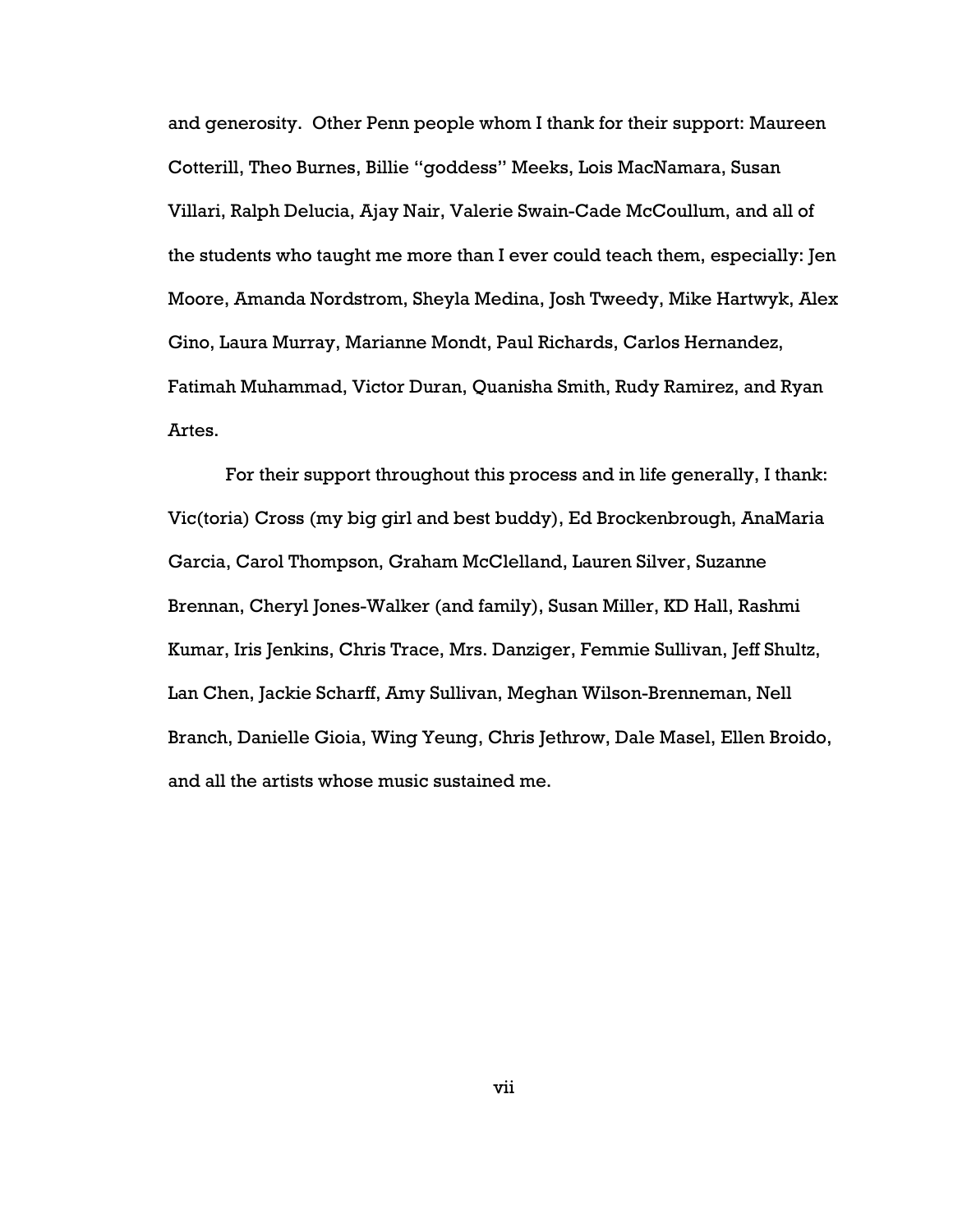#### ABSTRACT

### GENDER (IN)QUERY:

# YOUNG ADULTS LEARNING, UNLEARNING, AND RELEARNING GENDER IN A QUEER MAJORITY SPACE

Erin G. Cross

Katherine Schultz, Ph.D.

As today's discursive frames available to queer young adults reflect a stressful, shifting historical context for sexuality from 'struggle and survive' to emancipation, they still are confined by U.S. sexual norms assuming the authority of 'truth' while demanding heterosexuality. Consequently, sexuality and gender are linked inextricably as heterosexuality relies on the gender binary and the gender binary relies on heterosexuality. Via gender, queer, and situated learning theories this qualitative study decouples such mutual reinforcement to explore how queer young adults – who are already positioned outside of obligatory heterosexuality – learn, unlearn, or relearn gender in queer majority spaces. Research occurred during investigator facilitated gender group sessions comprised of college-aged queer young adults and also drew on individual interviews, private online journal entries,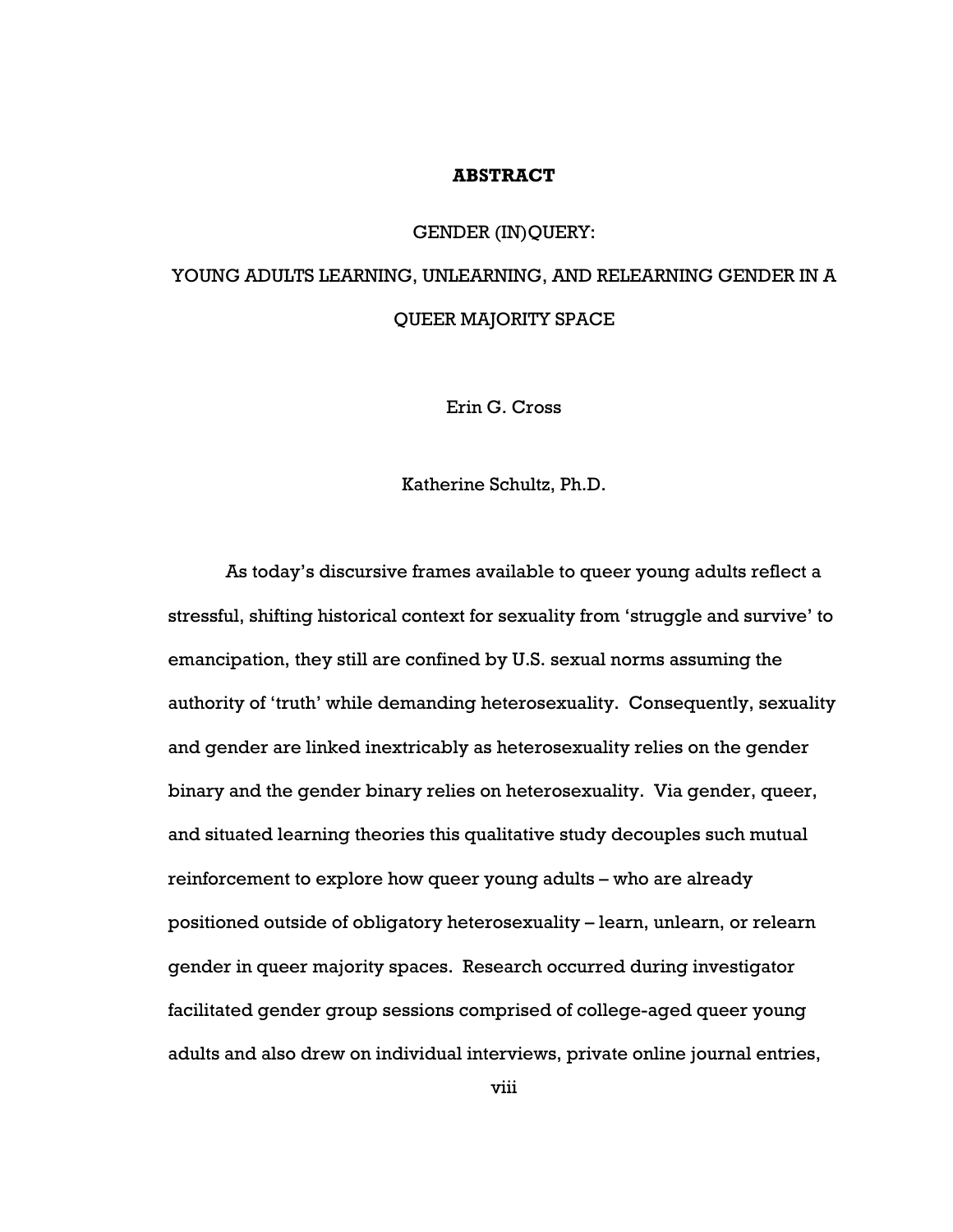and periodic surveys. Through this work young adults had a safe space to learn about and perform gender, but were limited by previous heterocentric knowledge and language. This research raise vital questions and concerns about the hegemony of heterosexuality and the gender binary, how context affects learning, and how college students benefit from a non-judgmental space to grapple with questions of identity. Additionally, it points out the usefulness of queer and gender theories in educational research in combination with situated learning theory as well as on their own.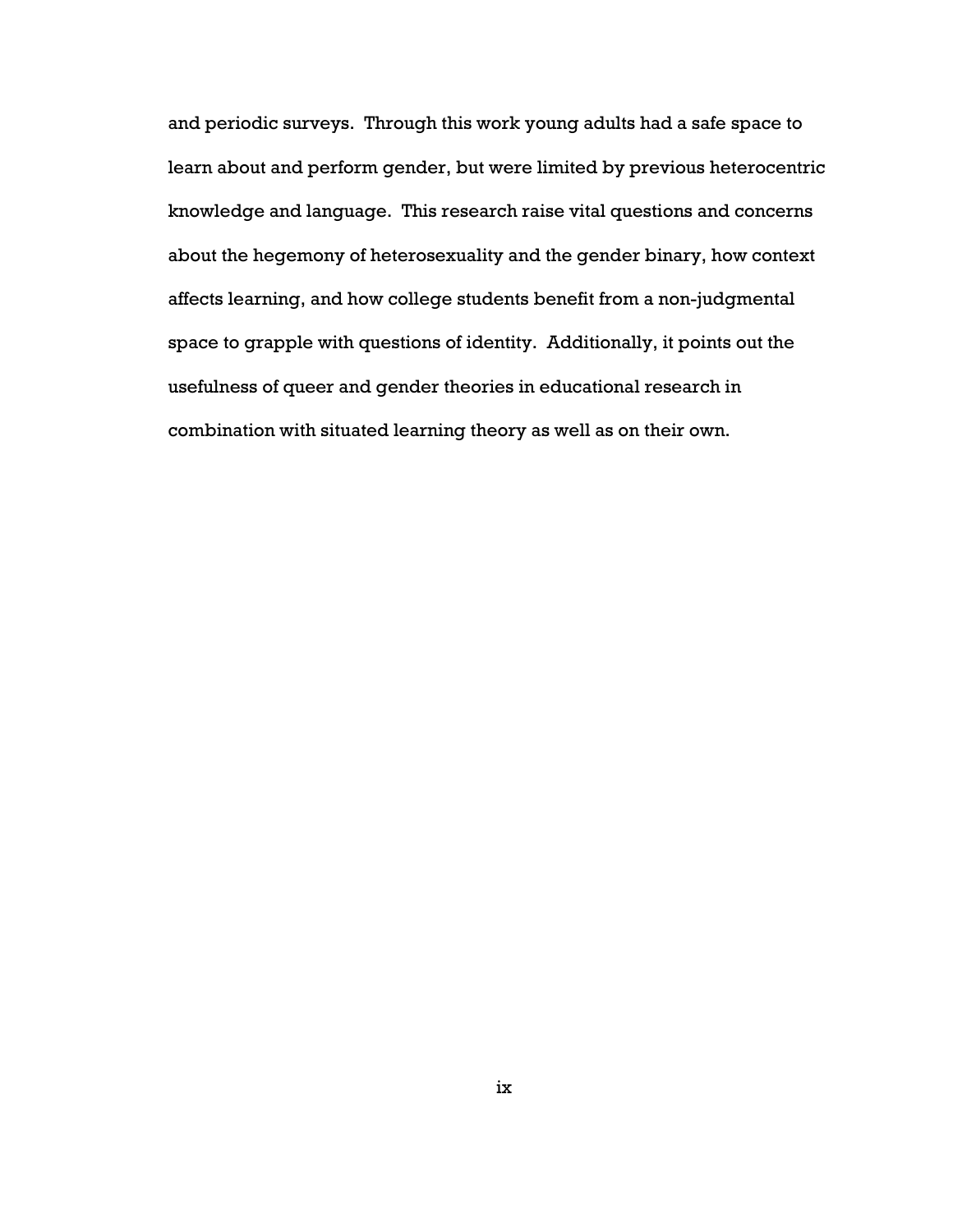# TABLE OF CONTENTS

| CHAPTER TWO: LITERATURE REVIEW AND CONCEPTUAL        |     |
|------------------------------------------------------|-----|
|                                                      |     |
|                                                      |     |
|                                                      |     |
|                                                      |     |
| CHAPTER THREE: STUDY DESIGN MARKET MARKET AND THE 37 |     |
|                                                      |     |
|                                                      |     |
|                                                      |     |
|                                                      |     |
|                                                      |     |
|                                                      |     |
|                                                      |     |
|                                                      |     |
| CHAPTER FIVE: IAY: NEGOTIATING SPACE, LANGUAGE.      | 91  |
|                                                      | 92  |
|                                                      | 96  |
|                                                      | 105 |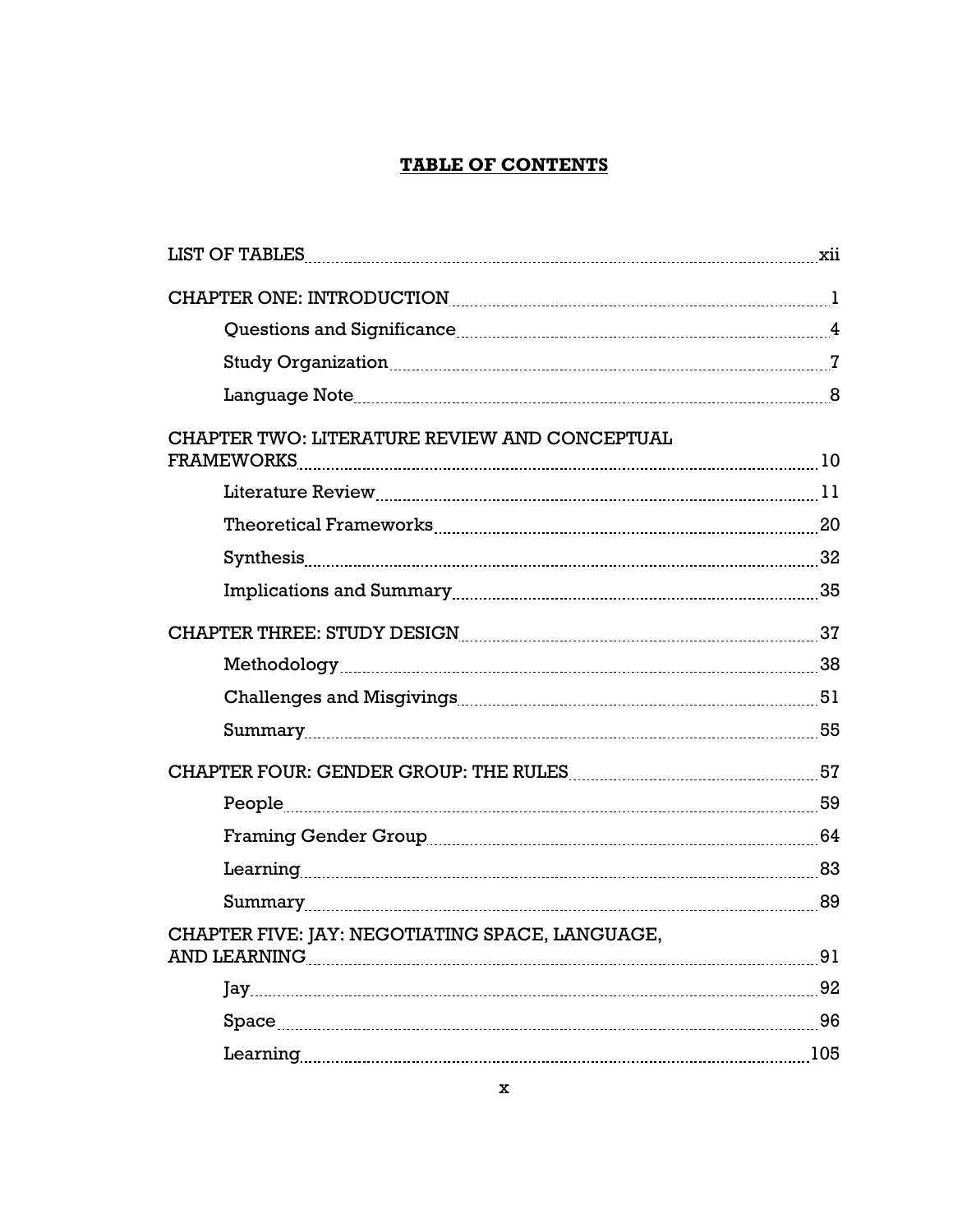| Summary 111                                         |  |
|-----------------------------------------------------|--|
|                                                     |  |
|                                                     |  |
|                                                     |  |
|                                                     |  |
|                                                     |  |
| CHAPTER SEVEN: CONCLUSION MARIE AND RESERVED TO 130 |  |
|                                                     |  |
| Future Research 137                                 |  |
|                                                     |  |
|                                                     |  |
|                                                     |  |
|                                                     |  |
|                                                     |  |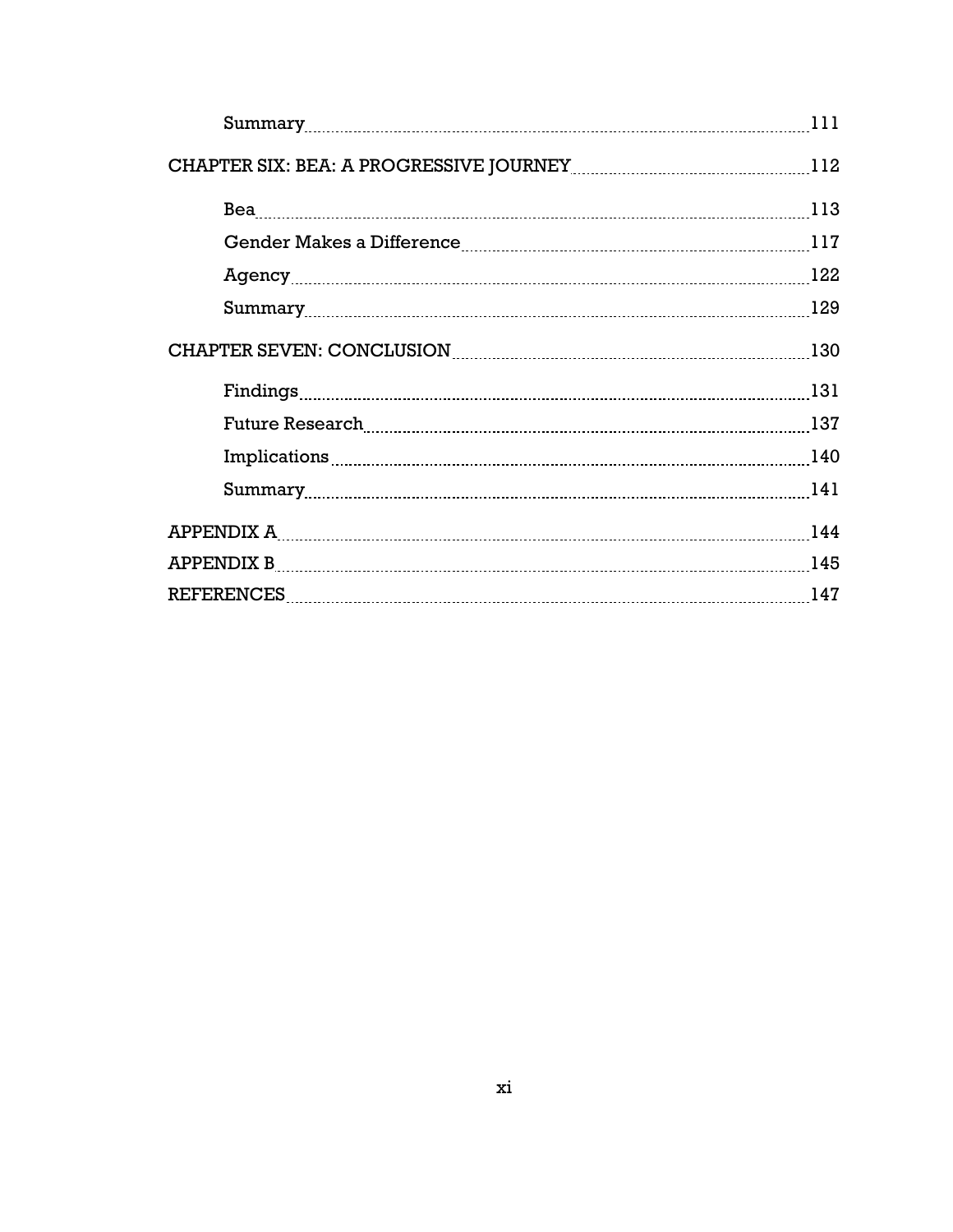# LIST OF TABLES

| Table 4.2 Final Participant Self-Identification |  |
|-------------------------------------------------|--|
|                                                 |  |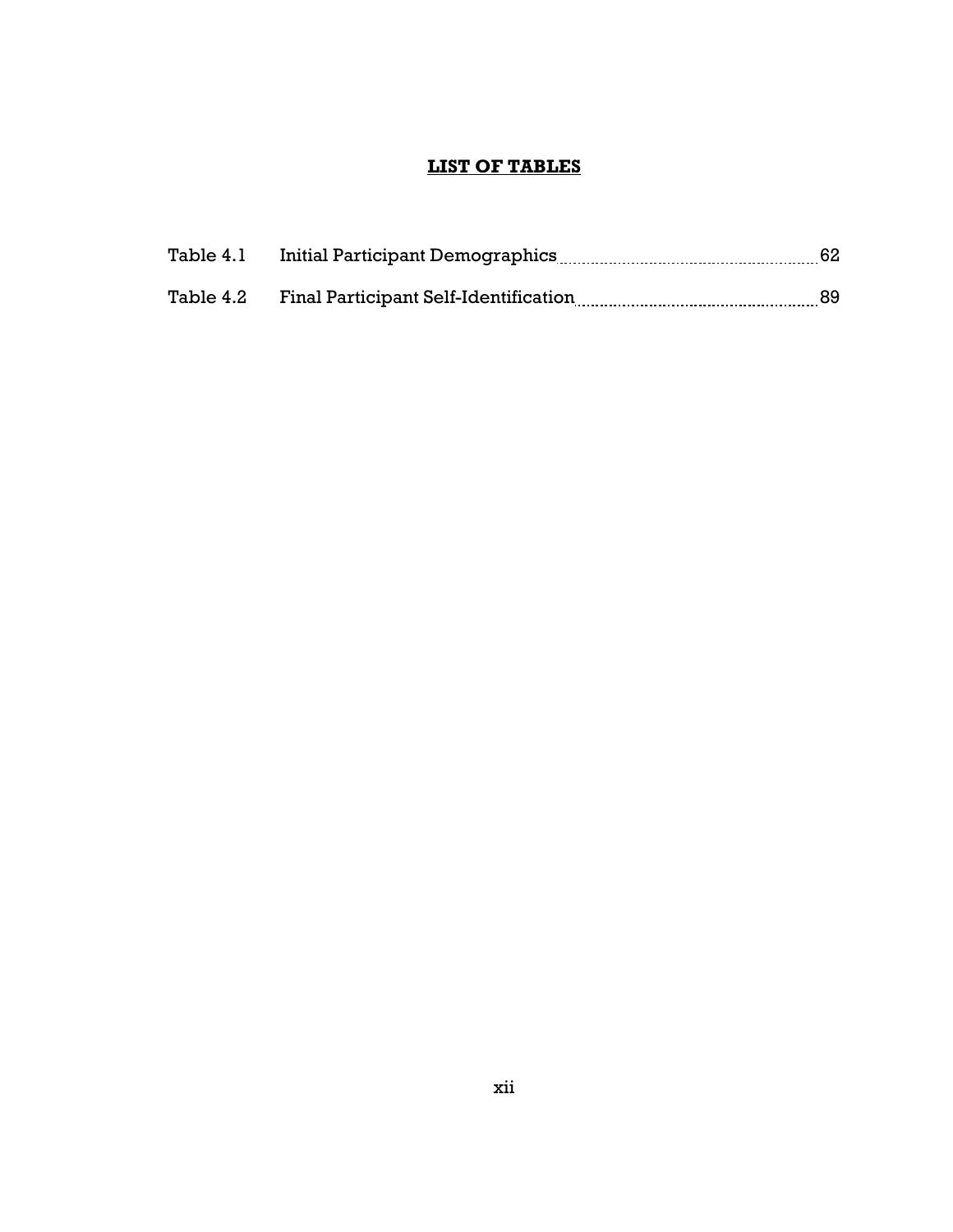### CHAPTER ONE

### Introduction

My gender at birth was homo, as is every human being's gender. Modern U.S. society, however, engenders a hegemonic masculine/feminine binary beginning as soon as a child's skin is cleaned after birth by placing either a pink or blue bracelet on her/his/hir $^{\rm l}$  arm to designate the child as female or male based on the presence or lack of a penis. $^{\rm 2}$  Gender, then, is the first binary to which we are exposed, and it sets the foundation for life roles and how people view difference (Lloyd, 1999; Lorde, 1984; Paetcher, 2007; Sedgwick, 1990). As a result, most individuals learn to respond to distinction(s) out of a gender-based, dualistic, hierarchical, and patriarchal consciousness (Lorde, 1984). Such consciousness reinforces the gender binary and spawns an "ideology which demands heterosexuality" (Rich, 1993, p. 228; emphasis in original). Thus, although sexuality and gender are separate systems, they are inextricable as "gender affects the operation of the

 $<sup>1</sup>$  I will use "her/him/hir" and "he/she/ze" throughout this dissertation, as I cannot</sup> assume a person's gender unless it is specified and therefore employ female, male, and transgender pronouns. If a person's gender is known, however, it will be reflected in pronoun use. Such application follows Bornstein (1995).

 $^{\rm 2}$  This does not hold true if a child is intersex or has atypical sex anatomy. In this case, doctors traditionally performed surgery to make the child's genitals appear as either female or male to 'fit' into the binary gender system and therefore avoid the possibility of stigmatization. Recently, however, there is a growing trend toward patient-centered care which advocates for informed patient decision making instead of immediate surgery (for more information, see the Intersex Society of North America's website <http://www.isna.org/ drupal/>).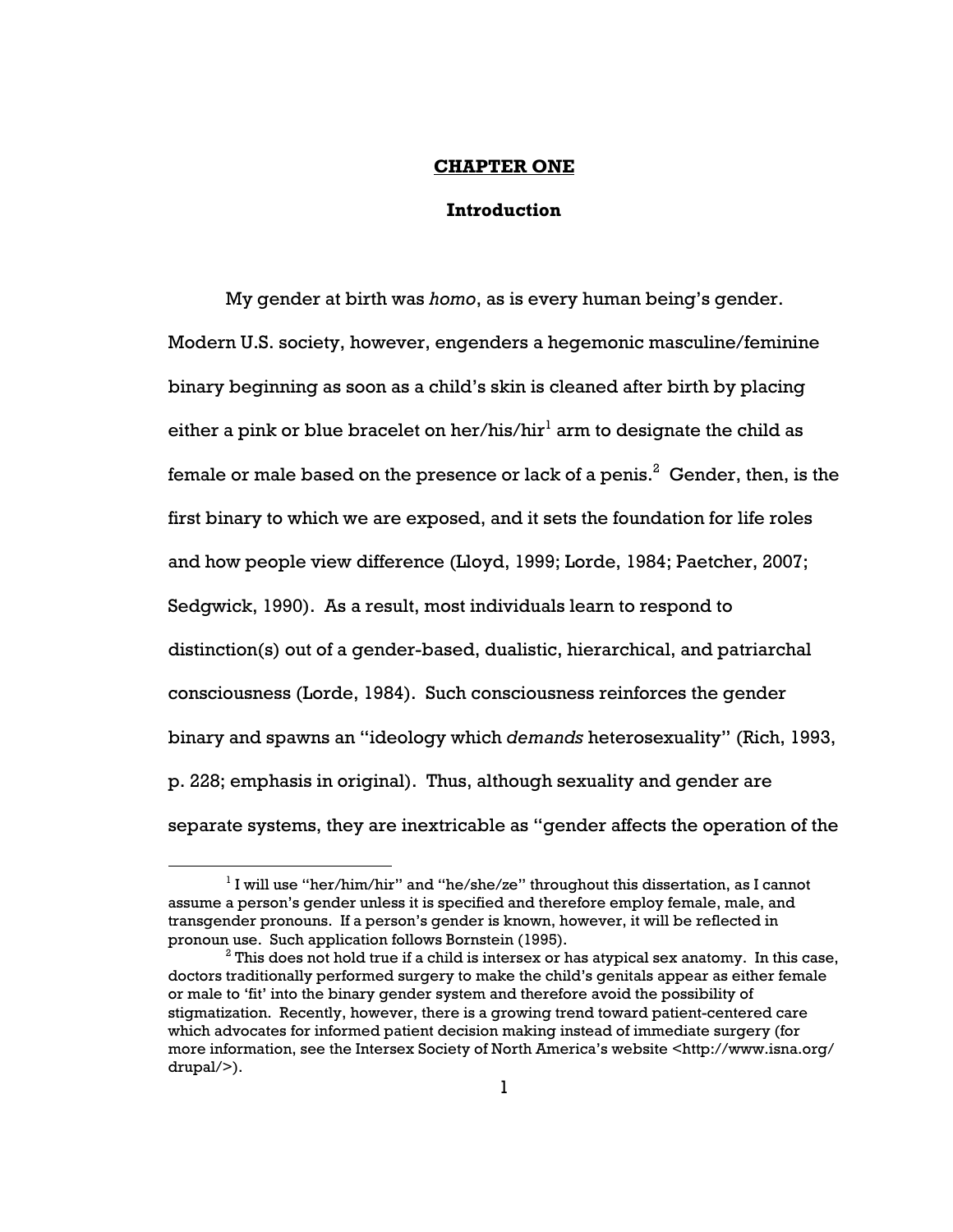sexual system, and the sexual system has…gender specific manifestations" (Rubin, 1984, p. 33).

In The History of Sexuality, Foucault (1978/1990) asserts the current sexual and gender regime began in the late nineteenth century with the use of the term 'heterosexuality' as a reaction to the coining of the term 'homosexuality.' Katz (1995) agrees, stating that in medical journals of the 1890s "psychiatrists first described the 'homosexual'" but gradually also "referred to the 'heterosexual' – but as a pervert!" (p. 12). Consequently,

heterosexuality began [the twentieth] century defensively, as the publicly unsanctioned private practice of the respectable middle class, and as the publicly put-down pleasure-affirming practice of urban working-class youths, southern, blacks, and Greenwich Village bohemians. By the end of the 1920s, heterosexuality had triumphed as dominant, sanctified culture (Katz, 1995, p. 83).

Sedgwick (1990) concurs, and posits that in the early twentieth century

every given person, just as he or she was necessarily assignable to a male or female gender, was now considered necessarily assignable as well to a homo- or heterosexuality, a binarized identity that was full of implications…It was this new development that left no space in the culture exempt from the potent incoherencies of homo/heterosexual definition (p. 2).

The heterosexual definition, then, manufactured a new ahistorical $^3$  cultural

ideal of the erotically correct based in marriage and reproduction, a

 $^3$  Katz (1995) argues that despite its recent invention, heterosexuality has been assumed to be "as old as procreation, as ancient as the lust of the fallen Eve and Adam, as eternal as the sex and gender difference of that first lady and initial gentlemen" (p. 13).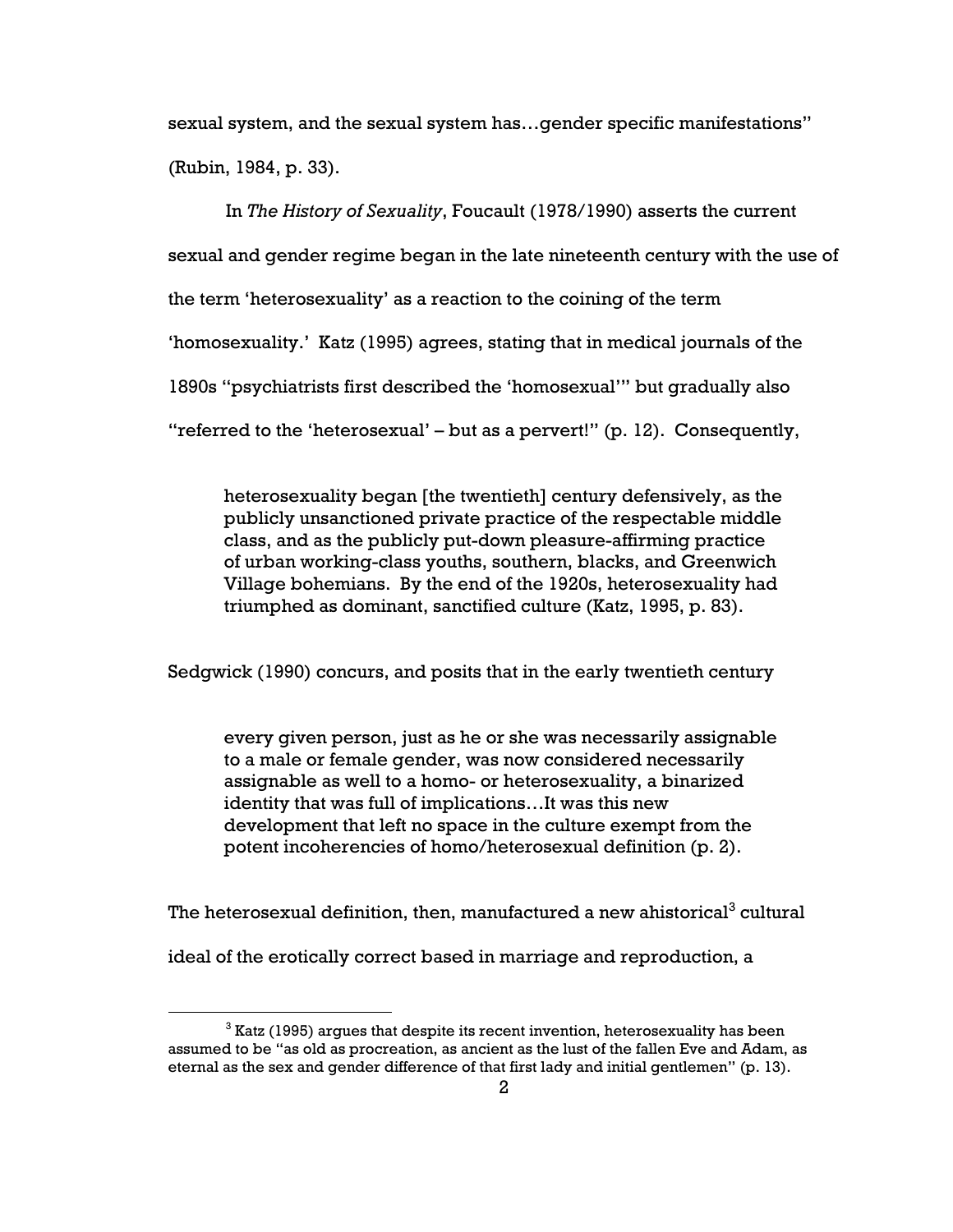politicized norm working to affirm the superiority of men over women and heterosexuals over homosexuals. Put differently, "presumptive heterosexuality…functions within discourse to communicate a threat: 'youwill-be-straight-or-you-will-not-be'" (Butler, 1990/1999, pp. 147-148). Rich (1993) argues further that society's "great unacknowledged reality" around sexuality is that it is trapped "in a maze of false dichotomies" (p. 248). In today's hegemonic, heterocentric society (Bornstein, 1995; Herdt & Boxer, 1993; Wilchins, 2004), then, young adults discovering their sexual and gender identities usually are not given many options to explore beyond taking on an identity on the heterosexual/homosexual dichotomy (Britzman, 1997) or braving the mostly uncharted territory beyond.

Rich's (1993) "unacknowledged reality" was always in the background of my life. From the time I was in nursery school, I regularly was reminded to 'play like a girl' so boys would like me. My father called me his 'little boy with indoor plumbing,' and my mother was dismayed at my refusal to wear dresses, skirts, or make-up because I should want to look pretty to have boys to like me better. Acting 'like a girl' was imposed on my personal reality of wanting to escape from such torture, despite my gender non-conformity being obvious to all who knew me. Before puberty, I think I 'got away with' being a tomboy because dating was not yet an issue and this allowed my father to have his 'little boy' for at least a few years. Once I entered middle school, however, it became painfully clear to me that my tomboy ways were

3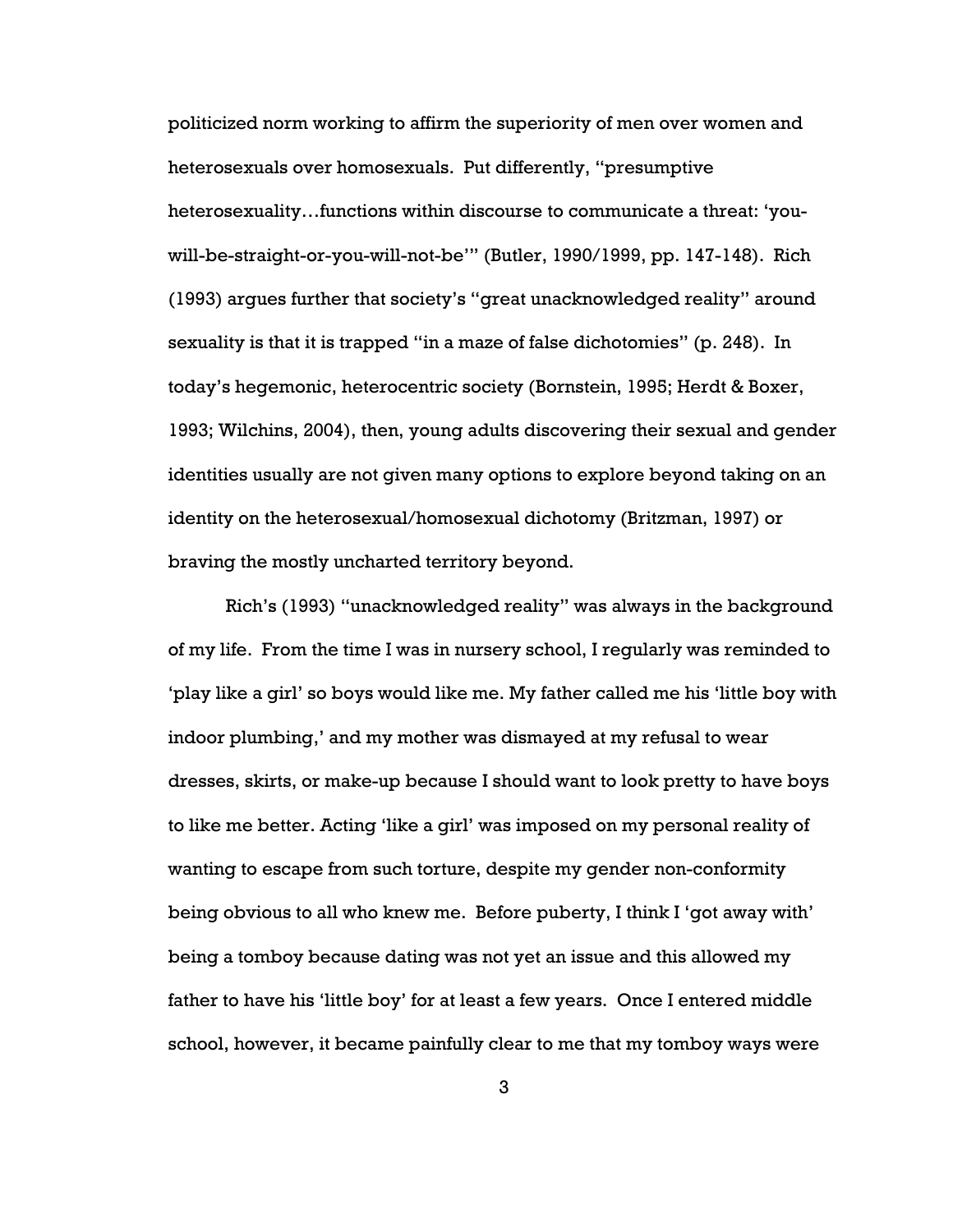no longer acceptable as many adult conversations turned from my prowess on the softball field to my 'biding time while waiting for the right boy.' At that point, I could not understand why I could not be a standout athlete without worrying about what any boy might think because my only reality was heterosexuality, even if I was not a stereotypical girl primping and playing dumb to land a boy. I never fully became what one would recognize as a typical girl in terms of gender expression or roles, but I did fulfill its major requirement – I dated boys, because I had to be straight.

After reaching adulthood and eventually coming out as lesbian, I often wondered what adolescence and my undergraduate years would have been like if I escaped the "maze of false dichotomies" (Rich, 1993) for longer than my tomboy years. If heterosexuality was not enforced, would I have been able to break free of being a culturally defined 'girl?' What would my gender have, and potentially still, looked like if I did not feel I had to unlearn some of my more masculine tendencies to attract boys? As I have become more comfortable with my gender and sexual identities, these personal conundrums have evolved into larger questions about how queer young adults gain knowledge of gender.

### I. Questions and Significance

Although my personal experiences brought me to this work, I believe this research possesses more than personal import. As youth are coming out as lesbian, gay, bisexual, and queer at 12 years old and sometimes younger

4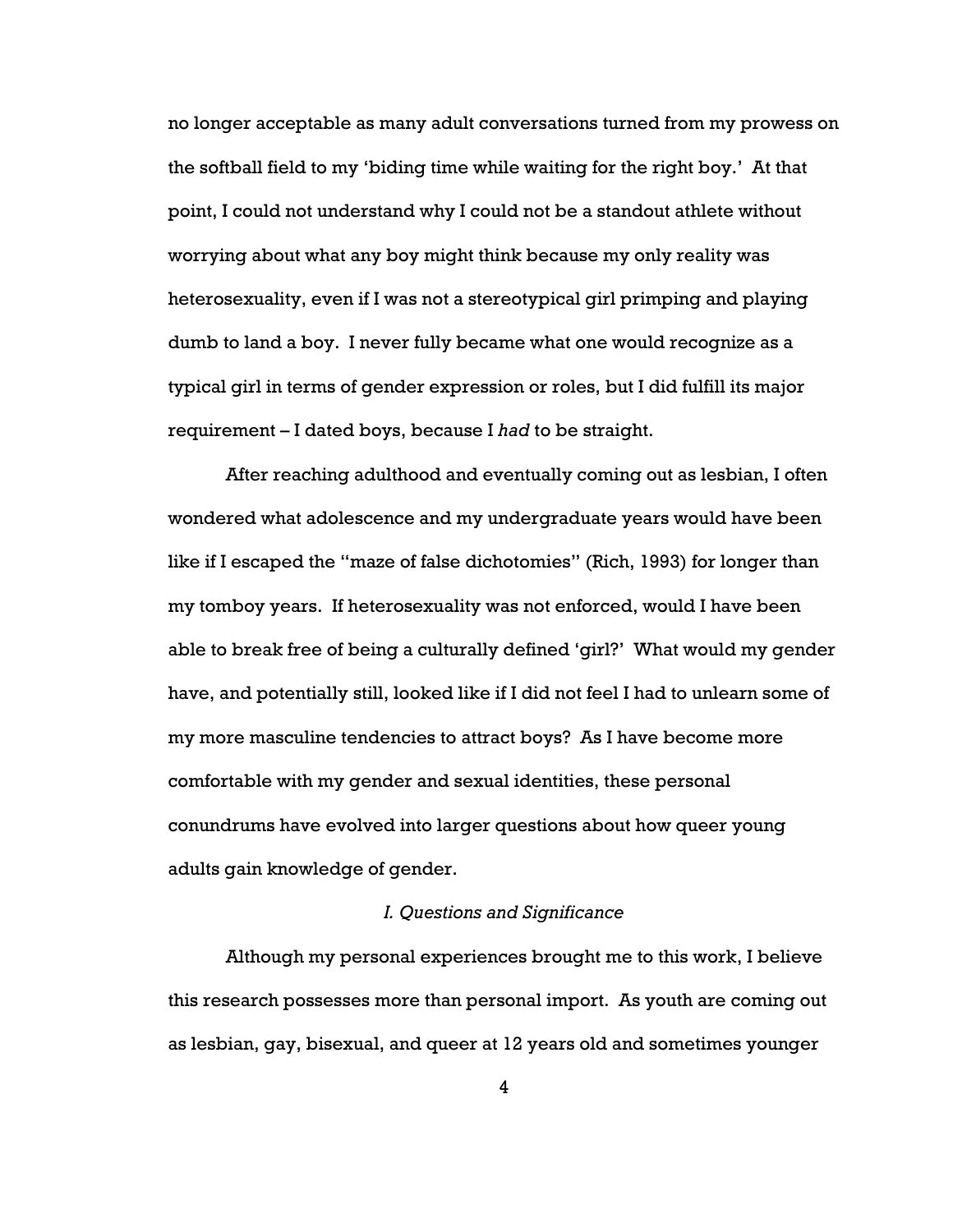(Denizet-Lewis, 2009) and are being barraged by conflicting information from media, home, school, and other sources, it is vital to examine sexual orientation's relationship to gender as it is fraught with societal and individual implications (Greytak, Kosciw, & Diaz, 2009). Schools must no longer assume all students are heterosexual, and as a result adhere to traditional binary gender roles, to determine behavioral expectations (Dubowsky Ma'ayan, 2003; Kumishiro, 2000) as such heterosexism makes queerness invisible and gives non-heterosexual students no opportunities to explore their identities (Britzman, 1997). Moreover, as queer youth attempt to explore their sexuality at earlier ages, many do not consider, or chose not to, explore their gender because schools, and U.S. society as a whole, try to eradicate feminine characteristics in boys and men and masculine characteristics in girls and women $^4$  (Wyss, 2004). As a result, college becomes the first place for a growing segment of queer young adults to learn about gender outside of it usual dichotomous confines, both in and out of the classroom.

This endeavor is my attempt to give voice to, and provided a rare $^{\rm 5}$  safe space for college age queer young adults to learn, unlearn, or relearn about their gender without the influence of compulsory heterosexuality in the

 $<sup>4</sup>$  It is important to note there are some youth ages 18 and under who do explore their</sup> gender identities. For a comprehensive study, see Greytak, Kosciw, and Diaz (2009).

 $^5$  Although just over 150 college campuses in North America have an office dedicated to LGBT students (2006 Self Study, 2009), few provide programming, discussions, and/or resources around gender issues (Beemyn, 2005).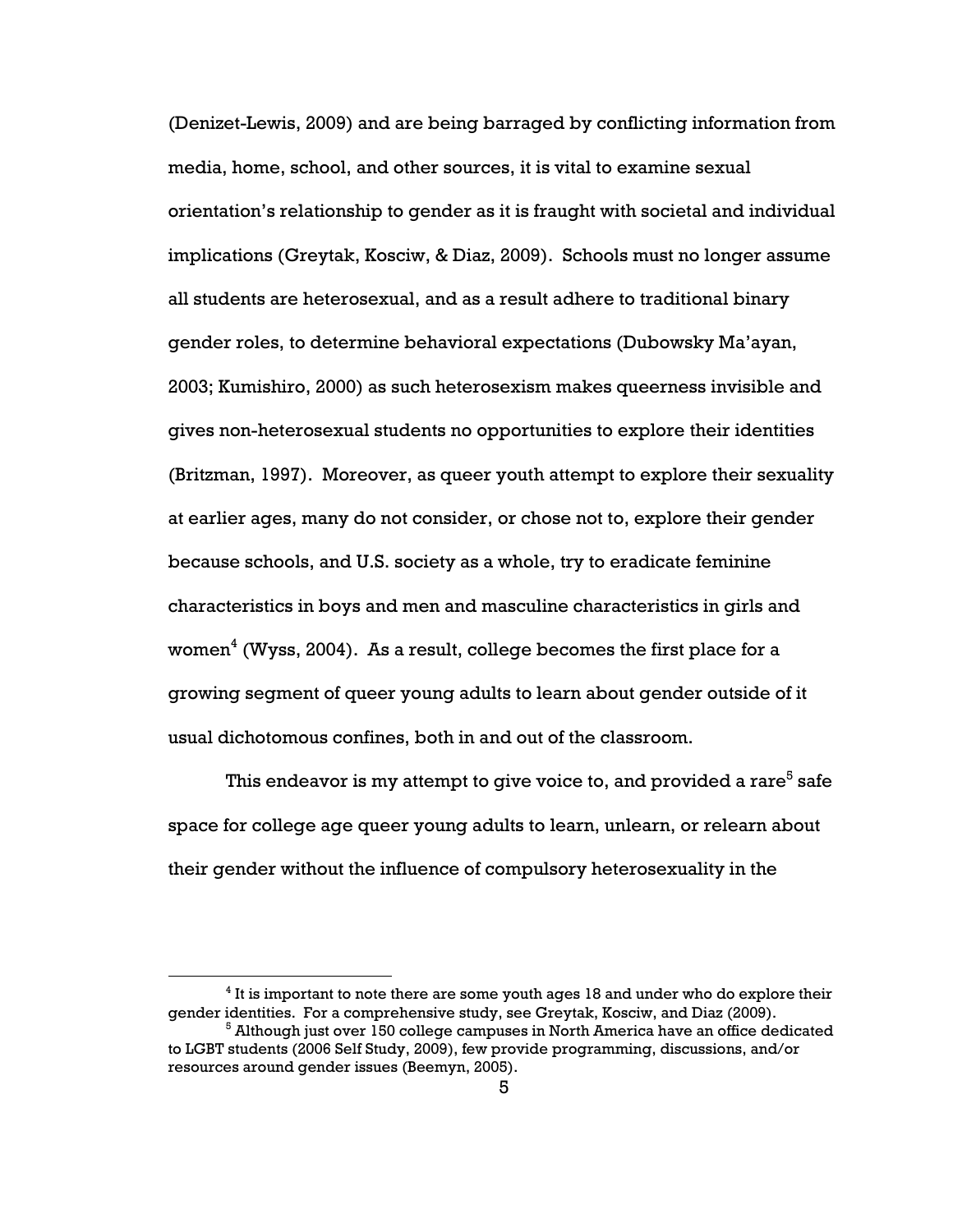context of a group created specifically for the purpose of this research.

Specifically, the research questions I ask are:

- What beliefs, knowledge, and experience about gender do queer young adults bring to gender group and how do these beliefs change over time? What sense do they make of gender and gender identity and their relation to sexuality and sexual identity over time through participating in this group?
- How do queer young adults learn, unlearn, or relearn their gender and gender identities in a gender group when compulsory heterosexuality is not enforced? How do queer young adults negotiate such a space and what are the mechanisms involved? What are the affordances and constraints of such a space? Of the negotiations? Is it even possible to establish such a group?

For this dissertation project, then, a group was established that was intended to be a safe space for queer young adults to learn about and perform gender. The research also raises vital questions and concerns about the hegemony of heterosexuality and the gender binary, how context affects learning, and how college students benefit from a space which was set-up to be non-judgmental in nature to grapple with questions of identity. Additionally, it brings together the individual and collective potency of queer, gender, and situated learning theories in a strong, but not complete, theoretical framework as the theories not only work well collectively, they also stretch each other to examine experiences at the edges of knowledge. As a result, the research demonstrates the usefulness of queer and gender theories in educational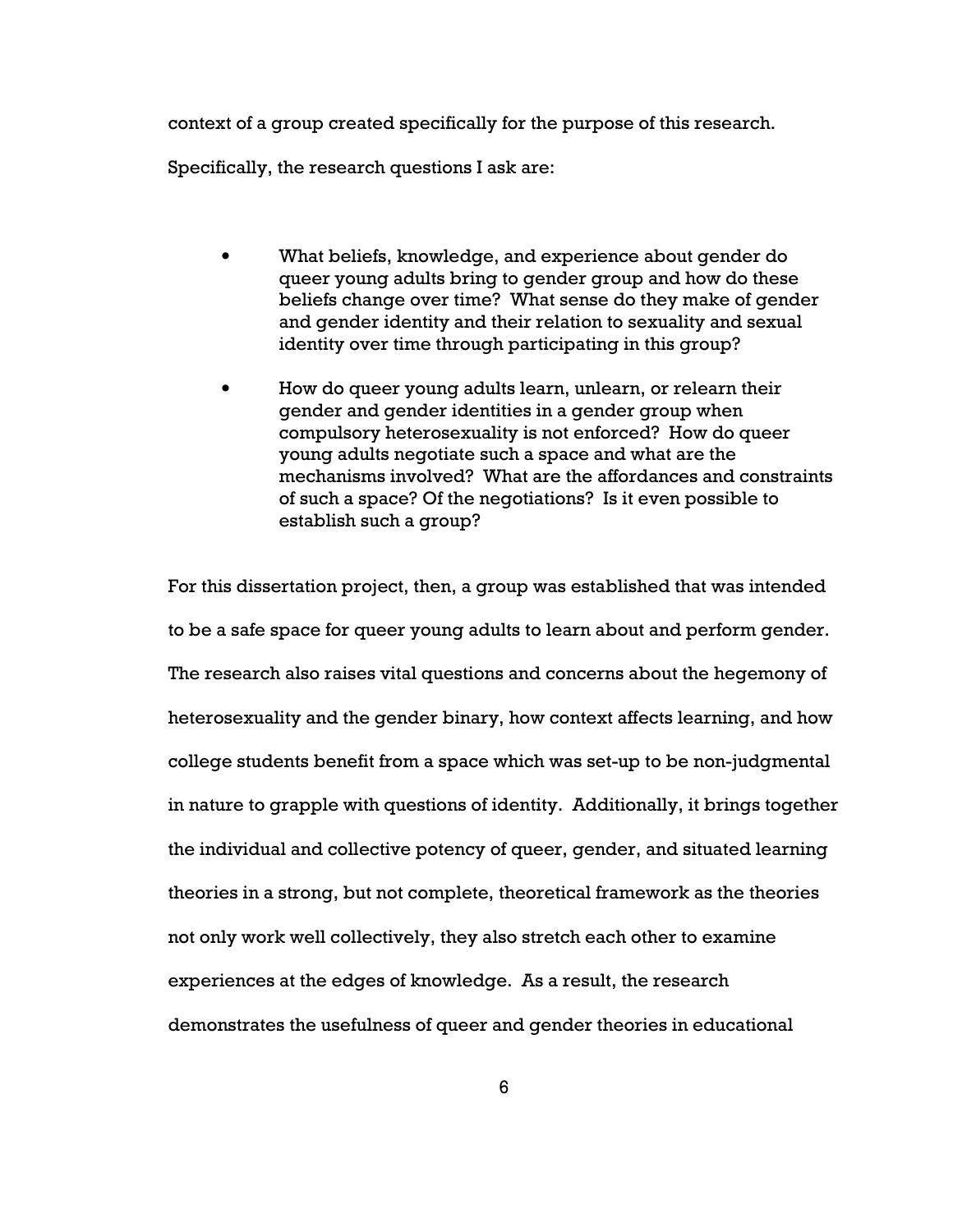research to examine the learning process. Moreover, such utility is magnified when they are combined with situated learning theory to ground investigations outside of the classroom.

### II. Study Organization

This chapter's purpose is to introduce the importance of examining queer young adults' gender journeys as well as explain how the study was developed. The following few chapters further contextualize the study, theoretically and methodologically. Chapter Two presents the current state of research concerning queer young adults and details queer, gender, and situated learning theories which serve as this dissertation's guiding conceptual frameworks. The research design and methodology are described in Chapter Three. As a trio, the first three chapters outline the research objectives, theoretical foundations, and study methods that ground this dissertation.

Research findings are explored in Chapters Four through Six. Chapter Four paints a portrait of gender group participants and highlights their struggle for and against rules. Chapter Five is a case study of Jay's use and choice of spatial negotiation mechanisms while Chapter Six illuminates Bea's experience with discovering the importance of gender in her life and her resulting sense of agency. Together, the findings chapters work to explore the lived experiences of the queer young adults through the cohort as a whole and individuals through two case studies as they co-created, negotiated, and

7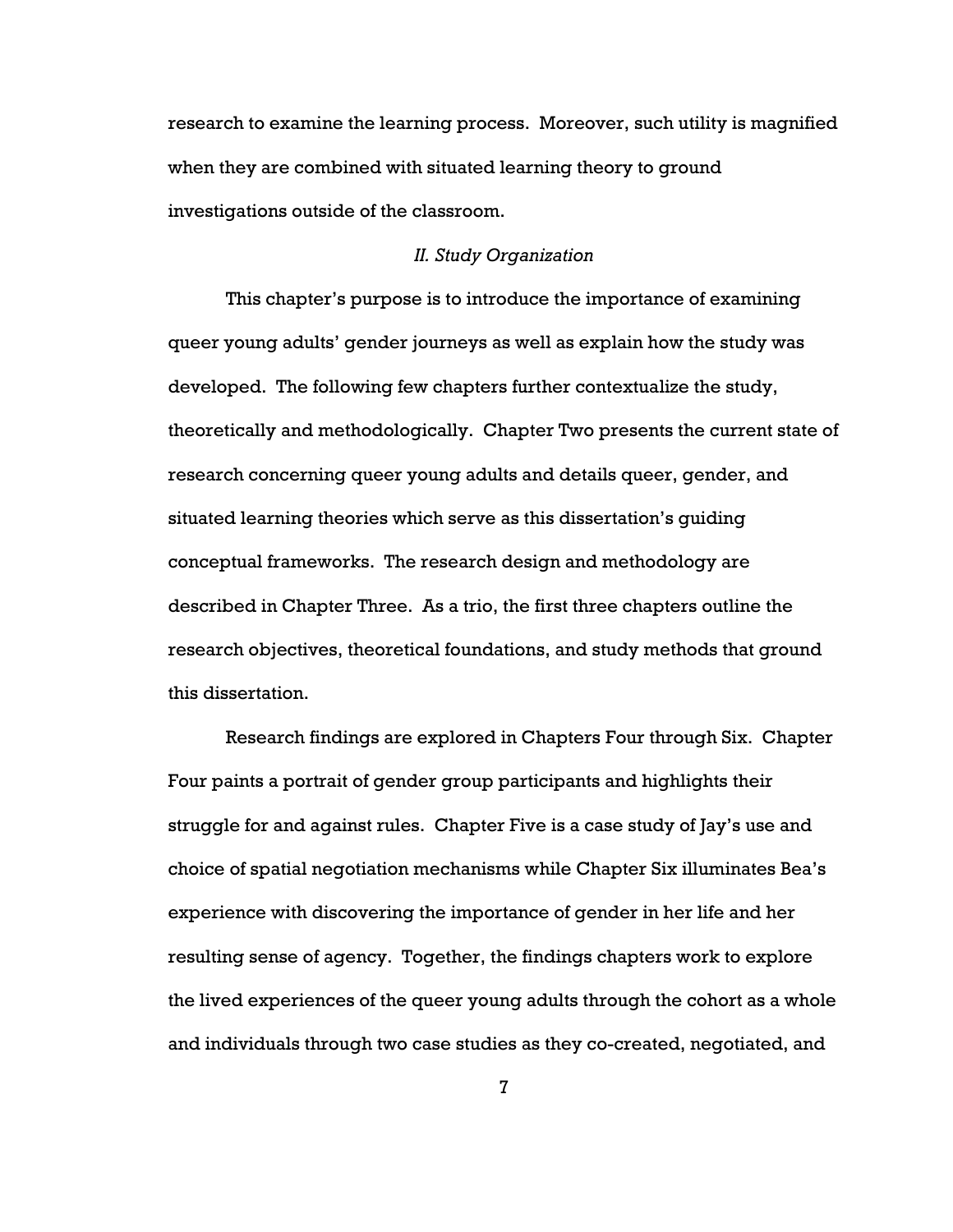learned about gender in a space specifically created to not enforce hegemonic heterosexuality. Finally, Chapter Seven discusses the investigation findings, implications, and points to future research.

### III. Language Note

It is important to recognize the vast diversity among queer young adults and how they understand their desires in the United States as well as around the globe (Cohler & Hammack, 2005; Savin-Williams, 2005a; Savin-Williams & Cohen, 2007), but for the purposes of this study a smaller swath of college aged young adults is examined. As a result, I speak specifically of young adults with same-sex desire as 'queer,' firmly placing this work in academia where the term has gained acceptance and where my research took place. At times more precise terms like 'bisexual,' 'lesbian,' and 'gay' are used when participants employ them or when I cite previous research using such definite language. Finally, I use 'sexual minority' at times to assert expressly when I am talking about young adults' sexual orientation not gender, as the latter sometimes can be included under the rubric of 'queer.'

Another linguistic concern is around pronouns, which in English are either feminine or masculine. To alleviate this dichotomous tension I will use "her/him/hir" and "he/she/ze" throughout this paper, then, as I cannot assume a person's gender unless it is specified by the person and therefore will employ female, male, and transgender pronouns. As Butler (1990/1999) asserts

8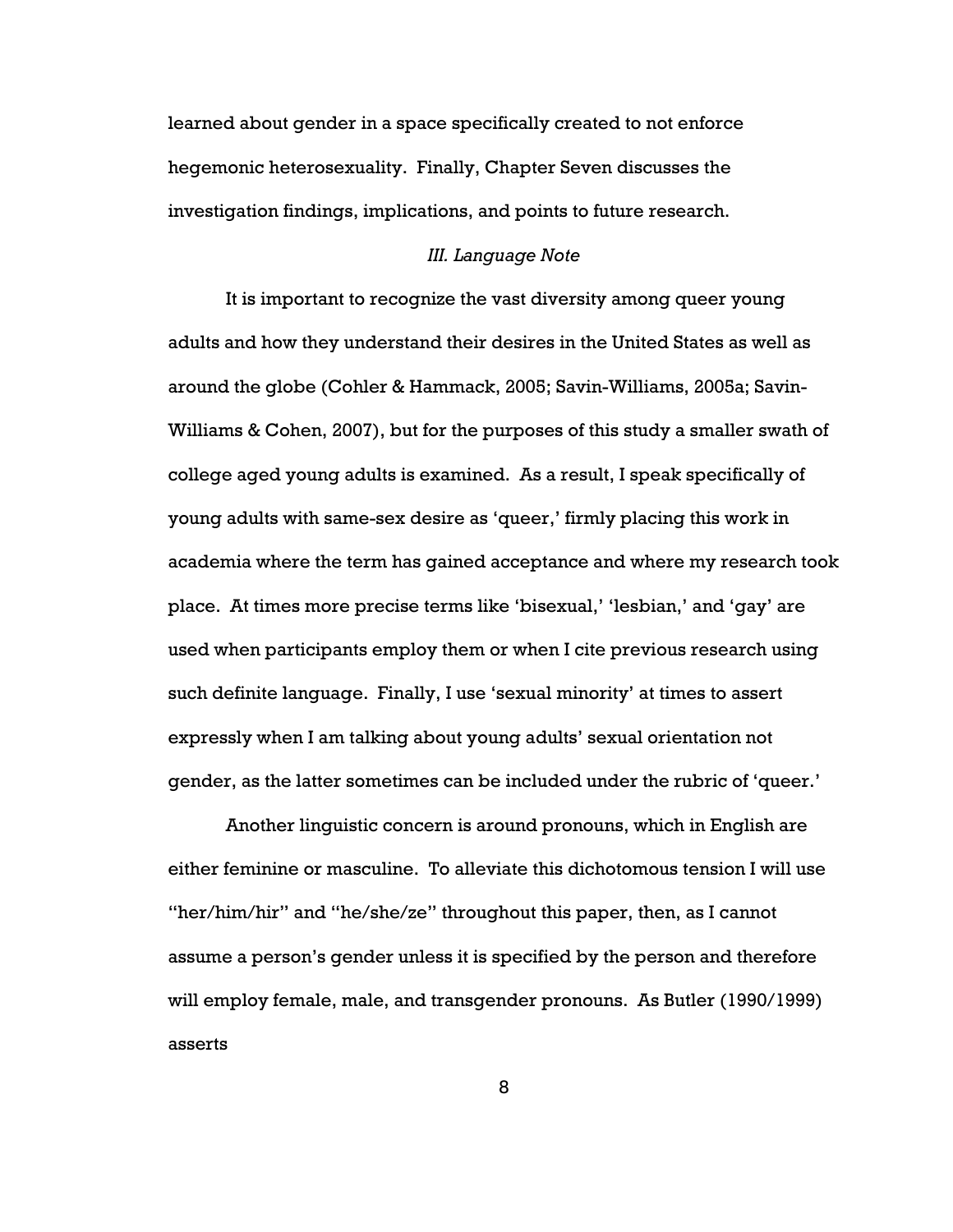language has a dual possibility: It can be used to assert a true and inclusive universality of persons, or it can institute a hierarchy in which only some persons are eligible to speak and others, by virtue of their exclusion from the universal point of view, cannot 'speak' without simultaneously deauthorizing that speech (p. 153).

If a person's gender is known, however, it will be reflected in pronoun use

(such application follows Bornstein, 1995).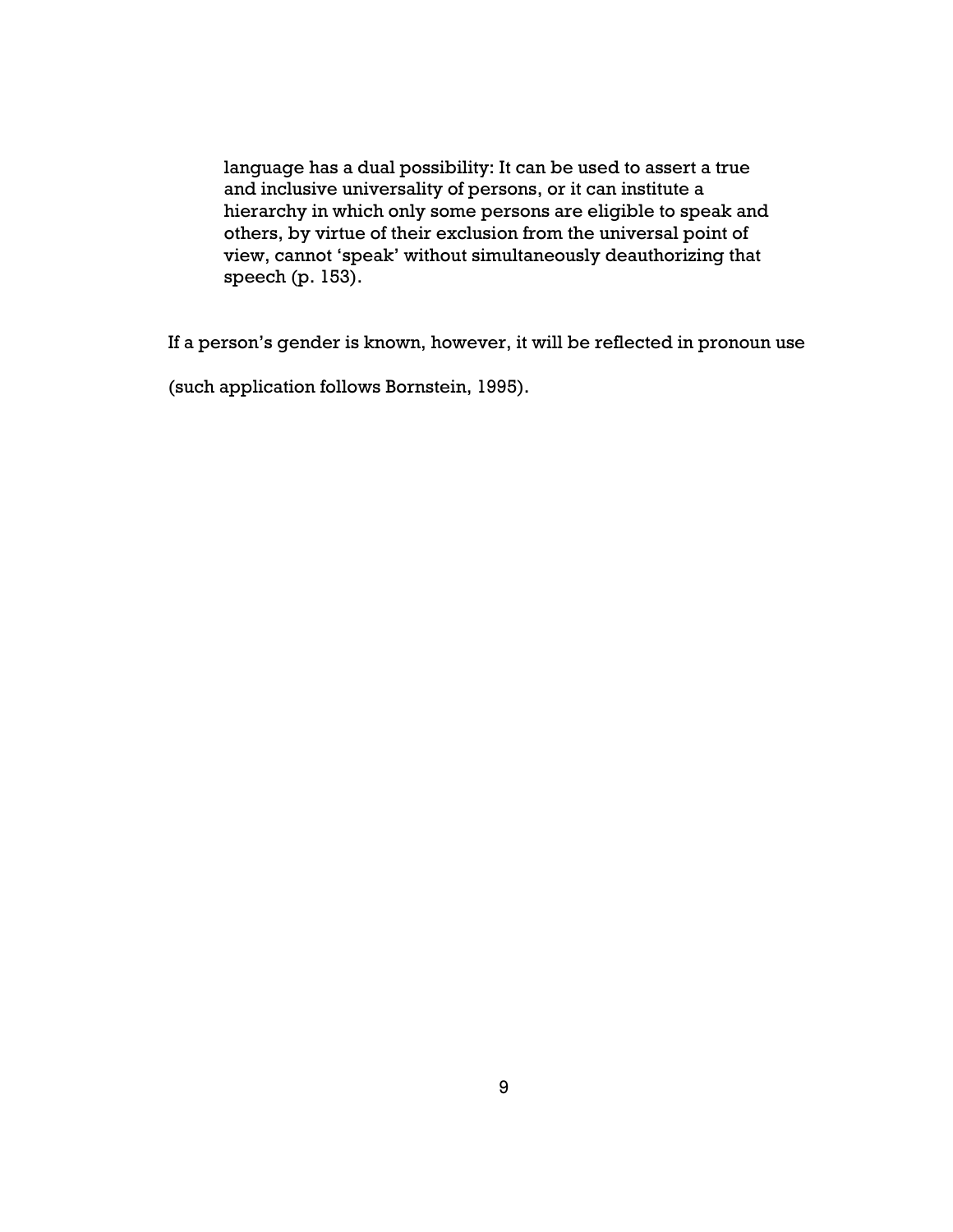#### CHAPTER TWO

### Literature Review and Conceptual Frameworks

My dissertation study explores how queer young adults learn, relearn, or unlearn their gender and gender identities when obligatory heterosexuality is minimized. I view learning as a fundamentally situated, sociocultural process in which the context where knowledge is developed and organized cannot be detached from, or secondary to, learning and cognition (Engstrom, 1987; Lave, 1988; Lave, 1997; Lave & Wenger, 1991; Rogoff & Lave, 1984; Wenger, 1998). As such, the data for my study will be obtained from convened gender meetings at Orin College, $^6$  because group norms will not subscribe to or enforce compulsory heterosexuality. By using group sessions as my field site, then, I can concentrate on the participants' gender "journeys," the "learning experiences and the events, people, and situations that impacted on participants learning" about gender (Ajjawi & Higgs, 2007). It is through such curtailing of required heterosexuality that frees queer young adults and their learning process about gender and gender identities that interest me.

Following Butler (1993), in this study gender is conceptualized as "the reiterative and citational practice by which discourse produces the effects which it names" (p. 2) which "congeal[s] over time to produce the

 $6$  Orin College is a pseudonym.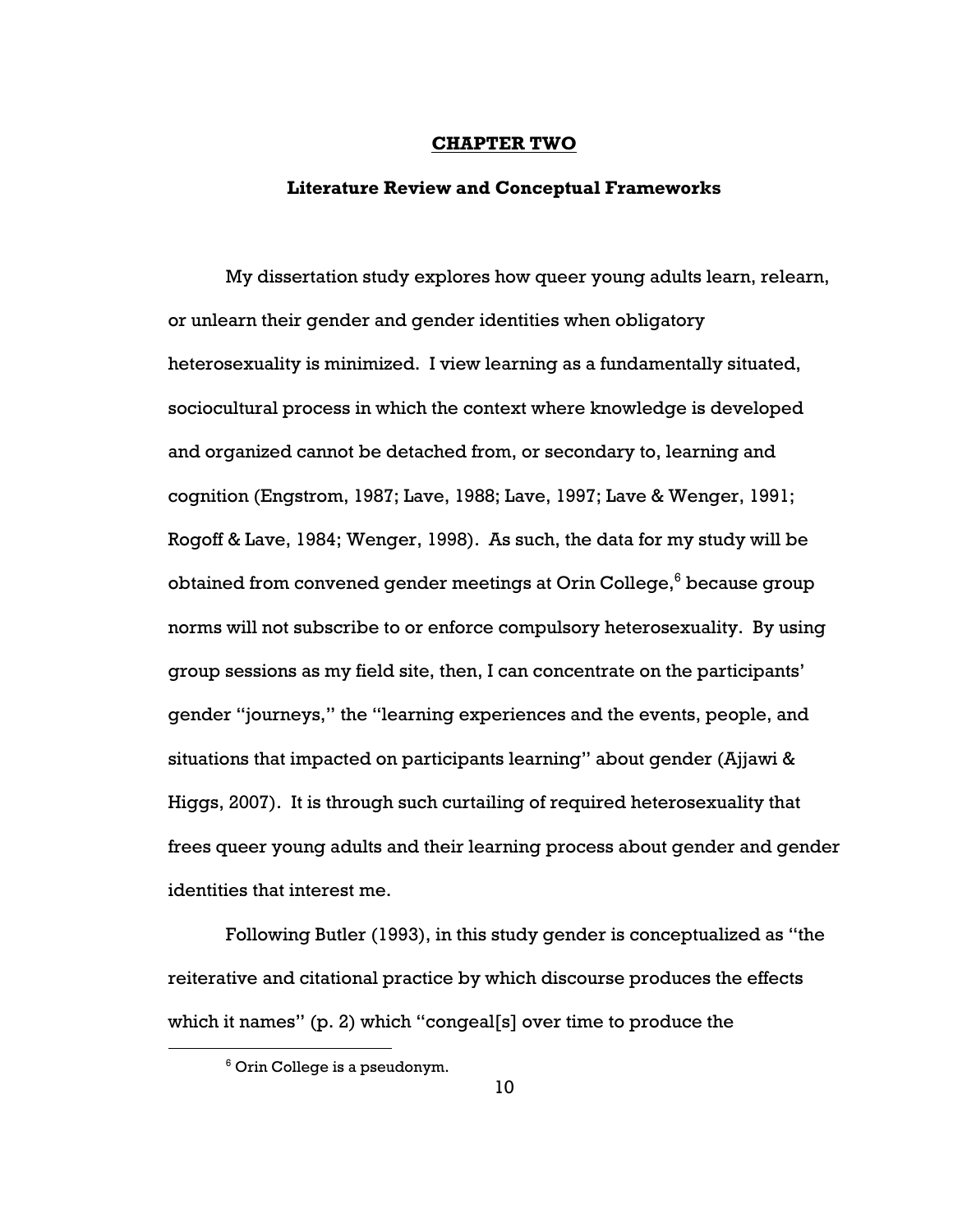appearance of substance, of a natural sort of being" (Butler, 1990/1999, pp. 43-44). Thus, gender should be seen as a descriptive, fluid variable, which shifts and changes, not as a constant reality. Similarly, gender identity denotes a person's inner sense of self in terms of society-based gender norms and/or her/his/hir own framing of gender. Since both gender and gender identity are not stable, it is important to interrogate their meanings regularly on a personal, as well as more global scale.

This chapter is divided into four sections. First, the relevant literature on queer young adults, the links between sexuality, sex, and gender, and college will be described to situate my research. Then, the theoretical frameworks used will be explained before integrating the theories and research. Finally, the implications of my theoretical stance are offered.

### I. Literature Review

### Queer Young Adults

 $\overline{a}$ 

My research builds on existing scholarship about queer youth where, on the whole, they have been treated as a "separate species" (Savin-Williams, 2005b). Studies about 'gay' youth, $^7$  began in the 1970s and were done mostly by mental health and medical researchers on easy to lure subjects -- male runaways and prostitutes (Savin-Williams, 2005b; Savin-Williams & Cohen, 2007). Due to the participants' life experiences, a monolithic portrait of gay

 $^7$  In the 1970s 'gay' was an acceptable overarching term for what is now mostly referred to as the lesbian, gay, bisexual, transgender, queer, and ally (LGBTQA) community. At this particular point, however, almost all research studies did focus on 'gay youth' meaning young gay males (Savin-Williams & Cohen, 2007).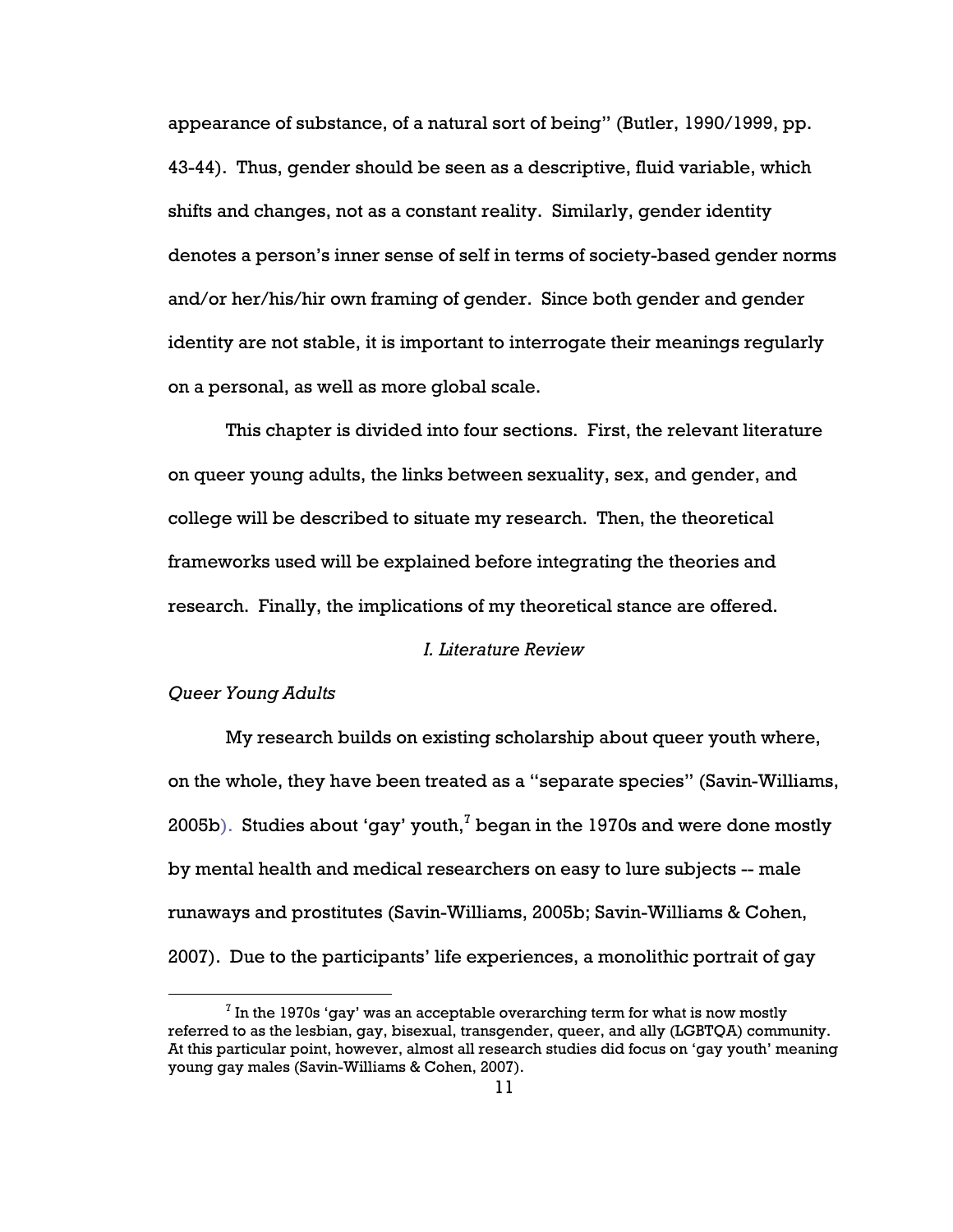young adults emerged: wretched, unwanted, risk prone young men. In other words, they were trouble(d). Despite being flawed methodologically, these early investigations began to raise awareness and determine professional guidelines about gay young adults in the social service and education communities (e.g. Jones (1978) in counseling; Malyon (1981) in social work; Martin (1982) in psychiatry). Concomitantly, Cass (1979) and Troiden (1979) developed the first stage based models of gay identity development providing decontextualized labels and frameworks which bolstered the 'problem' of gay young adults.

To date, many studies still analyze queer young adults and their behaviors using psychological frameworks depicting them as "victims of harassment and internalized homophobia, accompanied by serious mental health problems such as anxiety, depression, and suicidal ideation" (Cohler & Hammack, 2007, p. 49). For instance, a large number of studies have looked at queer youths' mental health and suicide risk (e.g. Almeida, et al., 2009; D'Augelli, et al., 1998; Garofalo, et al., 1999; Murdoch & Bolch, 2005; Remafedi, et al., 1991; Rosario, et al., 2002; Rotheram-Borus, et al., 1997), sense of personal safety (e.g. Hunter 1990, Pilkington & D'Augelli, 2005), risk behaviors (e.g. Rosario, et al., 1997), and sexual identity development (e.g. Bell & Weinberg, 1981; Rosario, et al., 2006). Amid the delineation of queer youths' struggle, however, is a "as a triumphant model of resilience in a heterosexist world" (Cohler & Hammack, 2007, p. 49). In other words, after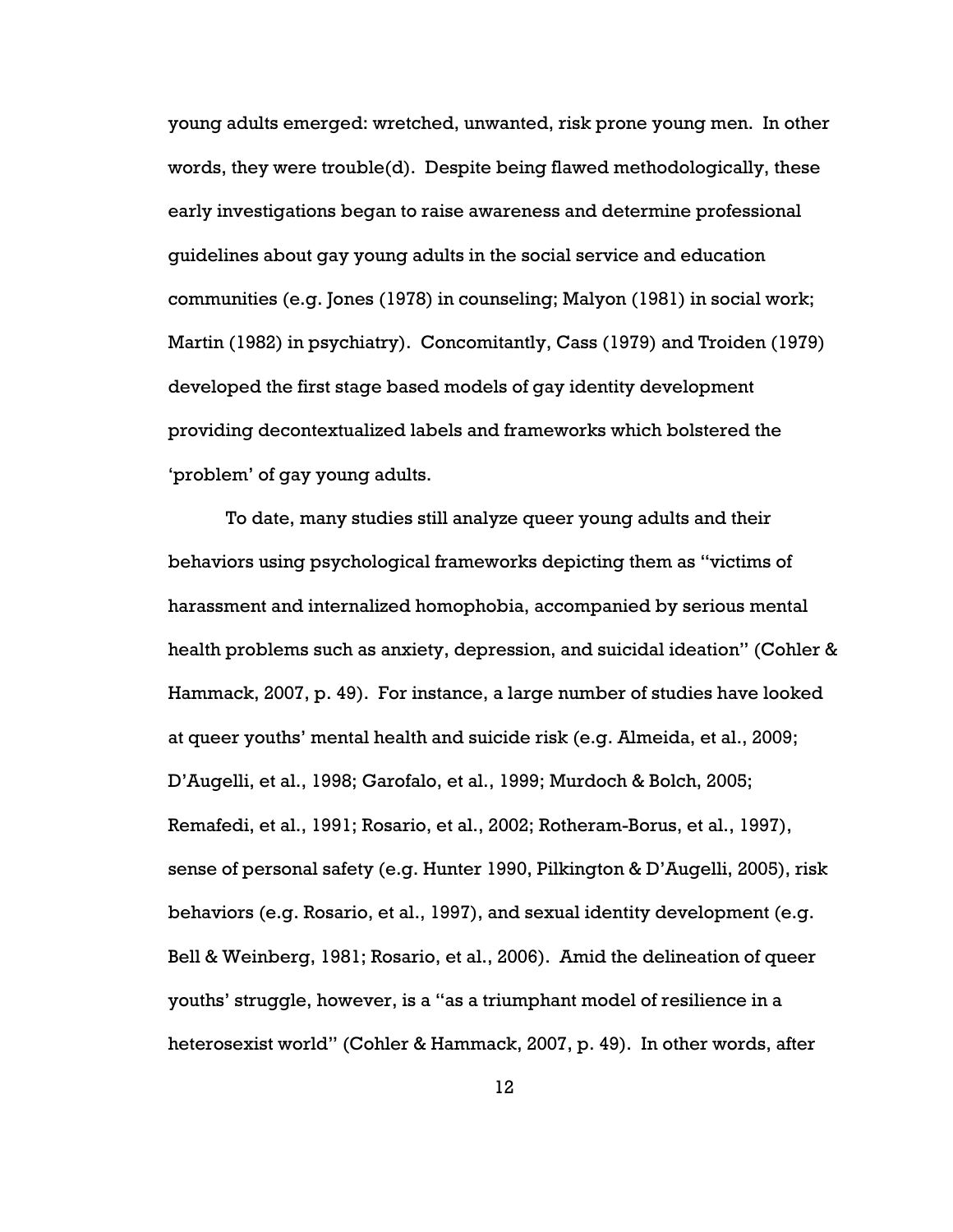surviving the negative consequences of being a sexual minority, a person developed a great deal of hardness to continue living in a heterocentric world. This 'struggle and success' narrative is typified by Meyer's (2003) work linking minority stress to the compromised mental health of queer young adults where the extent to which a person can manage such intrinsic prejudice determines her/his/hir positive development. Success through struggle, then, became 'coming out, $^8$  which became a rite of passage (Herdt & Boxer. 1996) that was and is, in many instances, empowering. It is problematic, though, in that it is intertwined with, and dependant on, dominant culture's larger discourse on homosexuality because of its reliance on normality being equated with heterosexuality.

More recently, Cohler and Hammack (2007), Blackburn (2007), Savin-Williams (2005a), and Muñoz-Plaza, Quinn, and Rounds (2002) focus on contextualized emancipation narratives which reveal

the increasing fluidity in self-labeling among youth with samesex desire, depathologizes the experience of sexual identity development among these youth, emphasizes the manner in which sexual minority youth cope with issues of minority stress (so significant as a factor accounting for personal distress among these youth), and extends the concept of normality…to the study of sexual minority youth (Cohler & Hammack, 2007, p. 49).

As a result, Savin-Williams (2005a) asserts some same-sex attracted youth can be healthy, resilient, come out in a more accepting environment, shun labels,

 $^8$  In Cass' (1979) model, coming out is akin to synthesis and in Troiden's (1979) model, it is akin to commitment.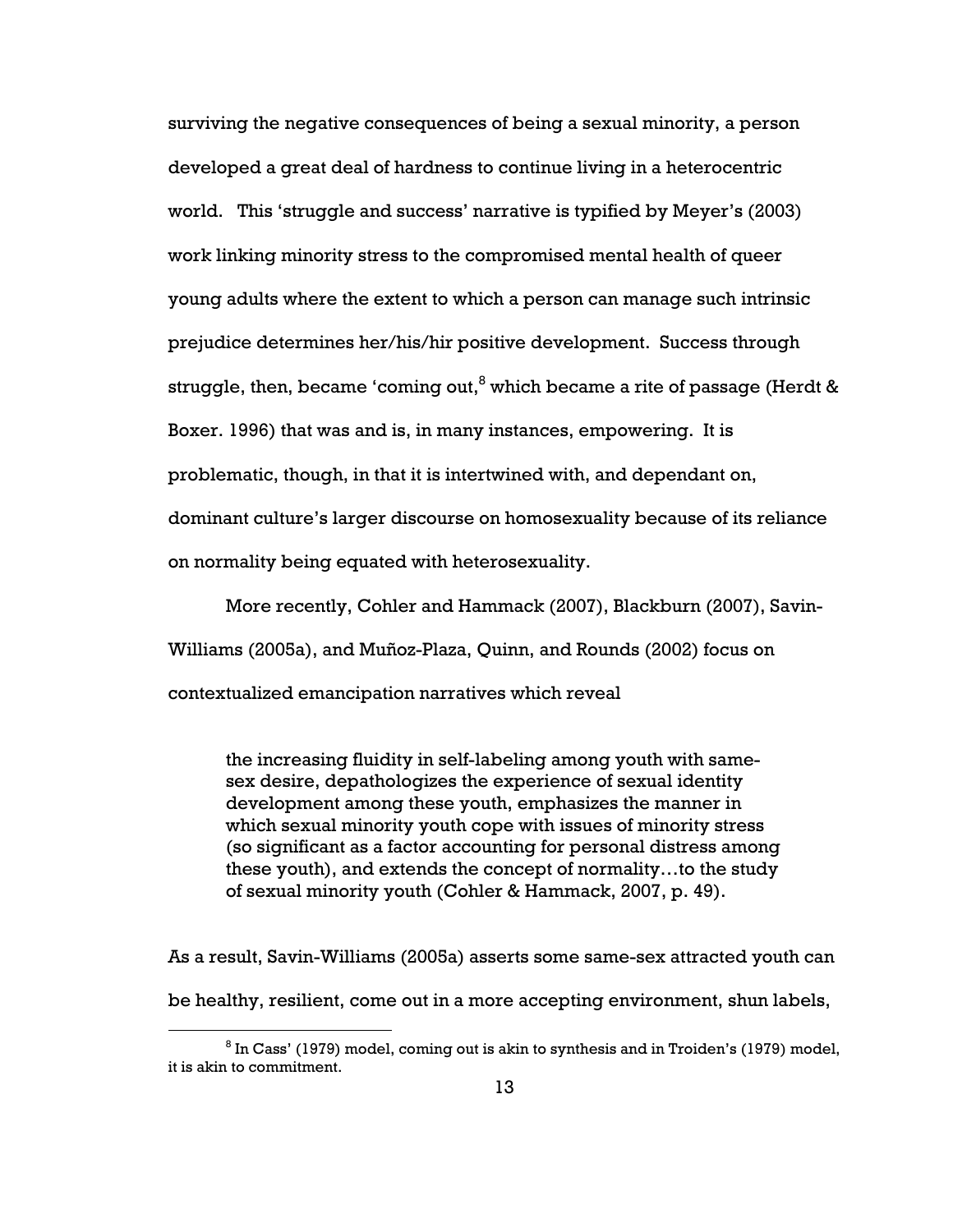and indeed, are 'de-centering' sexuality as the basis of their personal identity since society is becoming more accepting of non-heterosexual identities. This is evidenced by the steady increase in how 'warm $^\mathrm{9}$ ' Americans feel toward "GAY MEN AND LESBIANS, that is, homosexuals" (American National Election Studies 2004; capitalization in original).

Normalizing emancipation narratives coexist with struggle and success narratives in today's world, however, as the "current discursive frames to which youth possess access through a variety of media sources, in fact reflect the tension of a shifting historical context for sexual identity" (Cohler & Hammack, 2007, p. 51). In other words, today's queer young adults are bombarded by mixed messages from print, online, and television media as well familial, school, and other relevant sources as U.S. culture continues to grapple with sexuality. Therefore, they are likely to be exposed to both narratives and thus be, and/or be seen as, both victims and agents (Blackburn 2004).

### Sex, Gender, and Sexuality Links

 $\overline{a}$ 

To understand sex, sexuality, and gender today, one must begin by noting that mind/body dualism traces its roots to Descartes during the Enlightenment. For Descartes, the mind was the seat of identity, so the body was left to be just another thing which was not a part of the mind (Descartes,

 $^9$  The American National Election Studies biennially asks its respondents to rank how warm they feel toward a number of groups in society by placing them on a "feeling thermometer," ranging from 0 (ice cold) to 100 (burning hot), so the larger the score the more accepted a given group is.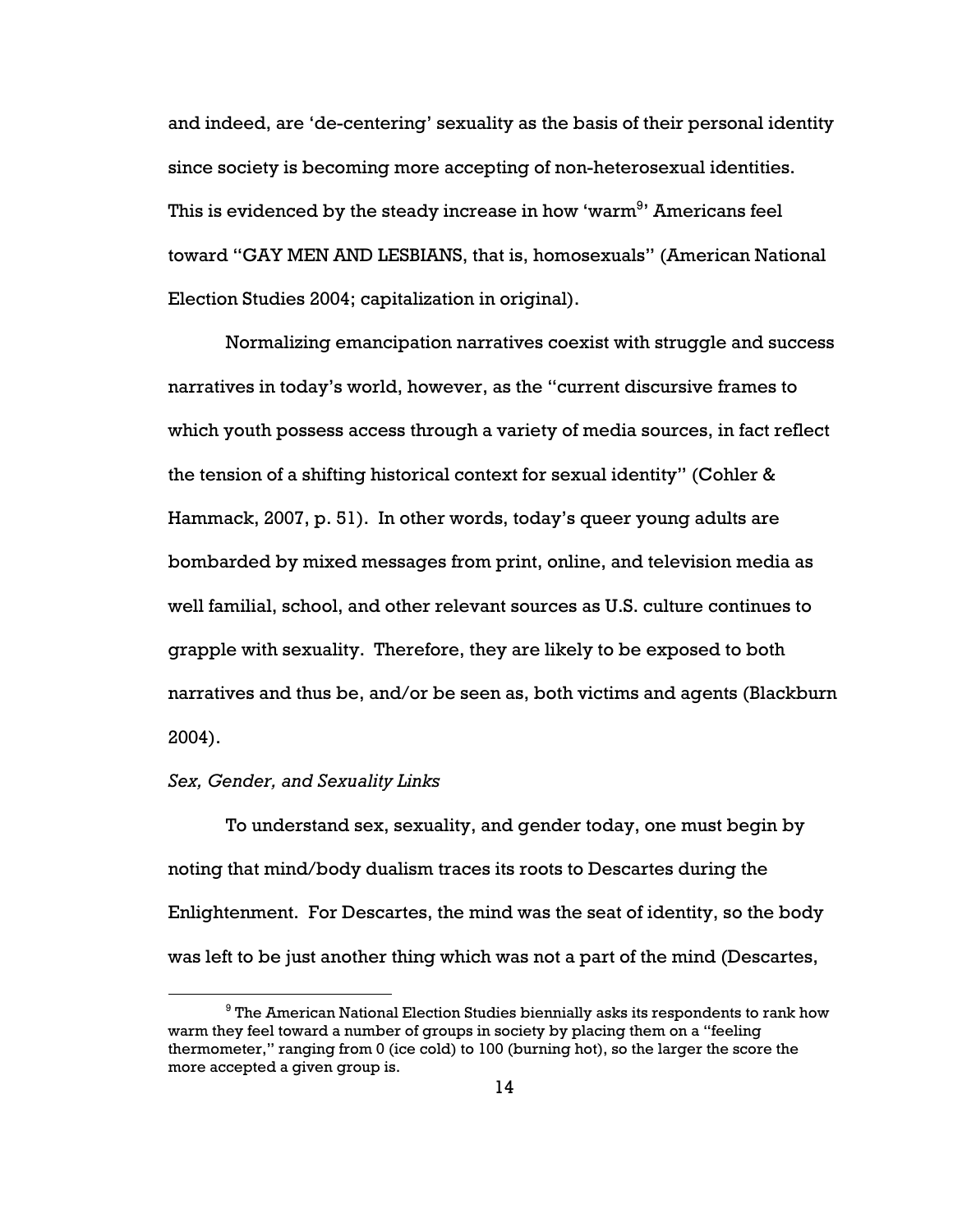1998). This clear separation still affects us, and indeed, enabled academics to assert the dissimilarity between sex and gender. On the other hand, it also meant the distinction automatically was viewed as strictly dichotomous. By the mid-twentieth century, Western theorists mostly saw sex as a biologically determined binary and gender as the femininity or masculinity of a person, which in the U.S. also created a parallel social dichotomy with two genders mirroring the two sexes (Bornstein, 1995; Wilchins, 2004; Paechter, 2007).

Non-academics soon came to use 'gender' and 'sex' interchangeably, however, seeing the former as the politically correct term (Kessler & McKenna, 1978). So when we 'do' gender (West & Zimmerman, 1987) through behaviors, attitudes, actions, and thoughts, we show ourselves and others how we are feminine and/or masculine. In the U.S., this mostly means embodying one's assigned sex<sup>10</sup> (Paechter, 2007). As a result, females construct femininities and males construct masculinities which are related to and built from and/or against elements of the femininities and masculinities in their respective communities. As a whole, these individual processes add to and help create local gender discourses.

Gender discourses add to and complicate the discursive frames available to queer young adults as sexuality and gender are coupled implicitly as they depict

 $10$  This is not the case for transgender individuals and those who embrace the relatively recent development of body altering technologies. Furthermore, children are more likely to reflect their assigned sex as such body modification advances usually are not available to them.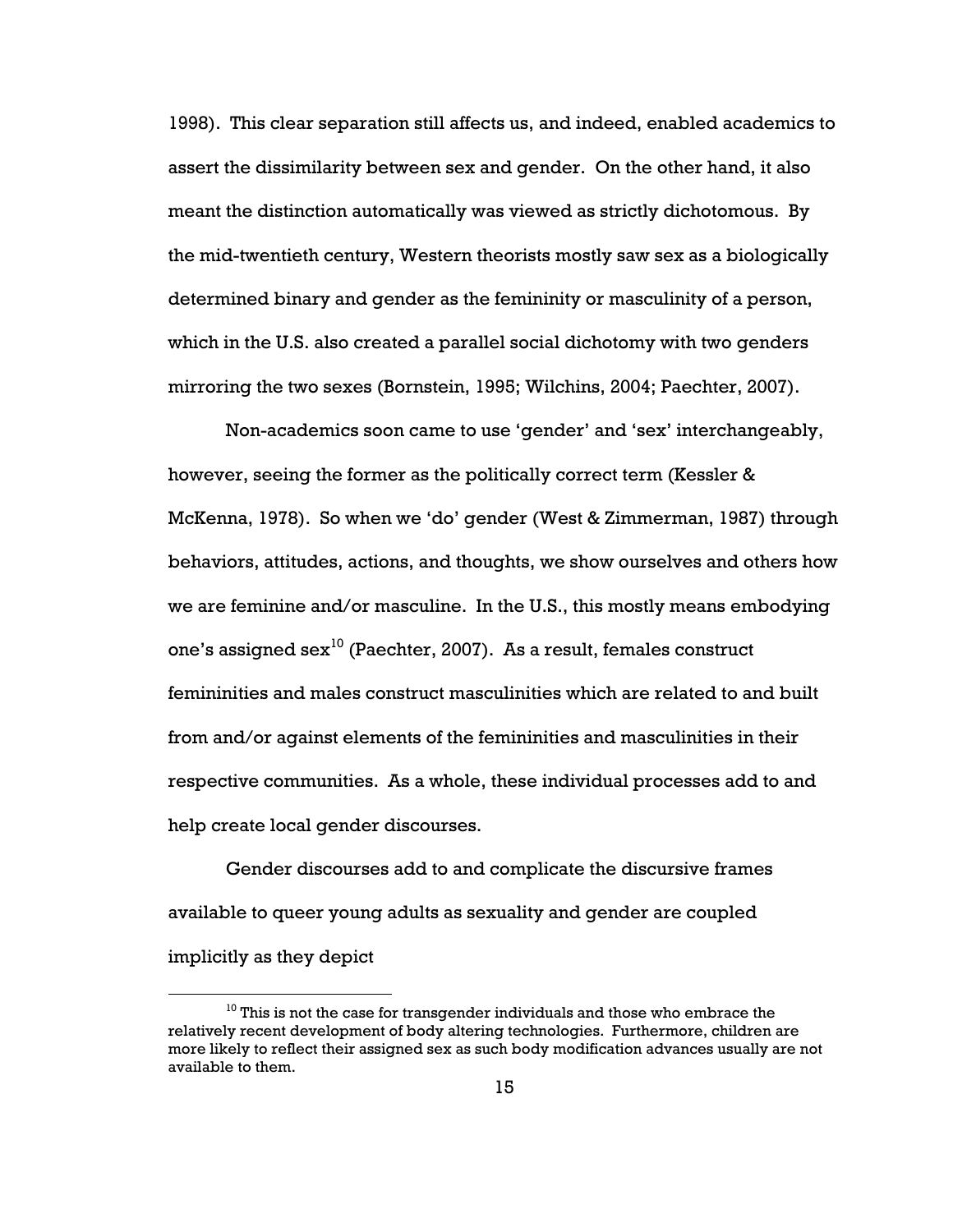sex as the determinant of gender identity that flows naturally into a particular mode of heterosexuality and that mandates certain rational gender roles embraced happily by individuals with uniformly positive gender-role identities (Hawkesworth, 1997, p.657).

Put differently, women are expected to be feminine and sexually attracted to men, men are expected to be masculine and sexually attracted to women, and everybody should be content (Wong, et al., 1999). Ridgeway and Correll (2004) go one step further by asserting unconscious sex categorization – the sociocognitive process of labeling others as female or male – activates inflexible, dichotomous gender stereotypes leaving no room for other possibilities. Hence, today's stereotypes depict lesbian women as more masculine than heterosexual women and gay men as more feminine than heterosexual men as they do not fit into societal standards (Katz, 1995; Kite & Deaux, 1984; Ridgeway & Correll, 2004; Wilchins, 2004; Wong, et al., 1999).

Like other children, questioning and queer youth are not immune to the influence of such stereotypes that mark what gender identities are permitted or not permitted to exist, or to the acknowledged pressure of gender socialization from caretakers, peers, and media (Lippa, 2000). In fact, a majority of gay men attributed their first sense of feeling different to gender inadequacies and effeminate tendencies, not sexual desire (Troiden, 1979). Moreover, Dubowsky Ma'ayan (2003) argues assumptions about gender and desire lead to behavioral expectations upheld in schools as forms of social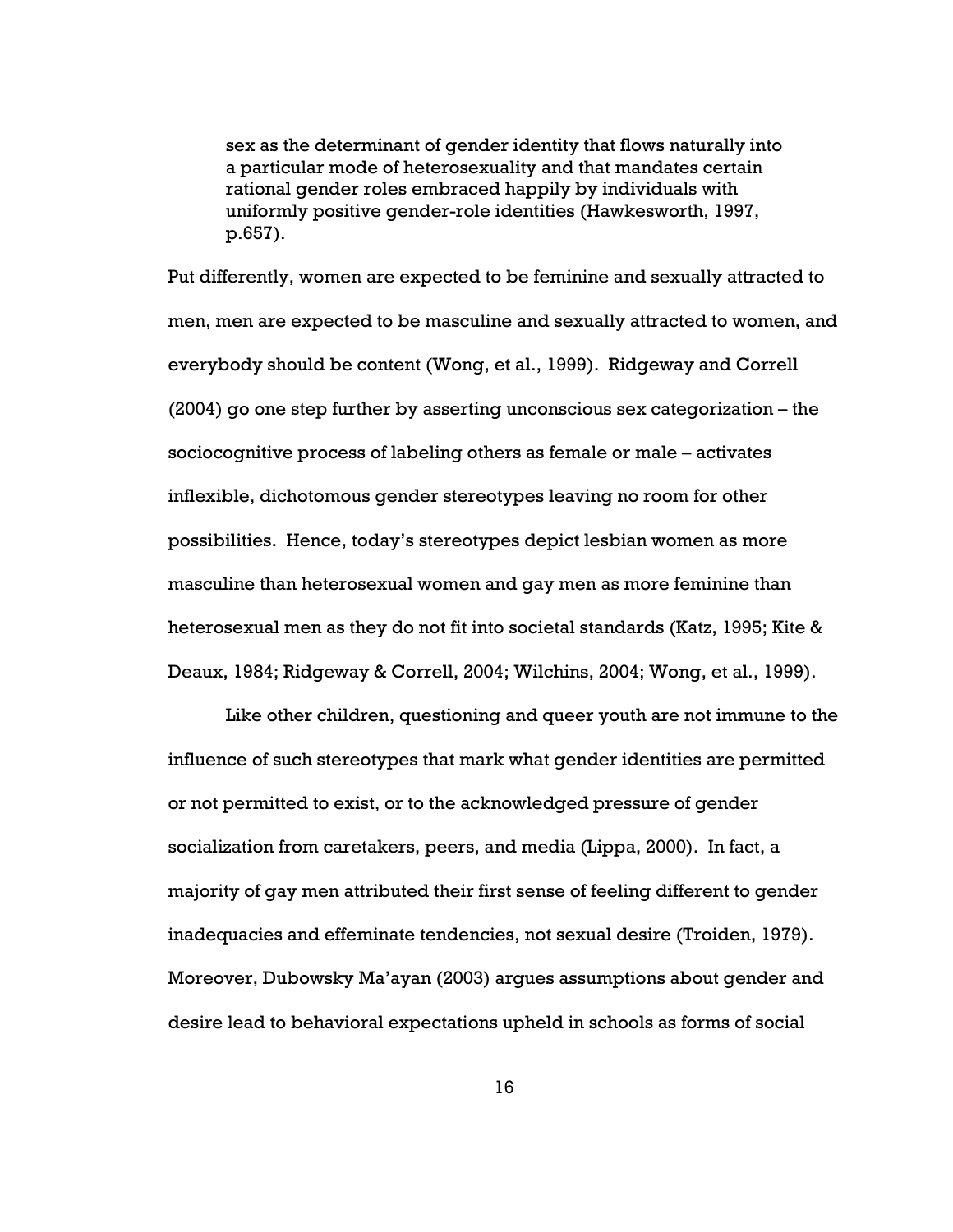control creating heightened feelings of difference or even shame (see also Kumishiro, 2000).

The stigma attached to deviation from prescribed gender norms is pervasive and powerful, especially when blurred with sexuality as it is in the U.S. (Almeida, et al., 2009; Dubowsky Ma'ayan, 2003; Lucal, 1999; Savin-Williams, 2005a; Savin-Williams & Cohen, 2007). Wong, et al. (1999) investigated the interrelationships among gender stereotypes, conformity to gender stereotypes, and perceived sexual orientation and found men who do not act 'like men' were thought to be queer, especially by other males. Furthermore, they found "one of the most severe ways of punishing males is to accuse them of being homosexual" (Wong, et al., 1999, p. 29). Focusing on self-attributed gender related traits and interest preferences using three different quantitative measures, Lippa (2000) discovered lesbian interests correlated to the degree in which they were male and gay interests correlated to the degree in which they were female. He proposes the correlations may be a result of a compromise between "gender atypical dispositions and the countervailing force of gender socialization" (Lippa, 2000, p. 923) which can be damaging for queer young adults. As a result, as queer young adults explore their sexuality, many do not consider, or chose not to, delve into their gender identities because schools, and U.S. society as a whole, try to eradicate feminine characteristics in boys and men and masculine

17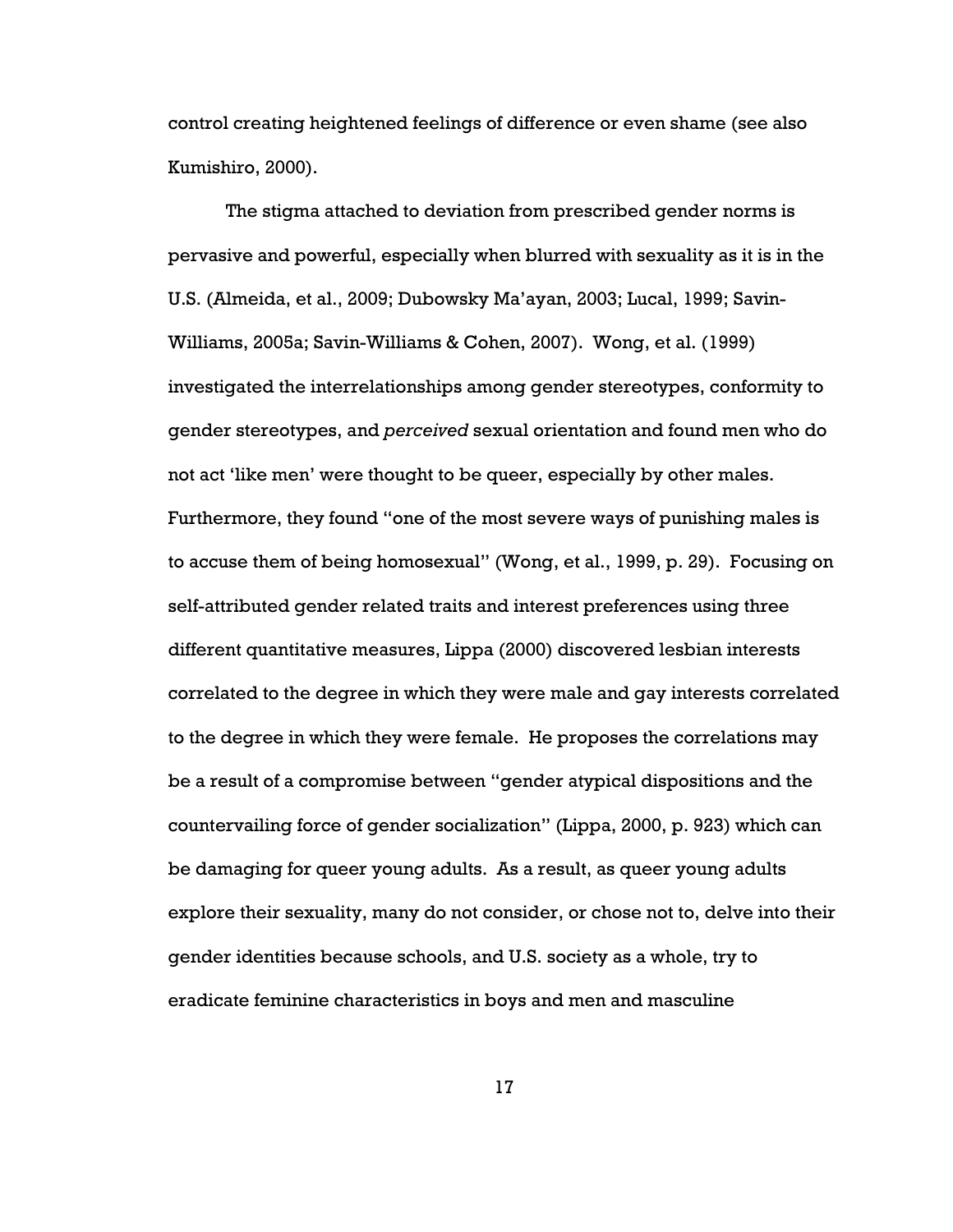characteristics in girls and women<sup>11</sup> (Wyss, 2004). Thus, college becomes the first place for a large segment of queer young adults to learn about gender outside of the usual dichotomous confines, both in and out of the classroom.

The discourses around gender to which queer young adults are exposed, then, are tied intimately to those around sexuality. Female babies will be given pink hair accessories while male babies will be given blue hued sporting equipment; female pre-teens will begin to babysit while male preteens take out the trash; female young adults will be told to wear make-up while male young adults will be told they should take wood shop; all in the never uttered name of reinforcing assumed, and desired, heterosexuality. College

Although just over 150 out of approximately 4,150 college campuses in North America have an office dedicated to lesbian, gay, bisexual, and transgender (LGBT) students (2006 Self Study, 2009), very few provide programming, discussions, and/or resources around gender issues (Beemyn, 2005) unless they are specifically charged to do so (e.g. Gender and Sexuality Center at the University of Texas, Austin, Center for Sexualities and Gender Diversity at the University of Southern Maine, or Gender and Sexuality Resource Center at State University of New York, Oneonta). Historically, many campuses had a long established Women's Center before a lesbian and gay affairs office was created and thus gender issues were still seen as

 $11$  It is important to note that there are some youth ages 18 and under who do explore their gender identities. For a comprehensive study, see Greytak, Kosciw, and Diaz (2009).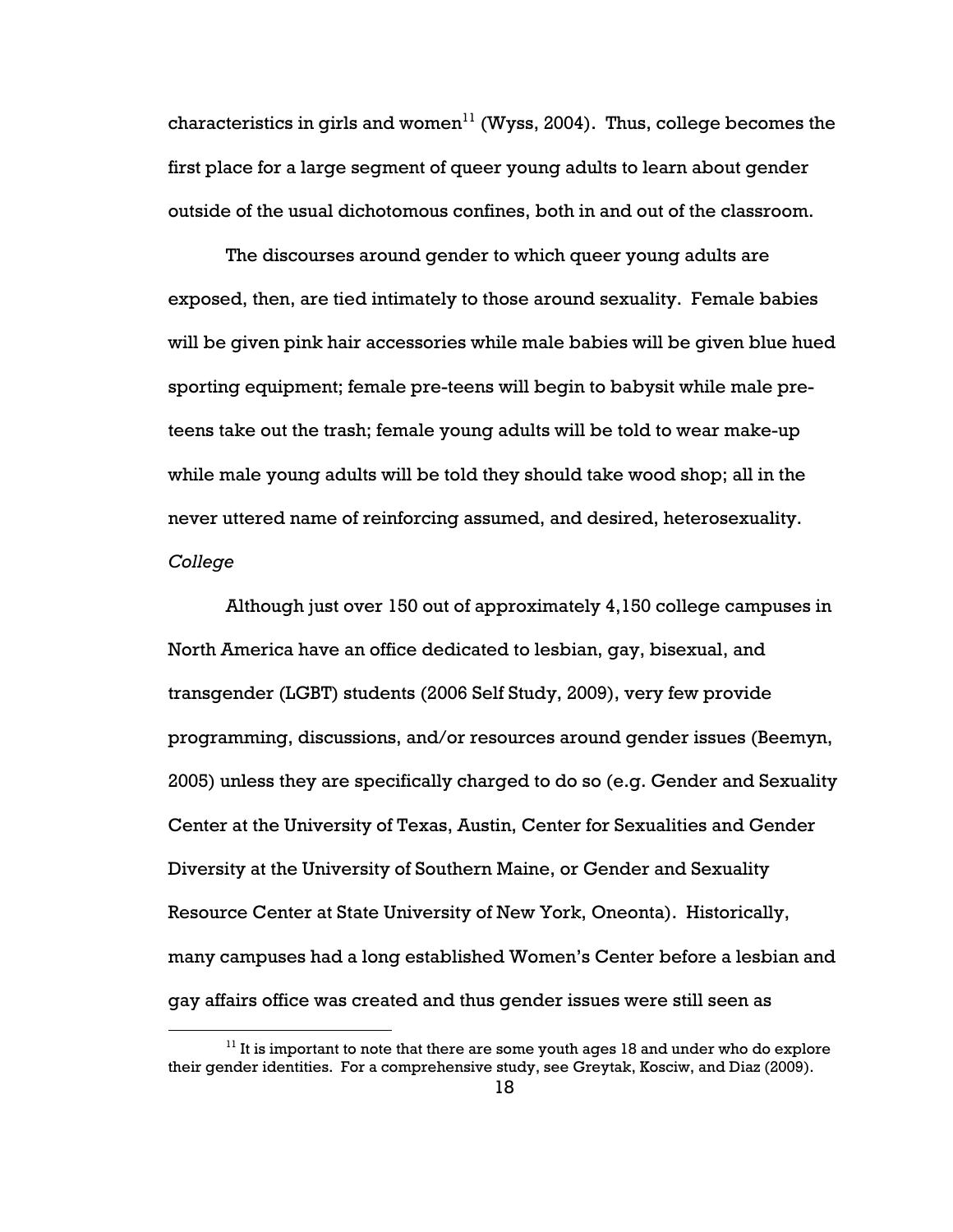"women's issues" (Schoenberg, personal communication, 2009). As transgender people and concerns became more visible in the late 1990s, many lesbian, gay, and bisexual<sup>12</sup> centers added the term 'transgender' to their names and officially joined campus discussions around gender. Although some campuses took care to discuss the implications of adding the 'T' to their titles, many did not do much outreach to educate the campus community about what it meant (Beemyn, 2005; Schoenberg, personal communication, 2009). Thus, much of the work surrounding gender issues at LGBT centers were policy-related, such as housing, restroom access, adding 'gender identity' and 'gender expression' to non-discrimination statements,  $13$ and so on (Beemyn & Pettitt, 2006).

Very few university LGBT centers have created discussion groups open to self-identified transgender students only (e.g. University of Washington's Transformers and University of Minnesota's Tranarchy) or ones open to selfidentified and non-self-identified transgender students who want to explore gender (e.g. Wesleyan University's Trans/Gender Group and Carleton College's Trans/Gender Discussion Group). As no studies to my knowledge have examined how queer college students benefit from a non-judgmental space to grapple with questions of gender -- especially outside of

 $12$  In the U.S., a large number of college-based lesbian and gay centers added 'bisexual' to their moniker in the late 1980s and early 1990s (Schoenberg, personal communication, 2009).

<sup>&</sup>lt;sup>13</sup> To date, 280 U.S. universities include 'gender identity/expression' in their nondiscrimination statements. For a complete listing, go to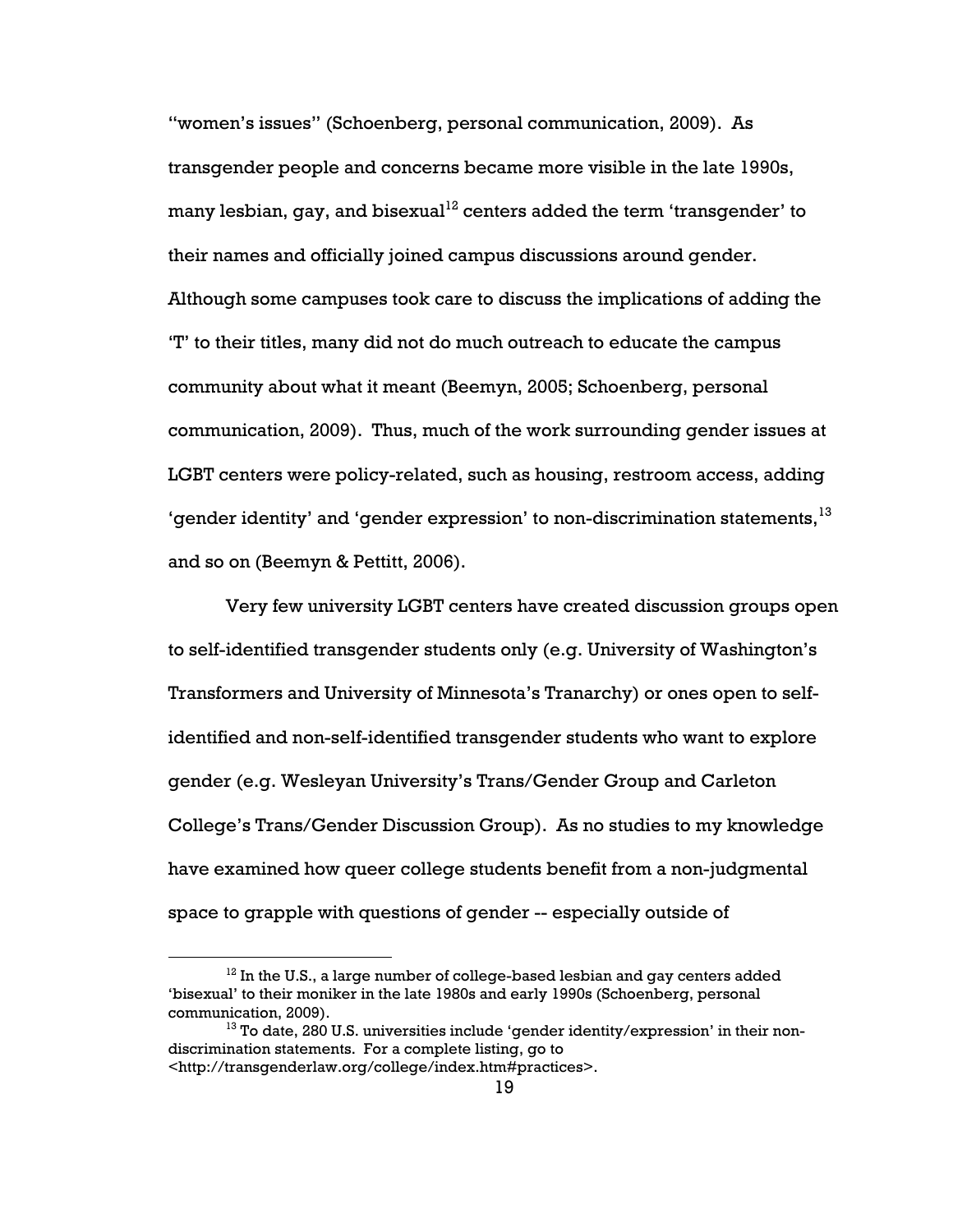heterosexual constraints -- my work brings a new perspective to both theorists and practitioners.

#### Summary

It is this jumbled milieu of gender and sexuality facing queer young adults that my research examines -- by removing obligatory heterosexuality - to investigate how they learn, unlearn, or relearn about gender free from its constraints. No studies, to my knowledge, have examined this area previously. This is where my research contributes to the literature on queer young adults in general and college-age young adults in particular.

### II. Theoretical Frameworks

This study is rooted in the belief that U.S. sexual norms are discursive products of knowledge and power which not only assume the authority of 'truth,' but make themselves true (Foucault, 1978/1990) while demanding heterosexuality (Rich, 1980). As a result, sexuality and gender are linked inextricably as "gender affects the operation of the sexual system, and the sexual system has…gender specific manifestations" (Rubin, 1984, p. 33). It is this mutual reinforcement which will be untangled to explore how college-age queer young adults in the U.S. – who already are positioned outside of obligatory heterosexuality – learn, unlearn, or relearn gender in queer majority spaces. To examine the nuances of learning of gender in a pragmatic manner, I will draw on gender, queer, and situated learning theories.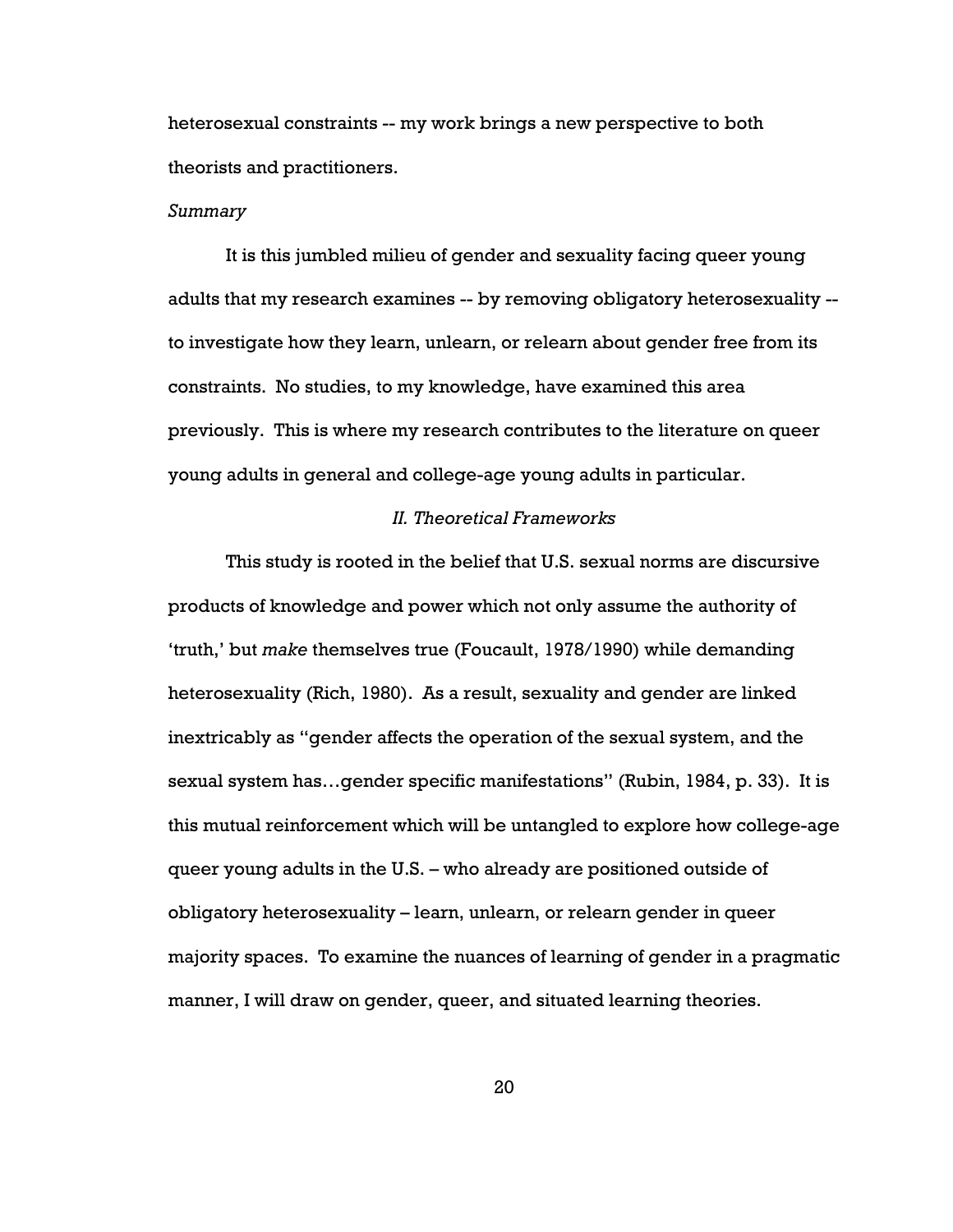### Queer Theory

"Queer is not a neutral term" (Pinar, 1998, p. 3; italics in original), yet it has evolved into the chosen word for theorists dissatisfied with the assimilationist politics affixed to 'lesbian' and 'gay.' In addition, as "queer is not only queer" (Pinar, 1998, p. 6), it allows for two forms of identity: affiliative, typified by identification, and exclusionary, characterized by disidentification. Britzman (1999) concurs and goes one step further by asserting one's identity is always relational, not just positive. It follows, then, that a person's identity always is implicated in her/his/hir ostensible opposite (Pinar, 1998). It is this tension giving rise to the homosexual/heterosexual dichotomy which is at the center of Western culture (Sedgwick, 1990) and reinforces that "without gender, sexuality is nothing" (Luhmann, 1999, p. 145). Accordingly, leading queer theorists such as Foucault (1978/1990) and Butler (1990/1999, 1993, 2004) assert gender and sexuality are neither naturally given nor anthropologically fixed. Thus, it is important to examine the processes and structures creating sexuality and gender as historically specific sociocultural power relations that in turn, produce subjects to ensure the normality and continuation of heterosexuality and the gender binary. Destabilizing such relations to point out their incoherencies, then, is at the root of queer theory.

Queer theory is not the historical or contemporary amalgamation of lesbian, gay, bisexual, and transgender people and their experiences as

21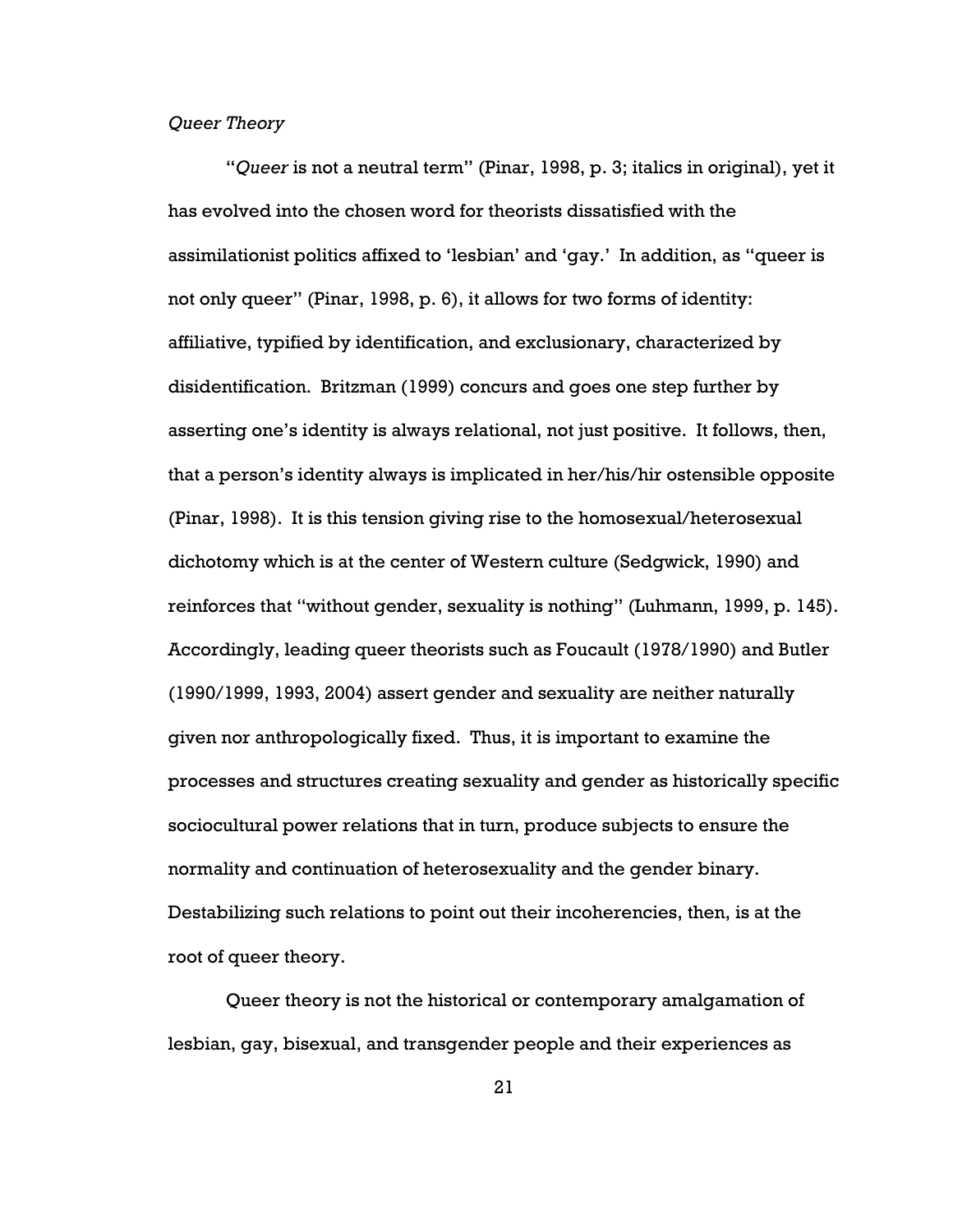commonly thought, although it does give added weight to such gender and sexual identities (Jagose, 1996). Broadly defined, queer theory resists allegedly stable relationships by subverting them through the revelation of their inconsistencies. Put differently, queer theory questions fixed identities by examining how they "…were created, what political ends they serve, what erasures have made them possible, and how they are able to present themselves as real, natural and universal" (Wilchins, 2004, p. 124). By focusing on gender and sexuality, queer theory probes the assumed constancy of heterosexuality and its effects, including the gender binary (Britzman, 1997; Jagose, 1996). Therefore, it suggests it is pointless to speak generally of 'females,' 'males,' or any other group, as identities have so many facets that to assume people can be viewed collectively because of one mutual characteristic is incorrect. As a result, queer theory intentionally challenges all notions of permanent identities and indeed, arose out of theorizing about the constraints of identity politics. It has, then, been developed mostly outside the widely accepted academic chronicles of selfidentification, detection, and truth (Jagose, 1996).

According to Butler (1993), queer theory is effective because it is understood that the outcomes of its involvement are not unitary and therefore cannot be projected. This is vital, as categorical identities can assume the authority of 'truth,' and make themselves true as 'natural,' descriptive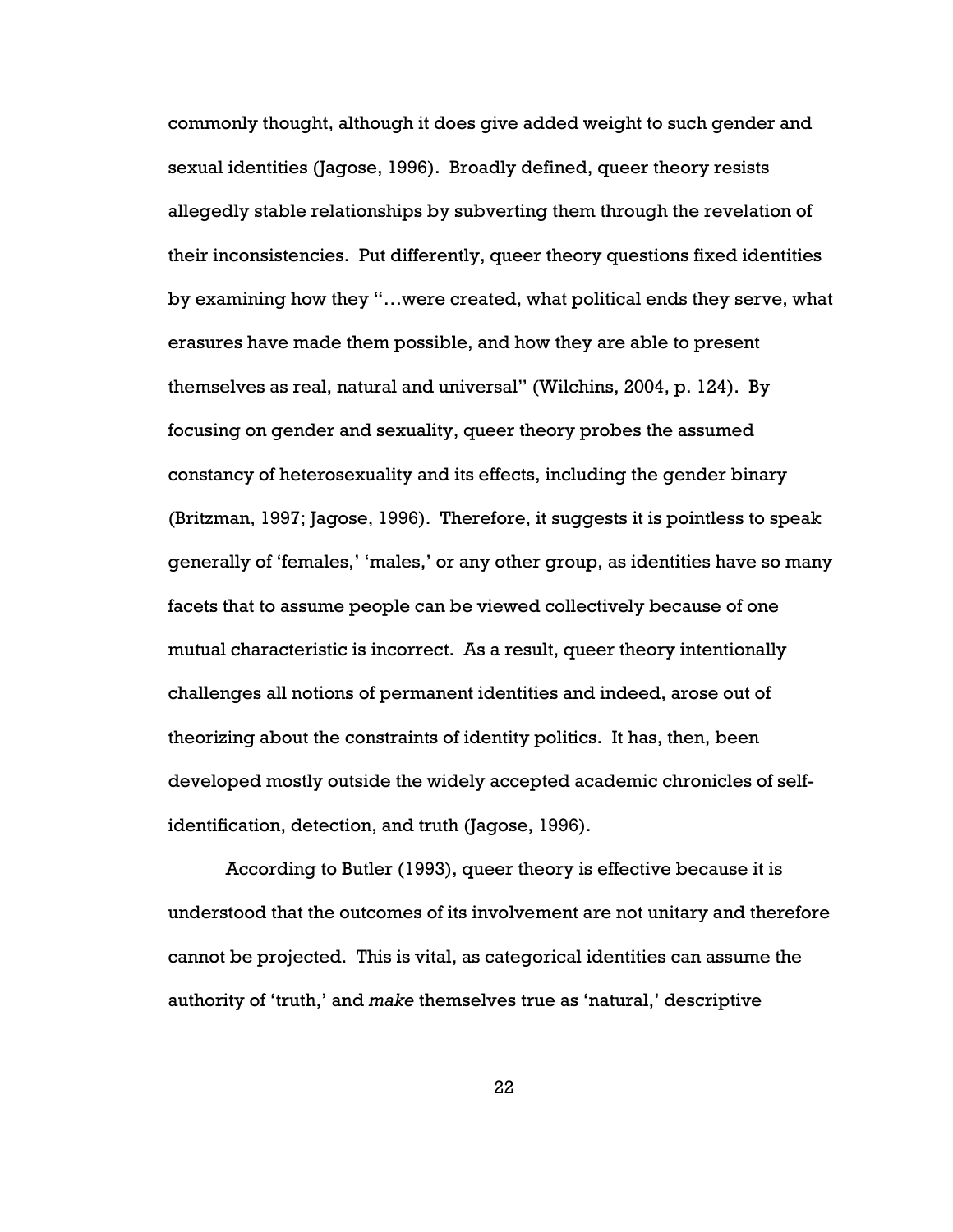taxonomies (Foucault, 1978/1990). For queer theory to evade such normativity on an on-going basis, however, it

…will have to remain that, which is, in the present, never fully owned, but always and only redeployed, twisted, queered from a prior usage and in the direction of urgent and expanding political purposes, and perhaps also yielded in favor of terms that do political work more effectively (Butler, 1993, p. 223).

By focusing on the malleable, reactive nature of queer theory, Butler (1993) troubles the supposedly obvious identity categories by denoting how the commonly accepted reasoning behind identity politics -- gathering together similar subjects to achieve shared goals through creating a minority rights discourse -- is far away from natural or self-evident. Indeed, Jagose (1996) argues queer theory activates an attuned identity politics aware of the limits of naming and ensconcing foundational classifications preceding and undergirding political involvement to the point of supporting non-identity politics. As such, queer theory does not intend to consolidate, reify, or stabilize itself, but instead depicts unlimited prospects of such variety that they cannot be demarcated beforehand (Foucault, 1982; Halperin, 1995). It is this unwillingness to stabilize that makes queer theory useful to my dissertation because I explore gender and how it is learned from the unknown margins rather than in a setting which reinforces conventional norms.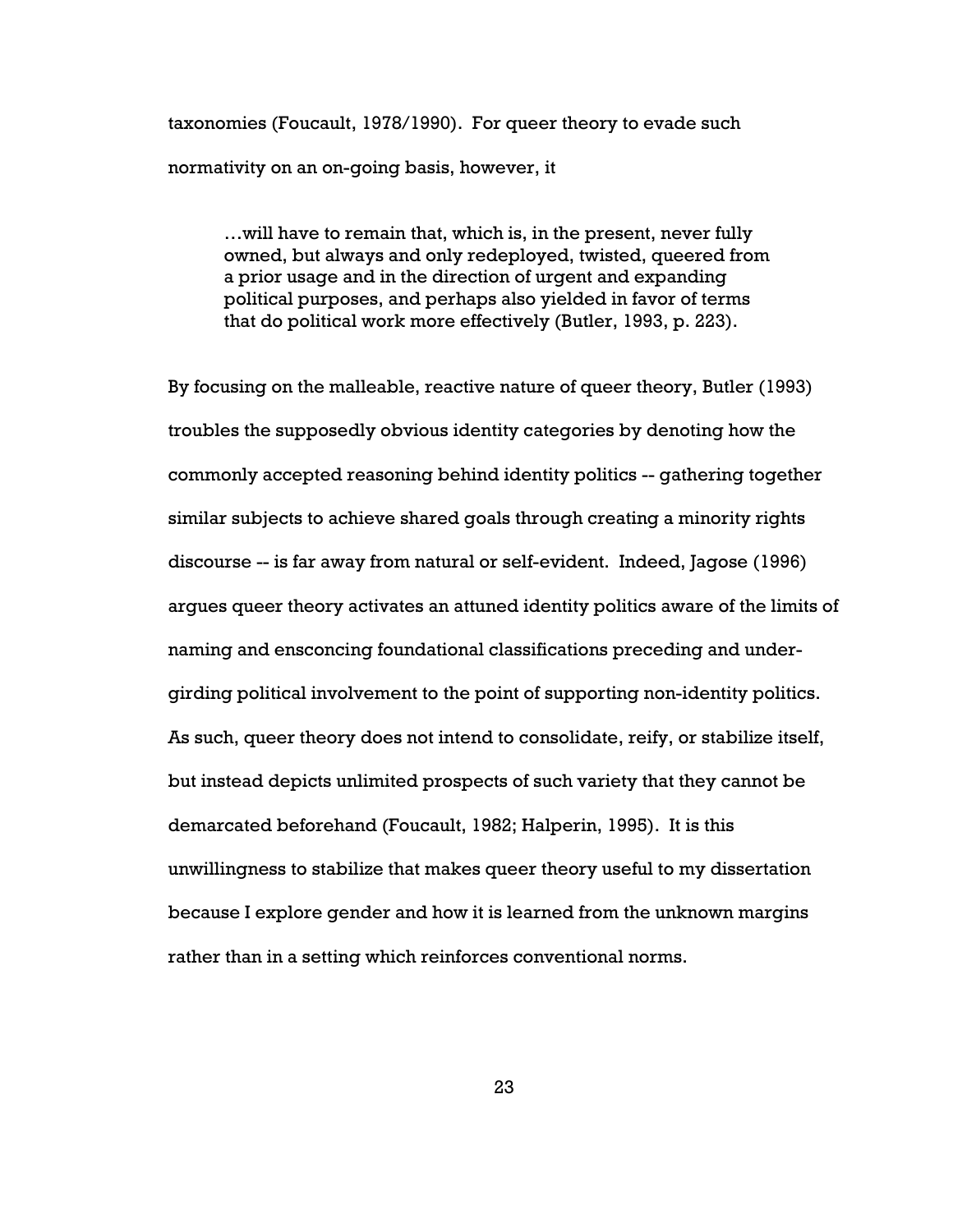# Gender Theory

 $\overline{a}$ 

When multiplicity is reduced arbitrarily to absolute dichotomy as with gender, conflict and inequality ultimately result (Bornstein, 1995; Diamond & Butterworth, 2008; Hawkesworth, 1997; Lucal, 1999). In fact, since gender is institutionalized in the United States and constitutes humans as two, and only two, different categories, social relations of inequality are based on that difference; the difference between 'man/masculine' and 'woman/feminine' with no room for anyone else and the masculine trumping all (Hawkesworth, 1997; Lucal, 1999; Paechter, 2007; Ridgeway & Correll, 2004; Wilchins, 2004). Such hostility toward difference has spawned theoretical inquiries which attempt to explain the ways an individual's identity is situated within given contexts and reflects and inscribes her/his/hir social world and the modes in which she/he/ze may perpetuate and/or resist cultural norms.<sup>14</sup> Amid these investigations, gender theory has become paramount, as American cultural norms have made it salient and functionally significant (Martin, Ruble, & Szkrybalo, 2004).

Emerging in the 1970s when pioneering second wave academic feminists critiqued the prevailing concept of 'sex' for conflating biology with social context, the term 'gender' was introduced to demark differences solely constructed within social arenas (Foster, 1999). Although 'gender' was

 $14$  This research uses gender theory's social construction branch. For a detailed discussion of its other manifestations, see Wharton, A.S. (2004). The sociology of gender: An introduction to theory and research. Malden, MA: Blackwell Publishing.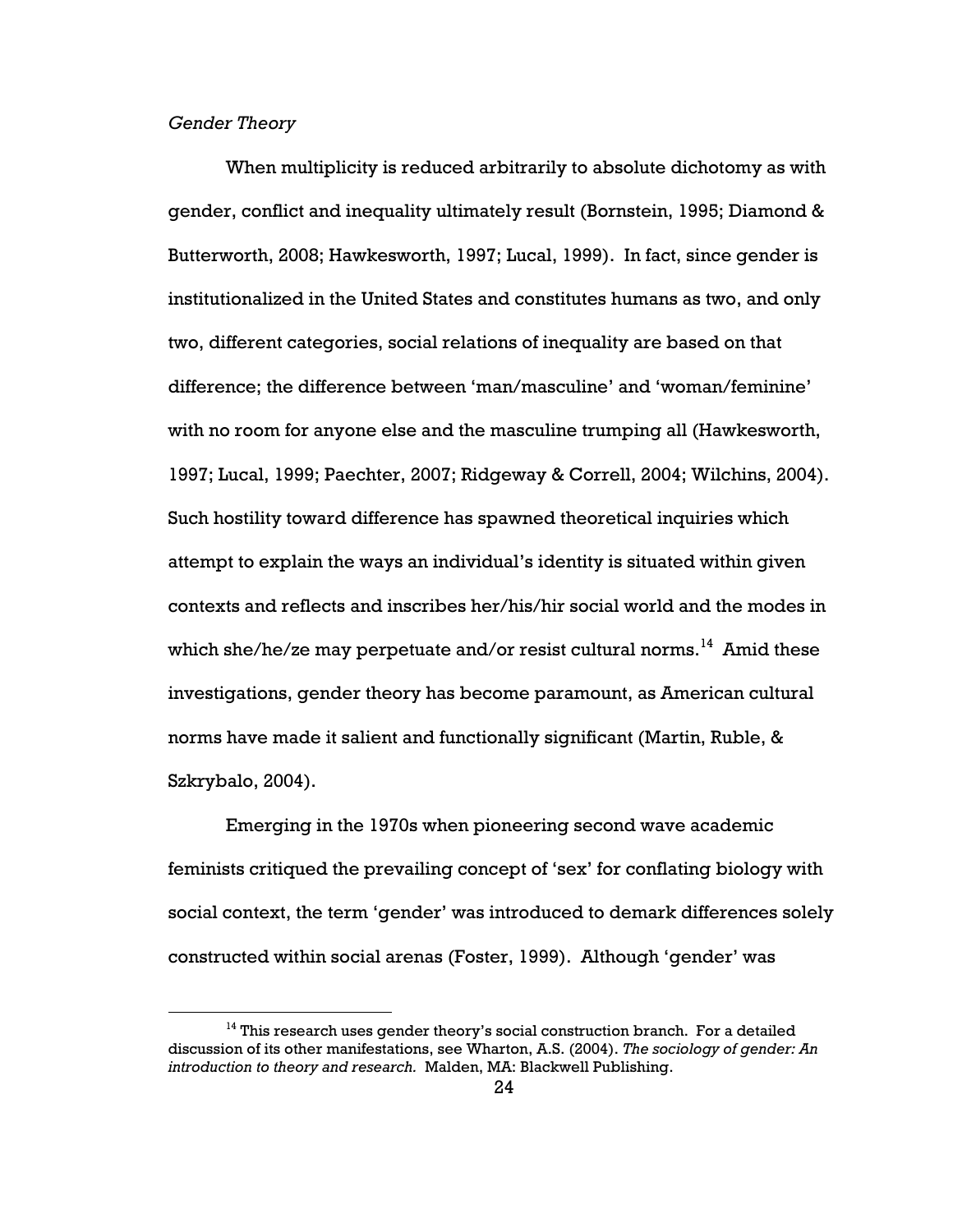integrated into both scholastic and common parlance over 30 years ago, it has been described as a social category, social practice, social structure, power structure, performance, and at times, a combination of these. Over time, however, gender theorists were criticized for their biased portrayals of anything having to do with 'gender' as White, heterosexual, and upper class (e.g. Anzaldua, 1987; Gunn Allen, 1986; hooks, 1989; Lorde, 1984; Rich, 1993). As a result, gender theory evolved to take into account "social and historical processes that create multiple meanings in multiple sites, ones that may occur on many levels of social interaction" (Foster, 1999, p. 434). Such a general premise widens the scope of gender theory by not assuming static boundaries, meanings, or the relationship among race, class, gender, sex, sexuality, and so on. It is important to note, however, that gender should not be seen as the universal cause force despite its broad reach.

Gender theory today is a dynamic framework that sees gender as a social construction, something we 'do' (West & Zimmerman, 1987). Butler's influential text, Gender Trouble (1990/1999), is the seminal work in gender theory as it was one of the first to assert that

gender is complexly produced through identificatory and performative practices, and that gender is not as clear or univocal as we are sometimes led to believe. My effort was to combat forms of essentialism which claimed that gender is a truth that is somehow there, interior to the body, as a core or as an internal essence, something that we cannot deny, something which, natural or not, is treated as a given (Butler, 2004, p. 212).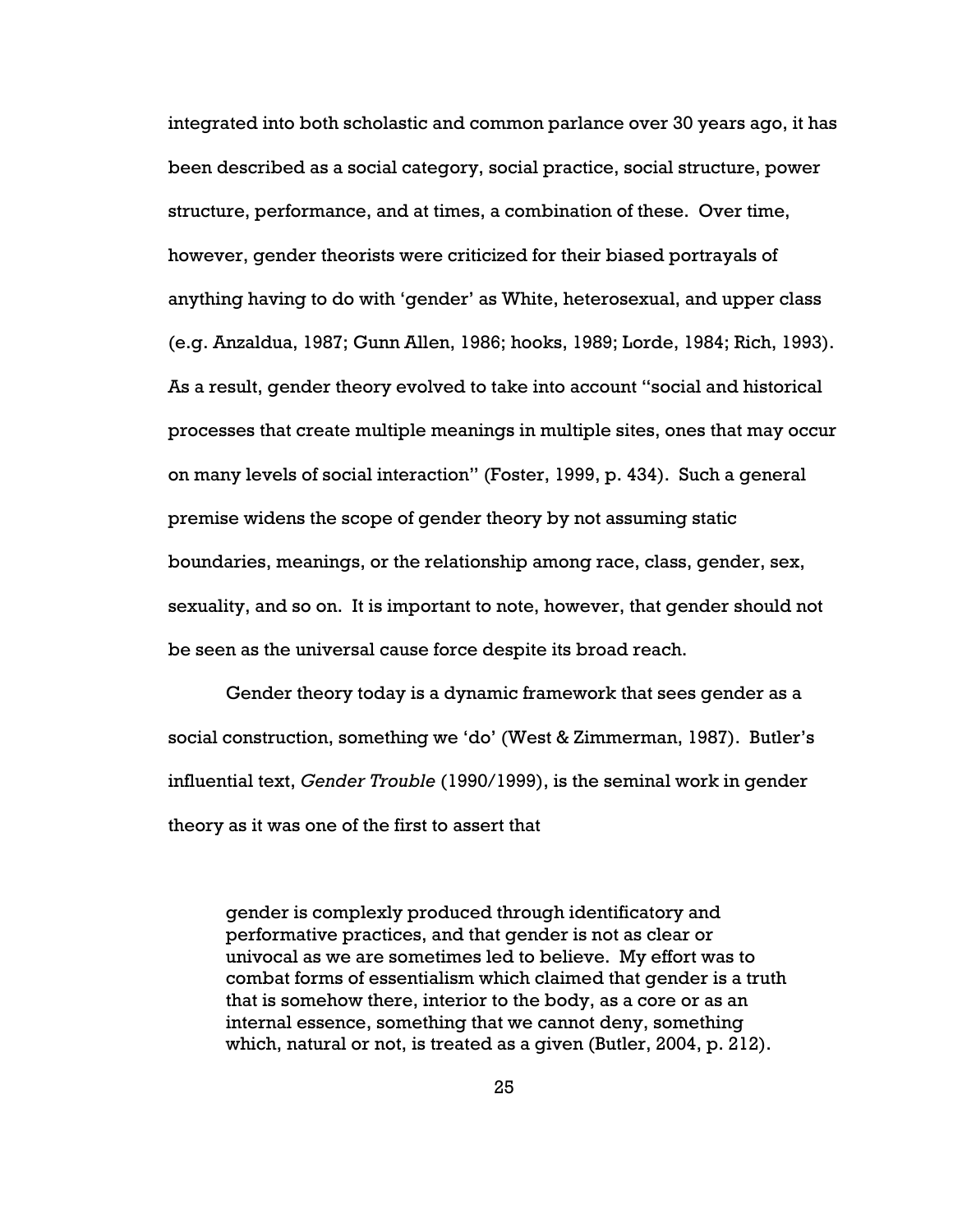Butler (1990/1999) further posits gender is bound by social temporality and 'done,' akin to West and Zimmerman (1987), through a "stylized repetition of acts" (pp. 140-141). Gender, then, is comprised of the many ways – movements, manners, signals, and so on – a person projects the chimera of a bearable gendered self within the constraints of societal norms so she/he/ze can be at least tolerated, and at best accepted, by the communities of which she/he/ze belongs. Gender performativity is not a physical action, then, but rather a discursive, citational process through which subjects are constituted (Butler, 1993).

Although Butler (1990/1999) focuses on gender, she also addresses, and indeed uses, sexuality as a critical device. This is because the two concepts are linked immutably as "gender presupposes not only a causal relation among sex, gender, and desire, but suggests as well that desire reflects or expresses gender and that gender reflects or expresses desire" (Butler, 1990/1999, p. 30). It is important to note, however, the deconstruction of gender and sexuality does not mean identity categories are no longer available. As Butler notes, "one can still organize as a lesbian, but one has to be open to the notion that we don't yet know who else will ally with that sign, or when that sign will have to be relinquished in order to promote another political goal" (Blumenfeld, et al., 2005, p. 23).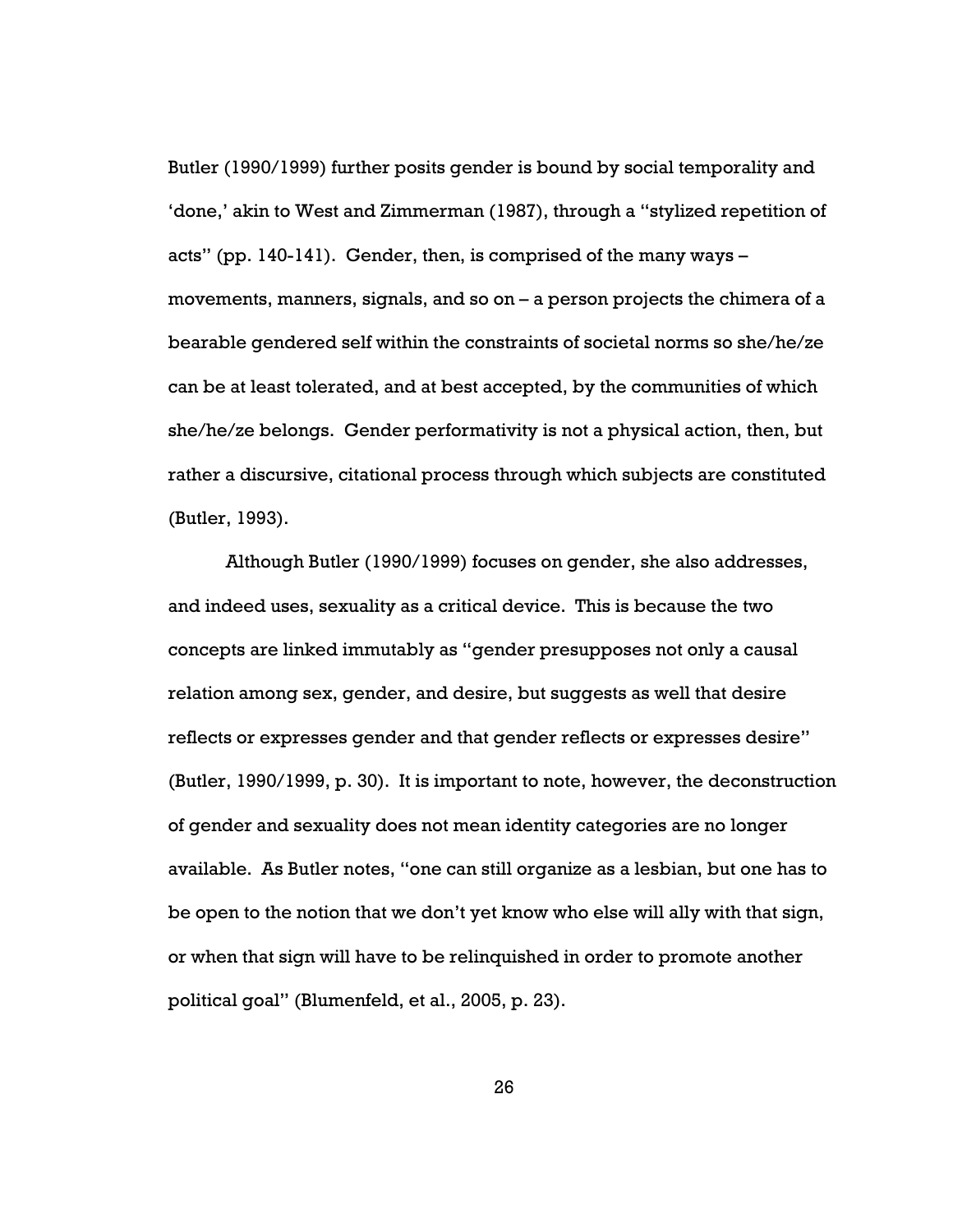Thus, gender identity becomes a personal, signifying practice once gender is freed from the suspicion of being complicit in the discourse and structures from which it sprang. Such denaturalization not only defies categorical reinscription, but also moves to enhance the understanding of both identity and power. It is from this stance, Butler's (1990/1999, 1993, 2004) exploration of gender becomes not only useful, but also powerful as the critical use of gender identity helps discover problem areas in need of clarification or exploration and then provides foundational concepts to guide one's research (Hawkesworth, 1997).

#### Situated Learning Theory

While locating my research within gender and queer theories, I also will use the more pragmatic educational theory of situated learning to analyze my data. Building on Vygotsky's (1978) research linking the mind and body and therefore learning with action, situated learning theorists argue learning occurs as a function of participation in an activity, its context, and the culture in which it occurs, similar to both queer and gender theories. Learning, then, is not achieving the discrete end product of 'knowledge' as in cognitive learning theory, rather it is applicable "progress along trajectories of participation and growth of identity" (Greeno, 1997, p. 9; see also Lave & Wenger, 1991). In other words, learning is about jointly creating the nature of knowing (Resnick, Säljő, & Pontecorvo, 1997). Taken further, as individuals create personal continuity across activities, learning becomes an inevitable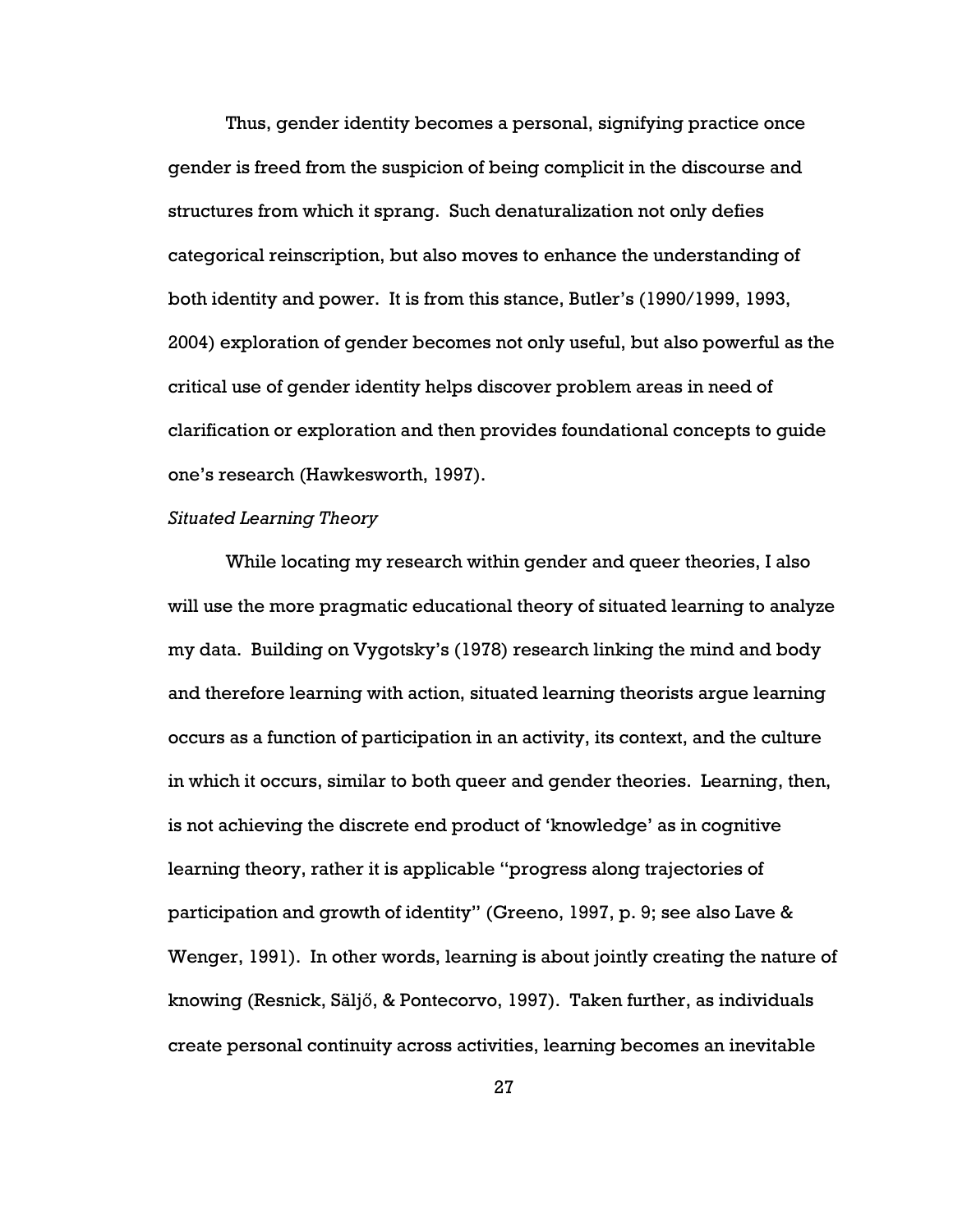part of their developmental process (Lemke, 1997) and a fundamental necessity for generative social practice and enculturation (Brown, Collins, & Duguid, 1989; Lave & Wenger, 1991; Paechter, 2007). Consequently, a person's identity becomes a function of her/his/hir being part of a greater whole (Sfard, 1998).

Contextualized physical and theoretical spaces and their inhabitants comprise what Lave and Wenger (1991) call communities of practice – "a set of relations among persons, activity, and world, over time" that are "in relation with other tangential and overlapping communities of practice" (p. 98). As a result, content is learned inherently through doing tasks enmeshed in the 'real world' that may be applied elsewhere. Learning and action then become "interestingly indistinct, learning being a continuous, life-long process resulting from acting in situations" (Brown, Collins, & Duguid, 1989, p. 4). This means that ultimately, every activity is situated and involves the whole person learning (Lave & Wenger, 1991; Paechter, 2007; Resnick, Säljő, & Pontecorvo, 1997). Hence, learning is a sociocultural process through which individuals either intentionally or unintentionally become involved in communities of practice comprised of given beliefs and expected behaviors, first through legitimate peripheral participation and then as full participants. It is through legitimate peripheral participation, however, that the meaning of learning is configured as an individual works to become a full member of a community of practice.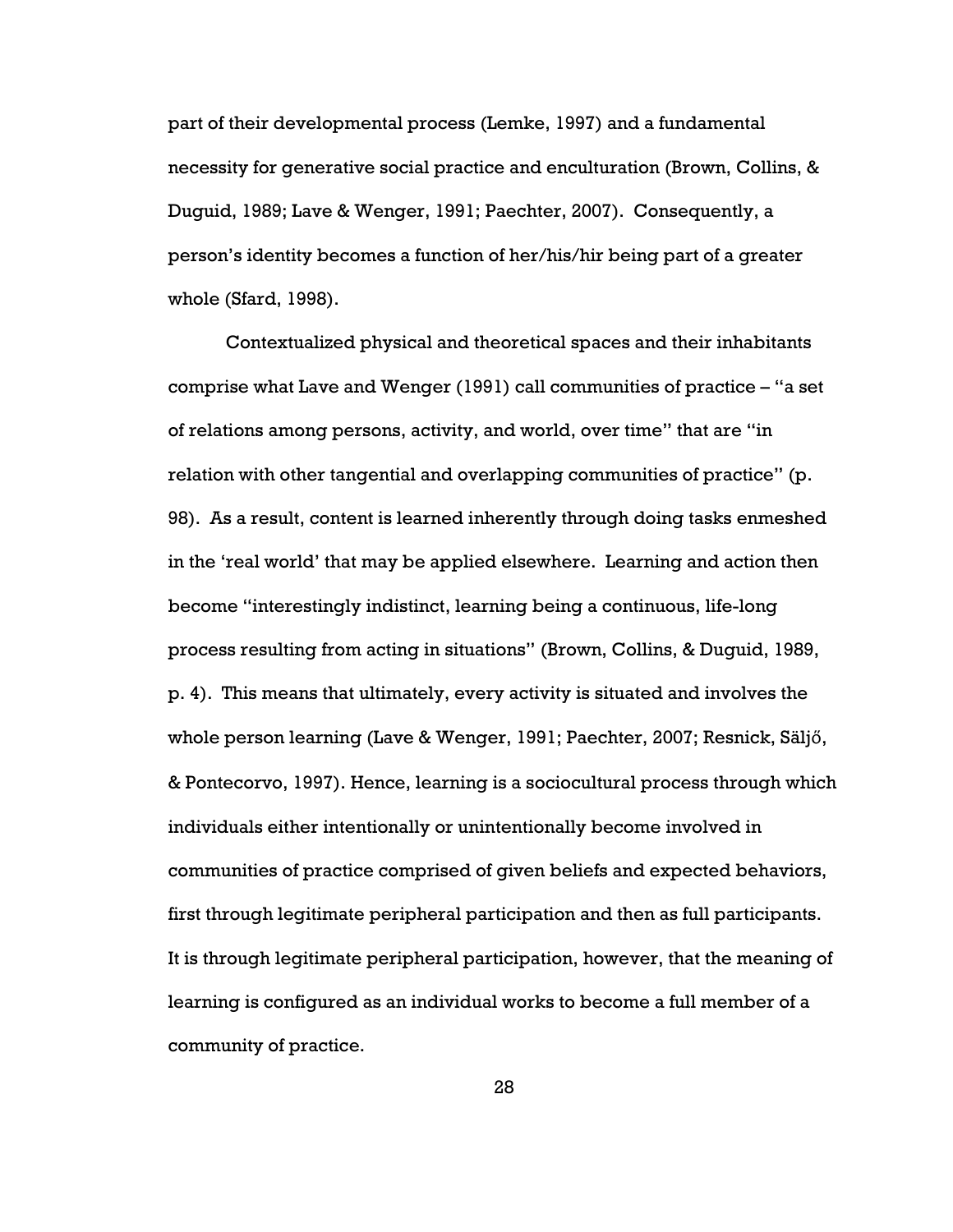The first step toward becoming a member of a community of practice is for an individual to engage in legitimate peripheral participation (Lave & Wenger, 1991) where teachers, broadly defined, usually are assumed to be expert participants and preservers of practice (Sfard, 1998). Such engagement then becomes a mediating scaffold for learning (Salomon & Perkins, 1998). Consequently, legitimate peripheral participation is the mediated interactions between the initiate and experts, activities, employment of sociocultural artifacts (tools), and so on (Brown, 1994; Brown, Collins, & Duguid, 1989; Lave & Wenger, 1991; Lemke, 1997). The significance of legitimate peripheral participation, then, derives from vibrant interconnections through time and across cultures, challenging "'natural' categories and forms of social life" through the "understanding of how they are (historically and culturally) produced and reproduced" (Lave & Wenger, 1991, p. 38; see also Paechter, 2007). The overarching notion of challenging natural categories within situated learning theory via legitimate peripheral practice is appealing as it allows me to not assume the presence of the gender binary. By challenging such 'natural' categories, situated learning theory can be used to explain the ways an individual's identity is positioned within given contexts and reflects and inscribes her/his/hir social world and the modes in which she/he/ze may learn, relearn, and/or unlearn cultural norms. Consequently, learning is integrated with the individual's identity and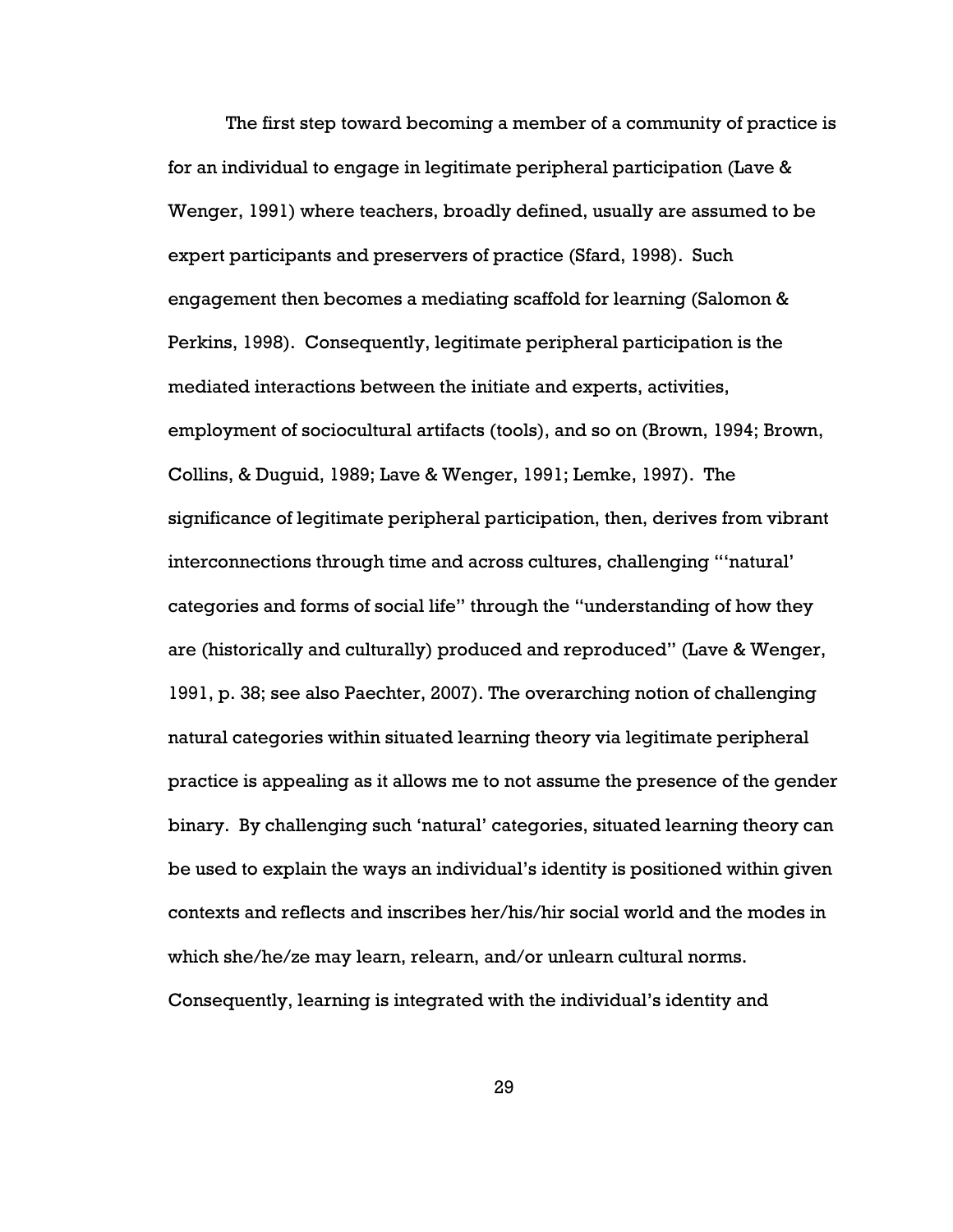participation, not her/his/hir garnering and retaining of abstract, sometimes random, information.

Another positive implication of situated learning theory for gender research is its emphasis on actual practice in communities instead of communities operating under consensus. This is because situated learning theory does not assume each community of practice makes its members act only in accord with agreed upon rules, instead it focuses on the real and perceived action occurring as it is affected by relationships in the community and the world at large (Lave & Wenger, 1991; Cobb & Bowers, 1999). Practices located in varying contexts, then, can be seen to create varying conceptions of the extent of consensus, diversity, or disagreement among self-identified members and those identified by others as community members. Such theoretical positioning is useful as it allows for the deconstruction of the gender binary and therefore enables individuals who do not subscribe to traditional gender norms as well as non-heterosexual people to exist (Butler, 1990/1999). Moreover, since gender is a social construct and one's gender identity is an individual category, the decomposition of binary gender allows for more freedom in terms of individual gender identity, thus enabling the researcher to examine gender identity in all its multiplicity in the present, instead of relying on socially and culturally assumed rigid constructs (Paechter, 2007). Research in the present tense will permit a focus on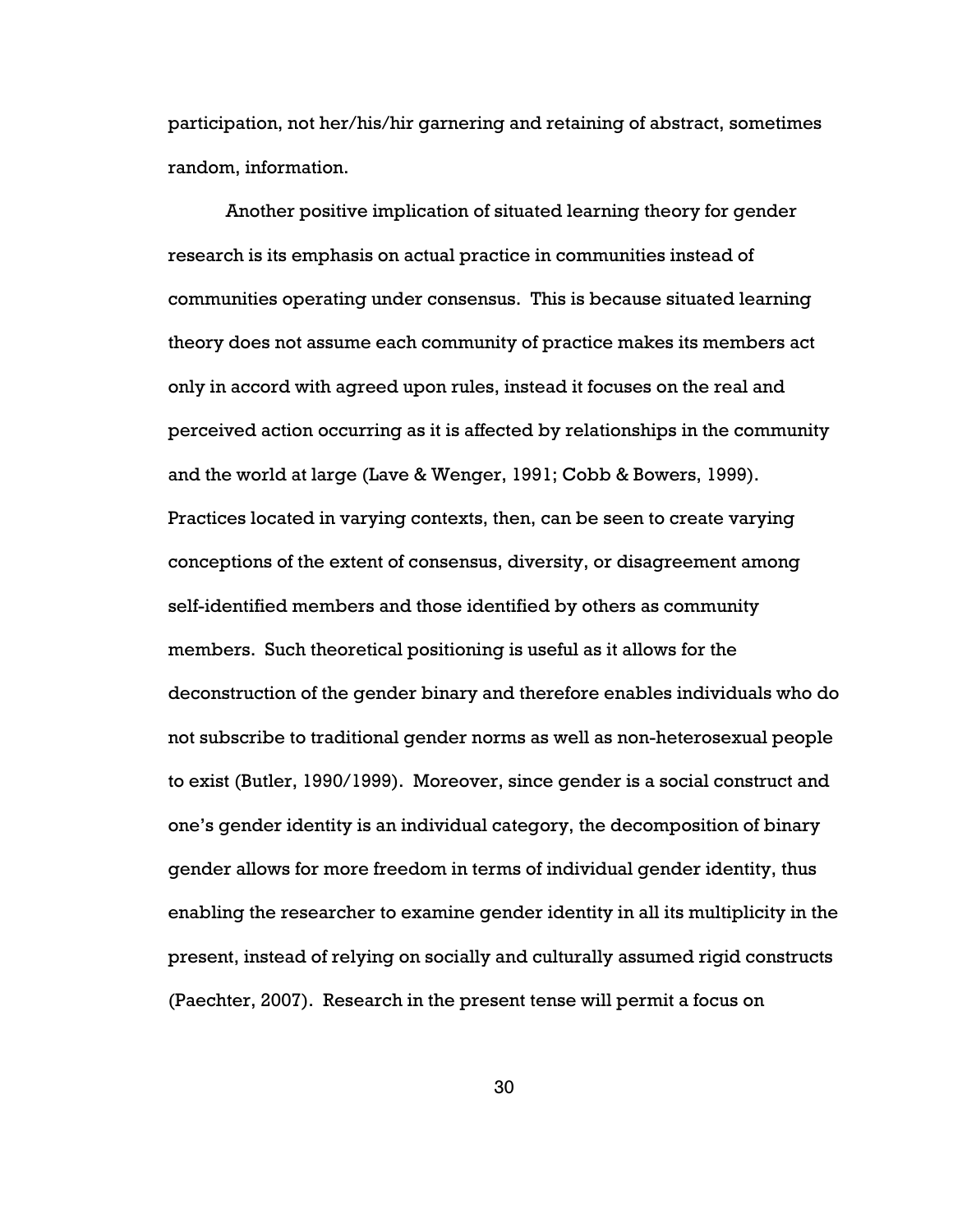contemporary practice and therefore how gender community members are varied contextually.

Situated learning theory also will enable me to develop meticulous analyses of structures, their participants, and the interrelations within activity systems and between individuals, therefore concentrating on the multifaceted aspects of learning while not limiting explorations to classroom locales. Thus, because of the reflexive relationship between theory and practice while collecting data, I can focus on the learning of individuals through their mediated practice(s) in community; in this case, gender group.

Overall, the implications of using situated learning theory are few, but potentially great. In addition to stressing the contextual nature of learning, situated learning theory challenges 'natural' categories through its focus on legitimate peripheral practice which allows the gender binary to be deconstructed. This deconstruction is helped by situated learning theory's concentration on actual practice in communities, which allows for the individualization of community participants. Such individualization is, in turn, affected by the power dynamics in communities of practice which bind the legitimacy of peripheral participation as well as who can achieve the level of expert. As a result, each of the aforementioned aspects of situated learning theory have positive implications for future gender research as how one learns, relearns, or unlearns her/his/hir gender is explored.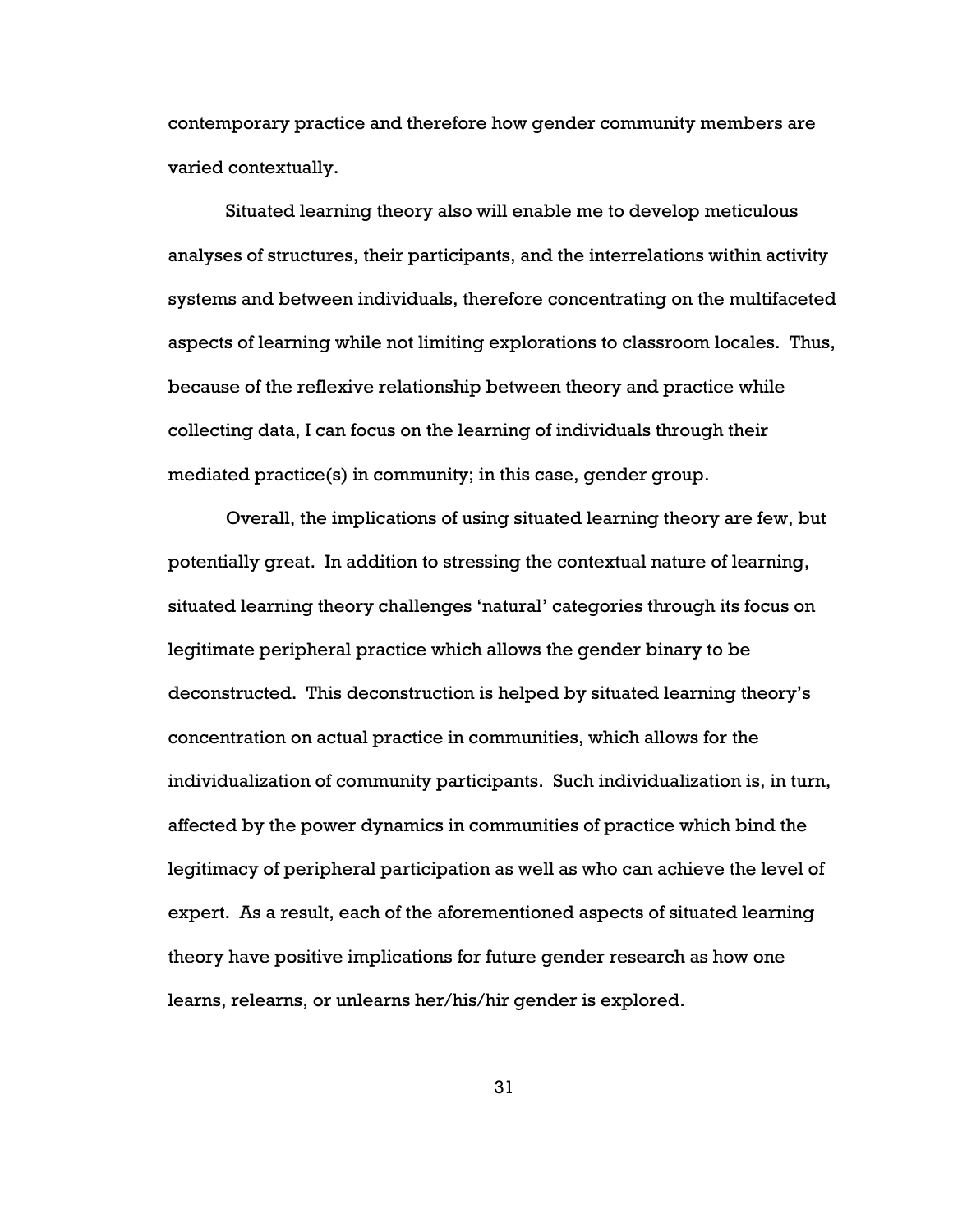#### III. Synthesis

In marshaling the individual and collective strengths of queer, gender, and situated learning theories to explore how queer young adults learn, unlearn, and relearn about gender a powerful, yet not complete, theoretical framework emerges. This is because although the theories are harmonious in numerous ways, they still push "beyond and against those methodological demands which force separations in the interests of canonization and provisional institutional legitimation" (Butler, 1997, p. 24). As such, both the conceptual similarities and differences push my work in important ways.

Situated learning, gender, and queer theories are quite compatible despite their varied foci. Somewhat obviously, queer and gender theories grew from related roots and often have been used in tandem in past research and therefore 'speak' to each other readily. They also share several tenants, however, with situated learning theory. First, all three frameworks are bound temporally, situated contextually, and based socioculturally. Such similarity allows data to be collected and analyzed in a coherent way while still being viewed through multiples lenses. Hence, the ways an individual's identity is situated in given contexts, reproduces and marks her/his/hir social world, and effects and/or defies cultural norms can be explored. This allows for gender to be examined at its elastic limits rather than from a culturally normative perspective.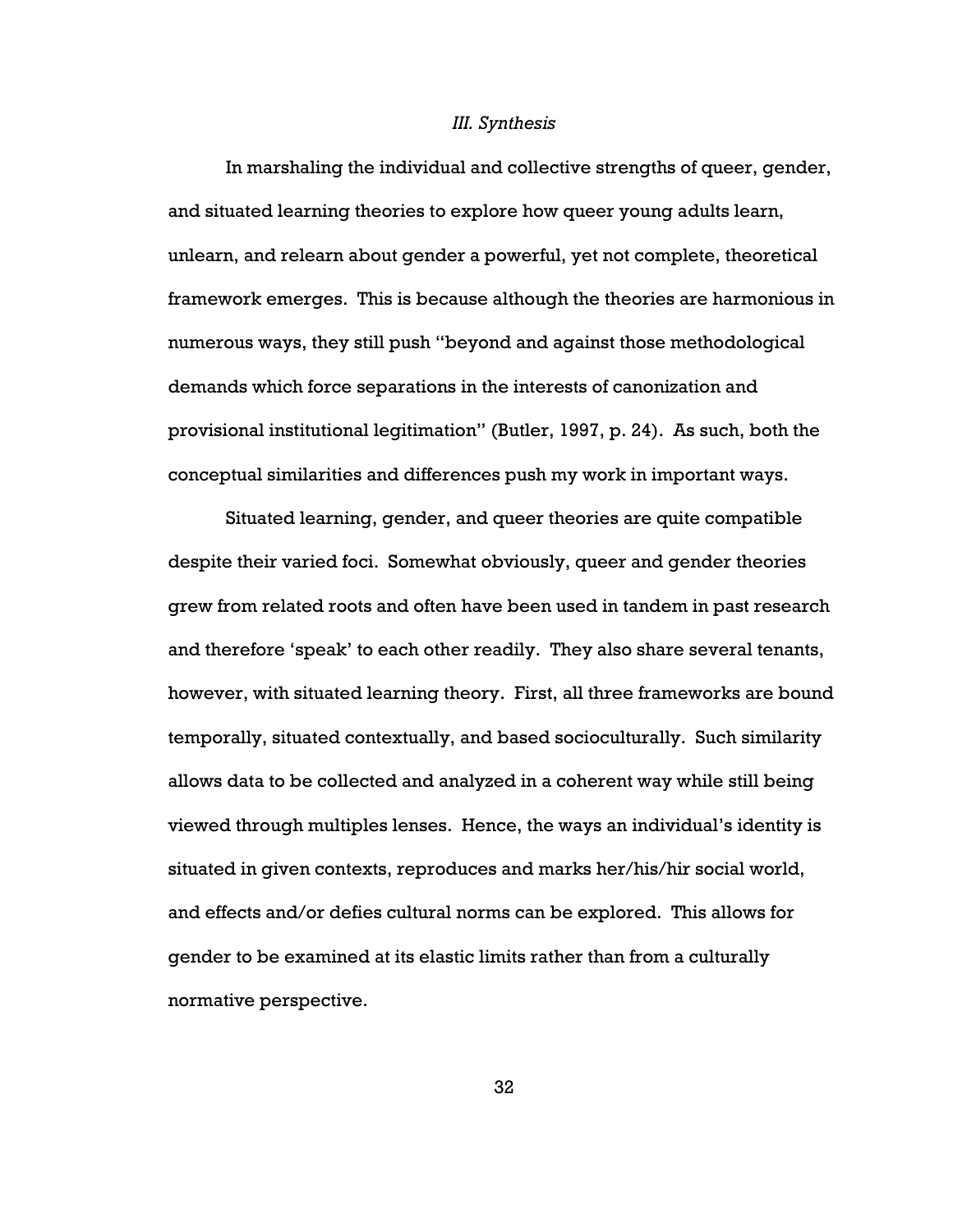As the margins of gender are always are shifting, action – in multiple forms -- is a key concept in queer, gender, and situated learning theories. One of the basic premises of situated learning theory is that learning occurs as a function of participation in an endeavor (Lave & Wenger, 1991), similar to gender theory which revolves around gender performance as a discursive, citational process creating subjects (Butler, 1990/1999, 1993), and queer theory which destabilizes societal norms (Jagose, 1996). These various actions combine to make a dynamic construct with which data can be collected and analyzed in a methodical manner while not solidifying society's categorical assumptions.

In varying ways, situated learning, queer, and gender theories each challenge 'natural' classifications. At its base, gender theory problematizes the gender dichotomy by questioning how non-normative sexual behaviors disrupt its permanence and privileges heterosexuality through the compulsory performative effect of recurring acts (Butler, 1990/1999, 1993, 2004). Similarly, queer theory subverts the conventionally heterosexual reinforcing structural and routine power relations that produce subjects by focusing on their contradictions (Wilchins, 2004). In a somewhat specific manner, situated learning theory questions societally assumed categories via legitimate peripheral participation across time and mores through grasping how they are created and recreated (Lave & Wenger 1991). These theories,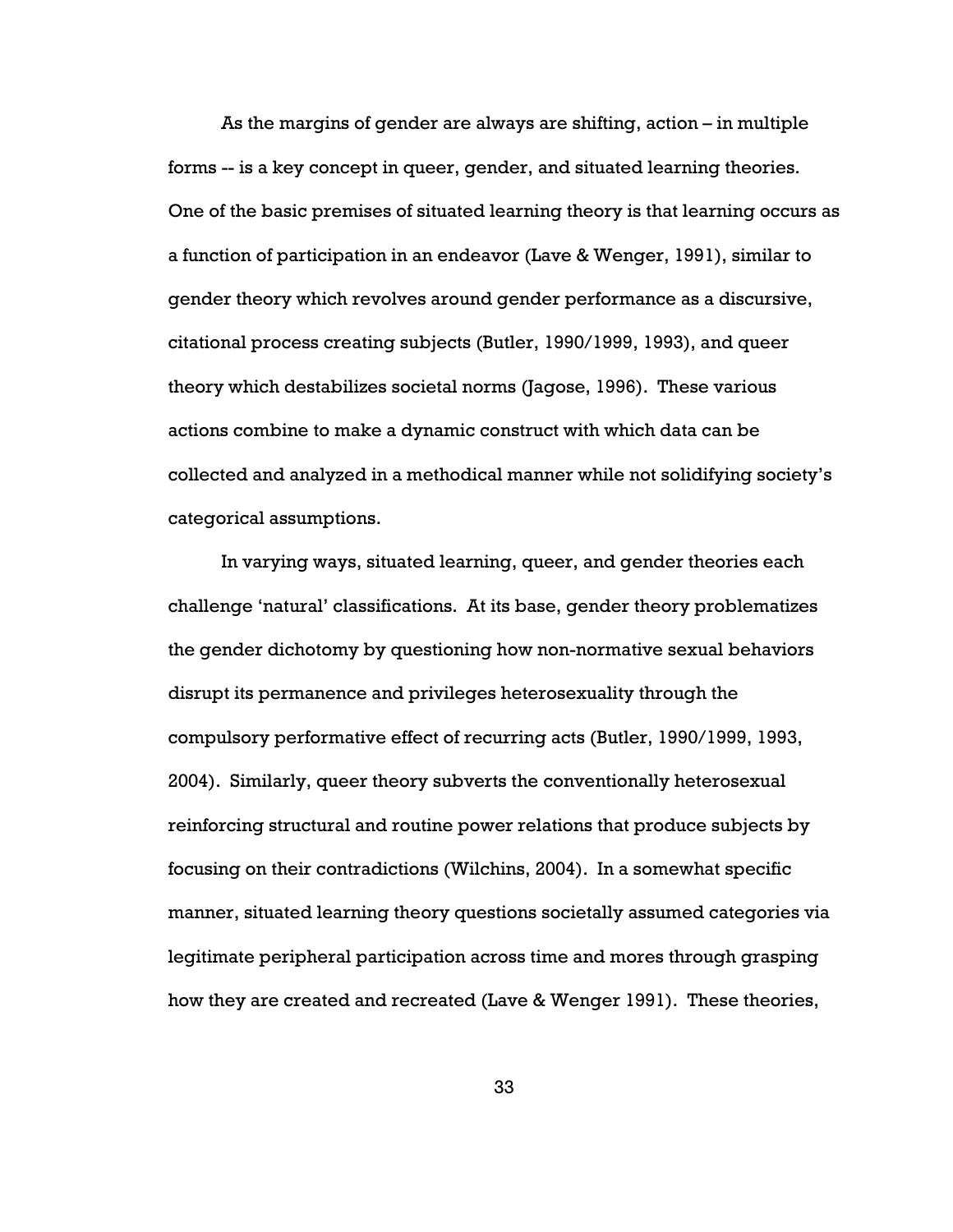individually as well as together, free researchers from limiting, structural sex and gender constructs.

The spotlight on each participant as a unique person with her/his/hir own experiences also is a key component of gender, queer, and situated learning theories. By focusing on practice in communities, situated learning theory allows for the individualization of participants and how each is affected by the overarching community of practice thus providing both micro and macro perspectives (Lave & Wenger, 1991). In gender theory, gender identity is a personally defining exercise once it is extricated from its societal origins (Butler, 1990/1999, 1993, 2004). This move resists typical discursive or structural reinscription to augment insights of power and identity (Hawkesworth, 1997). In the same vein, queer theory responds to the confines of group designation by showing the boundless, wide-ranging, and individual identities that cannot be isolated in advance (Foucault, 1982; Halperin, 1995). As I examine gender and how it is learned from the unknown edges instead of in a site which reinforces conformist standards, such individualization is valuable.

The uniqueness of situated learning, gender, and queer theories also frames my research. As stated earlier, situated learning theory is more practical and applicable than the others and has, to my knowledge, only been used to examine 'traditional' gender by Paechter (2007) previously. This difference, however, is beneficial in that it enables me to have a structure in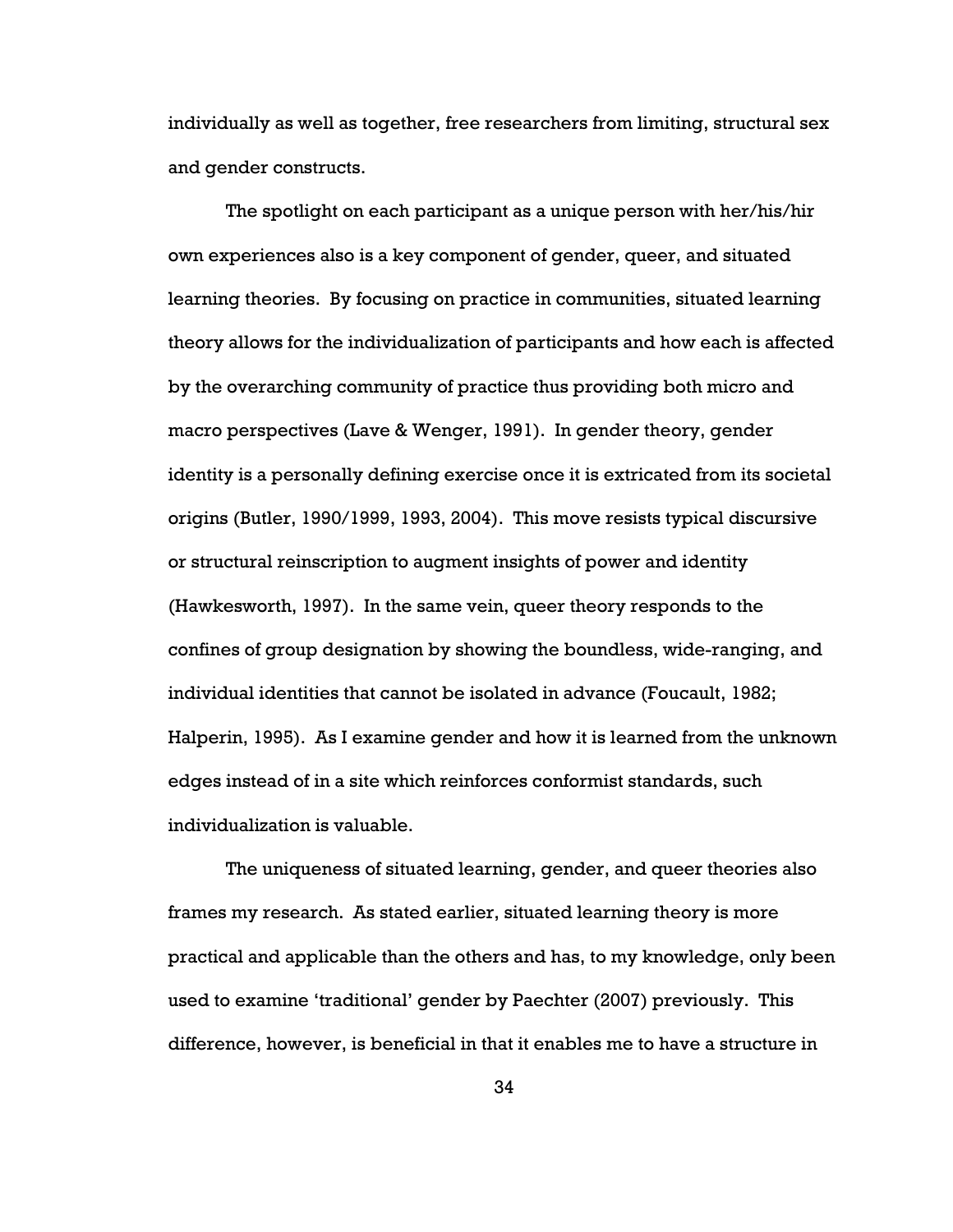which to apply gender and queer theories. In this way, both queer and gender theories can be 'grounded' which has not done previously. Other differences tend to be complementary rather than opposing, forcing me to scrutinize the data even more thoroughly.

# IV. Implications and Summary

The literature review of queer young adults and the connections among gender, sex, and sexuality in this chapter's beginning laid out the groundwork for my selection of relevant theoretical frameworks. As stated earlier, we are in the midst of a shifting sociocultural period in regard to queer young adults sexuality narratives (Cohler & Hammack, 2007), making it ripe to investigate their gender journeys which for many, occur in college settings. Drawing upon queer and gender theories allows this work to highlight gender to examine how participants make sense of it while still being underpinned by its socially constructed nature. As such, the ways an individual's identity is situated in given contexts, marks her/his/hir world, and effects and/or defies cultural norms can be explored permitting gender to be explored at its edges rather than a culturally normative perspective.

Going beyond norms, although beneficial in many ways, was impractical for research purposes. Hence, gender and queer theories were grounded, but not limited, by the use of situated learning theory to frame learning as becoming a community of practice member; in this case, becoming a gender group participant as a mediating scaffold for their gender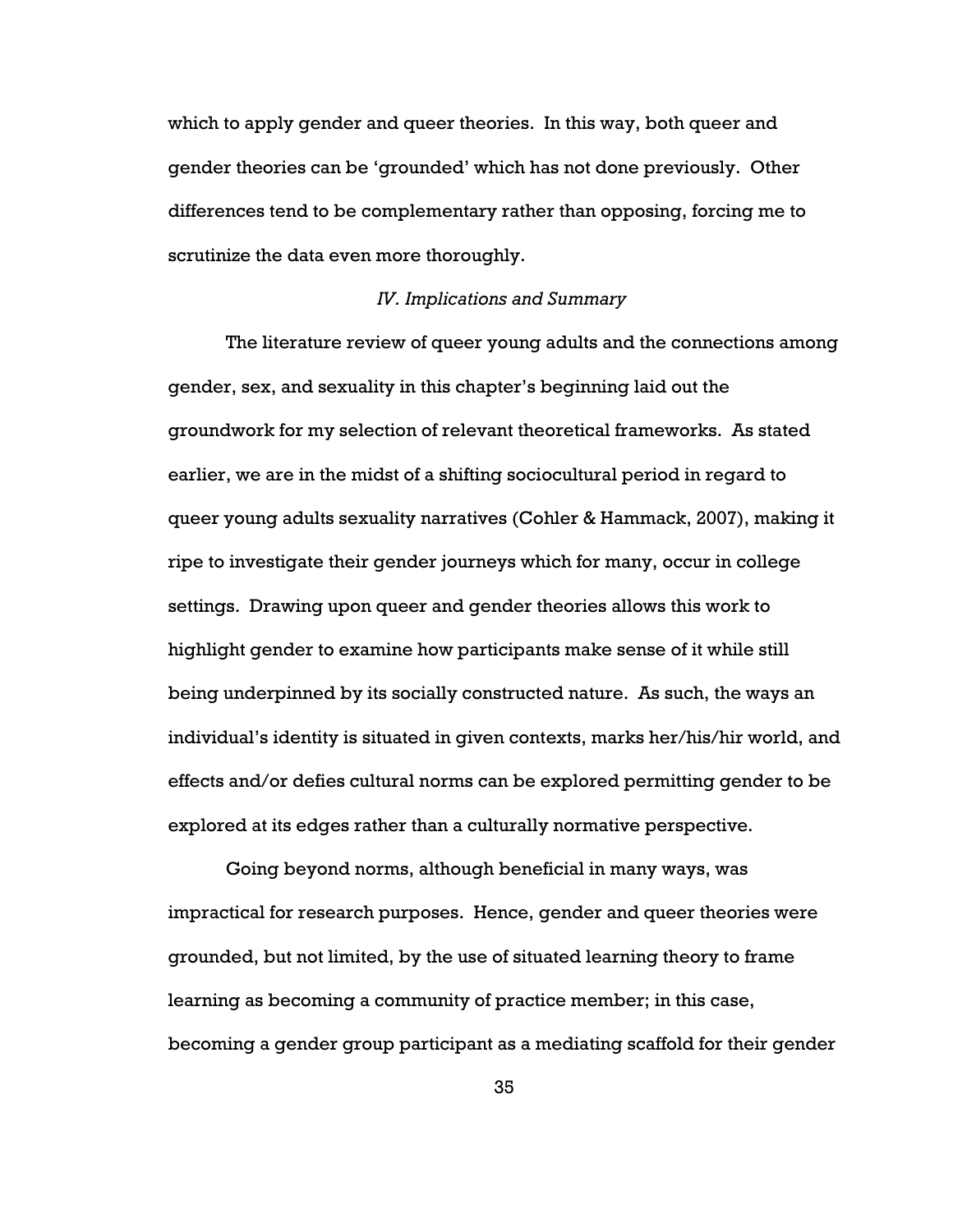journeys. It is through their learning, relearning, and unlearning of gender in unenforced heterosexual contexts, then, that queer young adults' lived gender journeys can be captured.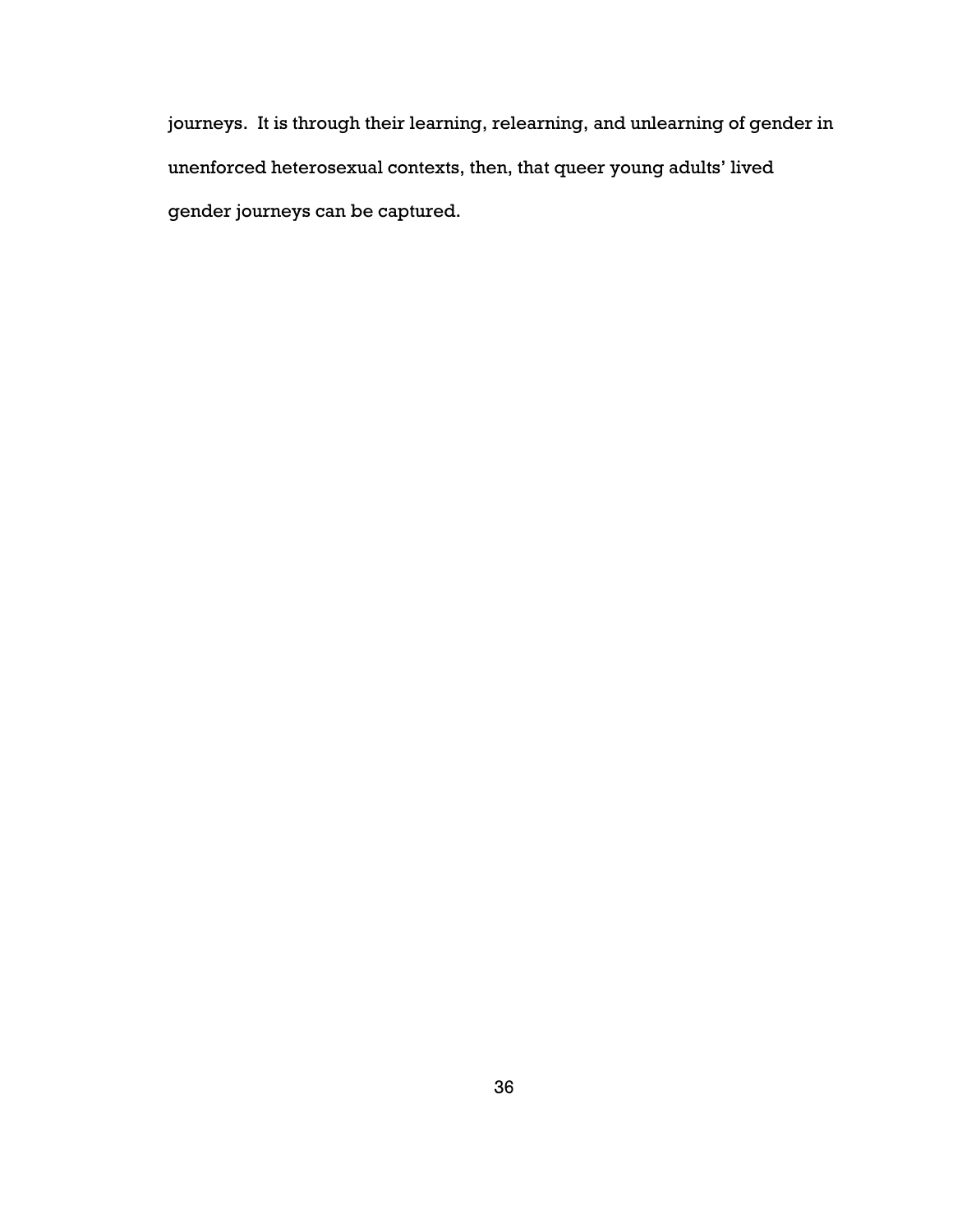#### CHAPTER THREE

# Study Design

Given the current literature around queer young adults detailed in Chapter Two, their learning, unlearning, and relearning of gender in queer majority spaces has not been interrogated fully, if at all. As a result, qualitative inquiry methods were employed to reveal new insights into queer young adults' lived gender experiences in their own words. Such methods are most appropriate for "understanding the meaning, for participants in the study, of the events, situations, and actions they are involved with and the accounts that they give of their lives and experiences" (Maxwell, 1996, p. 17; emphasis in original). Examining such meaning allowed the young adults to be the focus of the study while still accounting for context. In the same vein, phenomenology served as my methodological framework because it explores people's lived experiences of specified sociocultural events and how they understood them (Ajjawi & Higgs, 2007; Lichtman, 2006). Consequently, a phenomenology-based, qualitative approach enabled participants to relate their personal understandings of their unique circumstances, lives, and identities or "learning journeys" (Ajjawi & Higgs, 2007). Thus, young adultcentered qualitative methods allowed me to gather rich, detailed data allowing for a more productive, full examination.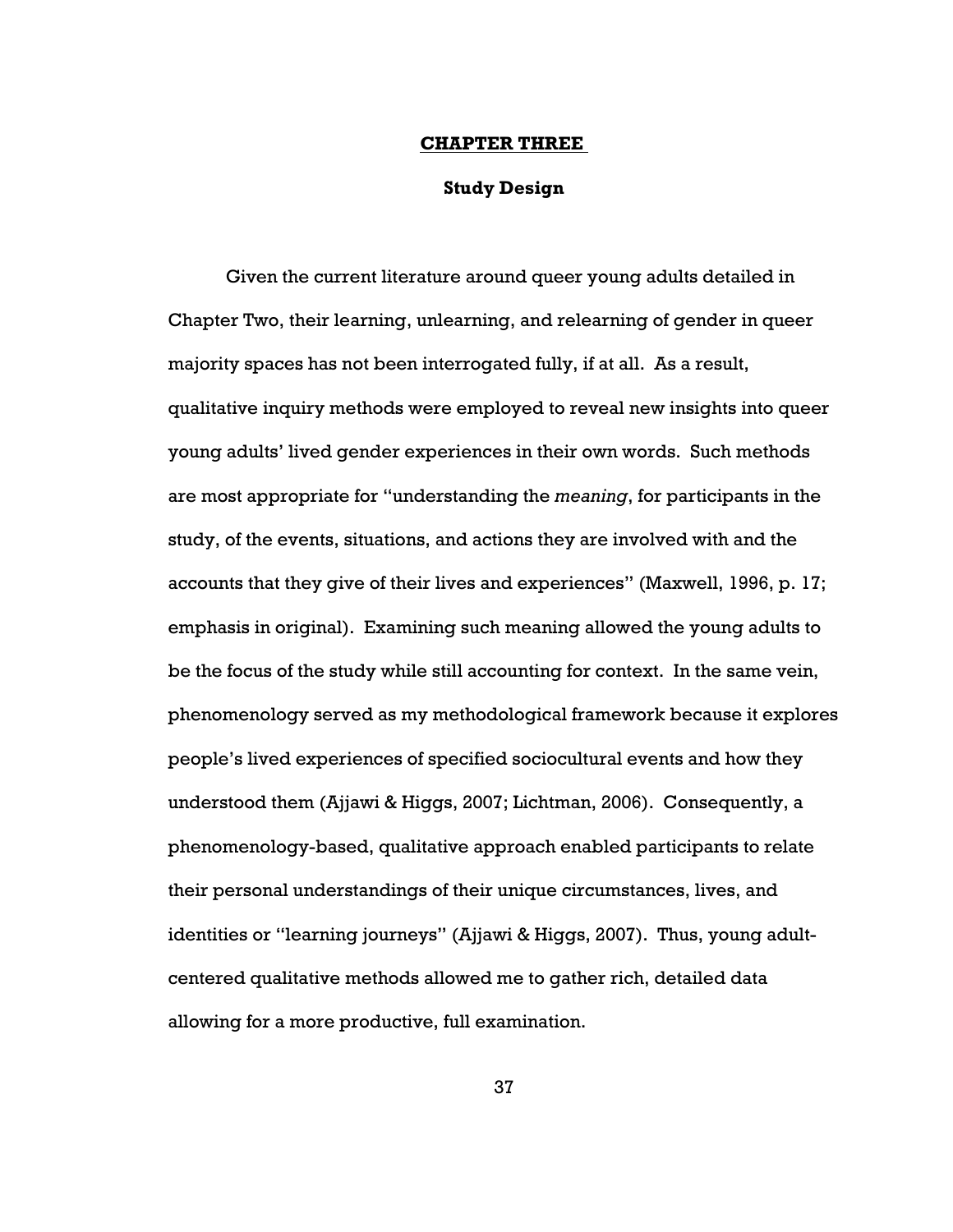The methodological discussion of this chapter is in two sections.

Methodological processes and study intentions are detailed in the first part. In the second segment, research challenges, misgivings, and explanations are given.

# I. Methodology

In this research, it is important to focus on young adults and the firstperson meaning they construct from their unique learning journey experiences while not losing sight of the relevant conditions. Due to their focus on how people feel and what they think, then, qualitative methods are most appropriate for my research (Bogdan & Biklen, 2007; Lichtman, 2006; Maxwell, 1996). Further, to capture the essence<sup>15</sup> – not just the outward manifestations – of young adults' experiences since "'being there' is rudimentary to any educational place" (Cannatella, 2007, p. 624), it is best to use phenomenology as a methodological framework as it does not generate empirical observations; rather it relates accounts of actual happenings as they are lived as "the things people experience to be true are true" (Levering, 2006, p. 457). Believing in the participants' truths and revelations is vital in my work not only to earn trust, but also to understand the meaning(s) they attribute to their lived experiences. Put differently, by using phenomenological methods I stress the "subjective aspects of people's behavior…to gain entry into the conceptual world of [my] informants (Geertz,

 $\overline{a}$ 

 $^{15}$  In this case, 'essence' strives to mean the heart of the matter. In no way does this work make traditional essentialist claims.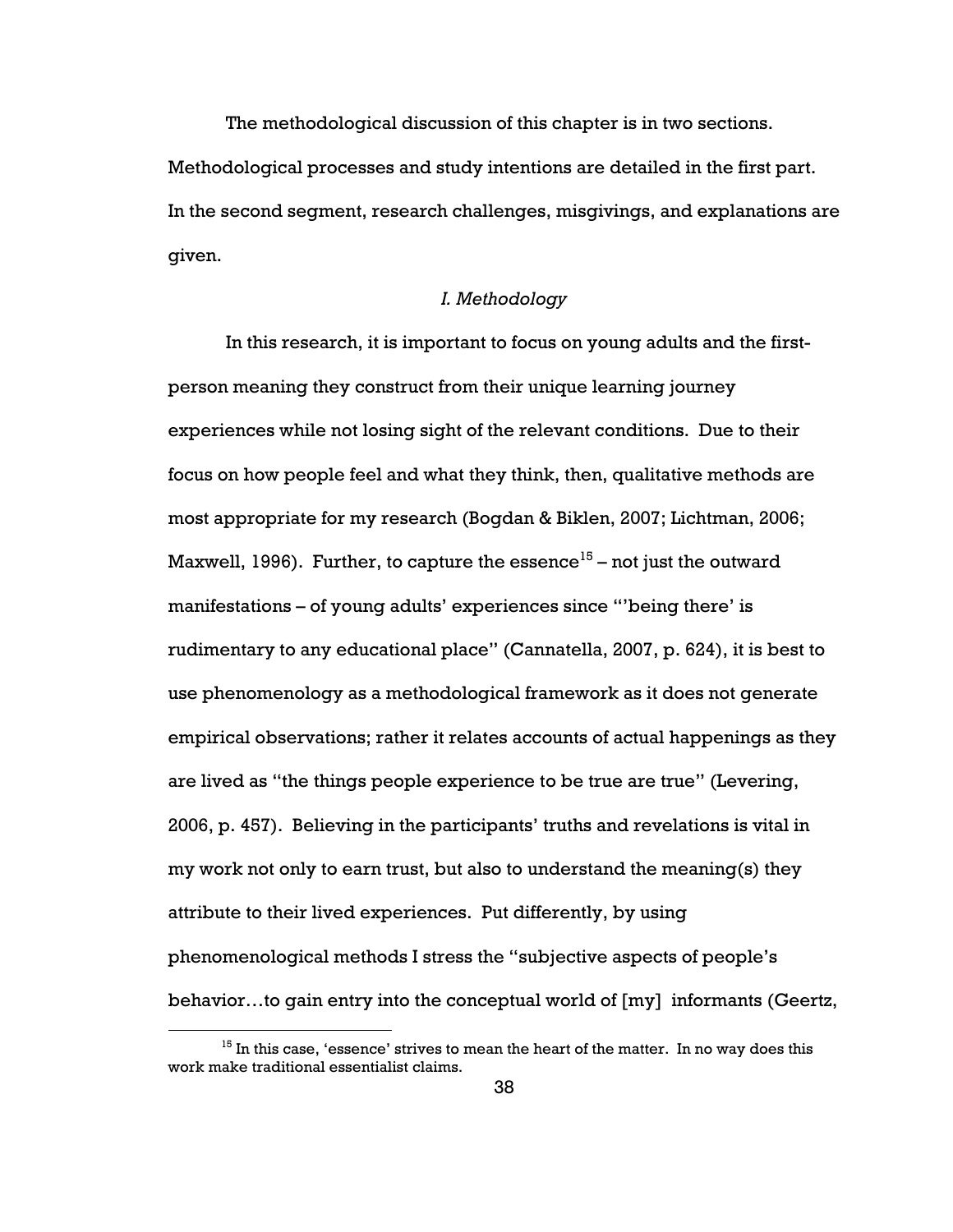1978) in order to understand how and what meaning they construct" (Bogdan & Biklen, 2007, p. 25) of gender group and their individual learning journeys.

Phenomenology has multidisciplinary reach, possibilities, and an epistemological basis in subjectivity which concedes personal meaning, accepting each individual has her/his/hir own perspective of reality (Ajjawi & Higgs, 2007; Levering, 2006). Generally, phenomenological research draws on in-depth event descriptions from those experiencing them firsthand to better comprehend how such individuals experienced it, and what the experience meant for them, thus avoiding all-encompassing metanarratives (Ajjawi & Higgs, 2007). This approach allowed me to gather insider accounts during group sessions as well as after through individual interviews to identify recurring themes, therefore encapsulating the quintessence of participants' group interpretation(s) and understanding(s). Although contrary to positivist investigation relying on 'traditional,' scientific research processes, such epistemological centering of participant descriptions and meanings of their lived encounters is still noteworthy as it provides the 'how and what' implications of participants' lived experiences. More specifically for this project, phenomenological methods captured "the importance of lived experience, the intentionality of consciousness, the significance of nearness or what is ready-at-hand, and the role of repeated and habitual actions in shaping bodies and worlds" (Ahmed, 2006, p. 2). In other words, phenomenology enabled me to pull out the implications of participants'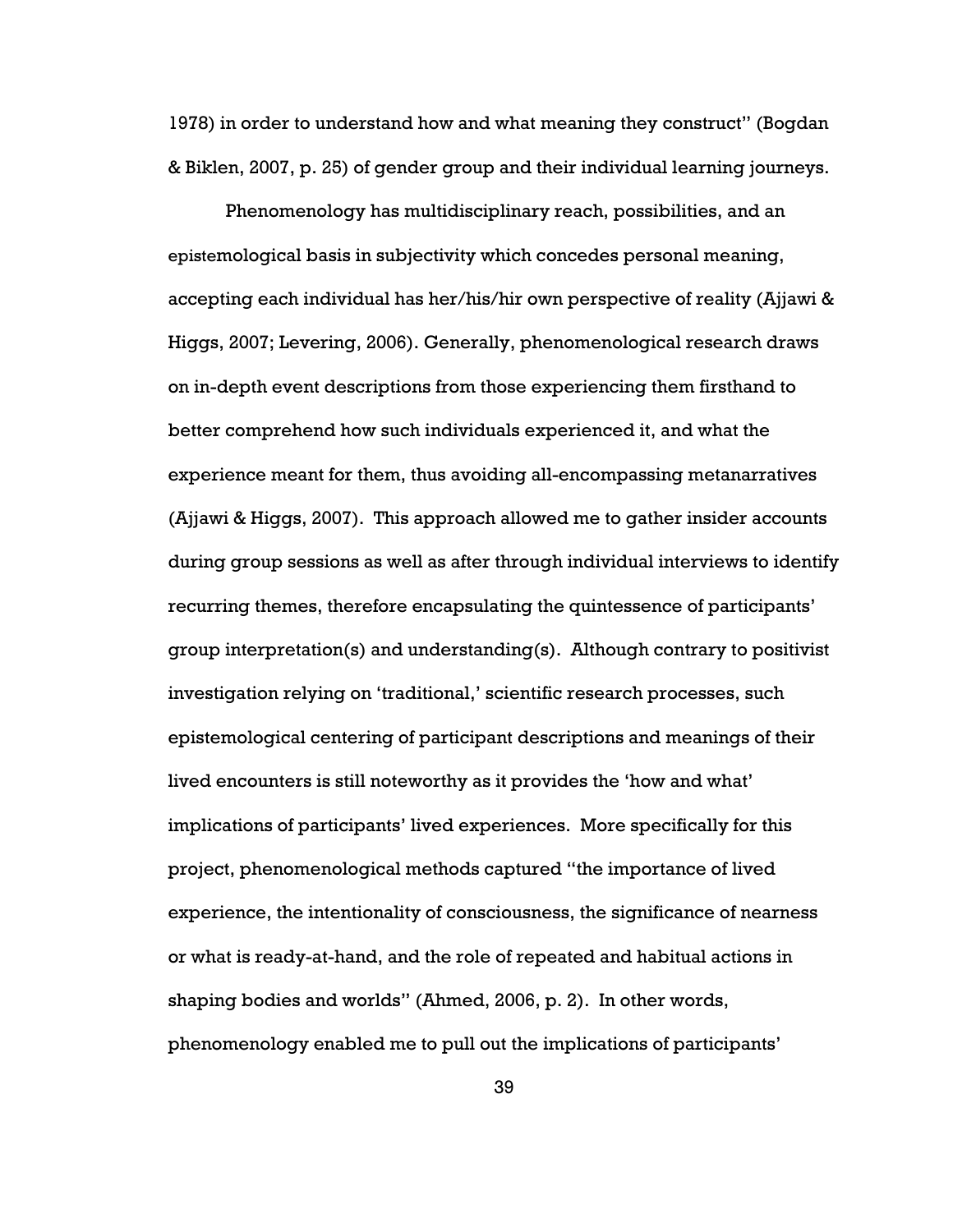learning journeys while still keeping relevant conceptual assertions in mind, especially vis-à-vis queer and situated learning theories.

Many education, queer, and gender theorists also maintain phenomenological, qualitative inquiries target and offer a glimpse into individuals' personal life perceptions (e.g. Ahmed, 2006; Elze, 2003; Lichtman, 2006; Marshall & Rossman, 1999; Maxwell, 1996). For instance, Rasmussen (2006) asserts such methods open up a necessary interrogation into people's understandings of their experiences. In this specific case, the methods allow for an examination of how young adults learn about gender in a specified, constricted space delimited by the inclusion of only queer participants and where obligatory heterosexuality is not mandated. As such, multiple qualitative data collection methods were drawn on throughout the study: field notes, online journal entries, group session transcripts, in-person interview transcripts, and analytic memos.

# Research Context and Participants

### Target population and participants.

The target population was traditional college-age undergraduates, ages 18-26 (Mueller & Cole, 2009). It was vital to focus on this age group as it is during this developmental period one's personal sexual and gender identity exploration occurs (Bell & Weinberg, 1981; DeLamater & Friedrich, 2002; Haffner ,1995; Remafedi, et al., 1992). Participants who knew about or were members in Orin College's LGBTQA mostly undergraduate student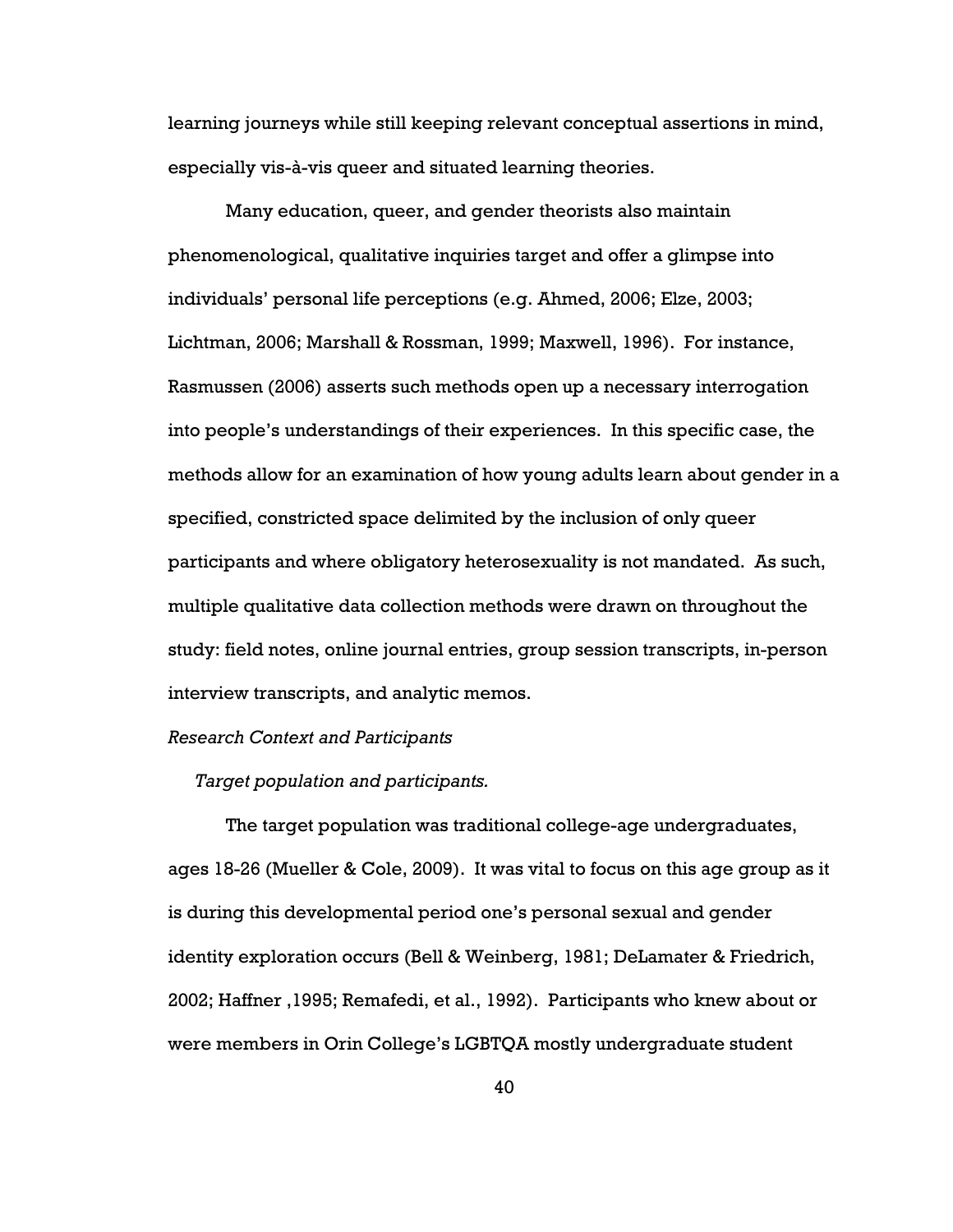group, QueerZone  $(QZ)^{16}$ , self-selected into a stand alone gender group facilitated by me on campus. They were not required to demonstrate their queer identity beyond QZ participation. Although Diamond (2003) critiques studies relying solely on self-identified queer young adults for eliminating potential participants who may have same sex attraction but who have not claimed, or purposely choose not to claim, an identity label, I believe the benefits of limiting participation to self-identified queer young adults outweigh its limitations. By focusing on self-identified queer young adults' specific experiences not undergone by heterosexual young adults, valuable information can be culled that may be lost when using larger, less precise samples. Moreover, when including young adults who may have had same sex attractions in the same group as self-identified queer young adults, the sample becomes so heterogeneous that it lacks meaning.

To invite potential participants in early fall 2008, a presentation was made at a QZ meeting as well as in an upper-level Women's Studies seminar, e-mail was sent via QZ's listserv (see Appendix B for example), supportive faculty and staff members were encouraged to refer young adults, and snowballing occurred. Participants self-selected into the gender group which did not occur at or as a part of QZ meetings, but were held on a different day and time. The sessions occurred in a closed door, academic building on Orin's campus one afternoon per week for eight weeks in fall 2008. This

 $\overline{a}$ 

<sup>16</sup> 'QueerZone' is a pseudonym.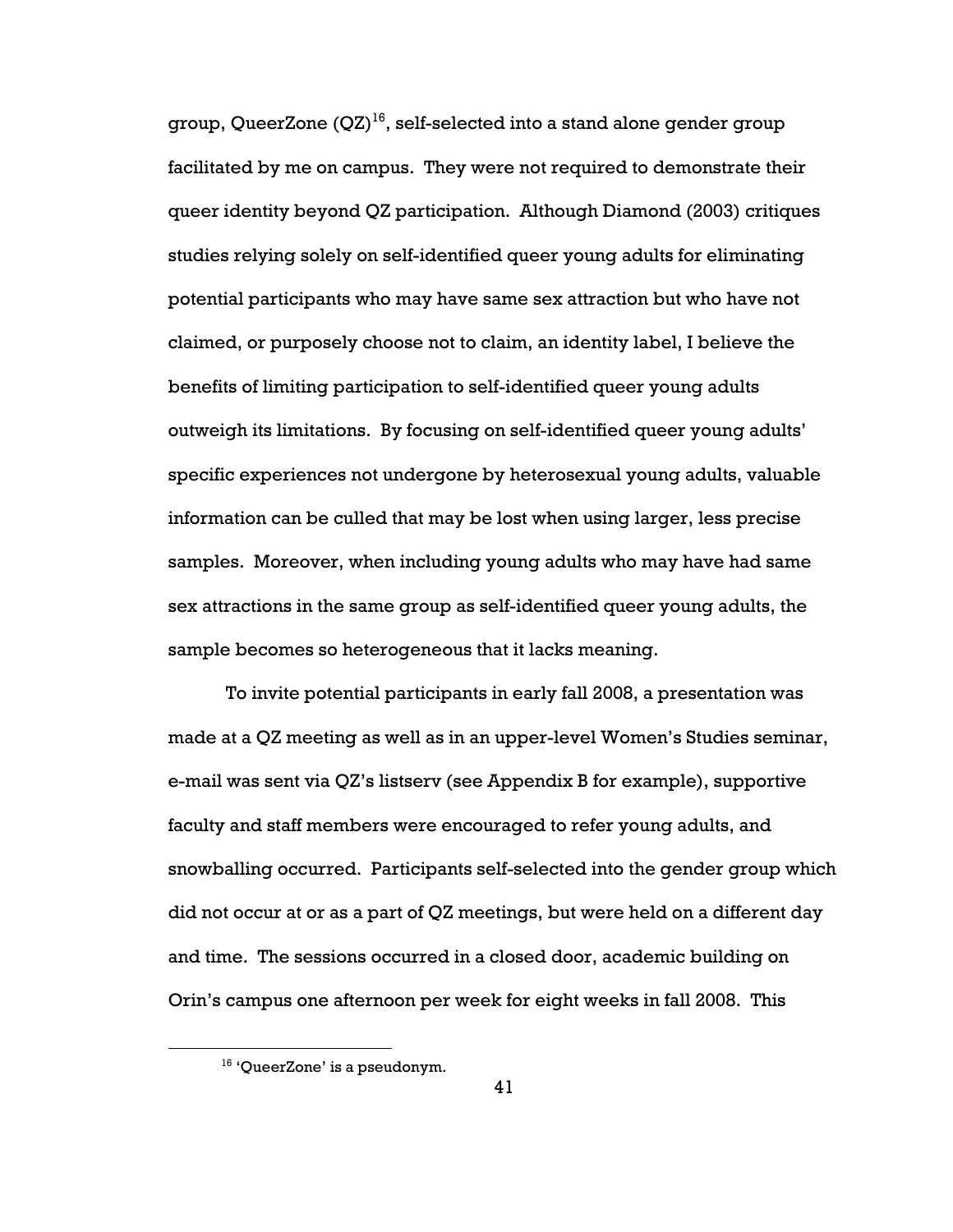allowed young adults to appear as if they were attending review sessions or attempting to find a quiet place to study to help ensure confidentiality. At the inaugural meeting, investigation information was discussed, questions were solicited, and a summary handout was distributed. This oral process was repeated whenever a new participant joined the group up to 12 individuals, the maximum number for this study. It was anticipated to have 10-12 volunteer group members, three to four of which would become investigator chosen focal participants. Instead, after a melt of five people following the first few gatherings, five regular attendees comprised the final study group and all were considered focal participants. Although seemingly a small N, such numbers are large for qualitative research spotlighting queer young adults due to academic researchers' sensitivity toward adolescents and sexuality in general (Elze 2003).

As mentioned earlier, five participants withdrew prior to expected completion due to session conflicts, academic workload, and/or disinterest. Each person did so via verbal or written notification and bore no negative consequence. All information collected from such persons was destroyed. As a precautionary measure, every participant was informed about on-campus counseling<sup>17</sup> was available and also obtainable

 $\overline{a}$ 

 $17$  I sent my proposed Pastoral Internal Review Board (IRB) application to the school's counseling center director to inform her of my study's occurrence. Afterward, she wrote a letter of acknowledgement and support to include in my finalized IRB submission packet.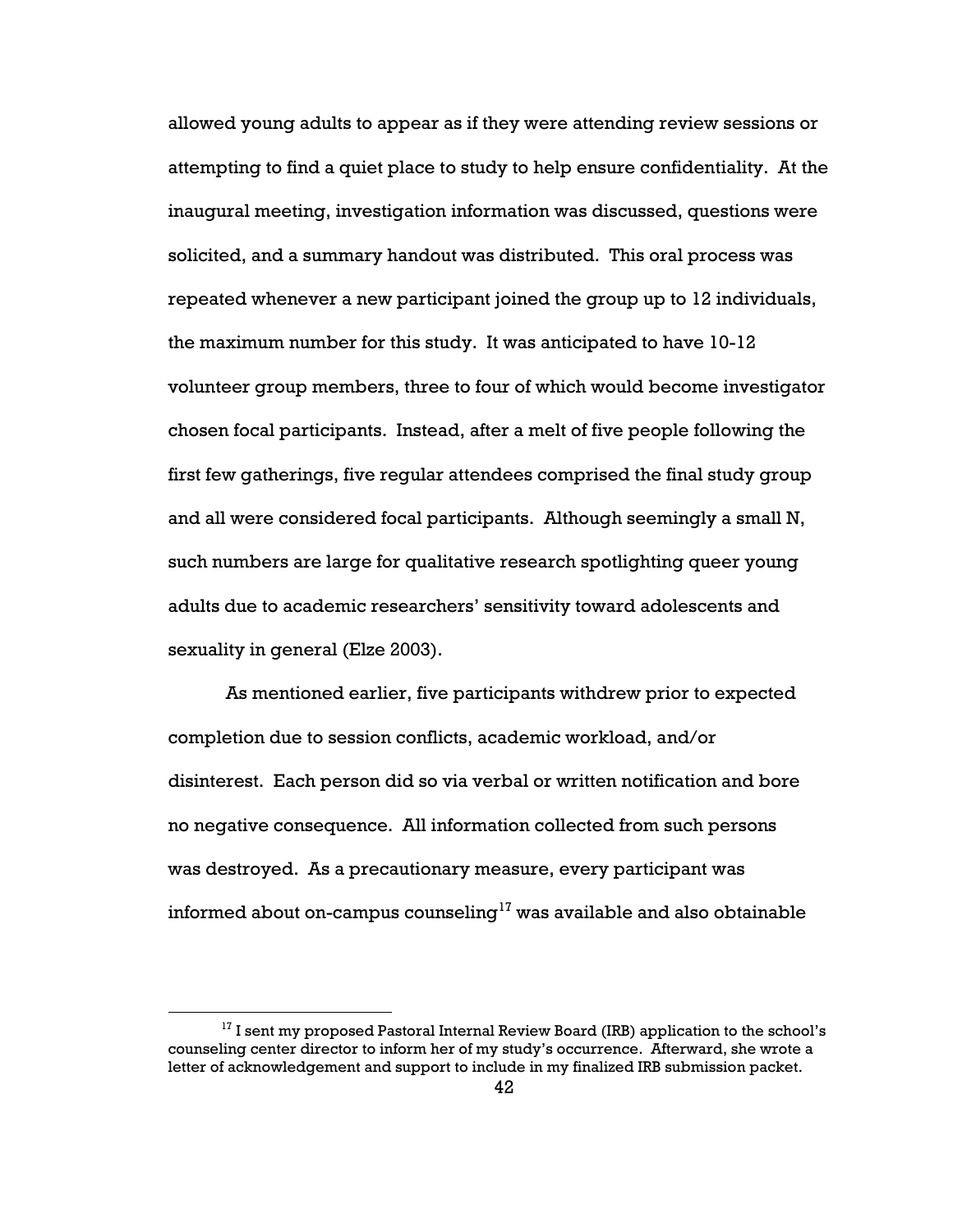at the Lyon-Martin Center,  $18$  a city sponsored public health center focusing on LGBTQ persons for those who want it.

Site.

 $\overline{a}$ 

After two failed attempts to secure a research site,  $19$  the study occurred during the 2008-2009 academic year at Orin College, located just outside an East Coast metropolis. The school enrolls almost 3,700 students, approximately three-fifths of whom are female identified, through part-time and full-time, daytime and evening, undergraduate and graduate programs. Orin is a comprehensive, co-educational, independent institution of higher education founded in the late  $19<sup>th</sup>$  Century striving to engage the changing academic, career, and developmental needs of students, alumni, and the neighboring community within the strong traditions of a liberal arts education. Accordingly, it endeavors to provide a uniquely wide-reaching, cohesive, and personal experience for each student to give and thrive in a multifaceted and ever-changing world through on-campus and study-abroad options. Such a commitment allows Orin to define academic distinction as: 1) major field mastery, 2) critical thinking and communication skills, 3) capacity to apply knowledge, 4) appreciation of varied disciplinary perspectives and methods, 5) understanding the key relationships among people globally, 6), ability to

<sup>&</sup>lt;sup>18</sup> 'Lyon-Martin Center' is a pseudonym.

<sup>&</sup>lt;sup>19</sup> The site which I had in mind when designing this project fell through a few weeks before data collection was to begin in summer 2007. It was due to changing site and staff dynamics despite my working with the site for over one year previously. The second proposed site did not yield enough potential participants during preliminary inquiries in spring 2008.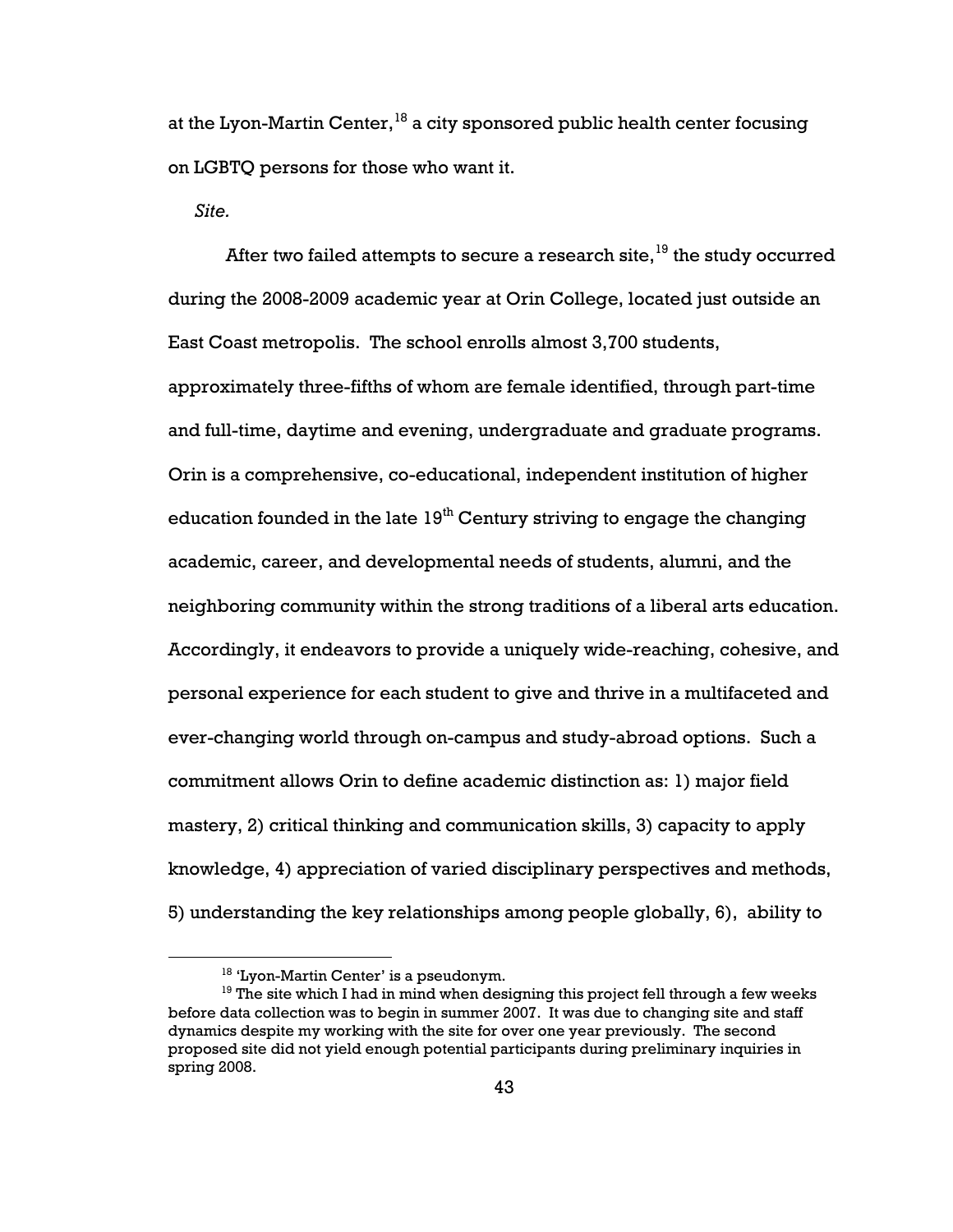work well within culturally diverse groups, and 7) dedication to social responsibility and ethical decision making.

Orin College was a good investigation site because it has an active undergraduate lesbian and gay community and both the administration and student body has worked to foster queer safe space on campus. Such a supportive atmosphere enabled me to create a queer majority site on campus where compulsory heterosexuality was eliminated, with the caveat that the young adults and I still harbored some ingrained heterosexism. To isolate gender specifically, I facilitated a stand alone gender discussion group. This allowed gender identity formation to be free from the influence of heterosexuality, for the most part, allowing for the examination of how, if at all, it is learned by queer young adults as they questioned and formed their identities (DeLamater & Friedrich, 2002).

The gender group was held in a newer academic structure housing several social science departments which adjoined an older academic building with general classrooms and a few profession-based departments. This linkage is important as sessions were held outside traditional building hours when it was locked. Although I arranged with campus security to unlock one door in the older building for group access, it did not always happen. The first time it occurred I assumed participants could 'swipe' me in since student identification cards can be used as electronic keys, but this did not work a majority of the time. Instead, I tried every exterior door until I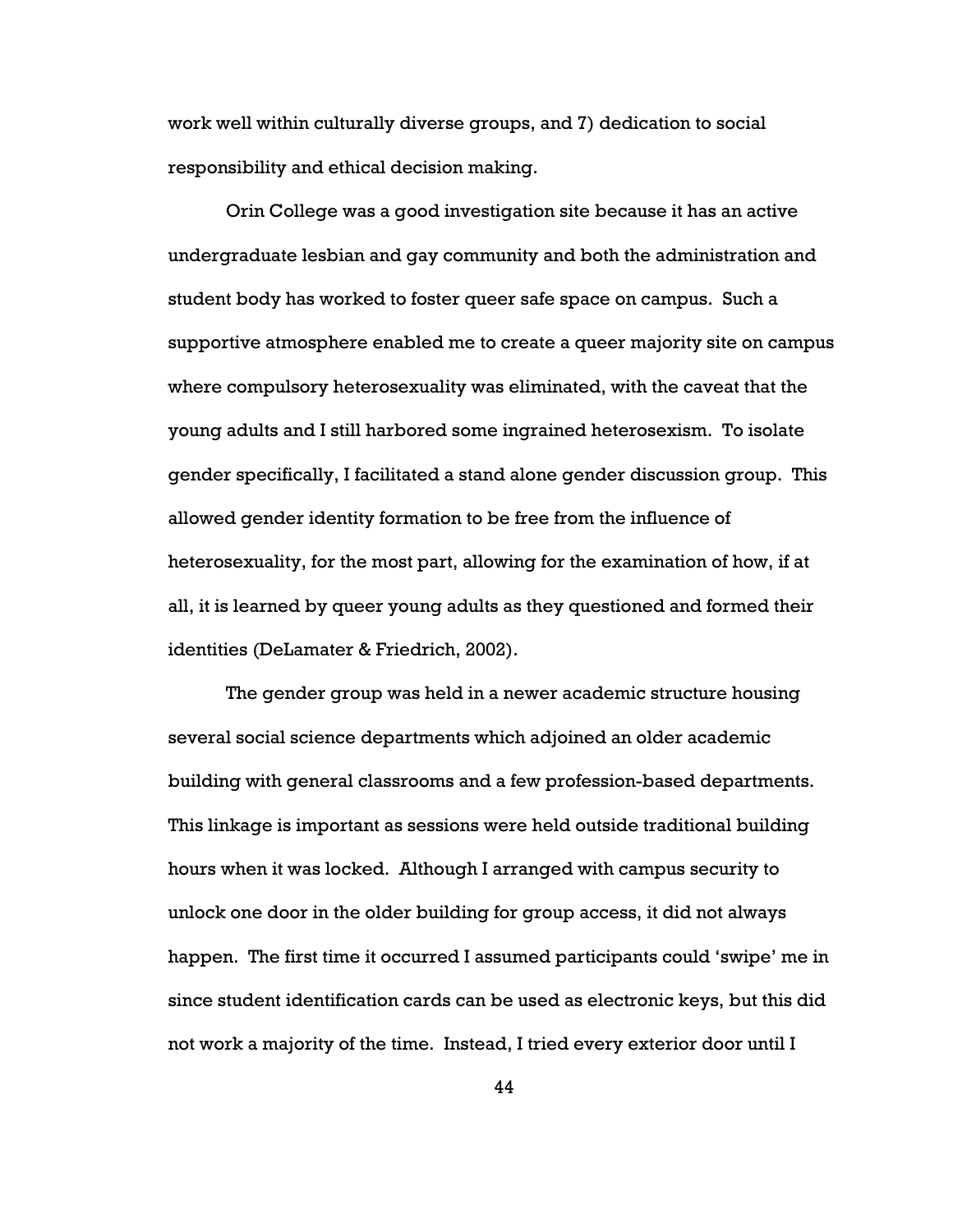found one propped open, but usually ended up following a random student inside when her/his/hir identity card worked. Once inside, participants either called my or another participant's mobile telephone to gain entry. The process meant meetings often began late.

I arrived early for each gender group session to set-up the space as well as light refreshments I provided as a small thank-you and lure to participants. The actual area was a student lounge at the end of the third floor overlooking a newly constructed water feature. During regular hours it was used mostly by majors of the departments located on the floor as well as LGBTQ students as one of the most out, supportive faculty member's office door was off it. Furthermore, one of the young adults was employed as the departmental work-study student which was beneficial for three reasons: 1) as lounge decoration was at his discretion, he ensured LGB periodicals and academic resources were at hand as well as advertisements for LGBTQ campus events, 2) his position gave us access to department supplies in case I forgot to bring something or a random need arose, and 3) his mere presence gave the group credibility to faculty members who may have stumbled upon it.

The actual physical area of the lounge was rectangular, with the water view and a magazine rack featuring queer and feminist publications on one of the long sides, a faculty office on one of the short sides, two gender specific restrooms, a water fountain, and the hallway on the other long side, and the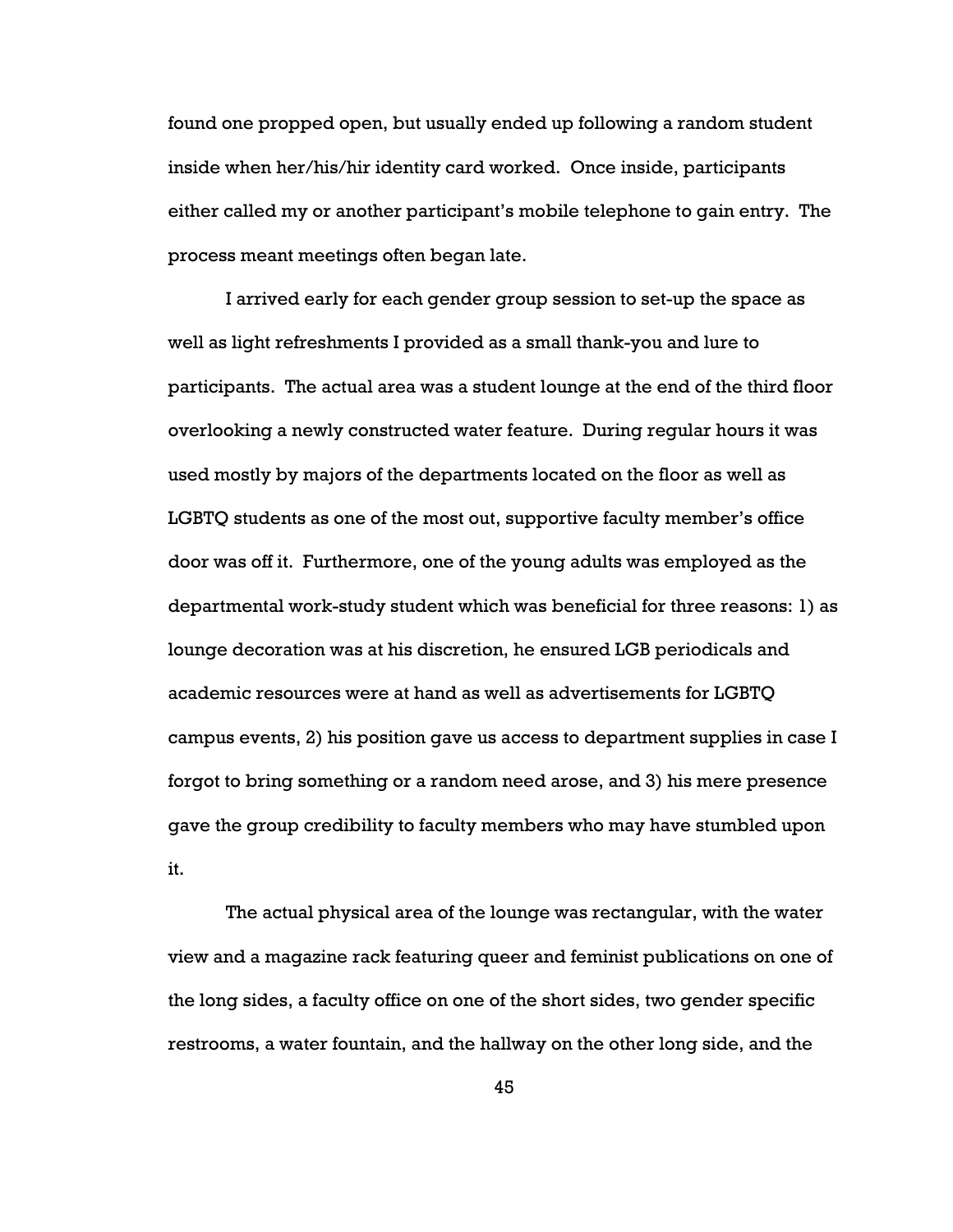supportive faculty member's office and a stairwell door on the other short side. The carpet was institutional taupe in hue and there was a round table with classroom-like brown-padded chairs around it, as well as two groupings of two beige-patterned club chairs with a small round table between them. A short bookcase with a plant, featured books, and candy dish on top was situated catty-corner between the supportive faculty member's office and the entrance to the men's restroom. A few plants also were situated near the windows. For meetings, I used the club chairs and a few classroom chairs to form a circle around a small round table on which I set the digital recorder. The larger table was used for food and beverages.

#### Data Collection and Analysis

#### Data collection.

Guided by phenomenological methods, data collection was designed to ensure multiple avenues to explore the essence of participants' gender learning journeys (Ajjawi & Higgs, 2007): observations, interviews, group transcripts, written reflections, and multiple point surveys. The primary site for data collection was a weekly gender discussion group on Orin College's campus. The group was comprised of five young adults and focused on varied aspects of gender (see Appendix A for sample activities). Actual data collection began during the first meeting after study explanation and obtaining the young adults' consent when they filled out a brief survey. The same instrument was given again at the midpoint and final sessions for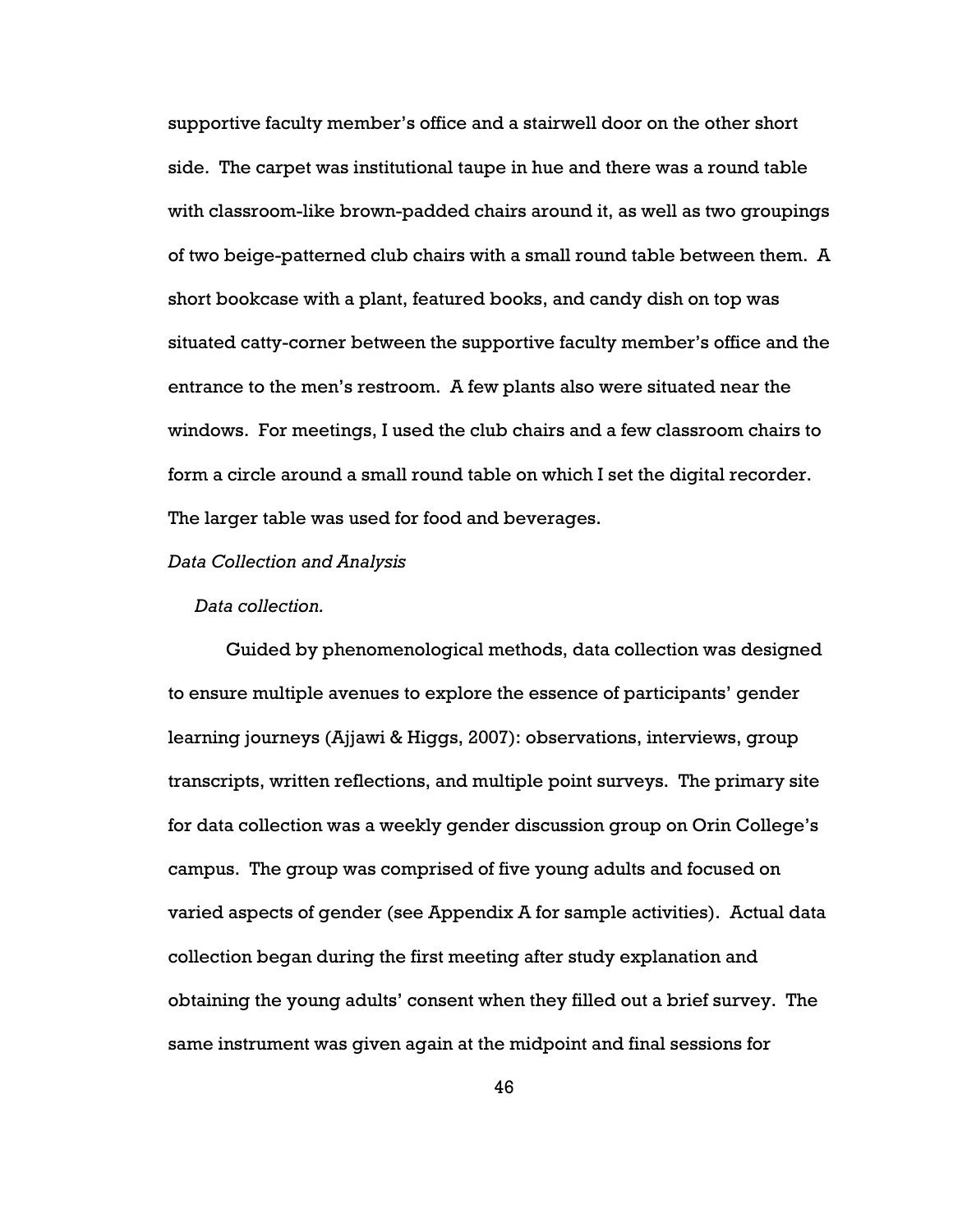benchmarking purposes. Survey data helped frame young adults' learning journeys and capture sometimes unspoken information, such as each participant's personal definition of 'gender.'

In addition to facilitating the gender group sessions, I observed, took copious field notes, and made audio recordings to hone in on the phenomenon of situated learning as "progress along trajectories of participation and growth of identity" (Greeno, 1997, p. 9). Each method also was used to grasp the extent to which young adults engaged as legitimate peripheral participants and/or full participants in this community of practice. They additionally enabled me to understand the use of cultural tools such as jargon, both academic and campus-based. Observing and recording such phenomena was significant in noting the interconnections which challenge 'natural' categories through the understanding of how they are socioculturally (re)produced (Lave & Wenger, 1991). Finally, observations, digital recordings, and field notes were used to prompt online reflections as well as reference points for finding interpretation (Kitzinger & Barbour, 1997).

 Individual interviews were conducted and digitally recorded interviews in Orin library's private study rooms after approximately half of the group meetings had taken place and again after the conclusion of the sessions. A semi-structured interview format was employed to gather more extensive data than structured interviews, yet give young adults the freedom to respond to question without being limited to specific answers (Maxwell,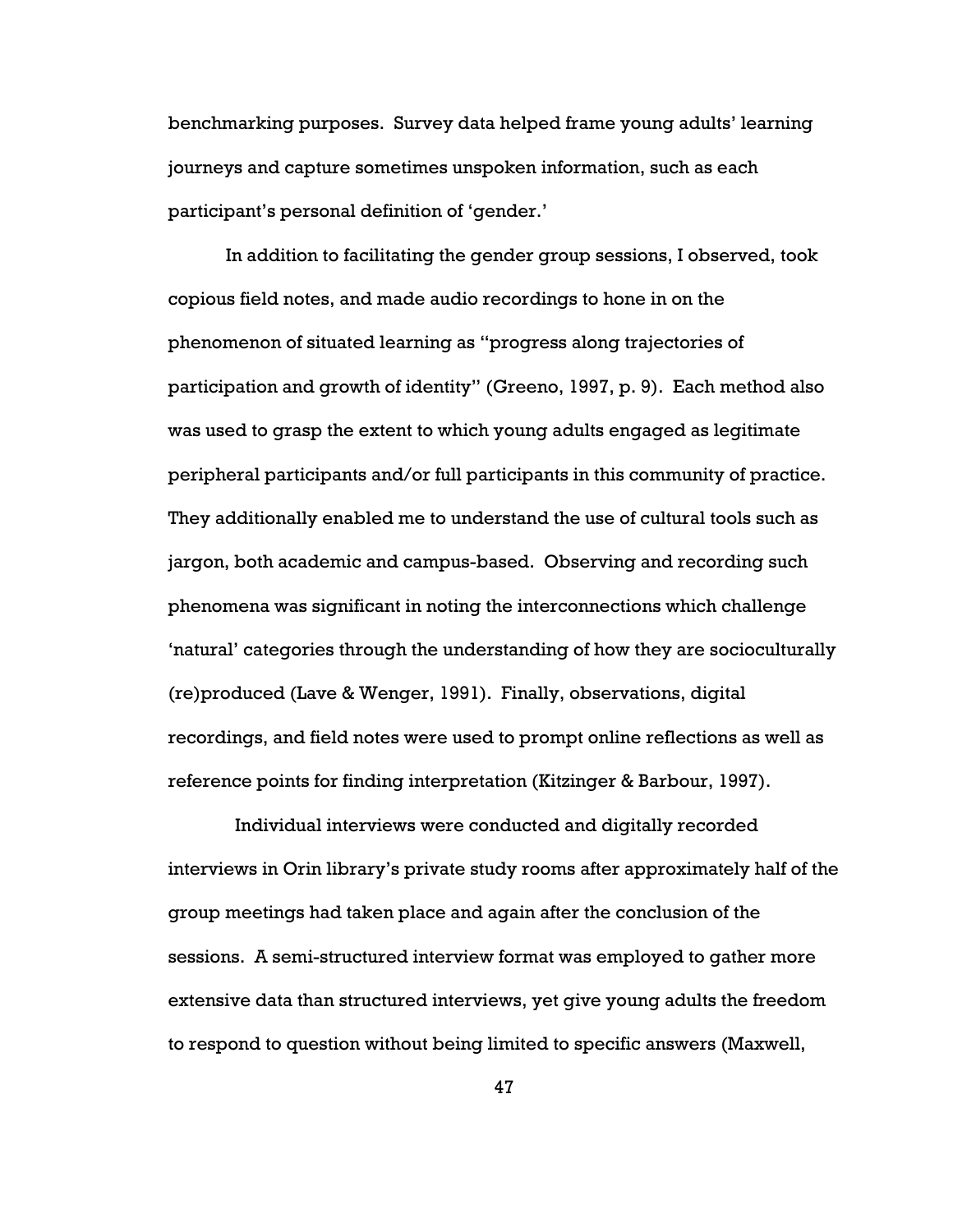1996). The interview protocols were informed by both the literature as well as earlier sessions (for the preliminary interview protocol, please see Appendix B). In phenomenology, interviews are used as a means for exploring narratives of participants' lived experiences in their own words (Ajjawi & Higgs, 2007).

In addition to the above methods, I asked the young adults to share personal documents identified by them or me as revealing insights into their gender journeys and how they make sense of their experiences (Marshall & Rossman, 1999). No one did so. To a large extent, however, participants wrote regular entries responding to questions that arose during group meetings in a confidential web journal to which I had access. This more personal approach gave participants ample time to process their thoughts and previous discussions as well as explore new ideas in a completely nonjudgmental forum.

Digital recordings of group sessions and interviews were transcribed by a paid transcriptionist and then checked by me as well as participants for accuracy. I also downloaded and saved online journal entries to ensure continued access. All confidential data collection and storage was completed by me and no information was shared without participant's express permission. Participants' names are not used. Instead, the young adults selected pseudonyms are utilized in all written and oral presentations and kept separate from research data to ensure confidentiality. Audio and text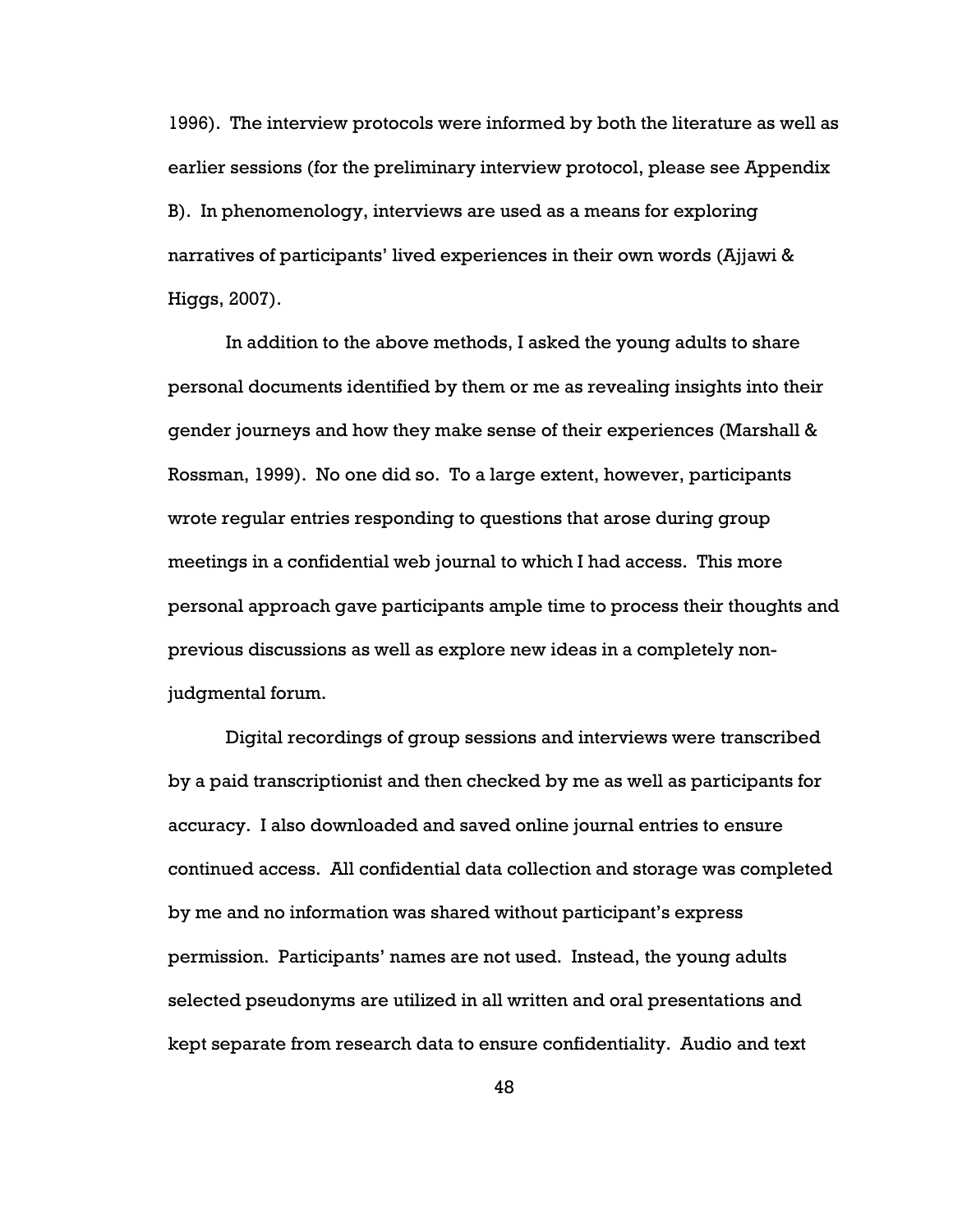files were saved and examined on a password protected computer and ultimately will be destroyed by erasure. Similarly, all hardcopy data will be stored in a locked file cabinet only accessible by me and ultimately destroyed by shredding.

#### Data analysis.

My data collection yielded ample material for analysis. All analytic processes were based within a phenomenological framework, as it enabled my emerging theoretical work to foreground young adults' experiences while still attending to context. As such, my dissertation's various theoretical underpinnings were combined based on real data, not just conjectural rhetoric.

Analyzing field notes as well as digital audio recording transcriptions through iterative cycles of coding in the phenomenological tradition (Levering, 2006) allowed me to build a fuller recounting of the practices and discourses of meetings, thus moving toward as thick of a description as possible (Geertz, 1978). Moreover, after transcription, I provided the opportunity for participants to review session notes for accuracy in personal and group portrayal. Once all field observations and digital audio recordings were collected, data were examined systematically using content analysis "without regard for how or whatever ideas and categories will ultimately be used, whether other relevant observations have been made, or how they fit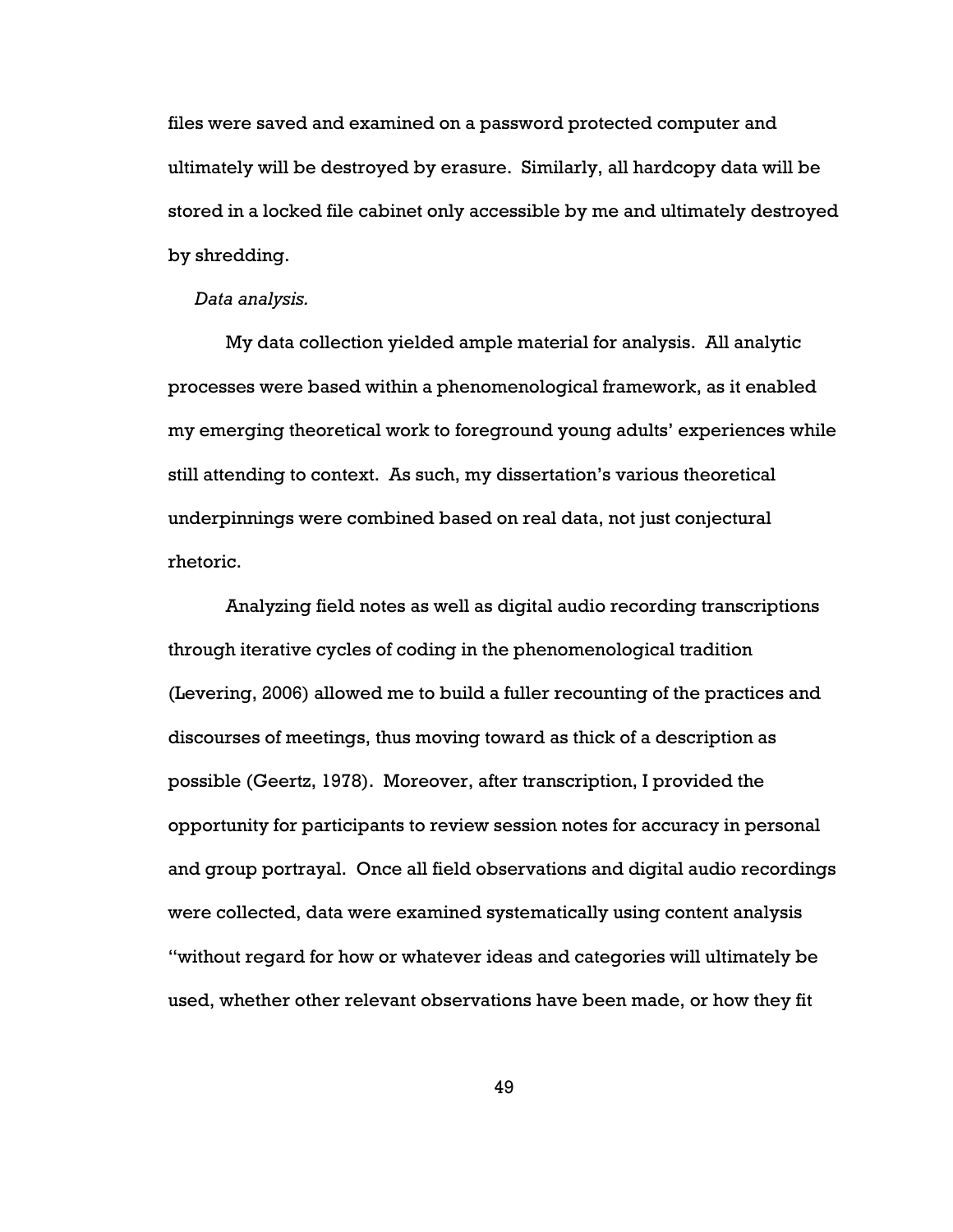together" (Emerson, Fretz, & Shaw, 1995, p.151) to explore all avenues of inquiry.

After transcription, interview data were examined qualitatively using inveterate, inductive coding techniques (Strauss, 1987). Following preliminary coding, focal participants were interviewed a second time using a modified interview protocol created as additional questions surfaced during research and from previous analysis of data sources. Additionally, online journal entries were examined qualitatively using cyclic content analysis. While creating relevant coding schemes across sources, I also wrote multiple analytic memos to clarify my mental processing as well as receive the young adults' feedback. Their comments helped me solidify and examine emerging themes from numerous perspectives.

### Validity.

The multiple methods of data collection as well as the data analysis I completed contribute to the validity of my investigation. My data collection methods were triangulated due to their variety – field notes, digital audio recordings, personal online journal entries, and young adult interviews – and reduced the risk of chance patterns and systematic preconceptions appearing. Moreover, participant member checks were solicited throughout the data collection process, as it is "the single most important way of ruling out the possibility of misinterpretation of the meaning of what they say and the perspective they have on what is going on" (Maxwell, 1996, p. 94). Another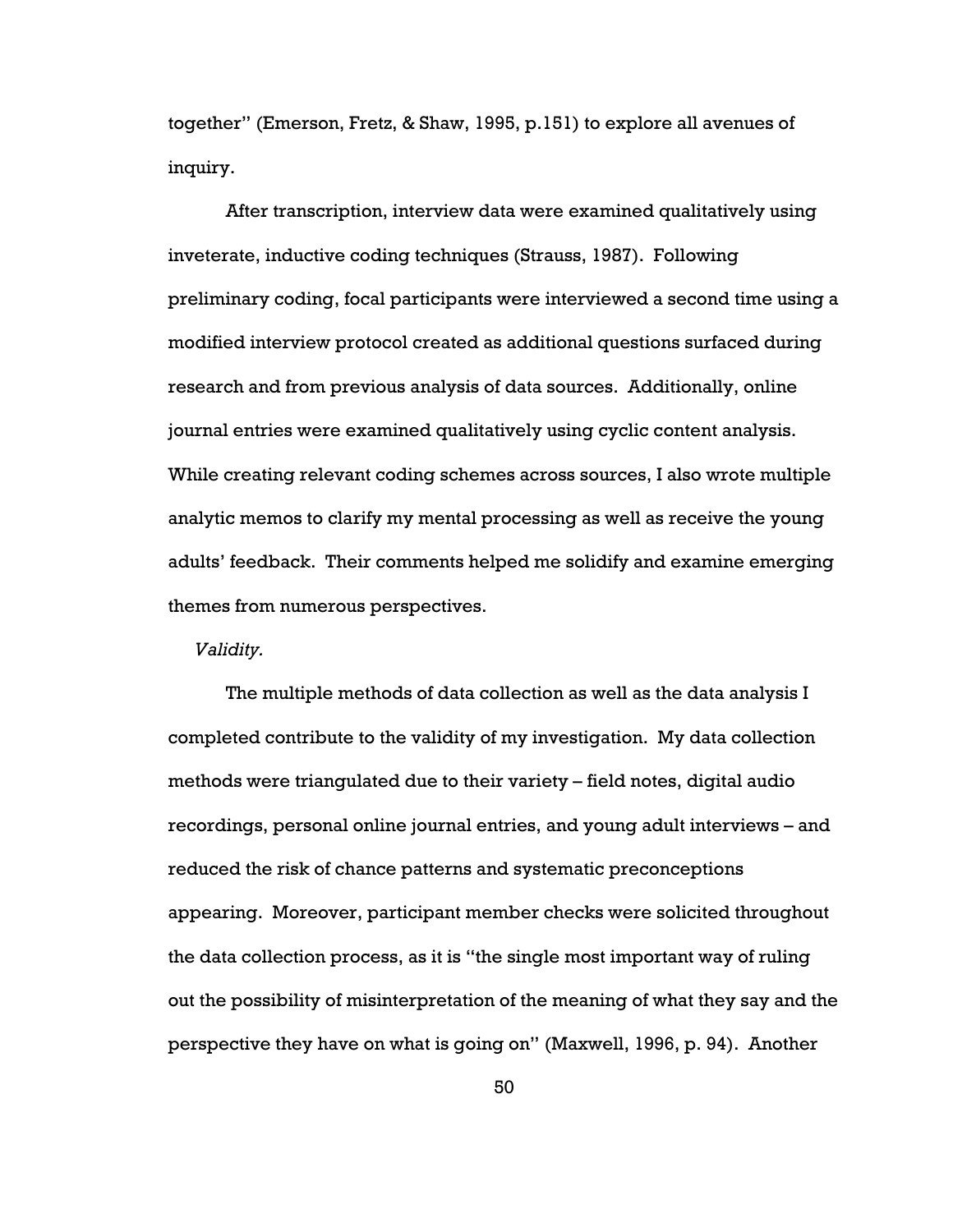way I ensured my study's validity is by tacking back and forth between my field notes and transcriptions of each session to look for inconsistencies. These methods, according to Maxwell (1996), work to enhance the validity of qualitative studies.

Despite the previous argument, the concept of validity, or even its possibility, was a constant companion throughout this poststructural inquiry. If it meant having a non-contradictable conclusion based on gathered evidence, this work was not valid in the traditional sense. This is because manifold, sometimes contradicting experiences and perceptions were acknowledged and respected. However, drawing on Blackburn's (2001) reframing of the notion, I aimed for validity "marked by contestation, reciprocity, and work for social change" (p. 63). As such, my study was contested repeatedly through recursive data collection and coding to enable me to have varied and, at times, conflicting interpretations. Moreover, group participants challenged my work as they reviewed data and how they were depicted. On a more basic level, students regularly were invited, and took the opportunity, to disagree with me and others throughout group meetings and interviews.

# II. Challenges and Misgivings

Like all research exploring any facet of humanness, my work explains only a portion, or perhaps a few, of the participants' storied lives, even when limited by such a specified context. Accordingly, I encountered difficulties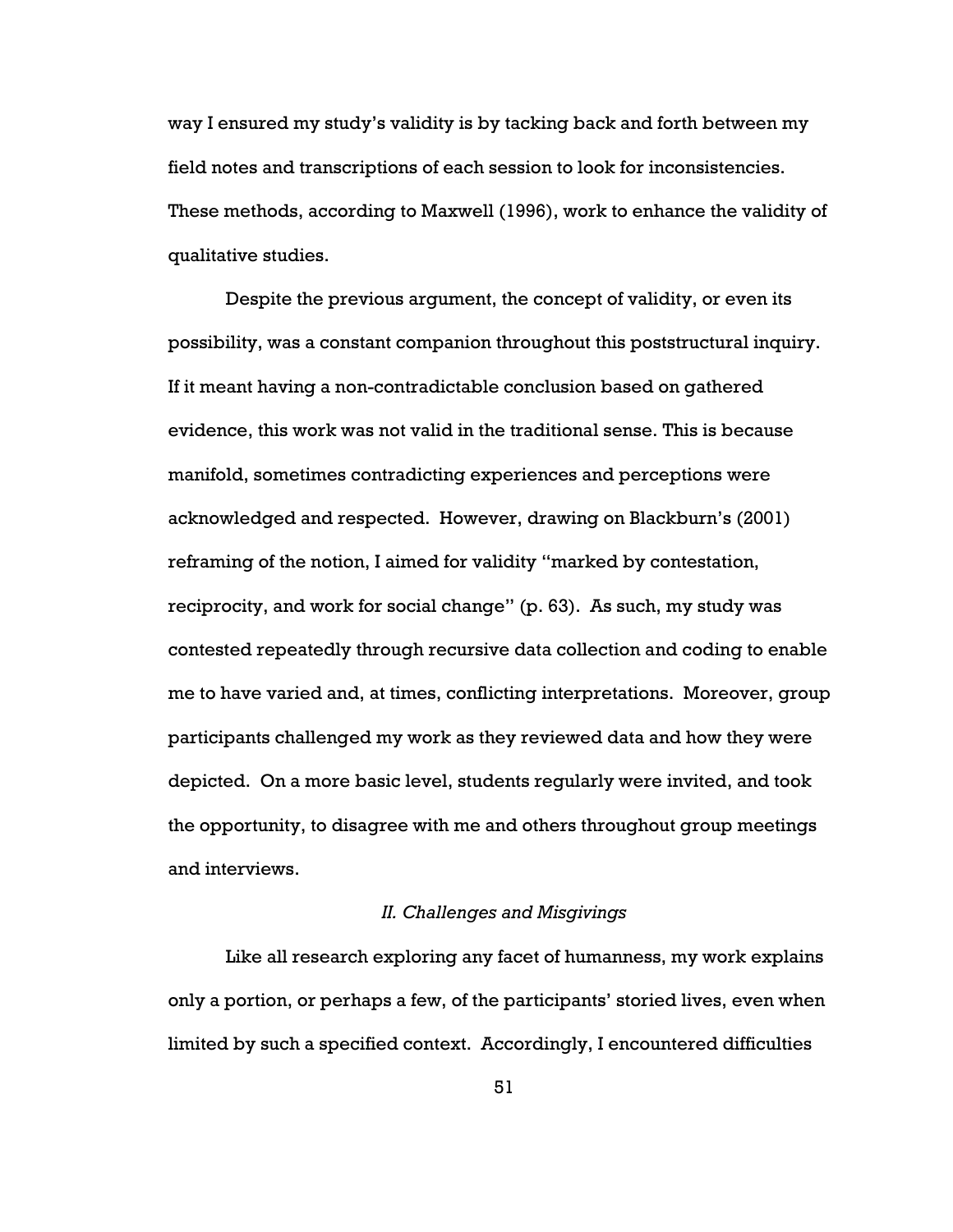which shaped this study's latitude and tone despite going to significant lengths to produce cogent, convincing, and data driven arguments. Such challenges included my role(s) and views as investigator, the young adults knowing each other before study participation, everybody – including me - bringing heterosexism from 'outside' to the group, and the ability to generalize the findings.

A researcher's deductive, and therefore personal, role is a key aspect in qualitative analysis (Jackson, 2007; Lichtman, 2006; Rasmussen, 2006). As explained earlier, my self-identification and openness about being a queer community member provided me insider access to participants, which was both helpful and a hindrance. Sanlo (1999) describes this quandary as participatory consciousness,

the awareness of a deeper level of kinship between the knower and the known," adding that such recognition of kinship--the seeing of self in one's participants--is an issue not only of obligation, but also of ethics. It is wanting only to understand and not to impose the self on the participants; however, it is also a process of not denying that self as researcher is present (p. 28).

Although my outness provided kinship with the participants, it also imposed potential barriers to understanding their emic perspectives, or how they made sense of their experiences.

As a result of our kinship, the participants and I had a shared understanding of what it is to be LGBTQ on a college campus, for the most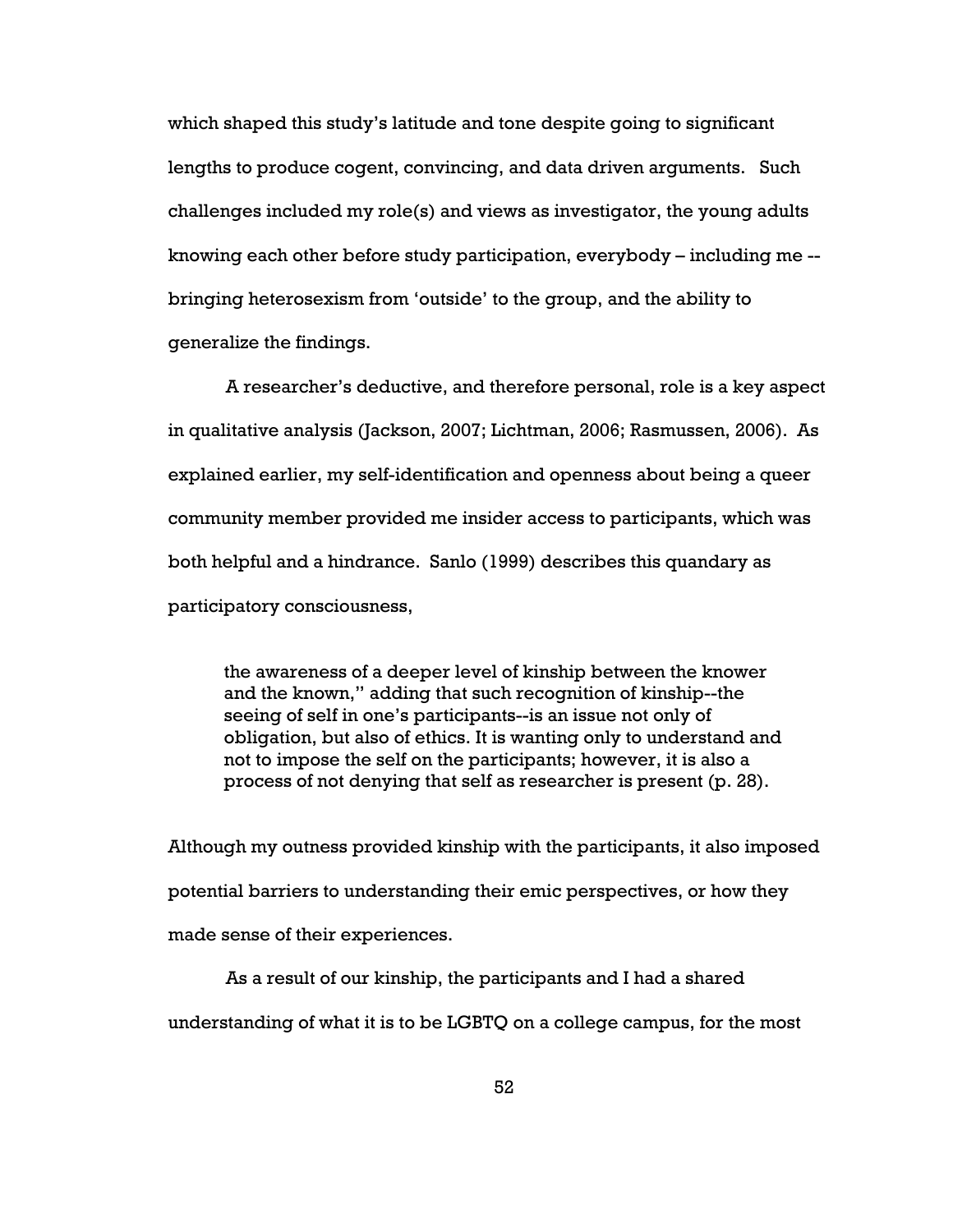part. For instance, when participants used the phrase 'coming out' they assumed we had common experiences, reactions, and feelings around the subject. These assumed common understandings and cultural congruencies facilitated conversations and helped me establish rapport with participants (Herdt & Boxer, 1993), but also limited my analysis as my understanding of an idea or concept may have had a distinctive nuance from that of participants. Put differently, a common biographical detail does not necessarily transmute to mutual interests and/or a larger potential of empathy between the investigator and the participants (Kennedy & Davis, 1996). Keeping this in mind I tried to make the familiar strange (Geertz, 1978) by probing further or ask for examples when meanings were assumed. I also was aware keenly that my experiences were not identical to the students for many reasons (e.g. age, different campus experiences, etc.) and I needed to not force my interpretations onto their stories. Such attentiveness enabled me to collect meticulous and intimate data while still ensuring its interpretation reflected participants' viewpoints, not mine.

All of the young adults knew each other before the study began, but to varying degrees, as a result of recruitment methods. The use of such a "naturally occurring" group has the advantage of replicating the networks and/or relationships within which sensitive issues, such as questioning one's identity, might be discussed (Kitzinger & Barbour, 1999). On the other hand, despite the advantages noted above about holding a group where students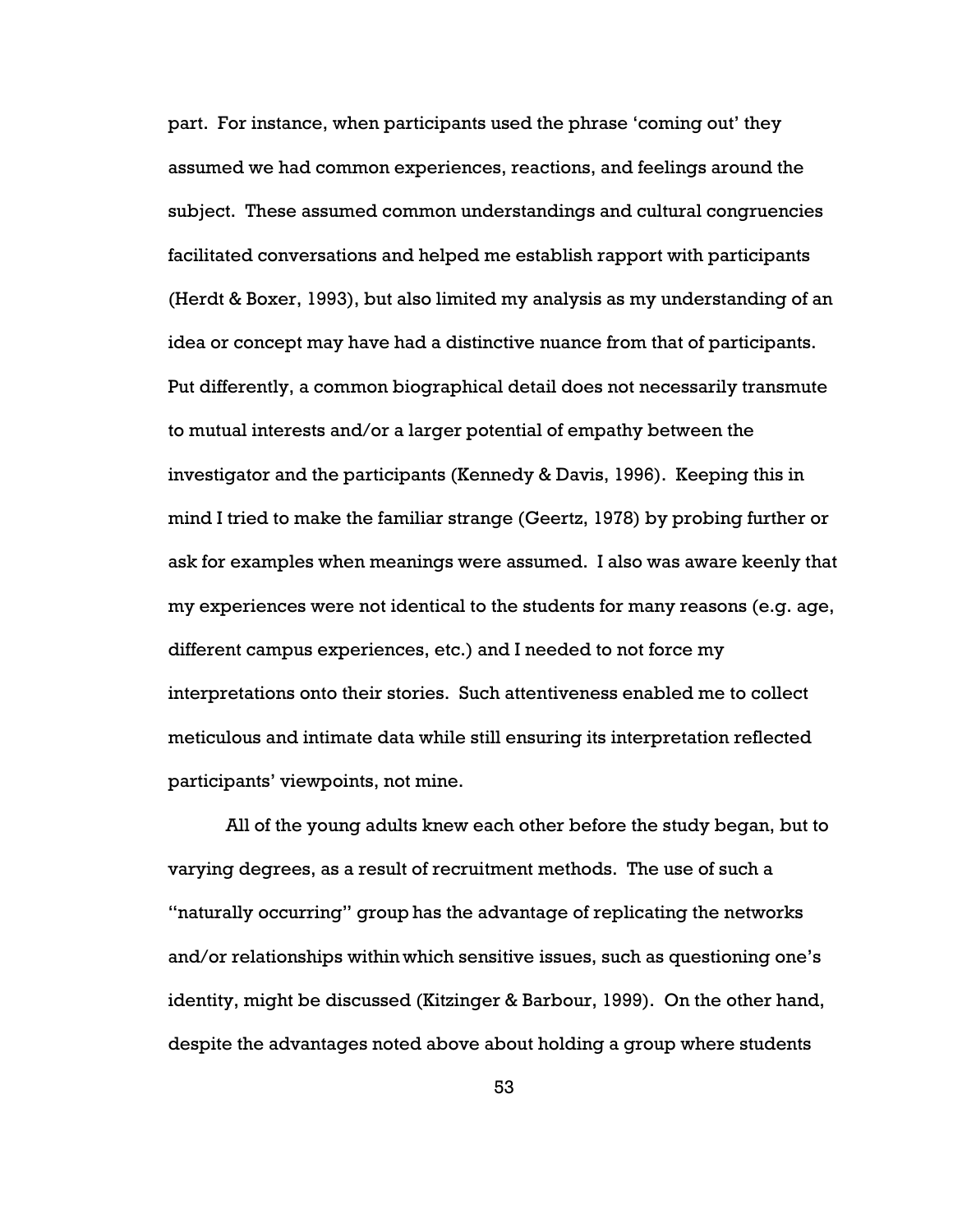knew each other, it was likely that conversations also may have been limited due to self-censuring if a participant knew how another might feel and/or react. For example, two group members were dating and living together when sessions commenced but broke-up a few weeks into the study. I did not know about this and the meeting immediately after their dissolution was tense, with one member of the former couple not speaking and visibly upset. I was concerned, but other participants continually steered the conversation away from the upset woman and anything which may provoke her. As a result, the session did not go well as students blatantly were censuring their comments. Luckily, however, one person pulled me aside afterward to explain the situation and I was able to incorporate the incident and the young adults censuring into future individual interviews.

Another data collection concern was the extent to which both the participants and I brought obligatory heterosexuality into the group, even if unintentionally, as this "embeddedness of the oppositional male-female duality within our consciousness constrains thought and action" (Houston, 1996, p. 76). Although the group was an attempt to create a space without compulsory heterosexuality, in some ways it had to be present because gender and sexuality language in the United States revolves around it. As such, heterocentric language was sometime used to spur conversation in hopes it would be debated and potentially redeployed. All of us, however, still defaulted to common parlance when other words did not do a concept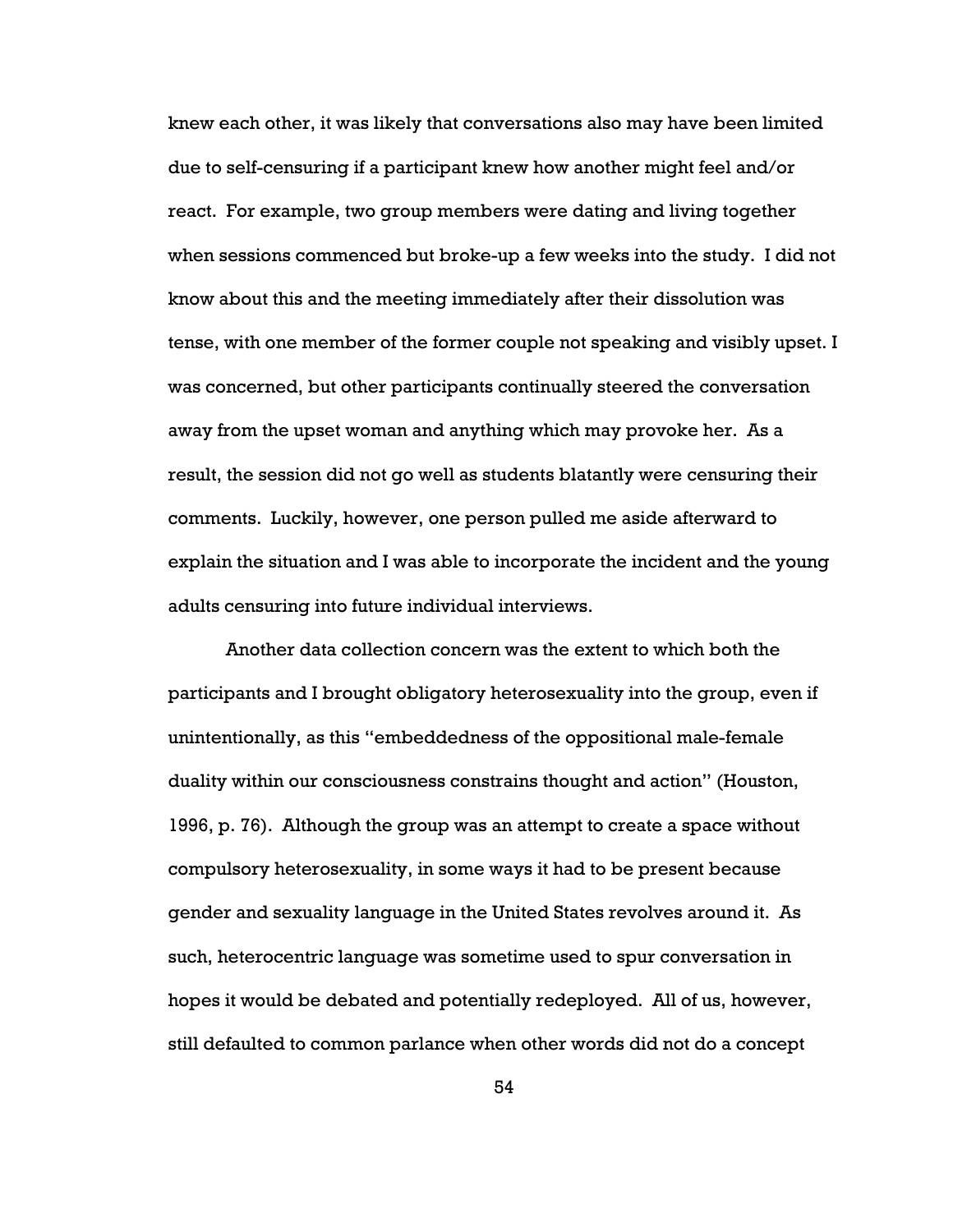justice or it was simpler to compare and/or contrast what one was trying to describe to societal norms. As Butler (2004) notes, heterosexual norms govern what is 'real' but they are called into question "when they take place in a context and through a form of embodying that defies normative explanation" (p. 218).

Due to the limited scope of this project, it is also important to address its generalizability. Since the study has a small sample size and was focused on queer, traditional college-aged students at a small, private liberal arts college in the United States, the findings cannot be generalized to all American residents, college students, or even queer students. The results can, however, raise vital questions and concerns about the hegemony of heterosexuality and the gender binary, how context affects learning, and how college students benefit from a non-judgmental space to grapple with questions of identity. Additionally, the work can point to the usefulness of queer and gender theories in educational research in combination with situated learning theory as well as on their own. The study, then, can be used as a 'jumping off spot' for many types of future research.

# III. Chapter Summary

Qualitative, phenomenological methods were required for this work due to its research aspirations of portraying and analyzing participants' lived experiences around gender. Moreover, the specific methods used were appropriate for this and other studies wishing to reveal the significance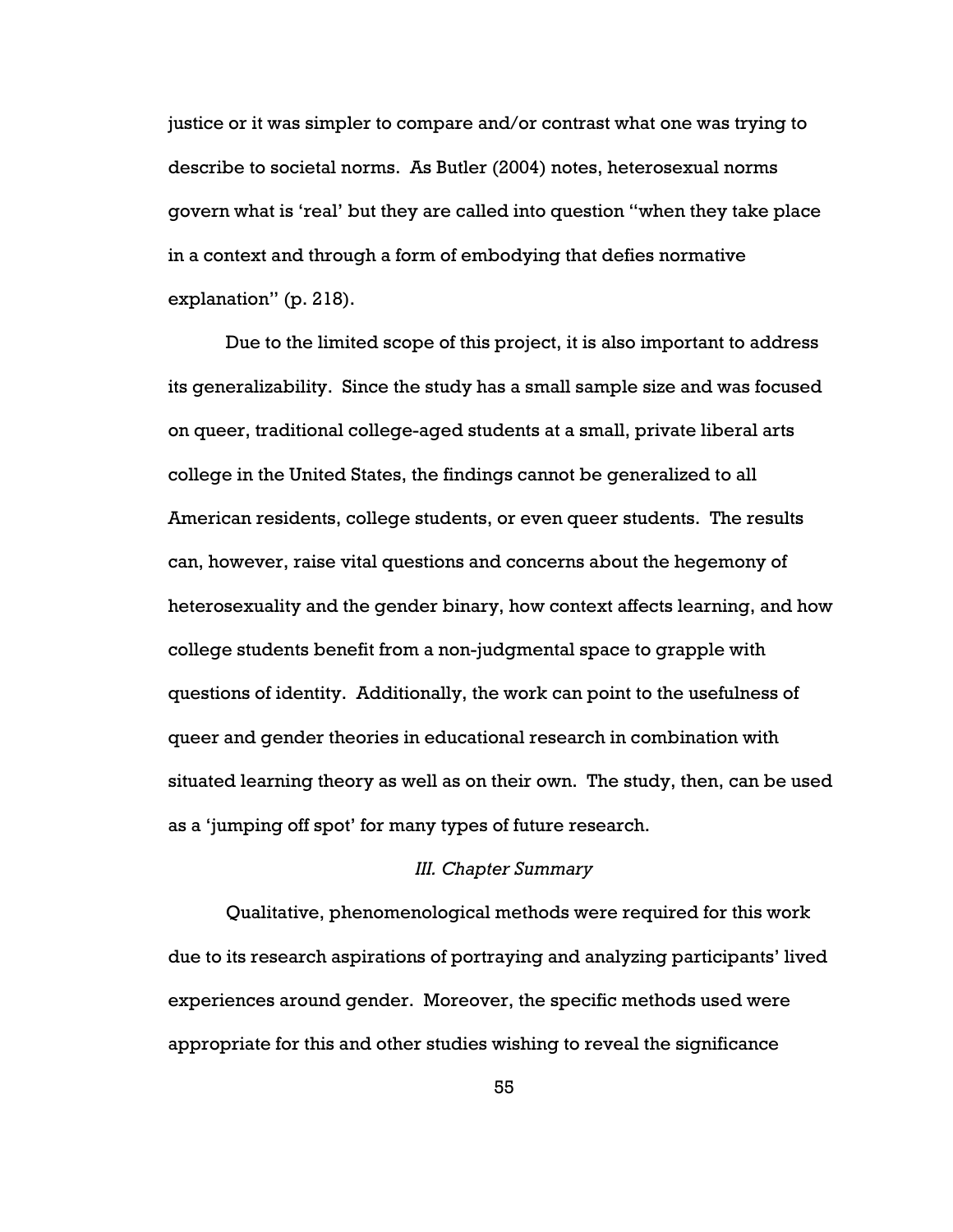individuals ascribe to their encounters and lives. Despite a number of challenges and concerns arising during the research process, each was addressed and together they allowed for a deeper, more thorough, and careful understanding of the data.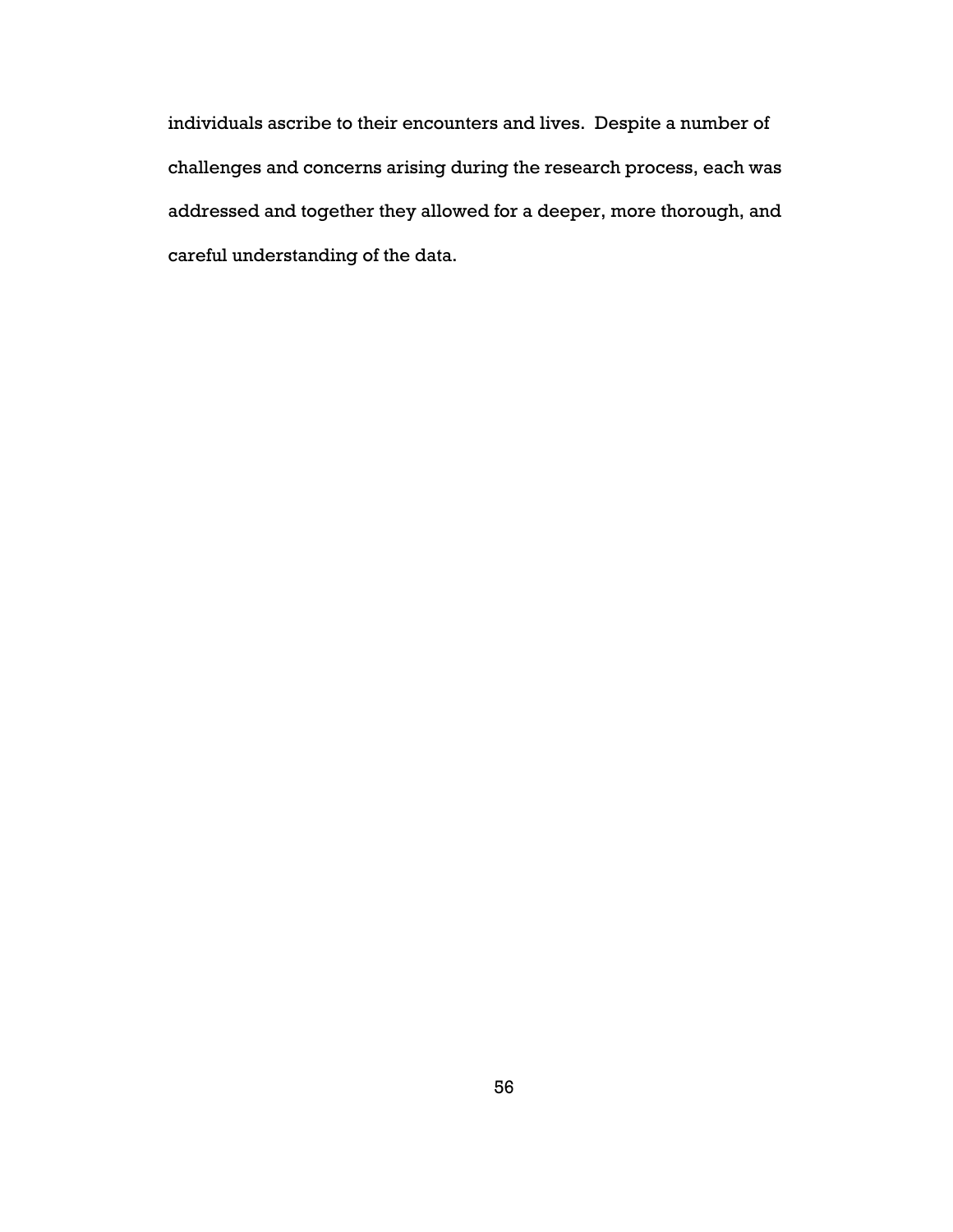### CHAPTER FOUR

# Gender Group: The Rules

Today's queer young adults are barraged with a multitude of messages as U.S. culture continues to grapple with sexuality (Blackburn, 2004). In the more entrenched struggle and success narrative, they are depicted as victims who wrestle with their sexuality in isolation against the backdrop of compulsory heterosexuality who ultimately, but not always, triumph by coming out against society's heterosexist norms (Herdt & Boxer,  $1996)^{20}$ . In recent years, however, an emancipation narrative has surfaced extending 'normality' to queer young adults' sexual identity development, which highlights their developing resilience and coping skills around stress related to being a sexual minority in a heterocentric society (Cohler & Hammack, 2007; Blackburn, 2007; Savin-Williams, 2005a; Muñoz-Plaza, Quinn, and Rounds,  $2002)^{21}$ . Gender group participants, 20-26 years of age, were in their late teens before the emancipation narrative was put forth in academic circles, let alone common parlance and media (Cohler & Hammack, 2007; Blackburn, 2007; Savin-Williams, 2005a; Muñoz-Plaza, Quinn, and Rounds, 2002). As a result, their formative years generally were shaped by the regulations of the

 $\overline{a}$ 

 $^{20}$  Commonly known examples of media depicting the struggle and success narrative are The Best Little Boy in the World and Annie on my Mind.

 $21$  The emancipation narrative can be seen in media examples such as Beautiful Thing, Boy meets Boy, Will and Grace [television series], and Ugly Betty [television series].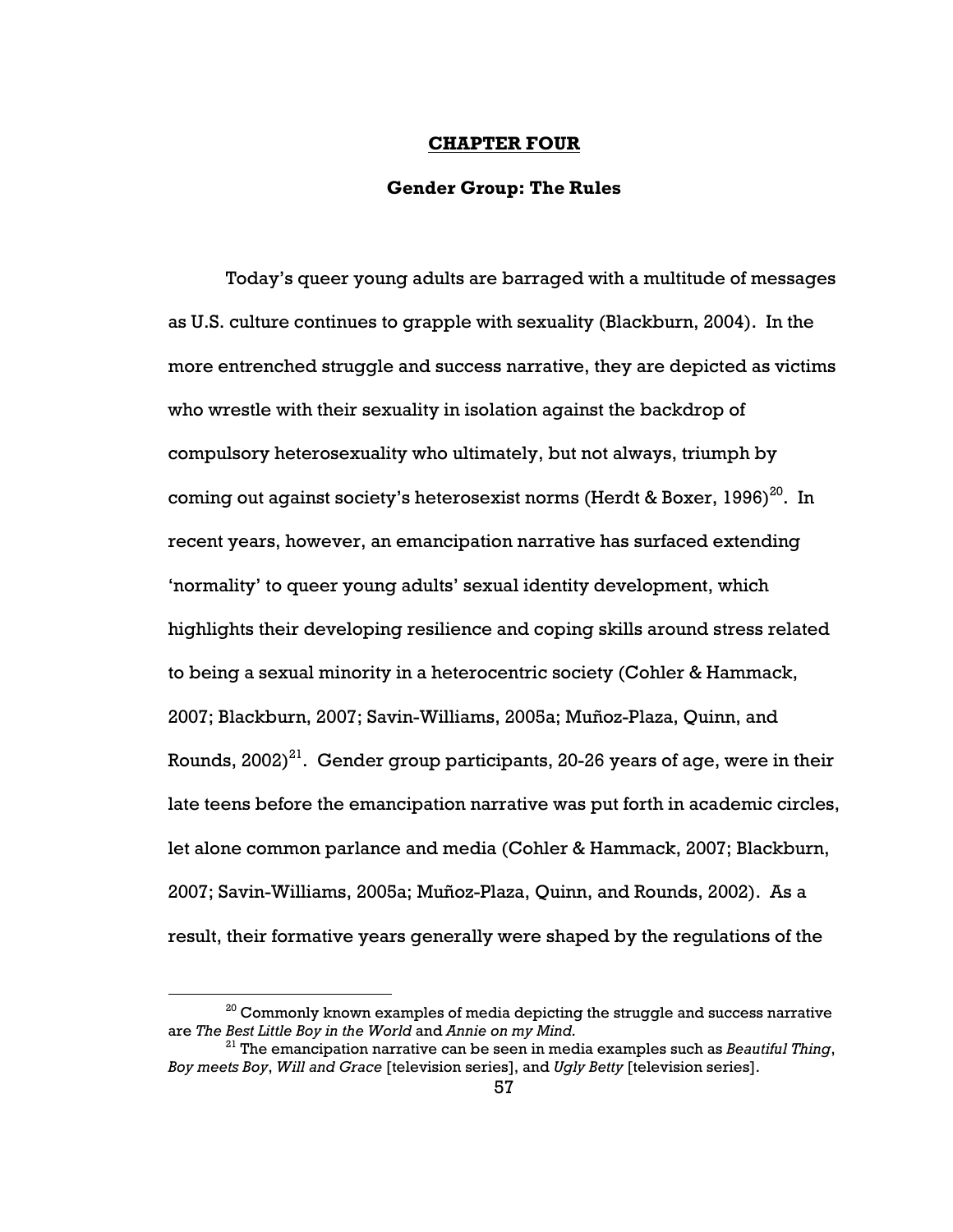heterosexual-based struggle and success narrative (personal communication, October 5, 19, 27, and 28, 2008; personal communication, November 9, 24, and 25, 2008).

The nod to culture's role in lesbian, gay, and bisexual young adults' sexual development is more than a contextualization effort; it depicts the omnipresence of society's rules that maintain heterosexuality despite scholarly, and indeed some cultural, advances in destigmatizing the sexuality of queer young adults. When creating gender group where heterocentric rules were not enforced there was not a known structure within which to operate, so the participants strained to reconceptualize gender.

Consequently, their past gender and sexuality related assumptions and experiences crept in persistently as they both labored against and for gender group's rules. Indeed, in this chapter I argue queer young adults' relationship(s) to rules affect how they reframe gender in a space lacking compulsory heterosexuality.

In the following pages, this chapter explores the pervasiveness of heterosexist assumptions in terms of queer young adults' response to, support of, and battle against community rules. After giving a thumbnail sketch of participants and gender group in the first section, I investigate how the queer young adults react to rules and why it is difficult to dismantle heterosexuality based assumptions through the creation of gender group's norms. Then, using situated learning theory as a lens, I explore how heterocentric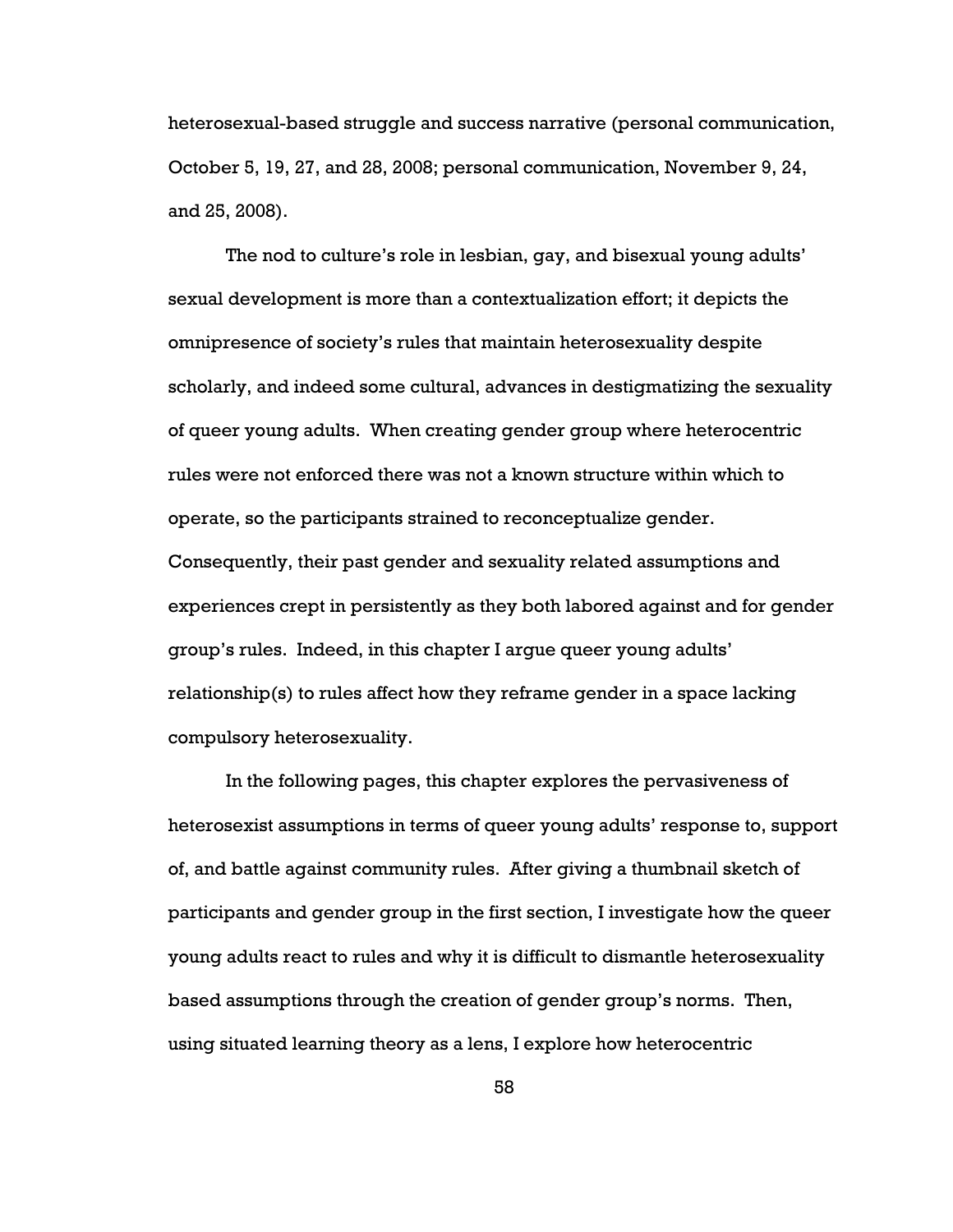suppositions come into play when participants question the 'natural' categories of gender. Next, the polarization between those reifying the rules of heterosexuality and those who strove to break them is detailed to depict the young adults' varying relationship(s) to them. Finally, I demonstrate how the rules of heterosexuality determined an individual's learning trajectory during gender group. Together, this chapter's parts elucidate how queer young adults' relationship to rules influences how they reconceptualize gender in a space without obligatory heterosexuality.

# I. People

It is important to populate and complement the physical tour of gender group in Chapter Three as well as structure session exploration through the lenses of situated learning, queer, and gender theories. It is essential, however, to reiterate this work is embedded in the belief that U.S. sexual norms are discursive products of knowledge and power which not only assume the authority of 'truth,' but make themselves true (Foucault, 1978/1990) while demanding heterosexuality (Rich, 1980). As a result, both the young adults and I brought varying socioculturally informed, heteronormatively laden views of gender and sexuality to the meetings, or as one participant asserted, we "were all raised with the same heterosexual ideas and rules and don't necessarily know any more about gender than heterosexual individuals" (Benji, personal communication, November 27, 2008). That said, because group norms were designed to curtail hegemonic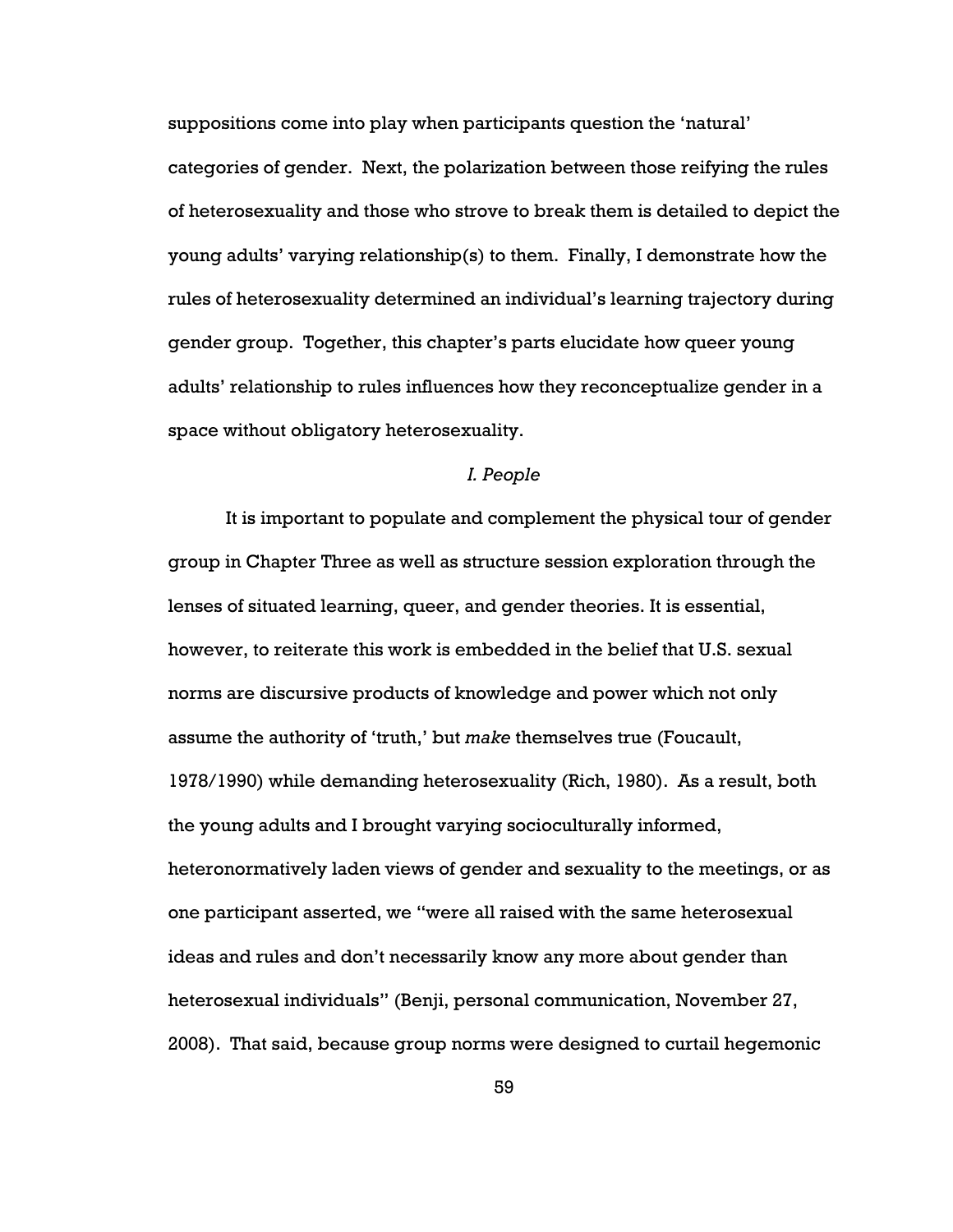heterosexuality as much as possible, the participants and I were at liberty to concentrate on their gender journeys.

#### Group composition

 $\overline{a}$ 

When recruiting participants at Orin College, I relied on presentations to QueerZone (QZ), the campus lesbian, gay, bisexual, transgender, queer, and ally organization, a women's studies class, and a 'virtual call' via QZ's listserv. Informally, however, I realized having Ruth Garrett<sup>22</sup> -- a revered, out, lesbian professor -- endorse my work was paramount to the young adults participation. Ann, one eventual group participant even averred:

Garrett's the one with the pull around here. She gets done what needs done for us. All the gay kids know that, so does the other faculty and higher ups. She just gets it and gets it done. She'd do it even if she wasn't QZ's advisor (personal communication, September 12, 2008).

When Ann's sentiments were reiterated by several other Orin students as well as a colleague in another department whom I know, I asked Garrett to assist me in direct recruitment. She agreed readily, and attended a QZ meeting at 10p on a week night where I asked for participants and chimed in that "Erin's work is important and I encourage you to be a part of it" (Garrett, personal communication, September 12, 2008). Moreover, Garrett offered the lounge

<sup>&</sup>lt;sup>22</sup> Ruth Garrett is an assigned pseudonym. In addition to being held in great esteem by students as evidence by her receiving the Award for Outstanding Teaching, Garrett also is respected by other faculty which was demonstrated by her winning the Outstanding Faculty Service Award in 2009. The recipient is nominated and chosen by colleagues from across campus.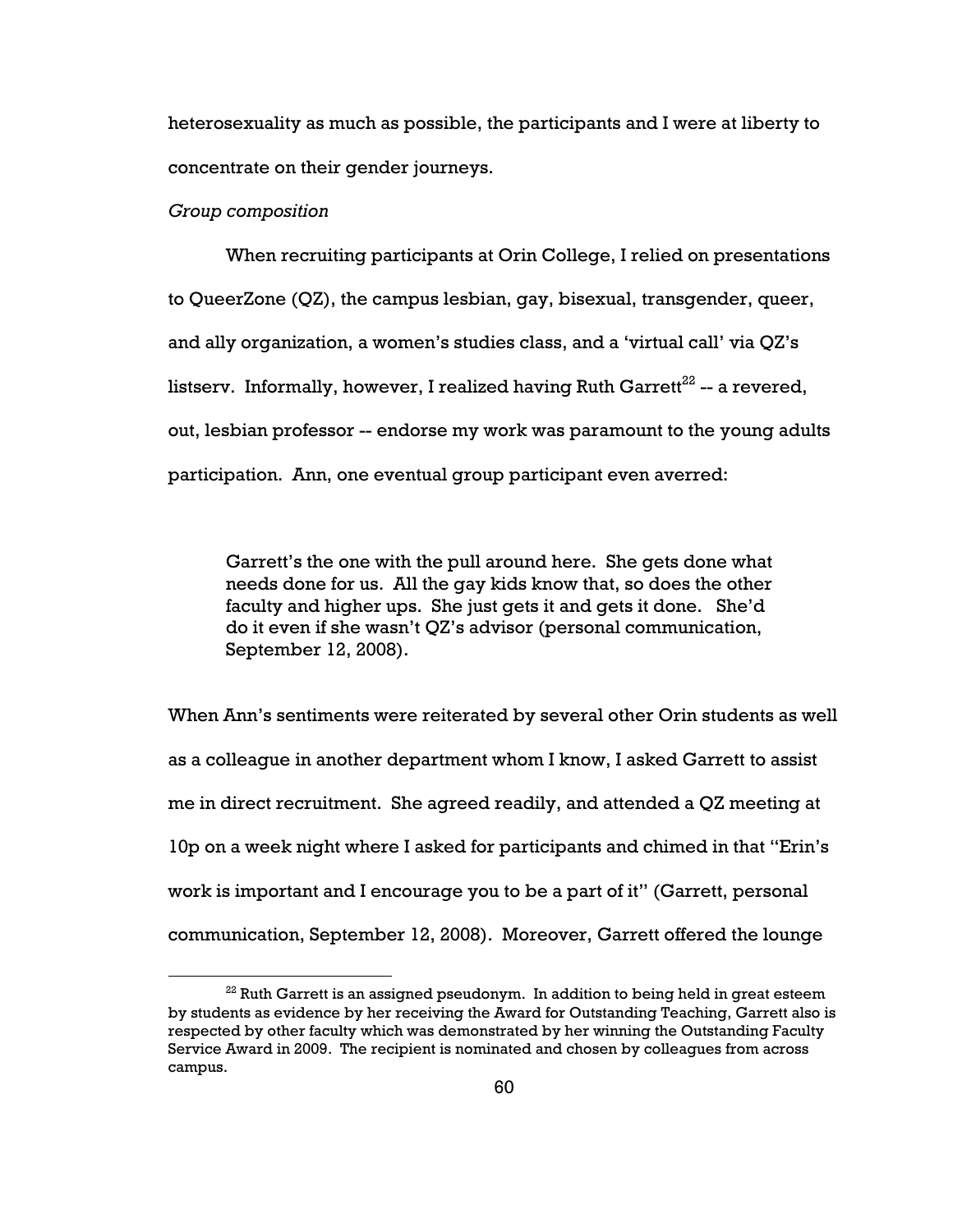outside of her office as a meeting place for gender group, which helped participants come forward as it already was perceived as a safe space (Jay, personal communication, October 28, 2008; November 24, 2008).

As stated previously, study participation was limited to self-identified queer young adults; the only 'proof' of non-heterosexuality for this study was participation in QZ. As such, sample homogeneity was maintained in regard to sexual orientation. Age and recent academic levels also were controlled by focusing on traditional college age students, ages 18-26 (Mueller & Cole, 2009). After attrition,  $23$  five students attended group sessions regularly, all of whom self-identified as Caucasian, or a variant there of at some point during the study. Table 4.1 details their demographics based on initial research surveys given during the group's first meeting.

Ann, Bea, and Jay were all close to Garrett as she was their academic advisor and each had taken several of her classes. As a result, Garrett took the three of them and me to lunch one day to ensure they participated in my research and recruited others. Benji and Stacy were recruited at the QZ meeting as were approximately 12 additional queer students, but due to group timing and the need to commit eight consecutive weeks, only seven students came to the initial meeting. One student never returned and the other stopped coming after three sessions. Interestingly, the former was the

 $\overline{a}$ 

 $^{23}$  Although no reason was given when youth dropped out, Paechter (2007) asserts it may stem partially from their inability/lack of desire to work with the group to develop collective understanding, thus they did not feel a part of the community.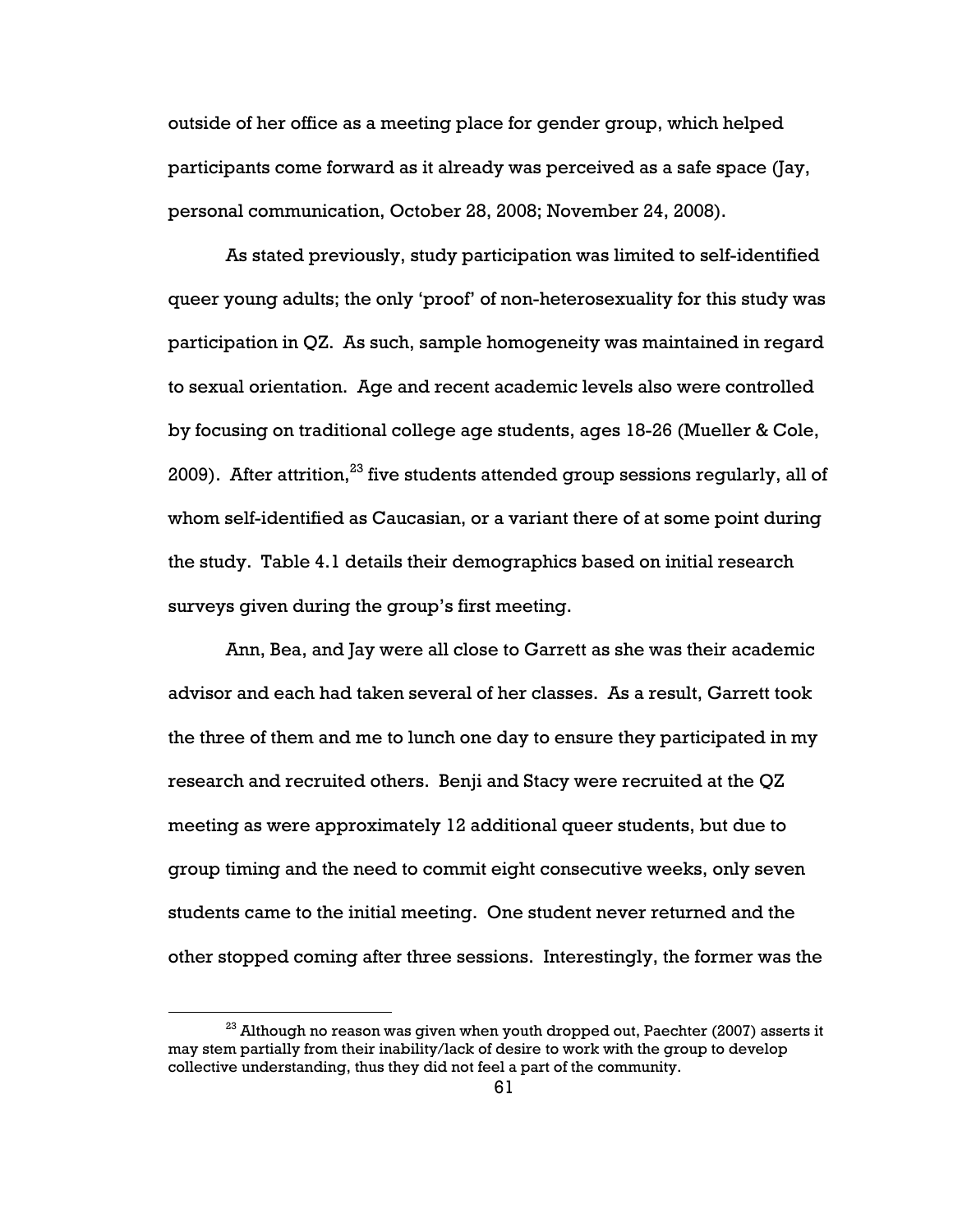only sophomore and the latter the only self identified person of color. Neither gave a reason for discontinuing their participation to me, Garrett, or continuing participants. Although this limited the diversity of the young adults, it also enabled me to control for race (to a large extent).

Table 4.1

 $\overline{a}$ 

| Name<br>24   | Age | $Race*$                          | <b>Sex</b> | Gender                                   | Sexual<br>Orienta-<br>tion | Where<br>Raised               | Major(s)                                |
|--------------|-----|----------------------------------|------------|------------------------------------------|----------------------------|-------------------------------|-----------------------------------------|
| Ann          | 21  | Caucasian,<br>white              | Human      | Female                                   | Lesbian                    | Rural CT                      | Sociology                               |
| Bea          | 20  | American                         | Female     |                                          | Queer                      | Altoona,<br><b>PA</b>         | Sociology                               |
| Benji        | 21  | Caucasian,<br>Irish,<br>whatever | Male       | Male                                     | Gay                        | Suburban<br>Philadel-<br>phia | Psychology<br>and Pre-Art<br>Therapy    |
| Jay          | 26  | Caucasian                        | Female     | Female<br>to<br>male<br>trans-<br>gender | Fluid                      | Southern<br>NJ                | Sociology<br>and<br>Criminal<br>Justice |
| <b>Stacy</b> | 21  | white                            | Female     | Female                                   | <b>Bisexual</b>            | Lancaster,<br>PA              | Liberal<br><b>Studies</b>               |

# Initial Participant Demographics

 $\overline{\text{``Racial capitalization displayed as written by participants}}$ 

To ensure candid, open conversations, it was vital to create an arena where queer young adults felt safe (Blackburn, 2001). In addition to meeting in an area already considered relatively safe due to its proximity to Garrett's office and Jay's attempts to make it comfortable and welcoming for queer students (personal communication, October 28, 2008; November 24, 2008),

 $24$  All participant names are self-chosen pseudonyms. 'Jay,' originally 'Big Daddy Jay,' was shortened and made less colloquial with the participant's permission.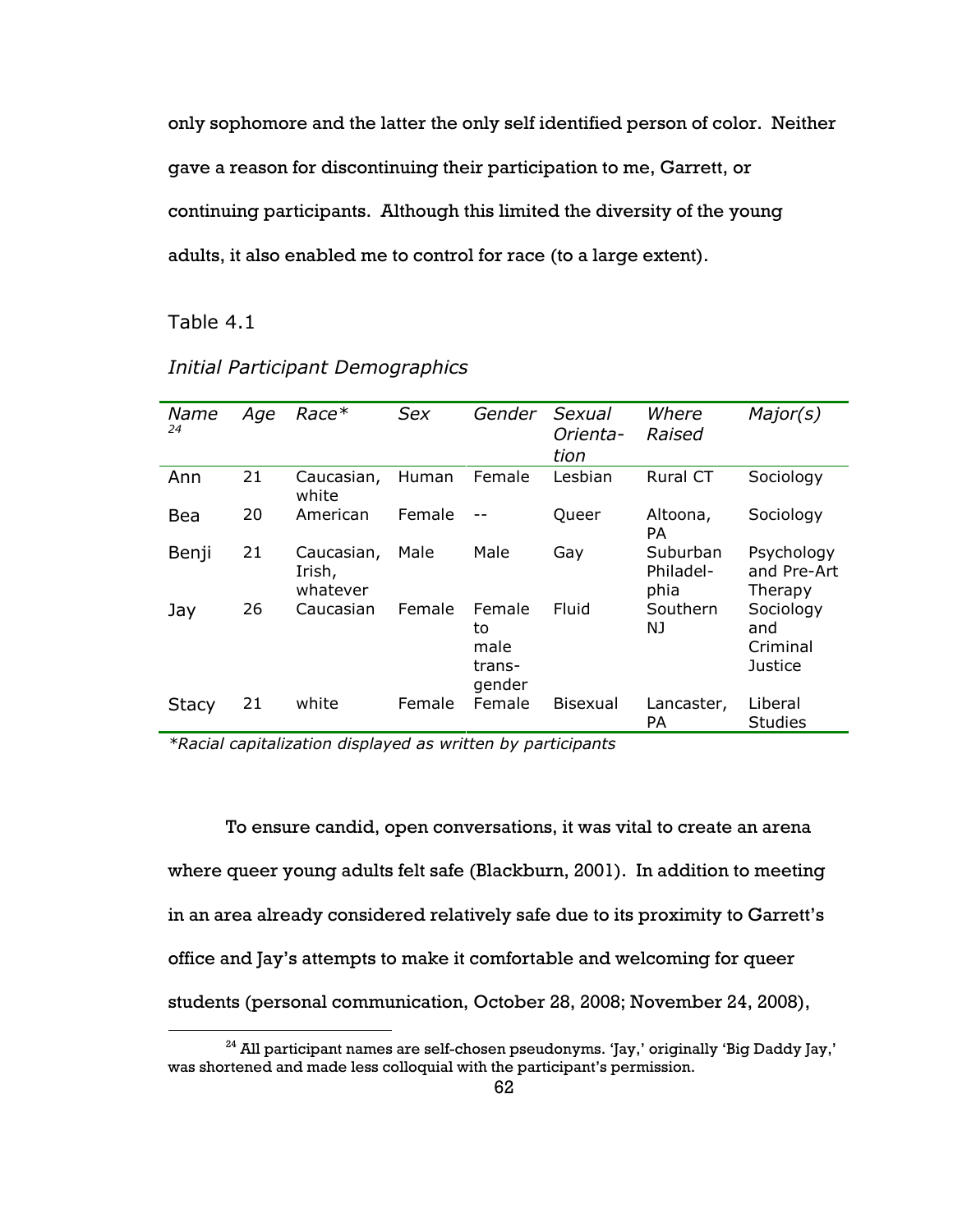several other steps were taken with an eye toward participant comfort so they could relay their lived experiences. These measures helped define the group's "space," or the loosely designated area which was inhabited cognitively and physically (Désert, 1997). The concept of space is more freeing than "place," as it is evolving, imperfect, and sometimes volatile while place is more static, "such as a given culture to be transmitted, an interpretation to be learned, or defined skills and methods of reasoning to be acquired" (Talburt, 2000, p. 19). According to Doty, space can be queered, or "marked as contra-, non-, or anti-straight" (as cited in Désert, 1997, p. 20). To be queered as well as to be considered a dynamic and contestable area, the space and the users must be in constant dialogue. Such ongoing interaction enabled a community to develop over time (Paechter, 2007) through the meaning based, lived experiences so vital to phenomenology which relies on accounts of actual occurrences. It is important to note, however, that for each young adult, gender group's space felt different each week depending on what was occurring in the group, outside of the group, and so forth as the gender group community of practice, a set of relations among people, activities, and space over time, was just one to which the queer young adults belonged (Bea, personal communication, November 25, 2008). In fact, several other communities of practice overlapped gender group's by default to varying degrees – QZ for all group members as well as others for one or a few of those present.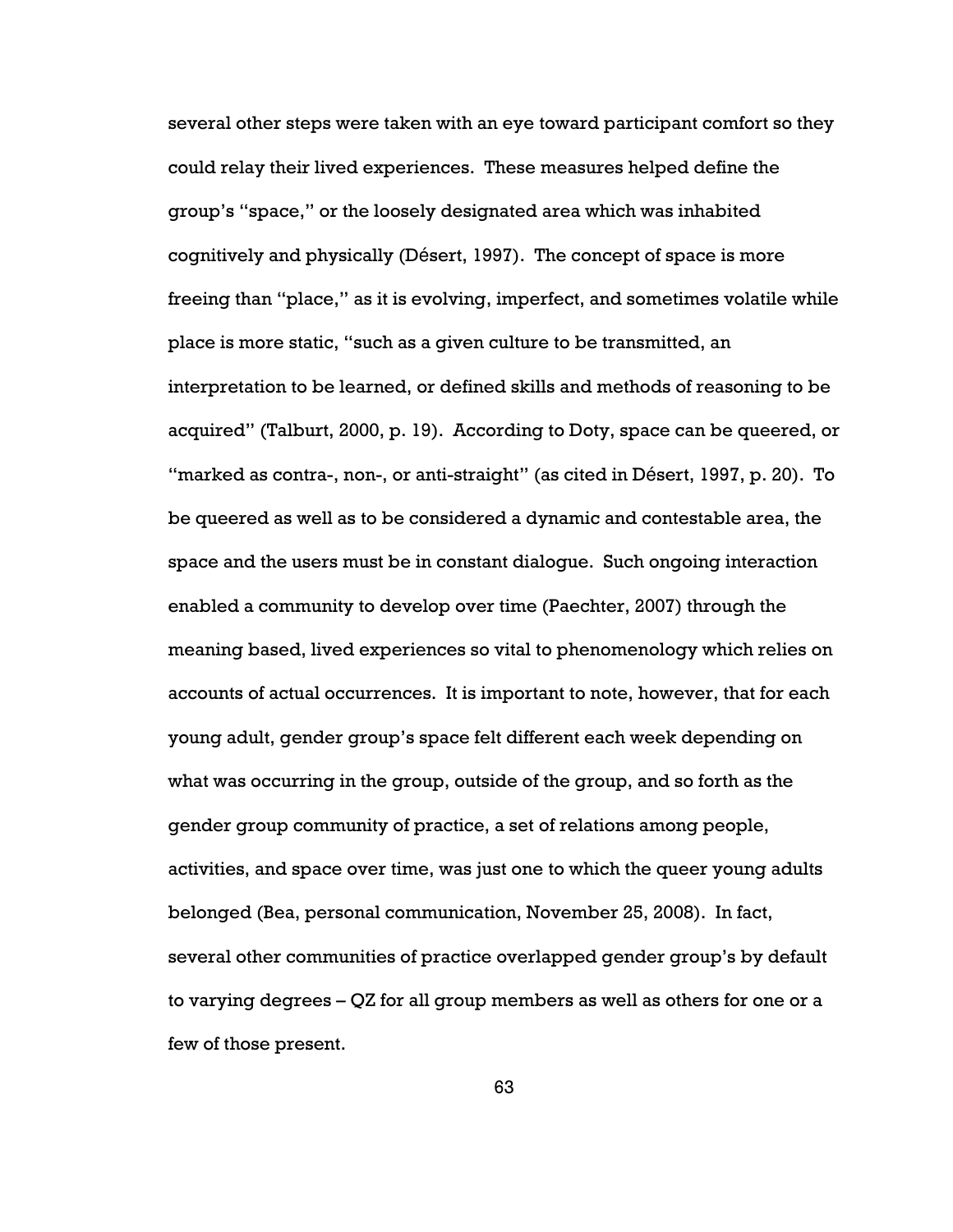#### II. Framing Gender Group

#### Group norms

After consent was obtained during the first gender session not only to meet institutional requirements, but also to set a tone of security and ease for the participants so they could share their lived experiences, norms were established as a group. I asked the young adults to share ground rules they wished to have in place first, and then clarified and added a few personally. For instance, confidentiality was discussed in depth to assure participants' understanding and earn their confidence in me as facilitator as well as the other young adults. The following dialogue participants, demonstrates how rules in the form of confidentiality were interrogated:

- Stacy: …we can say anything and it will not get out? C'mon, this is a tiny place and things get around. Let's be real.
- Benji: You're right, but if we really try we can do it.
- Stacy: (interrupting) Sure, like it's all a fuckin' bed of roses if we try.
- Benji: This is not high school, Stacy, we're all adults. I mean, we all kept being gay secret at some point. Not talking about a few hours a week will not kill us.
- Bea: Yeah, he's right. It also helps the study.
- Jay: (loudly) The brainiac speaks!
- Ann: She's right, so go shit yourself!

(Jay laughs with the group)

Erin: Hey…

Ann: (interrupting) What? It's true. Bea is right. We gotta do it 'cause we signed our names. Simple.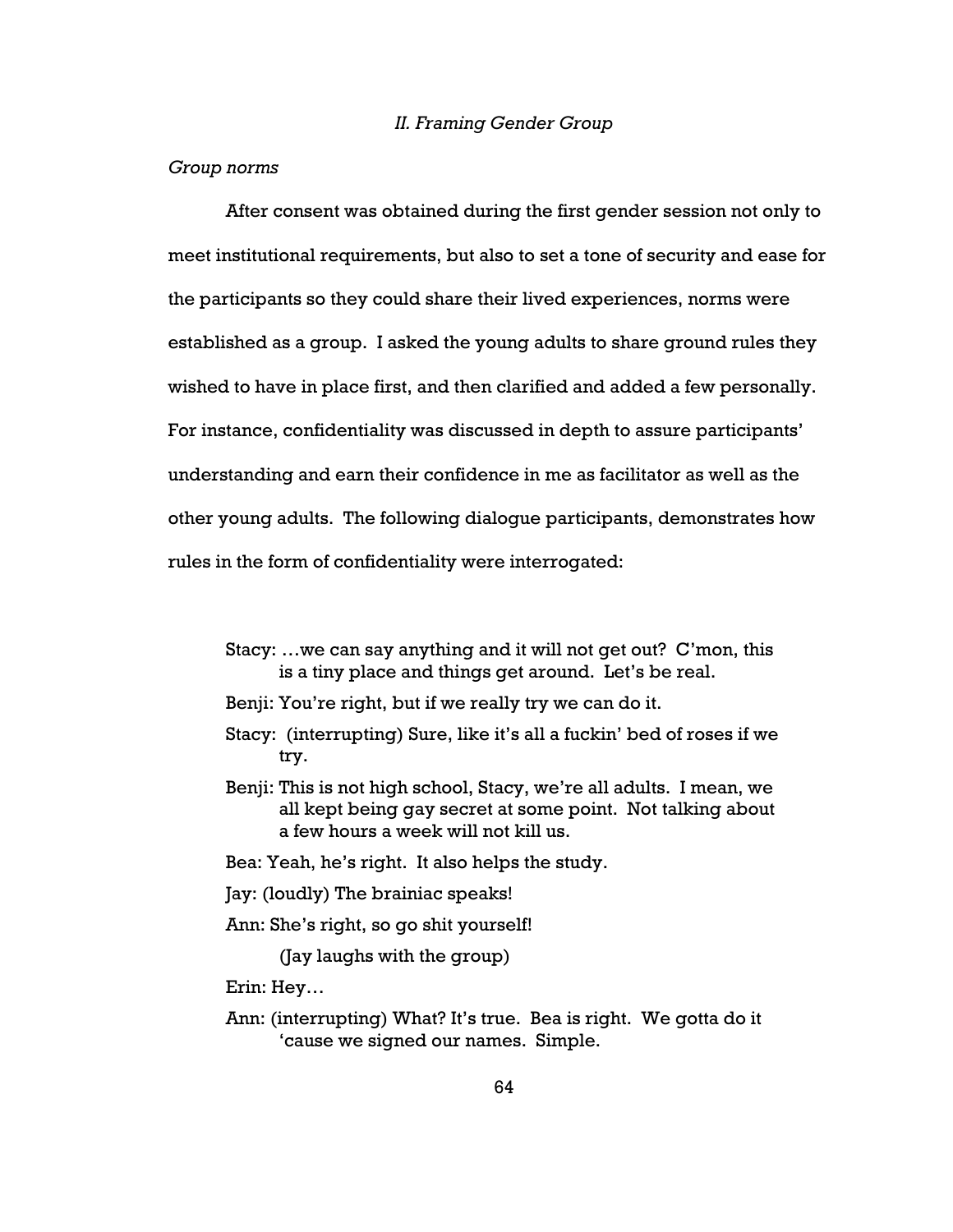Benji: Let's just agree to do it, okay? (silence for approximately 50 seconds) Stacy: Guess you already know my stuff anyway. Ann: Let's move on, then. (personal communication, October 5, 2008)

This exchange illustrates how queer young adults' reactions to rules still are based on heterosexual assumptions despite being in a space lacking compulsory heterosexuality. For instance, unbeknownst to me at the time, Stacy's past experiences around the rules of assumed heterosexuality directly shaped her view of confidentiality after witnessing the backlash of gossip for two lesbians in her high school (personal communication, October 27, 2008). Later during a one-on-one interview, she explained

…when I was in high school I was – I knew I wasn't exactly just a female…but any time any girl expressed any tomboyish attributes it was automatic dyke. Even though I knew I like women back when I was in high school, I didn't want to get that target on me because it was very – I know some lesbians from my school and it was very tragic for them. So, I just basically stayed with being a female (personal communication, October 27, 2008).

This excerpt speaks to Stacy's past experience with sexuality – and to some extent gender – ruining people's lives when they became part of hallway gossip. Moreover, it also explains her wariness of the ability of the other queer young adults to maintain confidentiality because she did not want to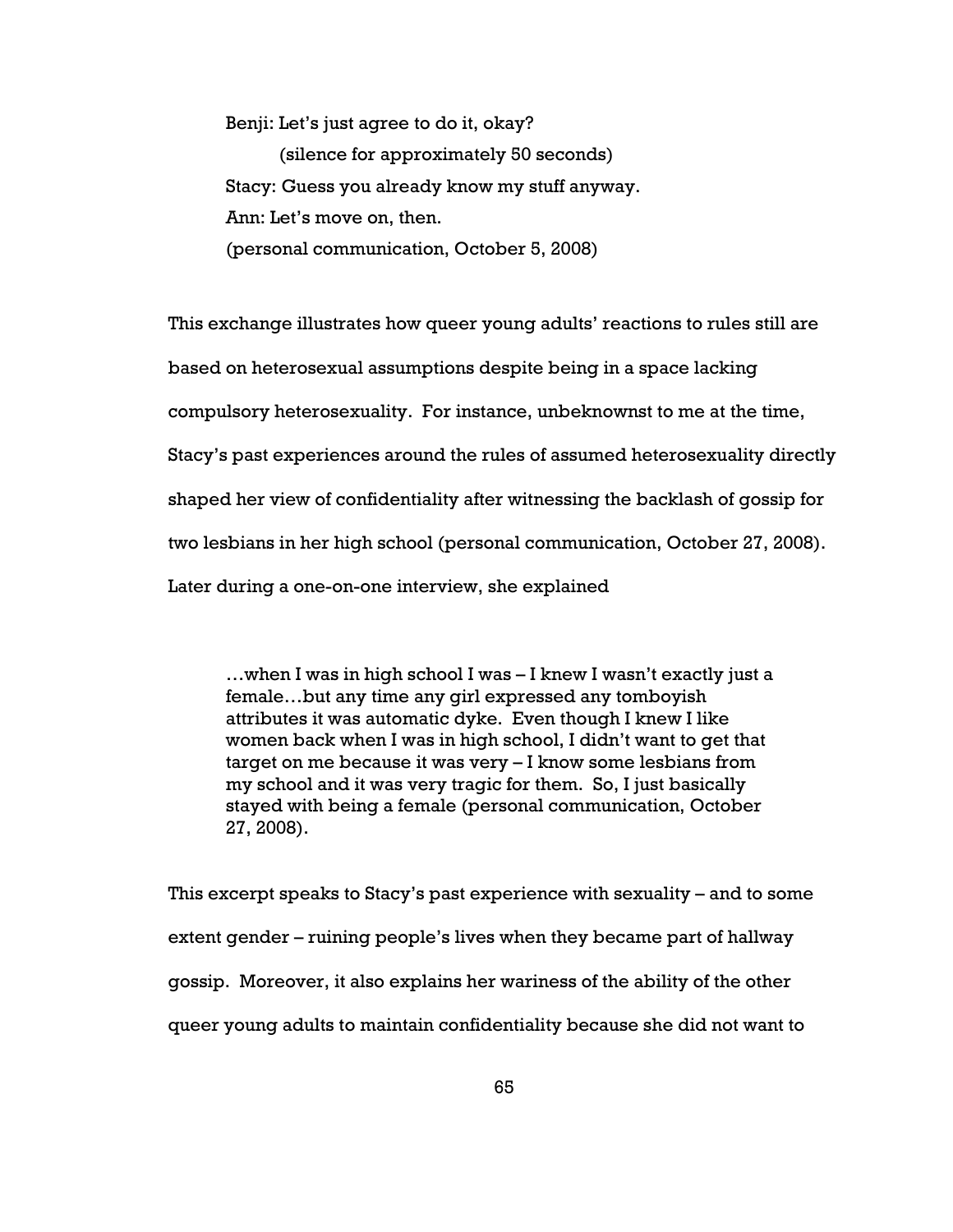become a target as the lesbians did in her school. Bowing to peer pressure to agree to ensure confidentiality, however, Stacy justified her move by asserting that the others "already know [her] stuff anyway" (personal communication, October 5, 2008). But did they? This was the first inkling of a participant's past experiences with gender and sexuality flickering in the group, and it was not until later that with the assistance of Stacy's story it was unearthed.

The group also discussed the importance of believing each person's experiences as her/his/hir lived truths (Ajjawi & Higgs, 2007; Lichtman, 2006). This norm was not only phenomenologically relevant, but was significant in gaining the trust and participation of the queer young adults. Additionally, I stated explicitly that gender group was a space where heterosexuality was not assumed – at least by me, and hopefully by the participants -- and why such a norm was imperative to my investigation. The following discussion then ensued:

Jay: I guess we can do it, but it's kinda deep.

Stacy: Yeah…

Benji: …almost impossible.

Ann: It's up to you to remind us of it (gesturing at Erin), 'cause it's harder than tryin' to quit (tapping her cigarette pack). Not that I'm trying.

Jay: Me neither…

Bea: Wouldn't it be easier for you, though (glancing at Jay)?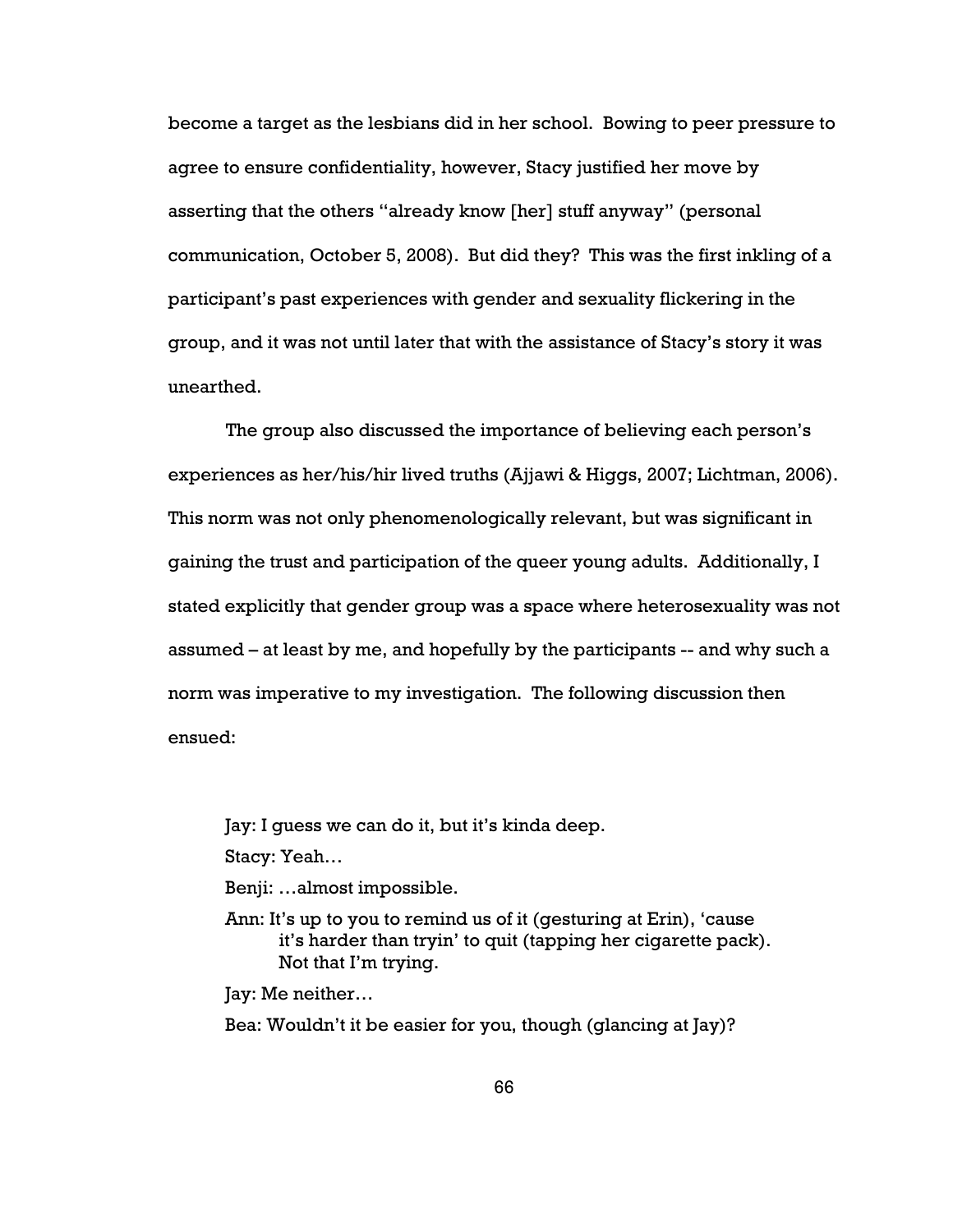- Jay: Just 'cause I'm a tranny the world doesn't change. I still want to pee standin' up!
- Erin: Huh?
- Jay: Not sitting means you're a man.
- Erin: Yeah, I get that, but how does it tie into suspending heterosexual assumptions in group?
- Jay: It's always gonna be in my mind, 'cause all guys pee standin' up and like women. I know it ain't true, but it's still in there (tapping his head).
- Ann: Yeah, so keep reminding us (looking at Erin). I need a smoke break.
- (personal communication, October 5, 2008)

Embedded in the conversation once again is the notion that participants' relationship to the obligatory rules of heterosexuality influence present beliefs as Stacy, Benji, and Ann still wrestle with the idea of a nonheterocentric space because they have not been exposed to one previously (personal communication, October 5, 2008), and Jay explicitly states normative heterosexuality is still in his mind.

I then explained gender group was not fixed, but a jointly created space evolving throughout our ongoing sessions. This allowed the group's 'actual happenings' (Levering, 2006) to be true as well as enabled me to examine how and what meanings were constructed around sexuality and gender. Other norms were more standard group rules such as taking turns to speak, active listening, and so on. The ground rules were written on newsprint which was displayed at future meetings to remind participants of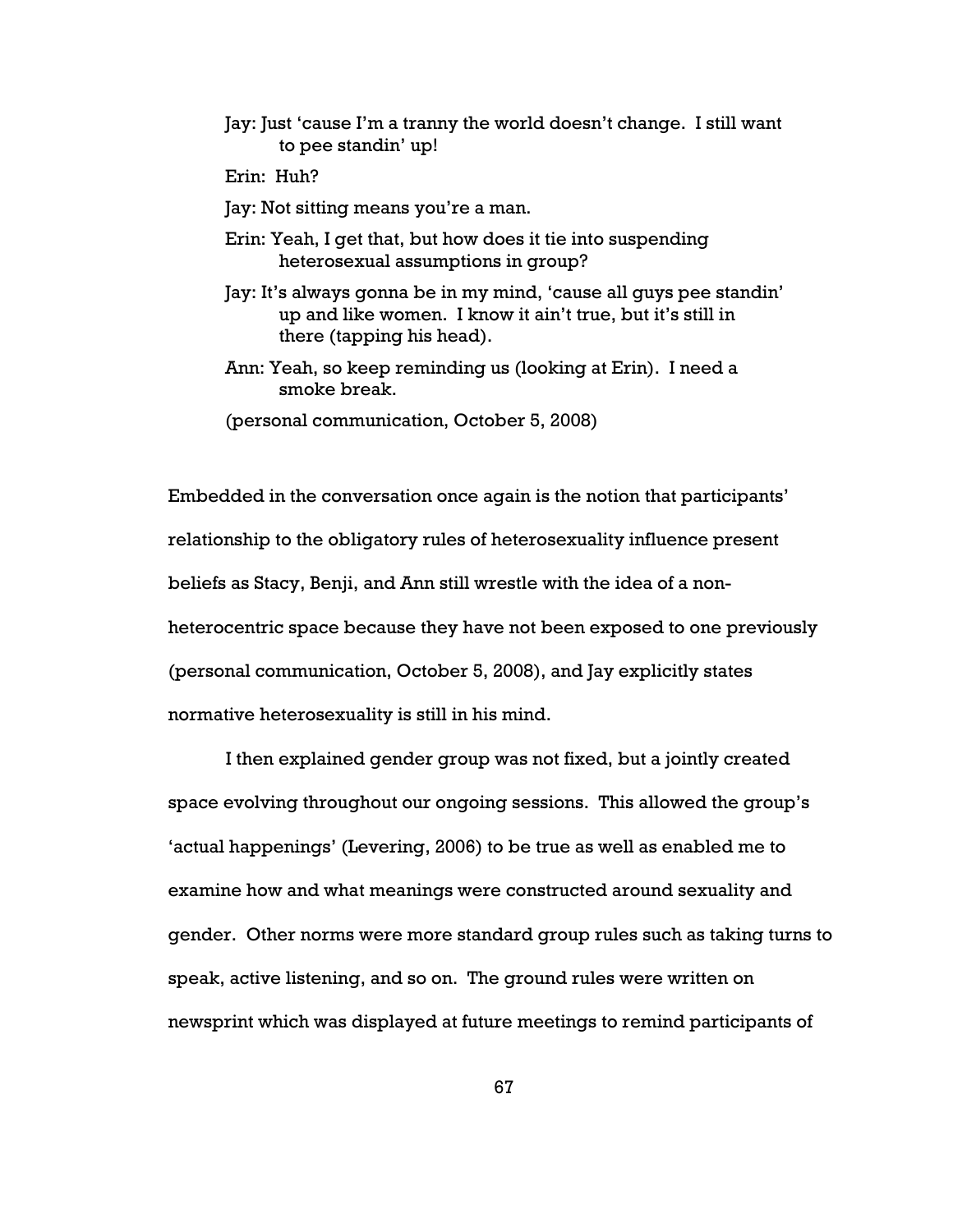shared norms as well as give them faith in the interactive group process.

Reflecting on the process in an online journal entry, Ann stated that

…it was weird when we made the rules because we knew them. I guess Erin had to do it for her research or something. I liked we could make up group stuff, though, because it will at least make it fun and leave room for shits and giggles (personal communication, October 20, 2008).

Benji also commented on the first session in his online journal, remarking

…setting it all up was strange. I think we could've just run through the rules quickly since we knew everybody instead of taking so long to each say something, write it down, etc. We are all adults anyway and know what we are doing (personal communication, October 24, 2008).

Both Ann and Benji's thoughts echo their lived truths of the first gender group session; creating the framework for future meetings was somewhat pointless as they "knew everybody" as well as the 'rules.' What rules? I assert their reflections demonstrate how entrenched assumed heterosexuality's rules are in society today as well as their relationships to them. For Ann, her knowledge of the 'rules' harkens back to her mother's death when she was a teenager and realized society has "…this very constrictive role where the mother is just supposed to be nurturing and the fathers have to be the provider and disciplinarian" (personal communication, October 27, 2008). Consequently, she felt as the 'woman of the house' she had to step into her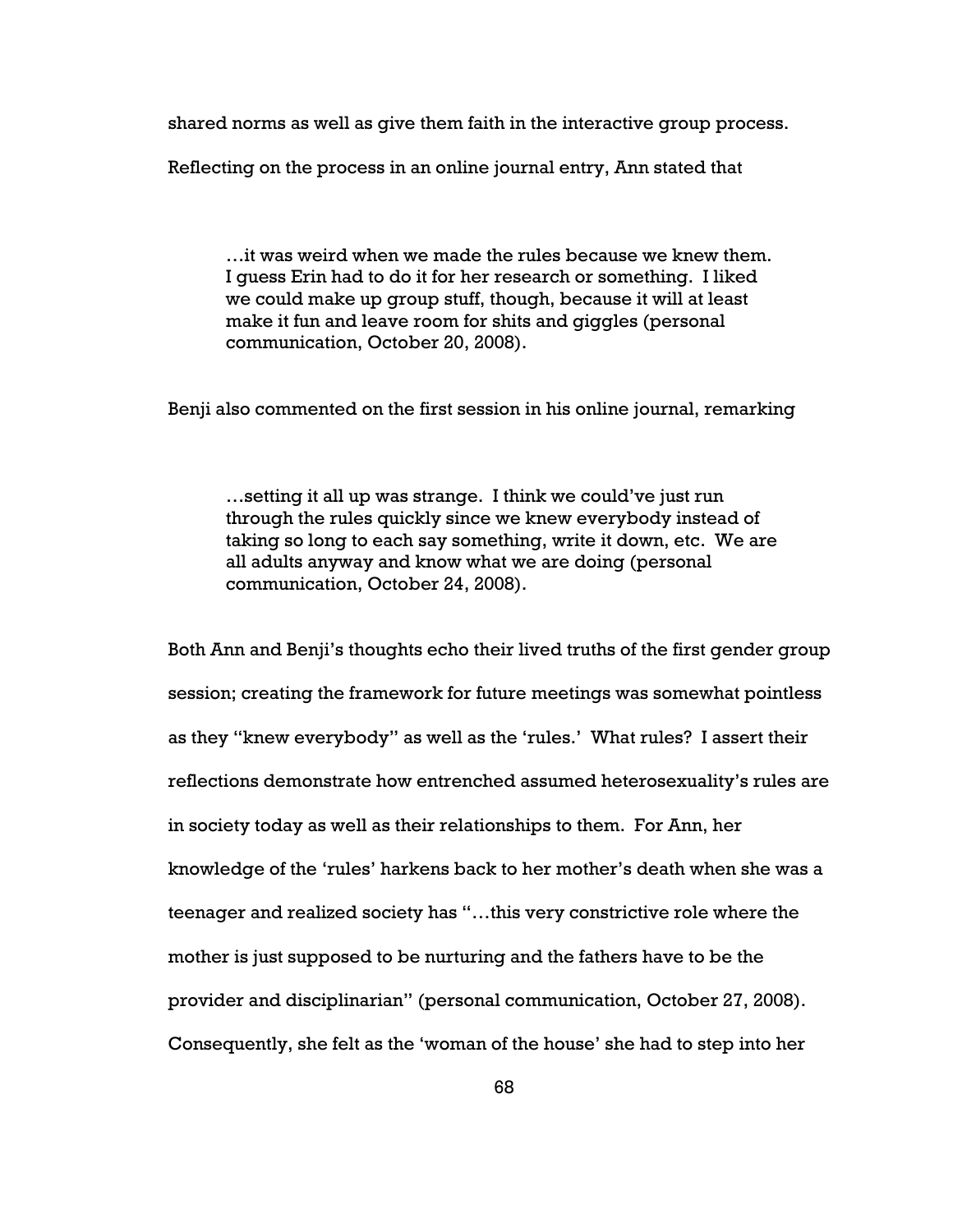mother's nurturing role, despite its limitations. Ann, then, knew the rules of enforced heterosexuality early in life, especially as they pertained to gender. Benji also learned gendered rules as a teen because when he acted more stereotypically feminine, he was

…aware of it because in high school when I was younger, because I was called out on a lot of it, I tried not to do that and so I kind of – for me, I would hold back a lot of the feminine side of me so that I wouldn't be – I guess trying to pass and not trying to draw any attention to myself (personal communication, November 25, 2008).

Benji goes on to say having to pass made him "grow up quicker" as he had to be attentive to so many heterosexually based rules to survive. This is instructive as he assumed the other queer young adults had the same experience and therefore were "adults" who knew what they were doing based on his dealings with gender transgressions and normative heterosexuality.

Immediately following the creation of group norms, I shared personal information to establish kinship through queerness (Sanlo, 1999), past experiences at Orin, a connection to Ruth, and my role as an expert through my doctoral studies and work at Penn's LGBT Center. Although potentially limiting in regard to nuanced meanings and understandings, I believed our common knowledge of Orin College and self-identification as queer enabled us to have a shared understanding of terminology and some experiences that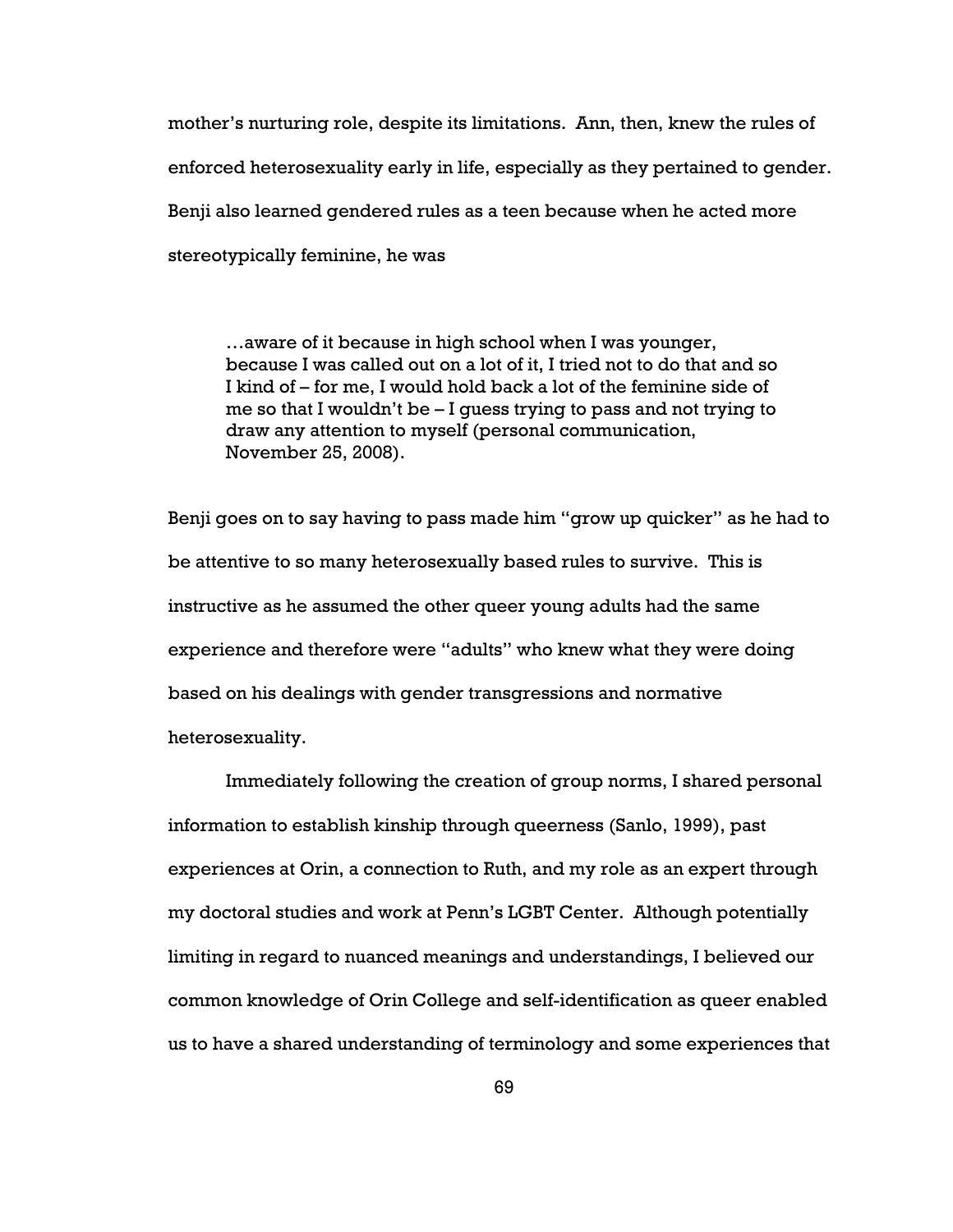otherwise may not have existed (Ajjawi & Higgs, 2007; Herdt & Boxer, 1993). Because I was aware of the potential pitfall(s) of missing gradations of meaning, however, I always tried to probe or ask for examples when meanings were assumed (Sanlo, 1999).

## Community of practice

 $\overline{a}$ 

Gender group was designed to be a community of practice; basically, a group engaged in shared praxis (Lave & Wenger, 1991; Wenger, 1998). This community of practice centered on discussing and learning about gender without the assumed constancy of heterosexuality and its effects, in the manner of queer and gender theories (Britzman, 1997; Butler, 1990/1999; Jagose, 1996). The practice of gender group was central to its mission, as it made the community what it was and allowed it to become, and remain, cohesive. Paechter (2007) argues three facets enable such communities of practice to be viable: 1) mutual engagement, 2) joint enterprise, and 3) shared repertoire (see also Wenger, 1998). Together, these aspects demonstrate the nature of the community to both participants and outsiders. For instance, when a baby is assigned as a girl or boy,  $25$  she or he is

thus placed in a constellation of overlapping local communities of practice of masculinity and femininity, through which he or she will learn, from more established group members (such as parents or siblings) what it is to be male or female in that community (Paechter, 2007, p. 7).

 $25$  Such assignment assumes unambiguous genitalia. See footnote 2 in Chapter One regarding intersex babies.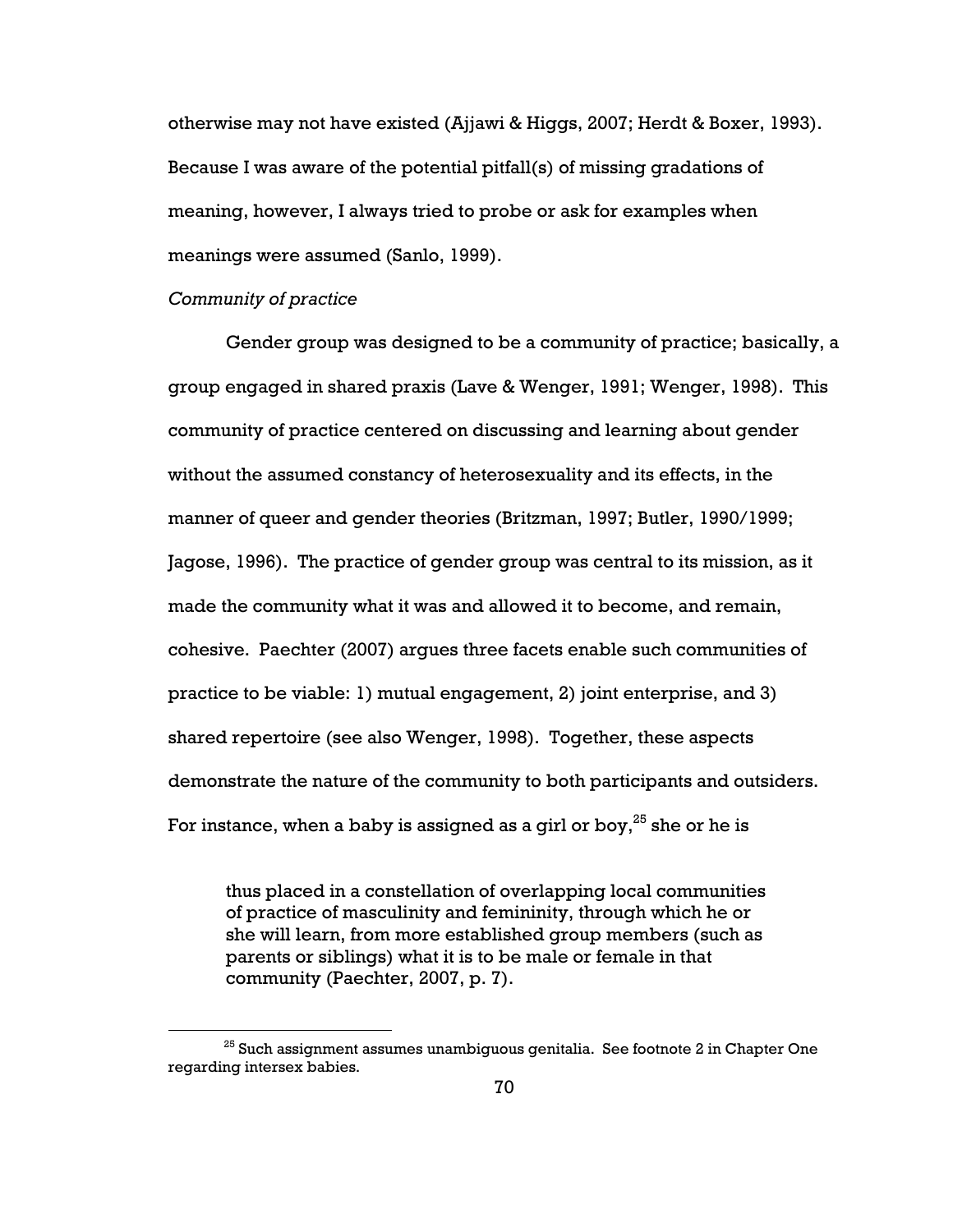Depending on whether the child was assigned as a girl or boy, she or he automatically is an outsider to the other dominant community of practice (i.e. as Paechter (2007) argues, girls are not a member of the masculine community of practice and boys are not members of the feminine community of practice<sup>26</sup>; see also Britzman, 1997). Gender group, although artificial in its construction for research purposes, was still a community of practice as it was a mutually engaging, linked undertaking which eventually had a collective repertoire.

When gender group began, I was the expert trying to co-create a community of practice. After explaining the group's purposes and receiving consent from participants, however, queer young adults began to engage in legitimate peripheral participation -- mediated interactions between initiates and experts, activities, tools, and so on -- through discussions and shared activities as they knew they belonged and had the right to contribute. Stacy captured this sense of 'fit' during the first session when she stated, "we've got our own space without the heteros and their rules" (personal communication, October 5, 2008). Immediately after Stacy spoke, though, Ann asked "yeah, but what do we do?" (personal communication, October 5, 2008), then looked at me as an authority to elucidate more. Once again I described the purpose of gender group and especially its underlying premise that heterosexuality

 $\overline{a}$ 

 $26$  Despite increasing attention to tomboys who do not 'fit' into the feminine community of practice completely (e.g. Carr, 2007; Hall, 2008; Paechter & Clark, 2007), most children are inculcated to believe they must adhere to the praxis of their gender communities of practice or suffer the consequences (e.g. a feminine boy being labeled a sissy or gay).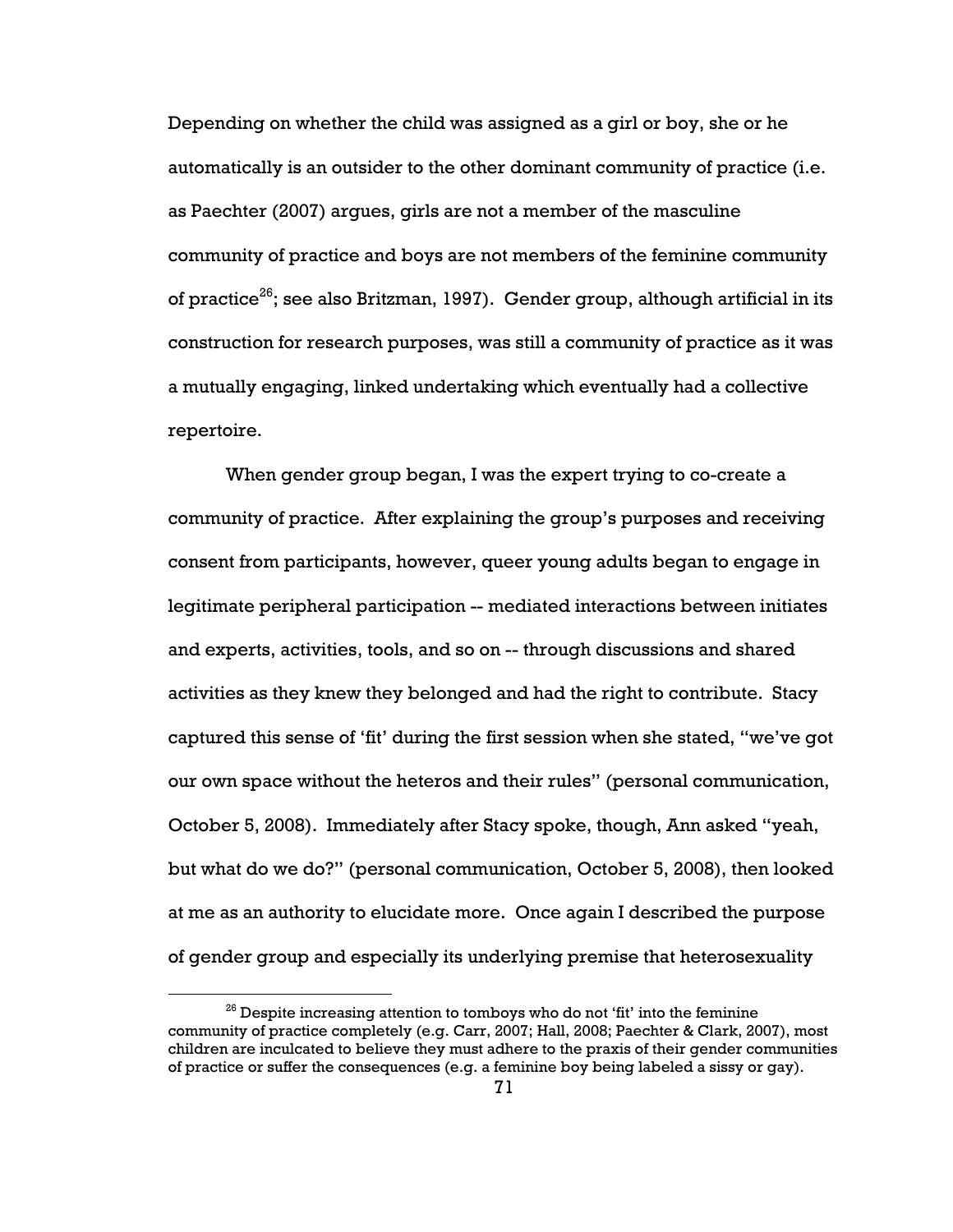would not be assumed or enforced, but without a historical or even contemporary referent, the concept was not grasped easily by the young adults. In his online journal, Jay put it bluntly when he said

What the fuck! A place with nothing heterosexual, good luck. I guess I cannot even image that place and now I have one? No way. We can't escape those little boxes we put others into as we all have a bush or a twig and berries (personal communication, November 22, 2008).

Although still conflating heterosexuality with sex to some extent, Jay explicitly states he cannot imagine a place that is not heterocentric despite his atypical gender journey. Remarkably, then, his past experiences with heterosexual based 'natural' categories color his worldview a great deal as he strives to signal his gender as masculine based on dichotomous norms. As gender group continued to meet, however, participants realized it was through their engagement, or legitimate peripheral practice, around assumed binaries that the group was being defined by them as well as me.

# Legitimate peripheral participation

Legitimate peripheral participation constructs the meaning of learning as an individual works to become a full member of a community of practice (Lave & Wenger, 1991). Being and feeling legitimate were important as they signaled the valid contributions of queer young adults in gender group. For example, it took Ann talking to me one-on-one in her first interview for her to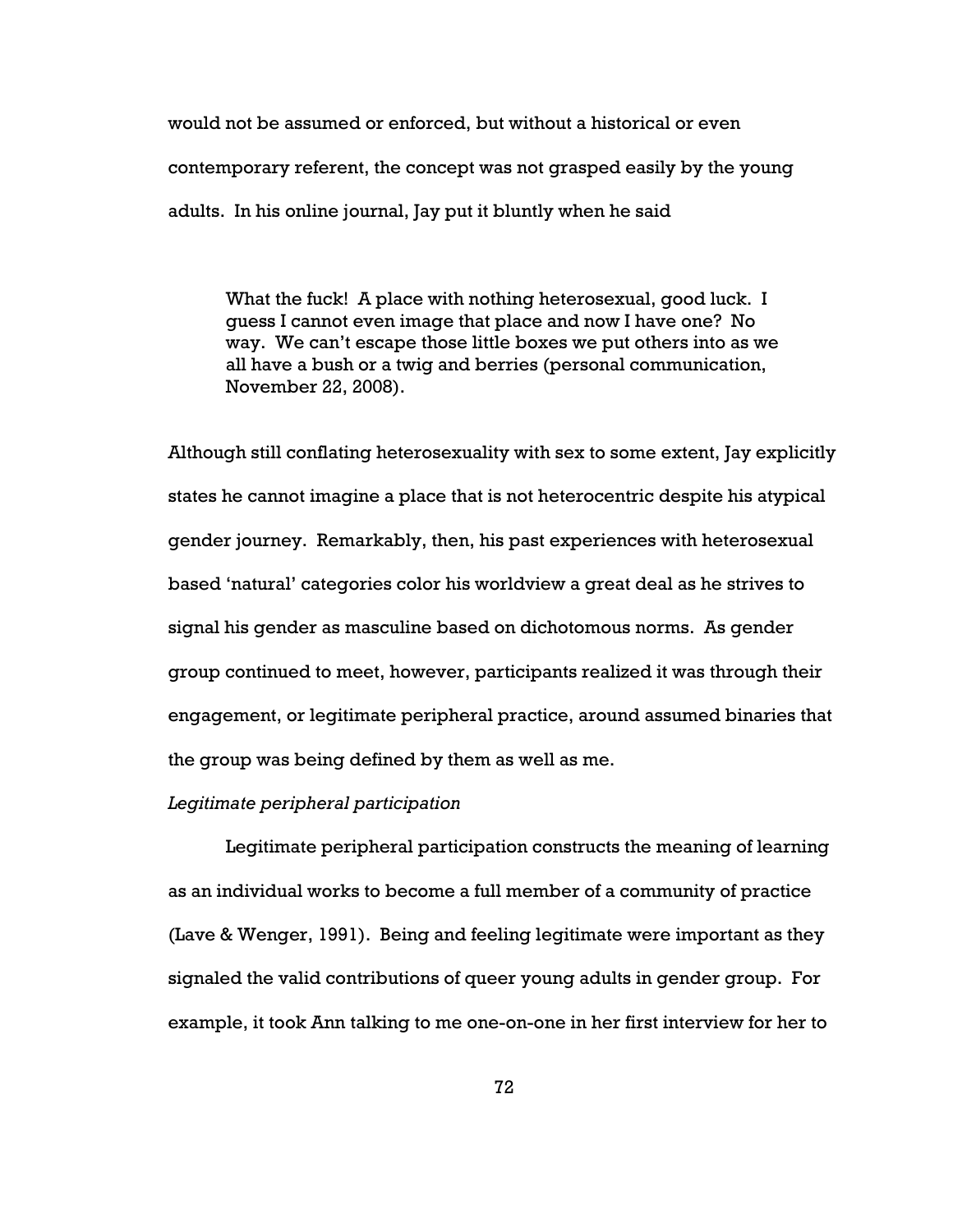feel validated within the group (personal communication, October 27, 2008). She felt frustrated that other queer young adults "were very focused on language [and] one of the things [she] thought in [her] head was its not so much the language that we have a problem with, it's the concepts behind it" (personal communication, October 27, 2008). Ann eventually shared her thoughts with the group after I assured her it was fine to disagree with others, including me, despite it going against the majority – or in her mind, going against 'nature,' which was akin to going against the rules of heterosexuality - as everybody contributed to the group's dialogues which shaped our community of practice. Indeed, such challenges were imperative in contesting the rules, whether actual or perceived, which in this case, was the participants' focus on language around gender.

The interceding interactions between the queer young adults themselves and me as the expert became a scaffold for learning through legitimate peripheral participation (Salomon & Perkins, 1998). The significance of legitimate peripheral participation is its questioning of hegemonic or 'natural' categories by exploring how they are created and maintained temporally, culturally, and contextually similar to queer and gender theories. For instance, to stimulate discussion, I read  $X: A$  Fabulous Child's Story, $^{27}$  which portrays a child without a given or perceivable gender

 $\overline{a}$ 

<sup>&</sup>lt;sup>27</sup> Gould, L. (1978). X: A fabulous child's story. New York, NY: Daughters Publishing Co. The book's text is found readily online, but securing a print copy is difficult because it is out of print.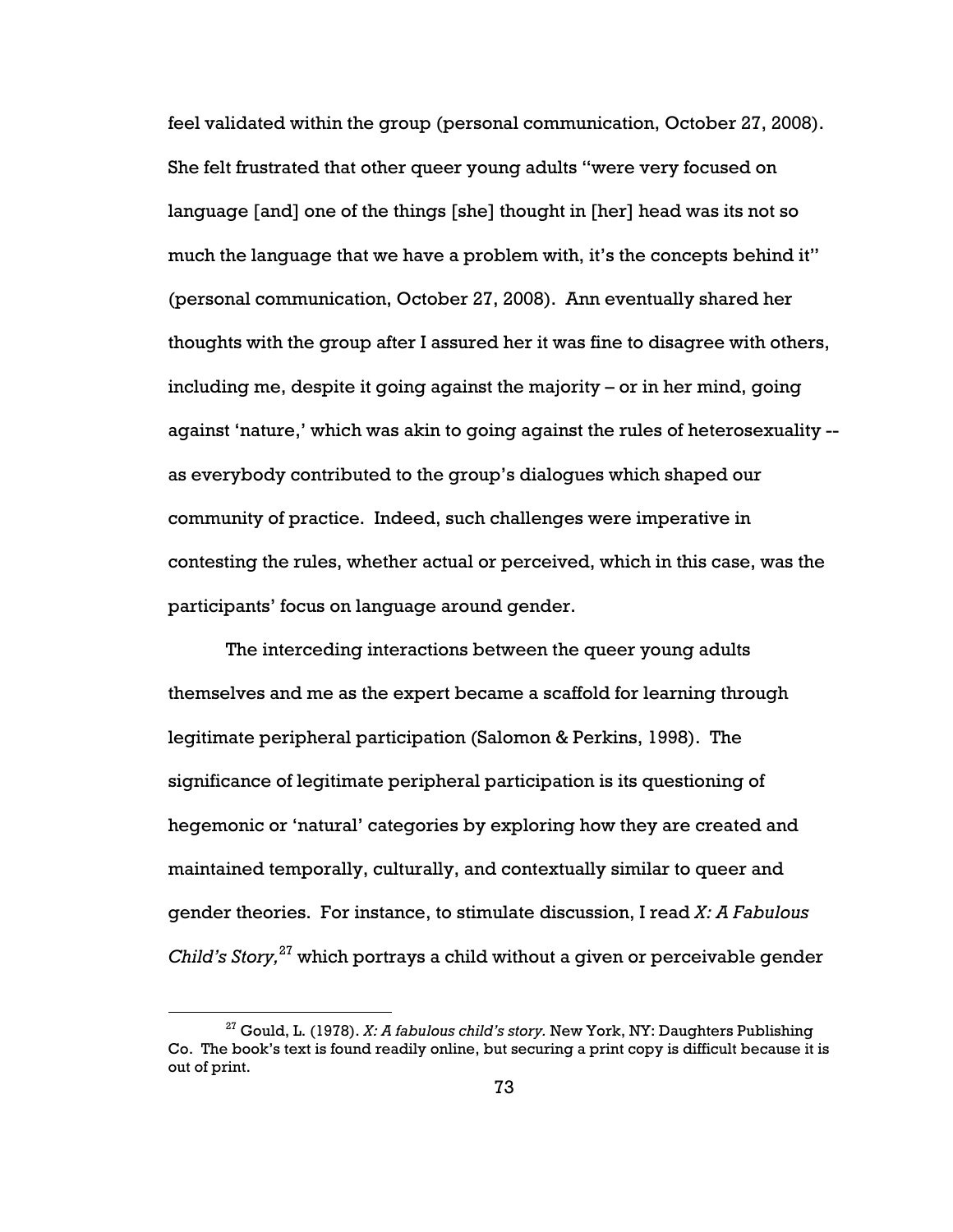and hir effect on hir parents, classmates, and others, aloud to the participants to help them to somewhat envision a gender-free environment. Instead of focusing on the possibilities in X's story, however, Benji questioned the likelihood of an X even being able to exist (personal communication, October 19, 2008). When I asked him why he thought X could not be real, he posited

…I just feel there's too much built in society that it would be…really hard for the child to not be kind of an outsider in a way. Um, obviously he wouldn't have any, like, limitations as one sex or the other so that would be good, but I think there's other limitations when you don't have some sort of category (Benji, personal communication, October 19, 2008).

When I pushed Benji further, he continued saying

I feel like there's so many different things that are ingrained in us that I think it would be almost impossible to make sure you're, like, gender neutral [in] every possible thing. [Be]cause even some of the things in there, they were like, they kind of reversed roles. Like, they had the dad teach stuff about, like, dolls and house and had the mom teach about things needing fixed with tools…I feel like its almost trying too hard to reverse it so that you're still having some sort of…a neutral (personal communication, October 19, 2008).

By questioning X's existence, then, Benji reinscribed the U.S. gender norms

he learned earlier in life by pointing out the faults in the story rather than the

going against the rules and questioning today's gender ideals. Bea agreed,

adding,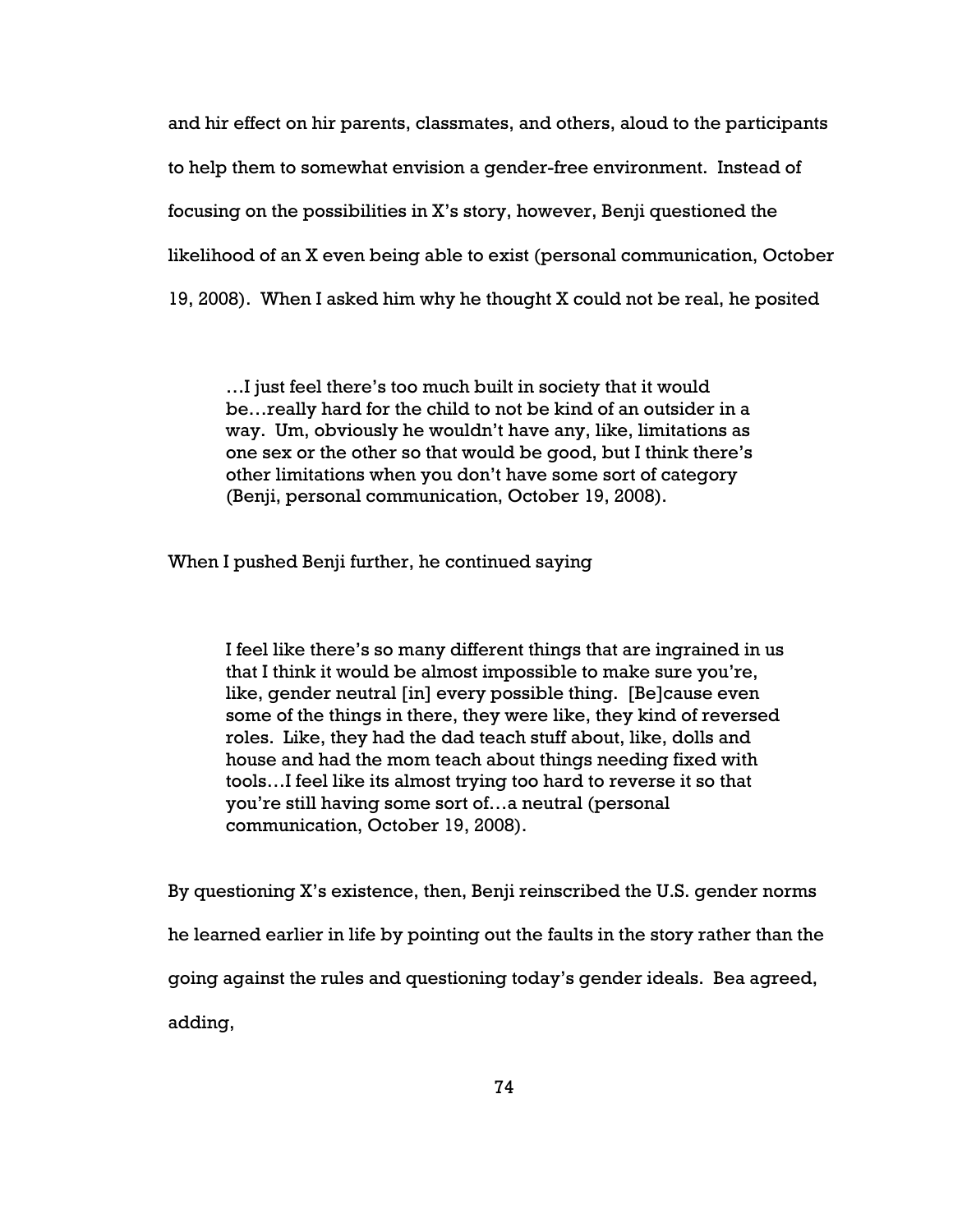…'boy' and 'girl,' 'male' and female' are so loaded that it doesn't matter after a certain point how gender neutral you teach the child, they're going to get it from somewhere because somebody knows they're a boy or a girl" (personal communication, October 19, 2008).

Ann reinforced the assertion in her online journal when discussing the story,

positing,

There is no real truth, only common perceptions that most of is at least recognize, if not concur with. Whether one agrees or disagrees doesn't change the unspoken contracts we have with one another in regards to gender (personal communication, October 20, 2008).

In a few sentences, she summarized how embedded the gender dichotomy is

in the United States, marking the story of X impossible rather than imagining

the possibilities through challenging the heterosexually based gender

dichotomy. She continues by talking about our gender discourses always

ending in arguments

…because everyone thinks their idea is the only correct one therefore their solutions are the only correct solutions. Instead of progress through discussion I feel as though the only progress being made is the increase of aspirin sales (Ann, personal communication, October 20, 2008).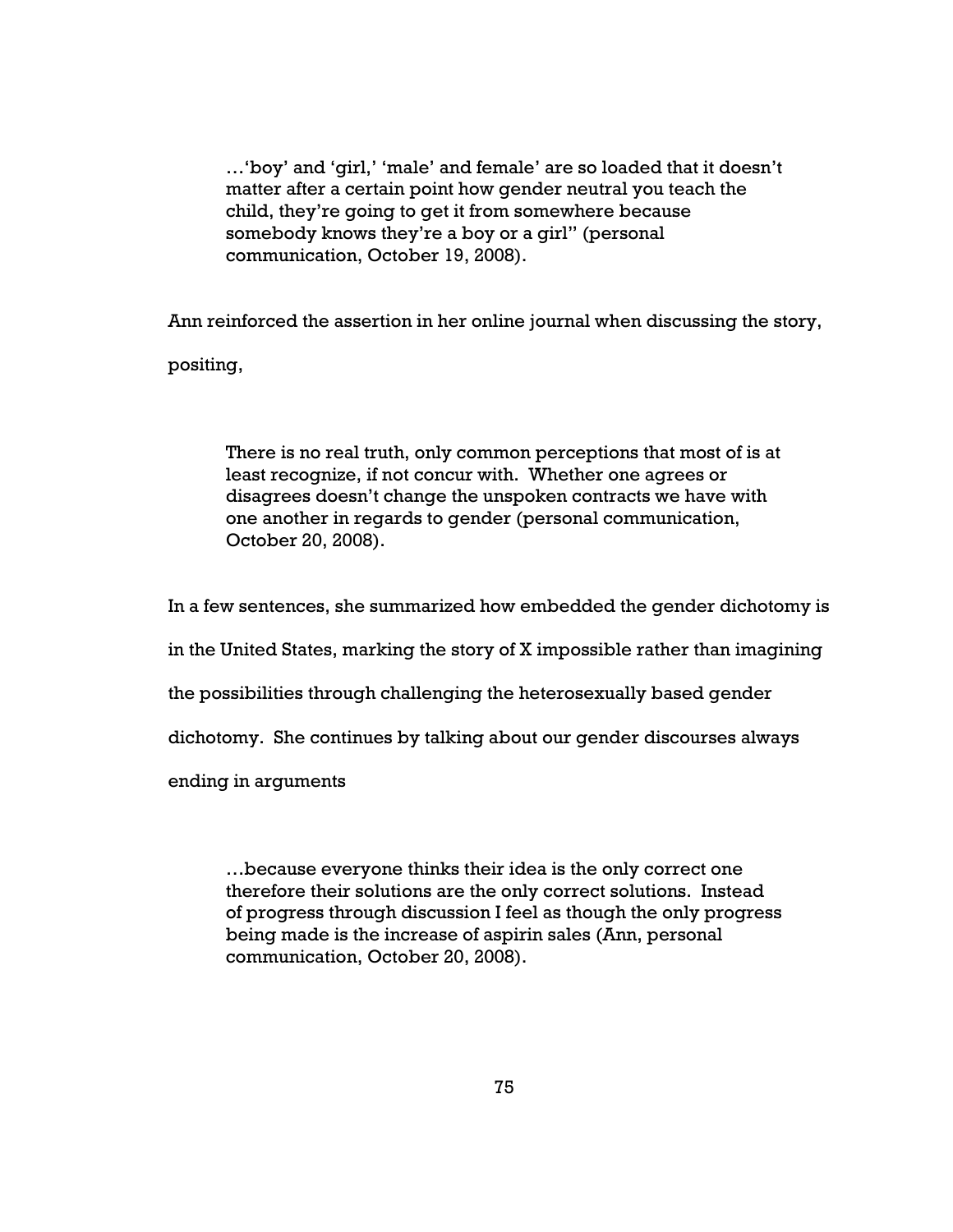Such frustration bears witness to the difficulty even the most well intentioned people can have interrogating the rules with which they were raised as well as reaching a consensus about how to do so, let alone put it into practice as we were attempting to do each week in gender group. As such, X's story had to be imaginary.

After agreeing X could not be real during the group dialogue, Benji led the conversation toward  $X$ 's sexual orientation despite  $X$ 's young age – we decided eight years old or younger -- and the fact we were focusing on gender identity and gender. He inquired

So someone who's not a female or male, supposedly, you know, where do you fall in that who you're attracted to?...if they're not identifying as either male or female then are they a heterosexual couple? Is it a gay couple? (Benji, personal communication, October 19, 2008).

Once again, gender looped back to sexual orientation as a person's perceived non-typical gender behaviors will mark them as other, in this case homosexual (Almeida, et al., 2009; Dubowsky Ma'ayan, 2003; Lucal, 1999; Savin-Williams, 2005a; Savin-Williams & Cohen, 2007). The link between compulsory heterosexuality and gender could not be loosed in the minds of most of the queer young adults; therefore they discursively reinforced existing gender standards taught to them earlier in life.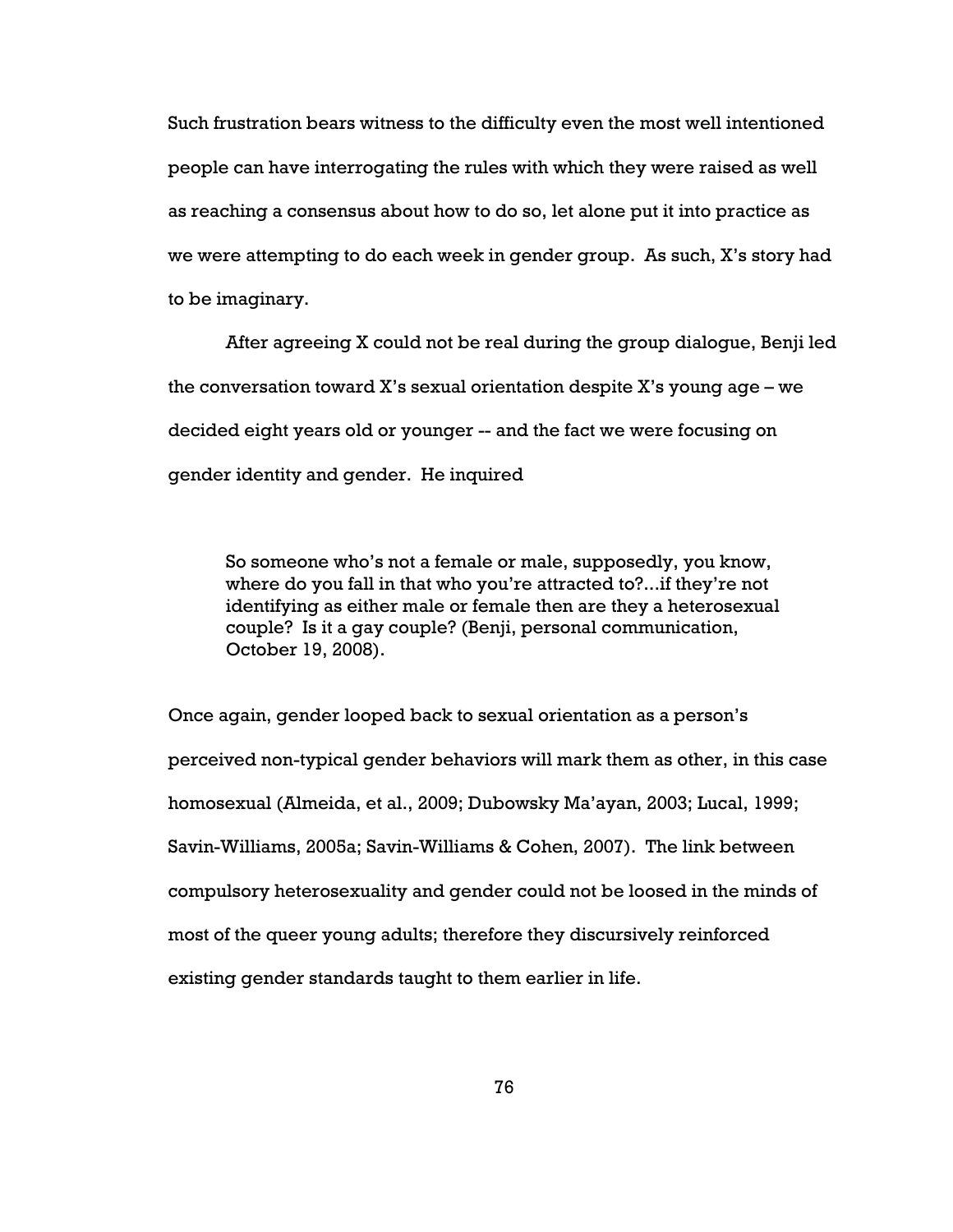Although gender group was designed to be a unique community of practice free of obligatory heterosexuality, it never truly stood on its own as evidenced above by the continual reinscription of heterosexual norms. Instead, in many ways it became a node of legitimate peripheral practice within the larger, overlying feminine, masculine, gender, and sexuality communities of practice in which at least one group member was involved (Paechter, 2007). Put differently, because gender meetings were created for the purpose of this research, there was no existing context and/or history for the queer young adults to draw from to envision a community of practice free of assumed heterosexuality. Such a lack of rules prohibited gender group from becoming a true community of practice, as I could not conjure any examples from which to draw as the 'expert.' As Lave and Wenger (1991) explain, this is because legitimate peripheral participation includes "an increasing understanding of how, when, and about what old-timers collaborate, collude and collide, and what they enjoy, dislike, respect and admire" (p. 95). Gender group did not have 'old-timers' so we drew from our shared and individual lived experiences as queer people who had already 'paid the price' of living outside the boundaries of heterosexuality to create a community of practice which resisted obligatory heterosexuality. Consequently, the young adults' heterosexual assumptions arose when questioning the 'natural' categories of gender as they were baffled by not having known rules to guide their discourse.

77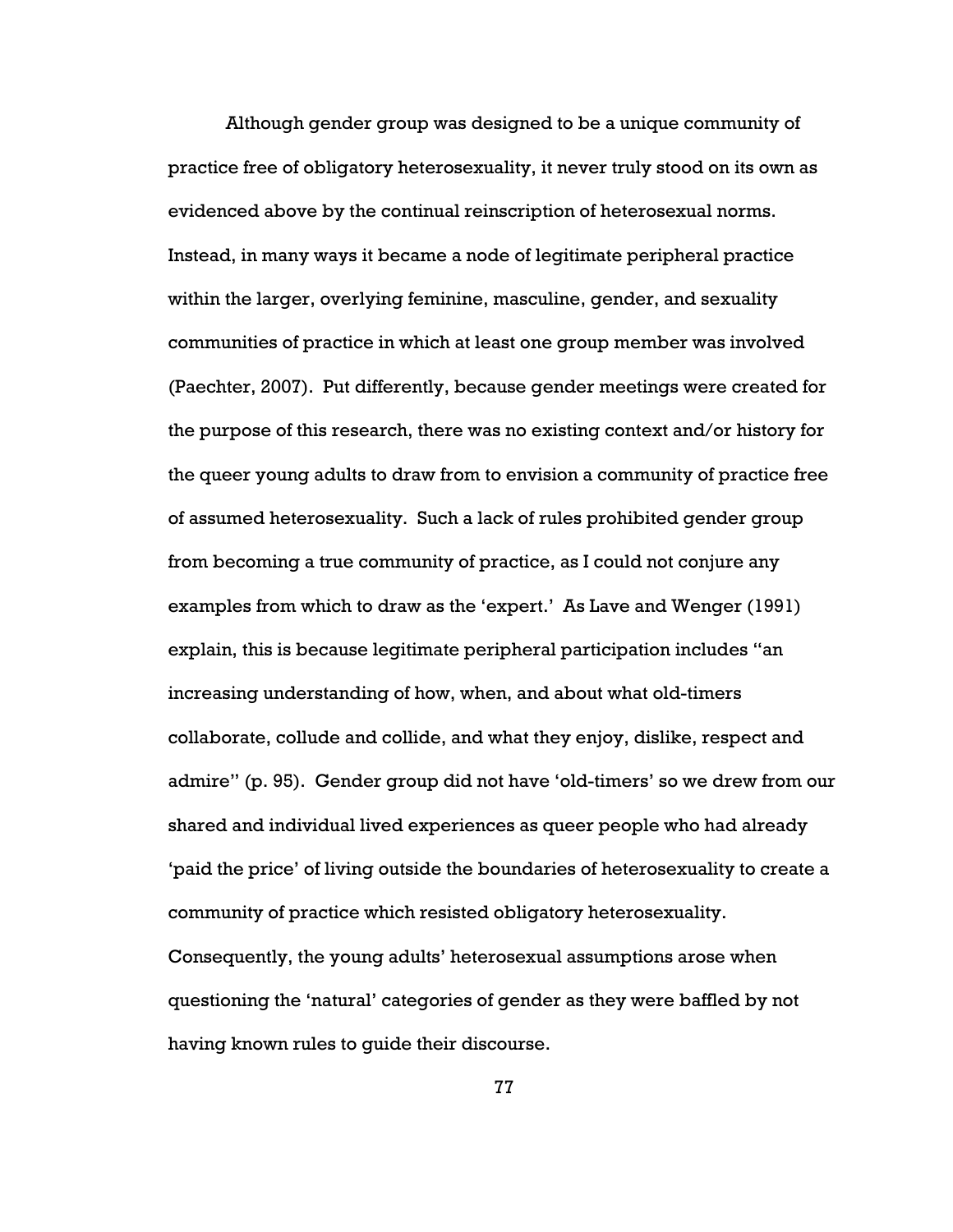### Polarization

As gender group meetings progressed, it became clear – although not always verbalized directly –two factions existed among the queer young adults: those clinging to the rules of the gender binary with which they were familiar and those at least outwardly trying to destabilize them. The former was comprised of Benji, Stacy, and Jay and the latter was comprised of Bea and Ann. Interestingly, albeit not surprisingly, those who were male identified were more satisfied with the heterosexually based gender binary because of its patriarchal empowerment. In other words, despite not belonging to the sexual majority, they still claimed entitlement and power as men, sometime called the 'patriarchal dividend' (Connell, 1995, 2002). This confers significant benefits such as greater access to political power, higher education levels, increased earnings, and personal power in the private sphere. For example at Orin, Benji took an executive board role with QZ because the female identified leaders were too 'jokey' and he felt that "in a leadership position…more masculine qualities are expected" (personal communication, November 25, 2008). He felt influential positions needed to be held by males as inferred from the rules of heterosexuality because he benefitted directly from them.

Even more pronounced than Benji's adherence to heterocentric rules, however, would be Jay's observance of masculine gender rules as he is transitioning: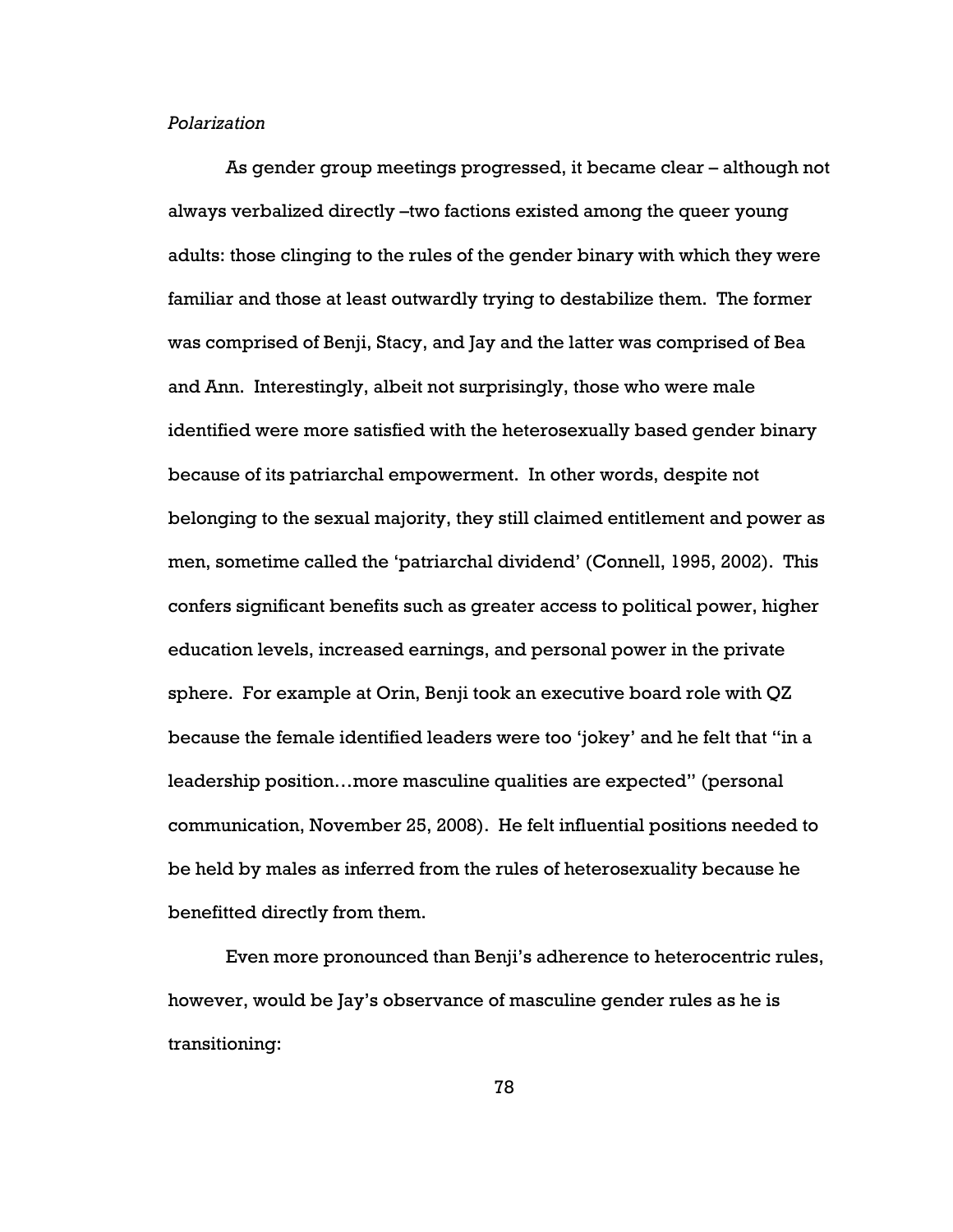I signal my gender by dressing in a masculine manner, keeping my hair cut short, growing out my lil' mustache, trying to avoid too much eye contact with males, walking with a larger stride, standing more erect and talking less (personal communication, October 20, 2008).

He goes on to say such presentation gives him access to male realms and his presence is much more acknowledged. For instance, he feels more comfortable speaking up in class without waiting to be called on like he did before taking testosterone. In his transition, then, Jay is gaining societal status by claiming a male identity through patriarchal dividends and therefore works to sustain the structures which bestow higher standing on him (Connell, 1995, 2002).

Jay did not maintain he consciously upholds the heterosexually based gender binary. Indeed, Jay repeatedly discussed his female to male transition as "fucking up people's gender ideas" as "the whole concept of gender is pretty crazy for [him]" (personal communication, October 11, 2008). His appearance may confuse onlookers, acquaintances, and friends, but in the end, he has chosen to become physically male to mirror his masculine gender identity, which was not lost on Ann. She confirmed Jay's participation change in class as he transitioned, stating that he does not "really have that level of uncertainty" because as males "…they know that if they act aggressive and they get talked down to its okay, and they can fight back" (Ann, personal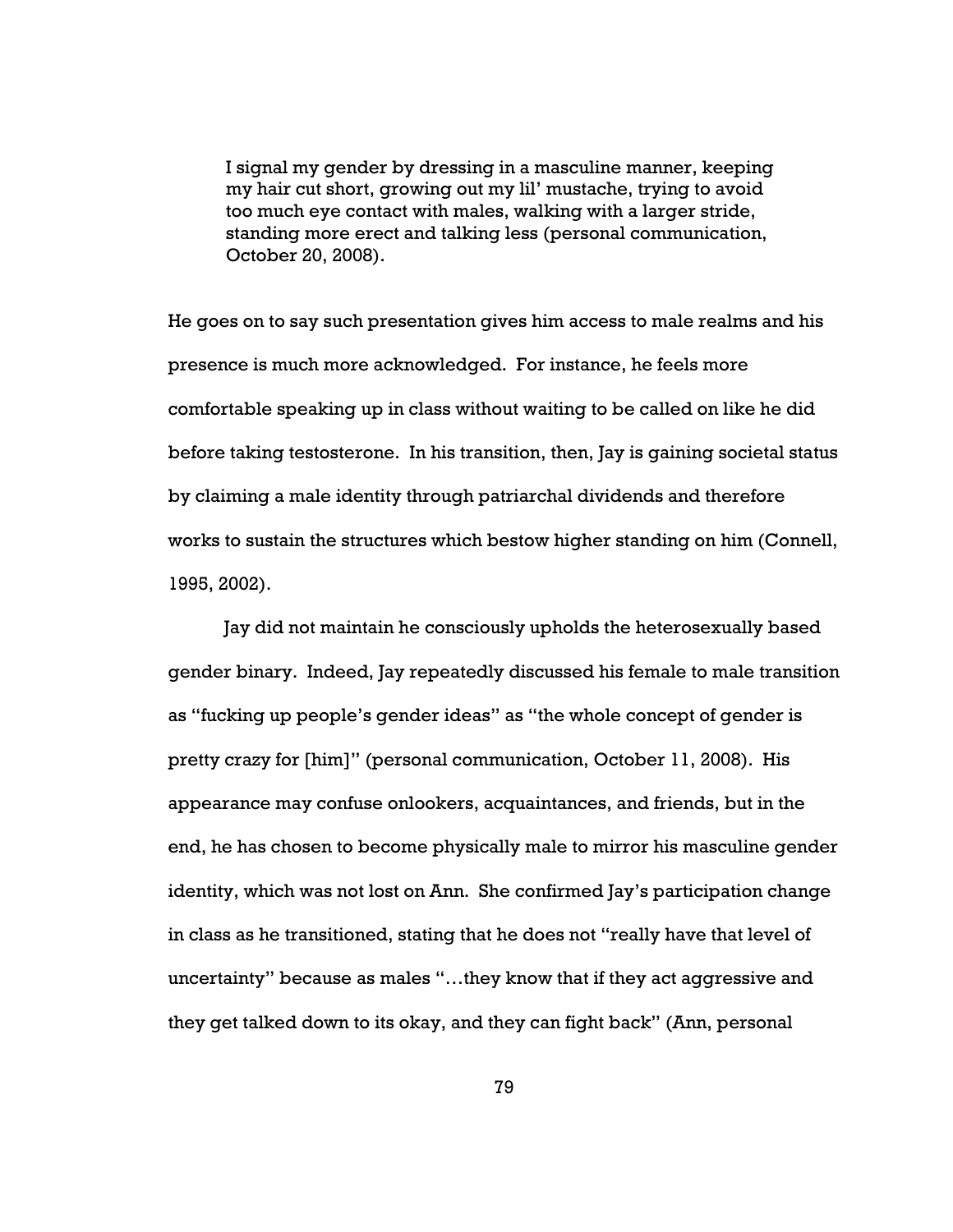communication, October 27, 2008). Further, Ann noticed when Jay joins in class discussions with other males it escalates "into fighting, like verbal fighting" (personal communication, October 27, 2008). She also mentioned Jay has become more vulgar and promiscuous as he continues to inject testosterone, "just like a guy" (Ann, personal communication, October 27, 2008). Ann's open acknowledgement of Jay's devotion to masculinity recognizes the rules of heterosexuality, but also mocks them by pointing out the negative aspects associated with the supposedly stronger half of the gender binary.

Akin to Jay, Benji and Stacy also would not feel they intentionally sustain U.S. gender ideals. In Benji's interview, he admitted he

still kind of identify[ies] with the dichotomy as much as [he] kind of know[s] better just because its easier from one standpoint…I guess immediately when I think of gender, I still kind of go back to what I was taught, what I learned (personal communication, October 27, 2008).

Although quite honest and insightful when asked directly about such issues, during group sessions Benji regularly moved discussions away from gender toward sexual orientation. This is because for him, it lessened his patriarchal dividend as the only biological male present (Connell, 1995, 2002) and emphasized that he did not have heterosexual privilege like the other queer young adults. "We're all gay, so it is easier to go there than to gender identity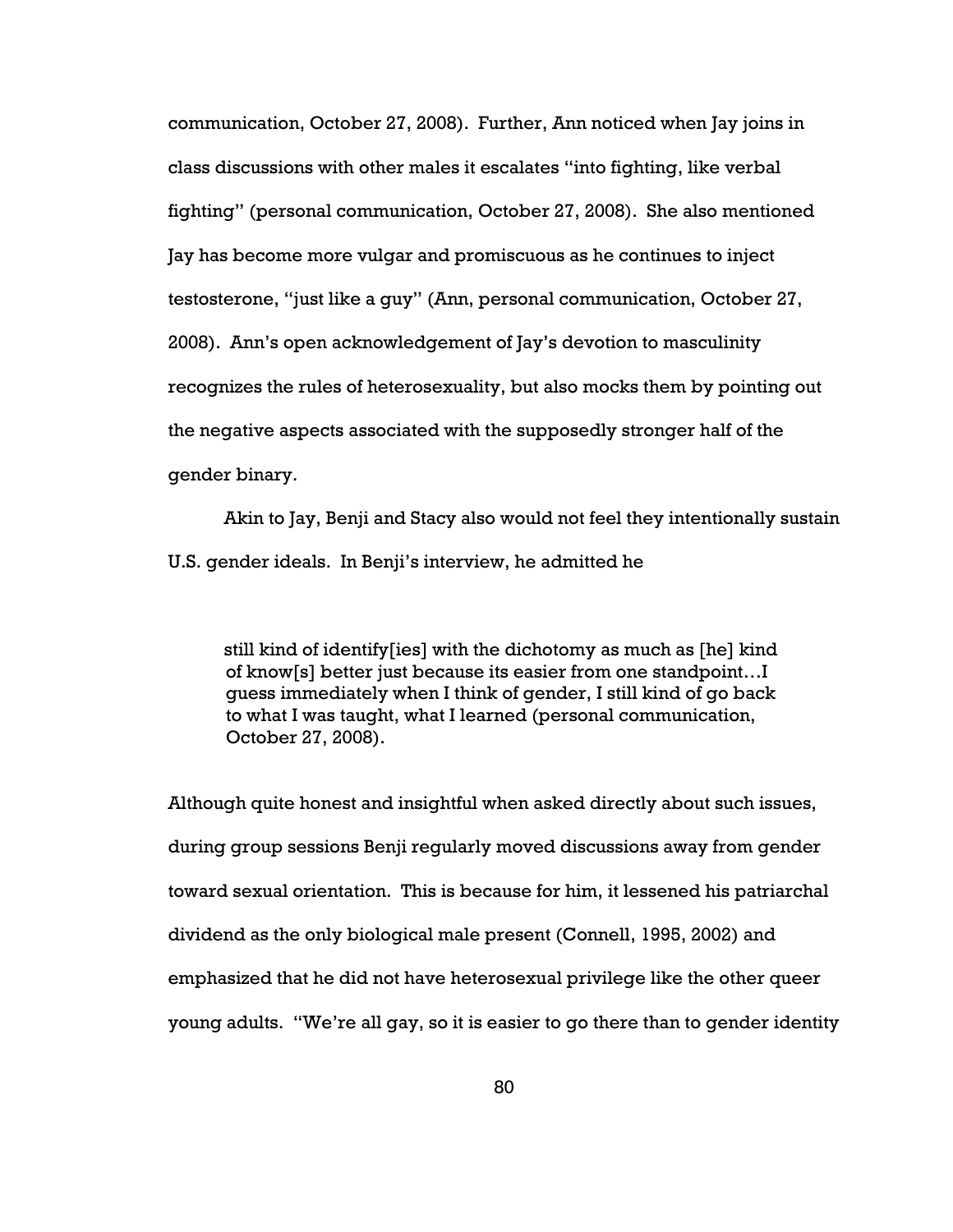and gender where I am the man" (Benji, personal communication, October 23, 2009 [emphasis in original]) To be fair, however, Benji "never considered being, like, anything but male" despite people seeing him as effeminate because "that's more of a sexual orientation than actually gender because I feel like people skip the gender factor and the kind of immediately go to sexual orientation" (personal communication, October 26, 2008). For him, then, reinforcing the gender binary at this point in his life was unconscious since, as noted previously, Benji consciously maintained his masculine façade through his high school years to the point that when he arrived at Orin, it was "…an eye opener" that there were other "feminine acting males" and he did not have to pretend to be macho anymore (personal communication, October 27, 2008). Stacy, on the other hand, did not even consider her bolstering of dichotomous norms as they were assumed since childhood. In fact, Stacy blatantly stated "I just don't think about my gender at all" when I queried about how gender manifested itself in her daily life (personal communication, October 27, 2008).

The gender deconstructionists were by no means a united front. The most radical person, relatively speaking, was Bea who asked

…why does it have to be only men and women when – especially the department I am  $in^{28}$  – they always preach that there's not a binary, and then they teach class in binary terms and then it's the

 $\overline{a}$ 

<sup>&</sup>lt;sup>28</sup> Bea was referring to the sociology department.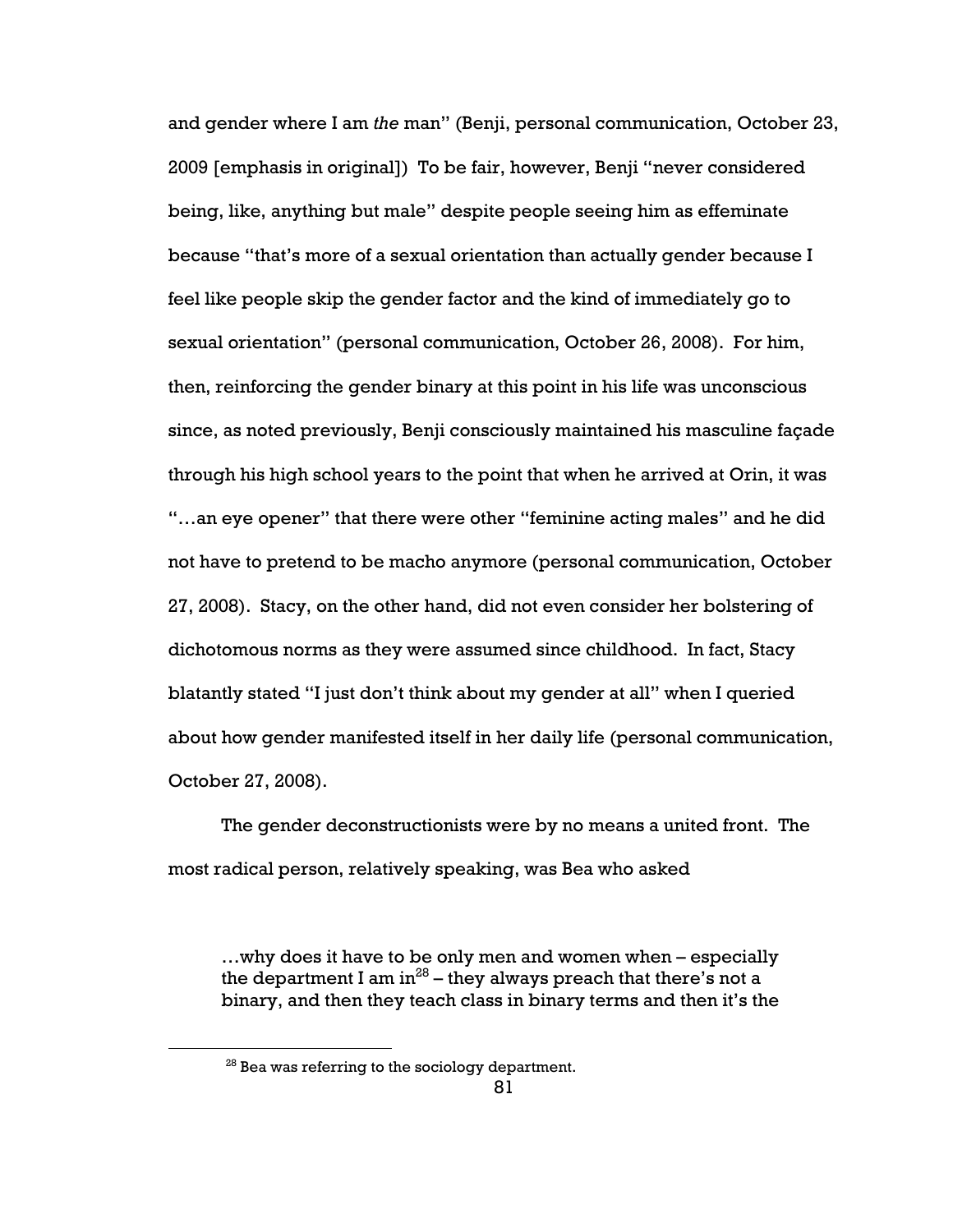only way they can talk about it. Nobody's talking about it any differently (personal communication, October 28, 2008).

In a similar vein, she argued it is "wrong to tell a child they're a boy or girl" because people should ask her/him/hir who she/he/ze is instead of assigning them a gender based on genitalia (Bea, personal communication, October 17, 2008). In openly raising her discomfort with the rules of heterosexuality as well as those who reinforced them despite saying differently, Bea is trying to push others to not only verbally defy the rules but also to do so through their actions. Ann was more practical in that she believed the language around gender was not going to change, so the concepts defining it have to be demolished and rebuilt. She describes doing so as

…traveling somewhere and you know you have to make a pit stop for gas before you can reach your final destination. In the case of going from biological sex to gender, we miss that pit stop and we don't even stop for gas. It's like we don't even notice it. We don't even wave to it as we go by, and I think the thing that really needs to be fixed in terms of gender being realized, one, there's a difference between what you're born with and how you're supposed to act, and then the other connection, that just because you have certain parts doesn't mean you have to behave in a certain way. And I think that's the conversation that really needs to happen. It's not so much, 'oh, we should just change it' (Ann, personal communication, October 27, 2008).

More specifically, the pit stop Ann mentions "is the connection between realizing that just because you're born with certain biological aspects and secondary features doesn't necessarily mean that you have to take on the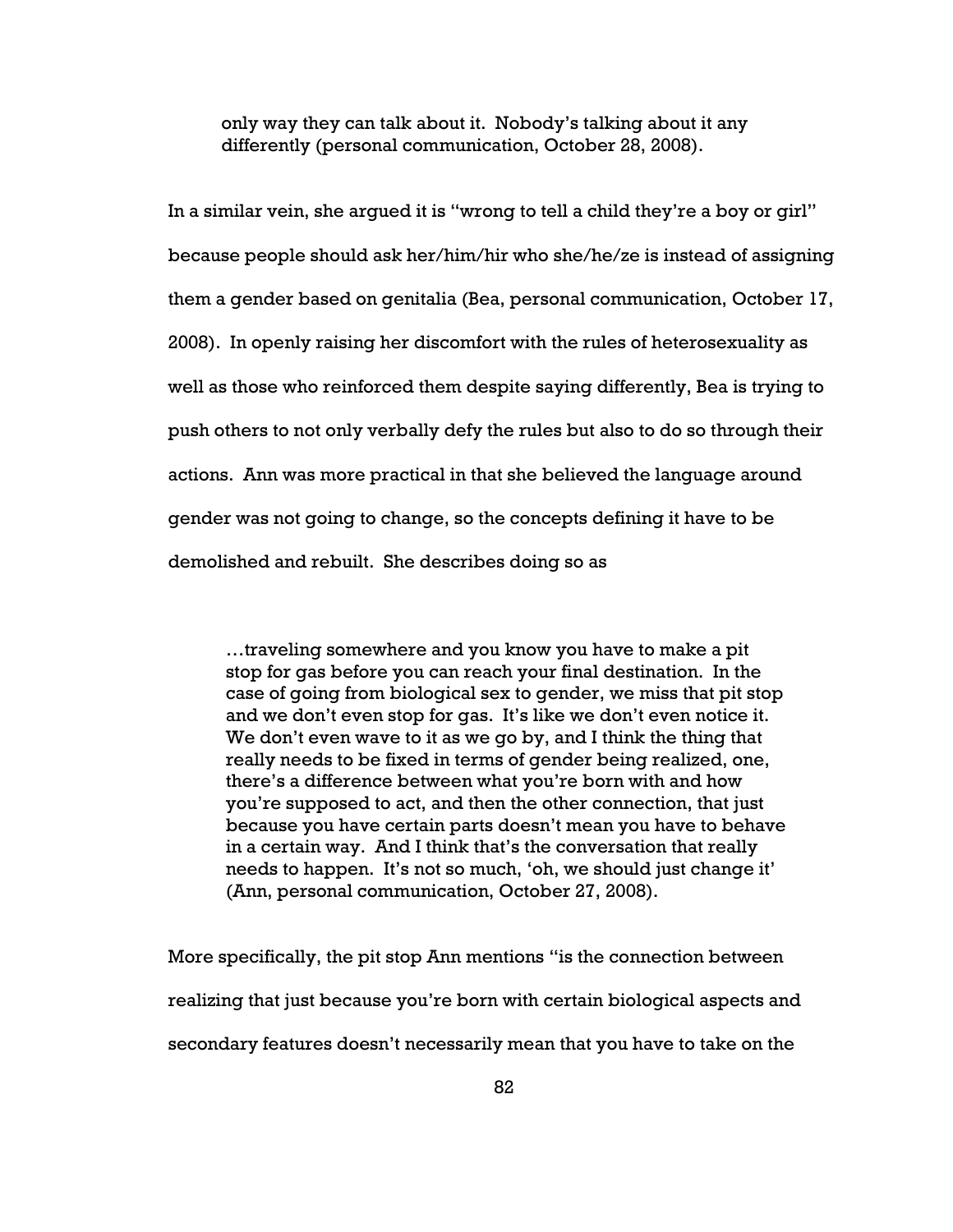roles" (personal communication, October 27, 2008). Basically, she wants to reclaim the actual meanings of the terms 'sex' and 'gender' so they are not conflated with one another and people realize they are free to move within them. Ann, then, despite her binary gender experiences growing up under heterosexual rules, wants to reclaim and empower sex and gender.

On the whole, then, gender group participants were divided about reinforcing or challenging the gender binary for the research's duration but their positions were reflective of their relationships to the heterocentric rules in the U.S. Such ideological persistence was fascinating because despite various entrenched beliefs about the gender binary, the young adults still learned a great deal about the subject.

## III. Learning

As described in the preceding chapter, I draw from situated learning theory and define learning as a primarily situated, sociocultural process in which the space where knowledge arises and is arranged cannot be severed from, or even secondary to, education and cognition (Engstrom, 1987; Lave, 1988; Lave, 1997; Lave & Wenger, 1991; Rogoff & Lave, 1984). Consequently, learning becomes an essential requirement for producing social practice and jointly creating the nature of knowing (Brown, Collins, & Duguid, 1989; Lave & Wenger, 1991; Paechter, 2007; Resnick, Säljő, & Pontecorvo, 1997).

Adherence to the rules of heterosexuality will be used to examine how and if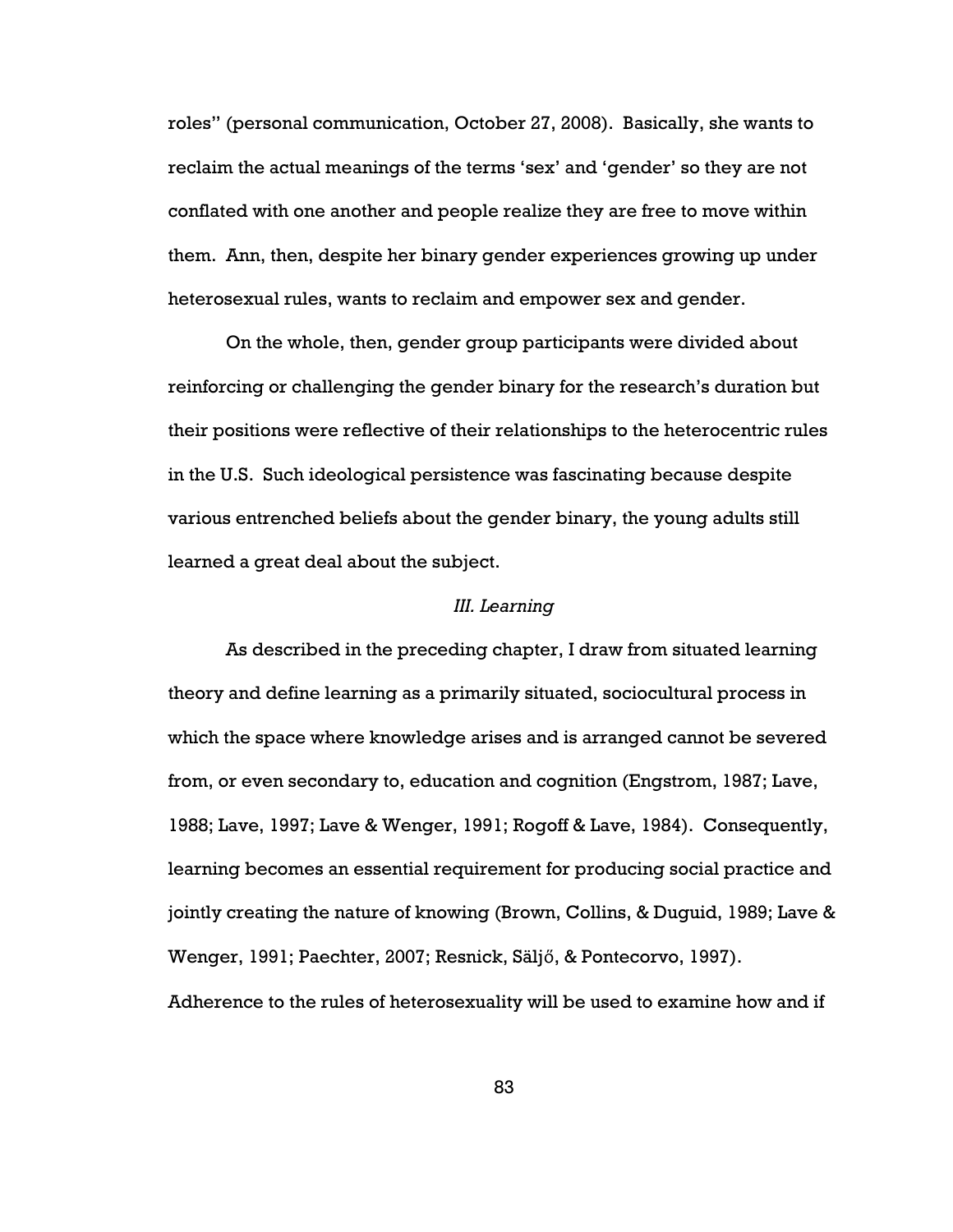the queer young adults progressed along a learning trajectory in gender group as part of their gender journeys.

Together, gender group members intentionally became involved a community of practice that did not assume hegemonic heterosexuality when they agreed to participate despite their doubts surrounding the parameters as described previously. Their learning, be it intentional or not, could be seen as evolving – although not always linear -- pathways of active discourse and identity development which were either limited or enhanced by their challenging of the rules of heterosexuality (Greeno, 1997; Lave & Wenger, 1991). As Bea noted in an online journal entry comparing her sexual coming out to her learning about gender in group:

I don't know that I have ever had a gender identity that was actually my identity and not just a reflexion of what my biological sex is supposed to be until group. I know that until this point I have been identified as a woman, and until this point I have not really questioned this. Coming out as queer did not alter my gender identity. I don't think I realized I had other options until now. And now that I realize that I have these other options, I don't know what identity I would adopt. When I first came out, I came out as bisexual and when that didnt' seem to fit so well anymore I came out as a lesbian. After a lot of searching, a lot of questions from myself and others, I finally came to settle on my identity as queer. I don't think that that will ever change. No matter what gender I end up with, I will always identify that way. But gender is something different and not so different at the same time. For now, I will identify as a woman until I can come up with something that fits me better, or maybe I won't ever come up with something that fits me better. Man and woman and male and female are not dichotomies that I am comfortable with (personal communication, October 12, 2008 [typos in original]).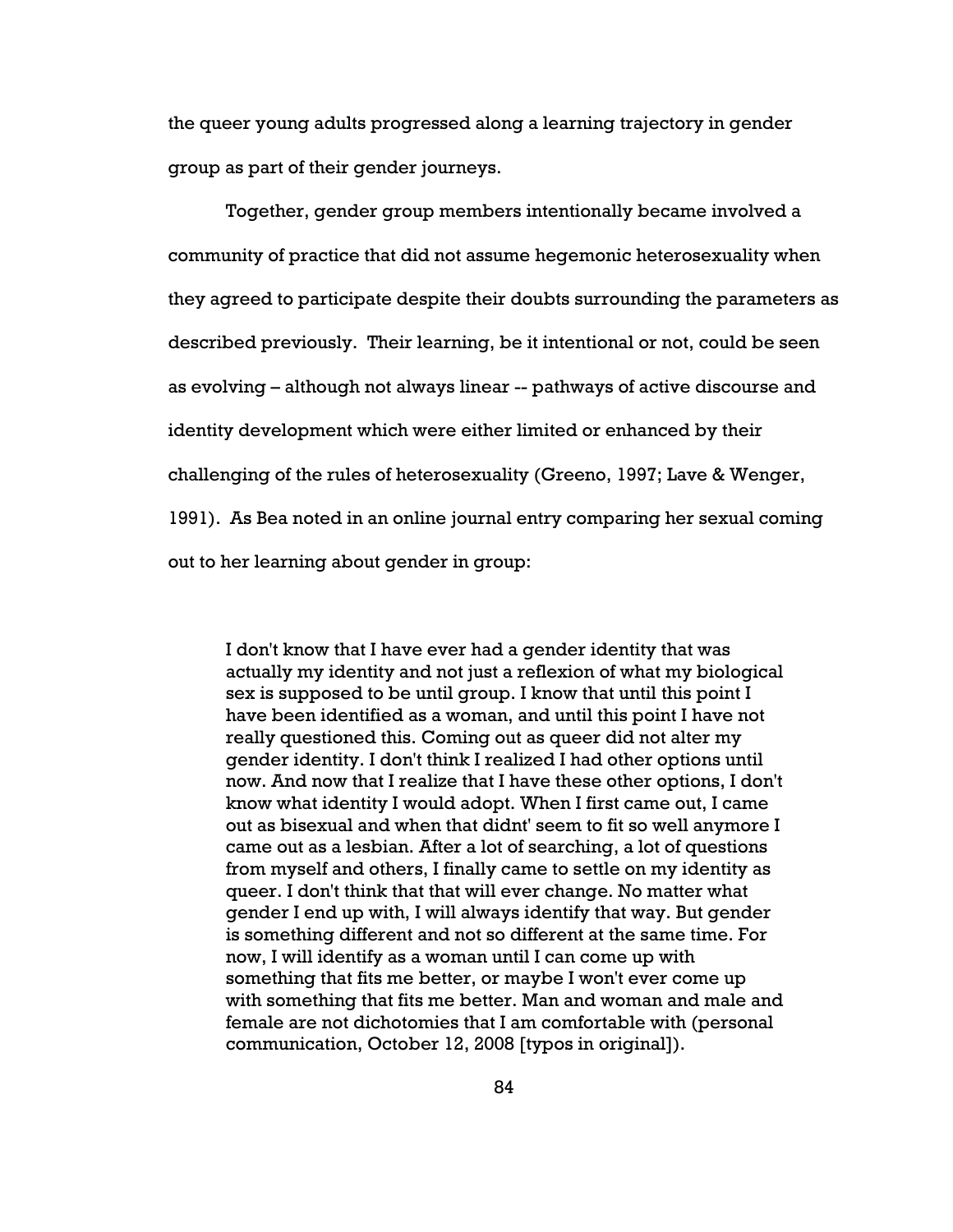By tackling her personal gender identity in her journal as well as gender group, Bea is engaging in legitimate peripheral practice and therefore learning as it shows her advancement along participatory and identity augmentation routes (Greeno, 1997). This would not be possible without her ability to disregard the heterosexually based rules. Stacy's learning, although still legitimate peripheral practice, was not as intense as others as she relied on cues from them to participate on the whole. For example, after talking about personal gender identities in a gender session, she wrote

My gender Identity that I have known my self to be is female. I have known this to be true mainly by people telling me that I am a girl while growing. And then throughout the years I have gotten to like more feminine merchandise…I fell as though I was told so many times I believed it myself (personal communication, October 14, 2008 [typos in original]).

Despite still conflating a term used for sex (female), Stacy began to realize her gender has to do with being feminine and that it is a result of her believing what others told her instead of an innate quality. Her lived experience of being told she was feminine was never shared with the group as a whole as it did not 'fit' with what the other queer young adults were discussing. Instead, Stacy relied on reiterating other's points through the sessions, so her learning was covert and limited due to her reluctance to go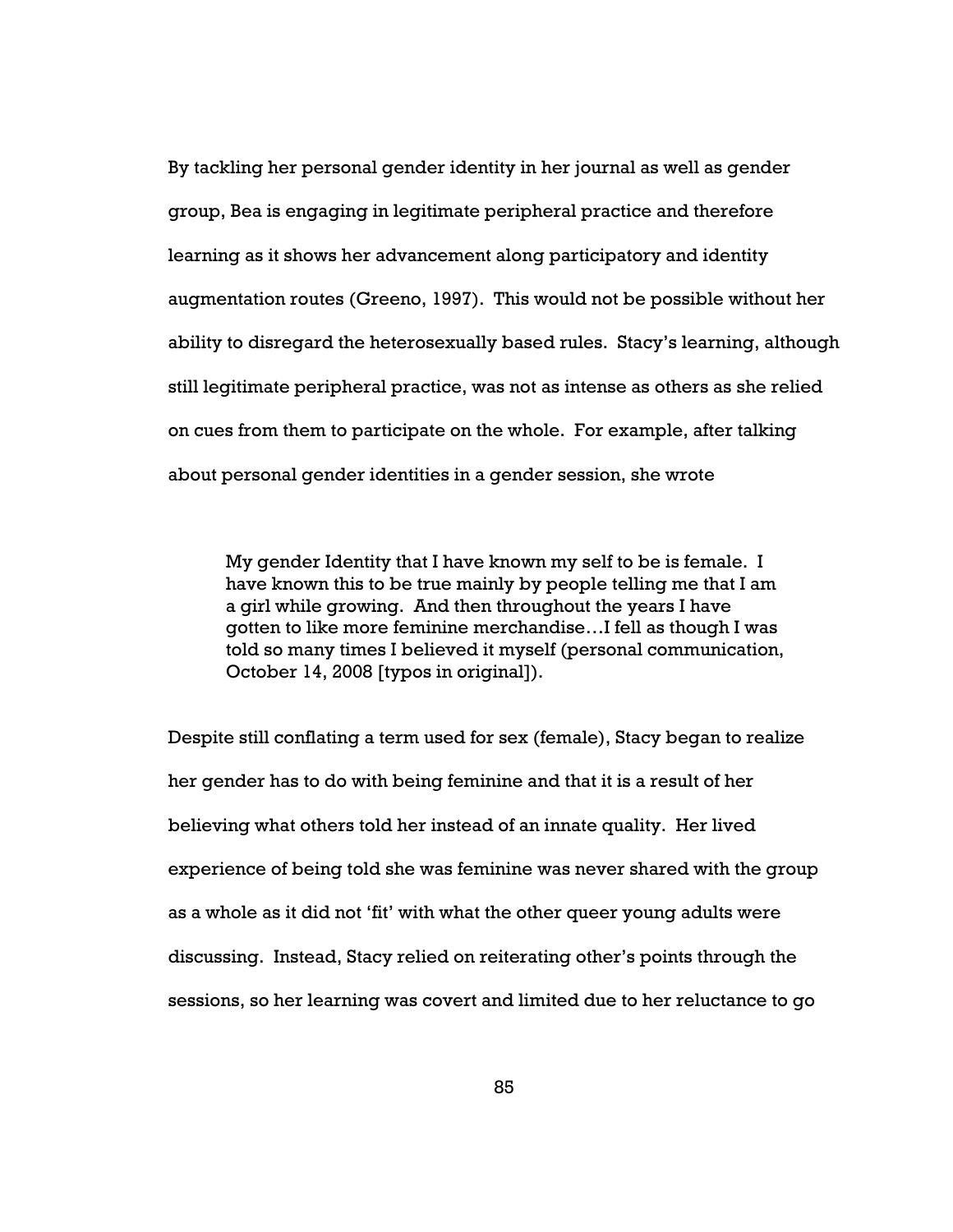against the gender binary without the support of at least one other gender group member.

As a group, the queer young adults struggled to go beyond compulsory heterosexuality and looked to me as an expert for cues for negotiating practice. That said, even when I reminded participants of the group's rules and goals, they easily slipped back into the heterocentric rules taught to them as children: conflating sex and gender, going against gender norms signaling homosexuality, and the binaries of sexual orientation and gender. For instance, the topic of changing gender norms arose during our sixth meeting around women's roles expanding and men's roles being static. The following dialogue took place:

- Erin: …a male kindergarten teacher. Is that acceptable? Is that looked on as okay?
- Ann: That's why I just said female roles are expanding, male roles aren't. That's where the problem is. 'Cause now it's questionable as to why a heterosexual or gay man would want to be around little children in a field that doesn't pay very well and if you have health benefits and if you have a family….and you could go to company picnics and be very macho with your beer, light beer. What's that new beer that just came out? The sixty-four calories? What the hell is that? Sounds disgusting.

Jay: Michelob Ultra?

- Ann:…They've had these commercials where the woman goes up and she's like, 'I'd like a sixty-four calorie vodka cranberry'…this beer, supposed to be a beer, in the commercials the men are the ones ordering sixty-four calorie beer.
- Jay: It's because they're gay.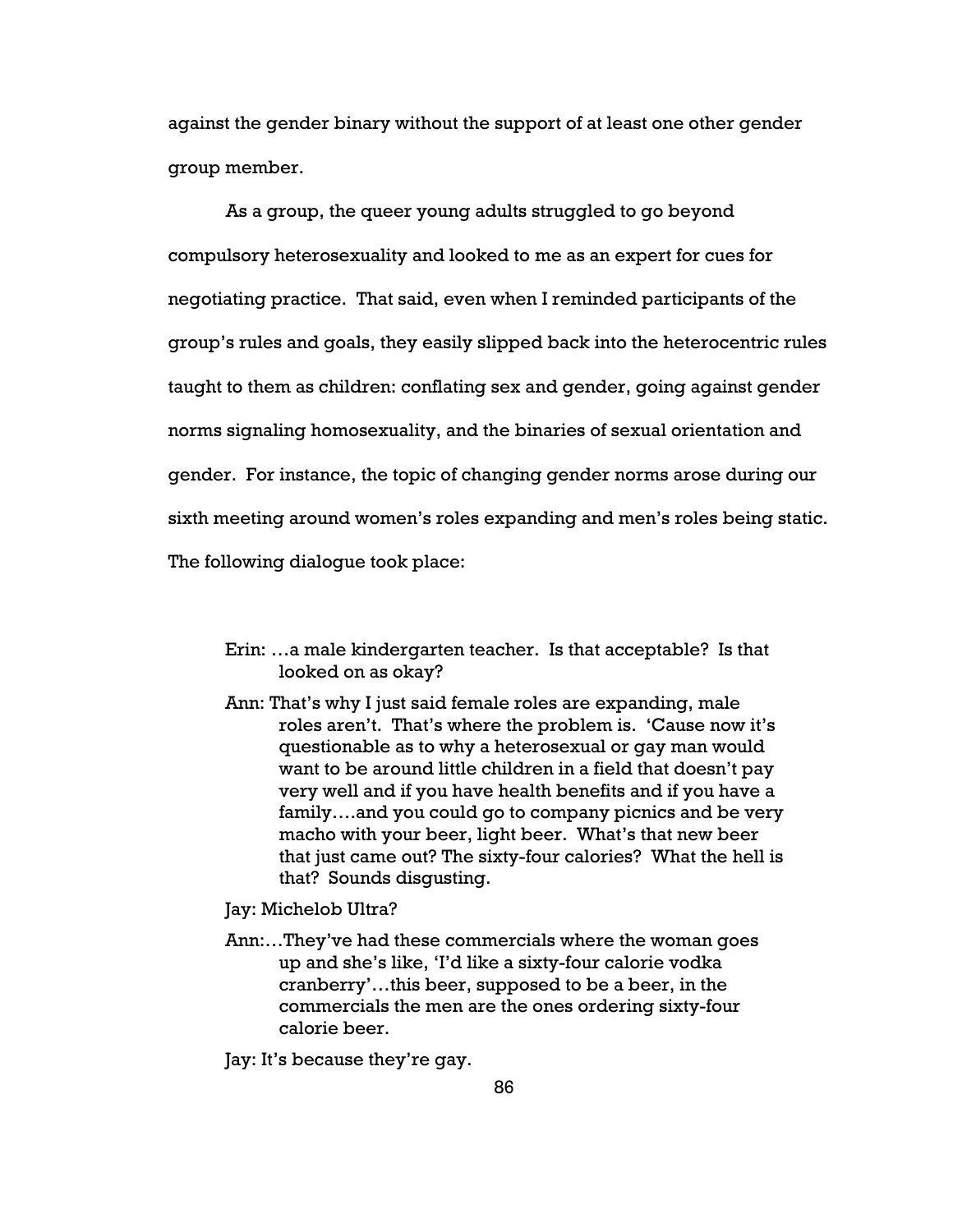Ann: Probably.

(personal communication, November 9, 2008)

This vignette confuses gender stereotypes with sexual orientation and upholds the gender dichotomy. Such conversations were the norm, rather than an aberration as participants' adherence to the heterosexually based rules limited their learning. That said, legitimate peripheral practice was still occurring as the queer young adults were contesting gender, albeit in different ways than I had anticipated. A final example is that at the last gender group session they agreed that to 'solve the problem' of the gender binary despite some of them clinging to it, education was needed in the early years of a child's life (personal communication, November 24, 2008). What the substance of that education would be, however, was never determined as each participant's learning trajectory was unique as was her/his/hir ability to contest heterosexual norms. That, or as Jay wanted, for everybody to have "a huge orgy, and everybody was just, you know, whatever" (personal communication, October 26, 2008).

As individuals instead of as a cohort, learning only can be measured in terms of moving from legitimate peripheral practice to full fledged community membership as knowledge is not a tangible set of facts or skills in situated learning theory. Consequently, it is the journey of activity and development embodying the people, proceedings, and lived experiences queer young adults had around gender when it was untied from obligatory heterosexuality.

87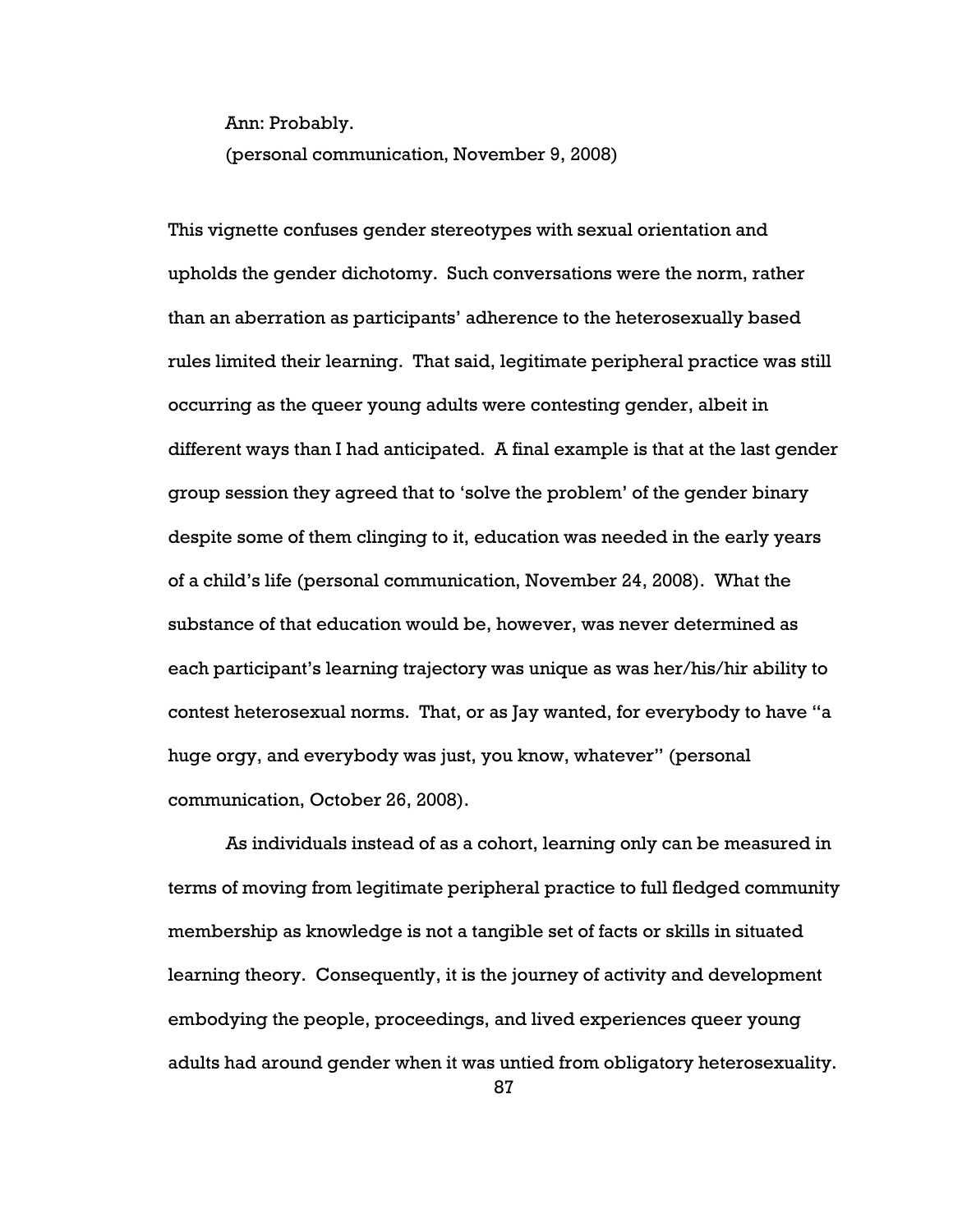Accordingly, there was no concrete way to measure each participant's learning precisely. That said, the more a young adult challenged the rules of heterosexuality, the longer and more significant her/his/hir gender journey seemed to be.

To attempt to assess the queer young adults' growth and learning, however unspecific it may be, I analyzed their personal gender identities, sex, and sexual orientations from the last meeting in relation to how they did so at the beginning of sessions. Their answers to the final survey are in Table 4.2. Only Stacy's responses were static across categories, but everybody's sexual orientations remained the same throughout the study. Ann reverted to the sex she was assigned at birth and Jay redefined his sex to reflect his transition instead of his gender doing so earlier. Three young adults characterized their genders differently; Benji claimed his femininity but did not let go of his 'male' descriptor, Bea actually stated she was not sure of her gender instead of not having an answer, and Jay unabashedly claimed his male identity. Bea was the only participant who openly asserted that gender group caused her to learn about and even question her own gender, though, despite others' changed answers.

88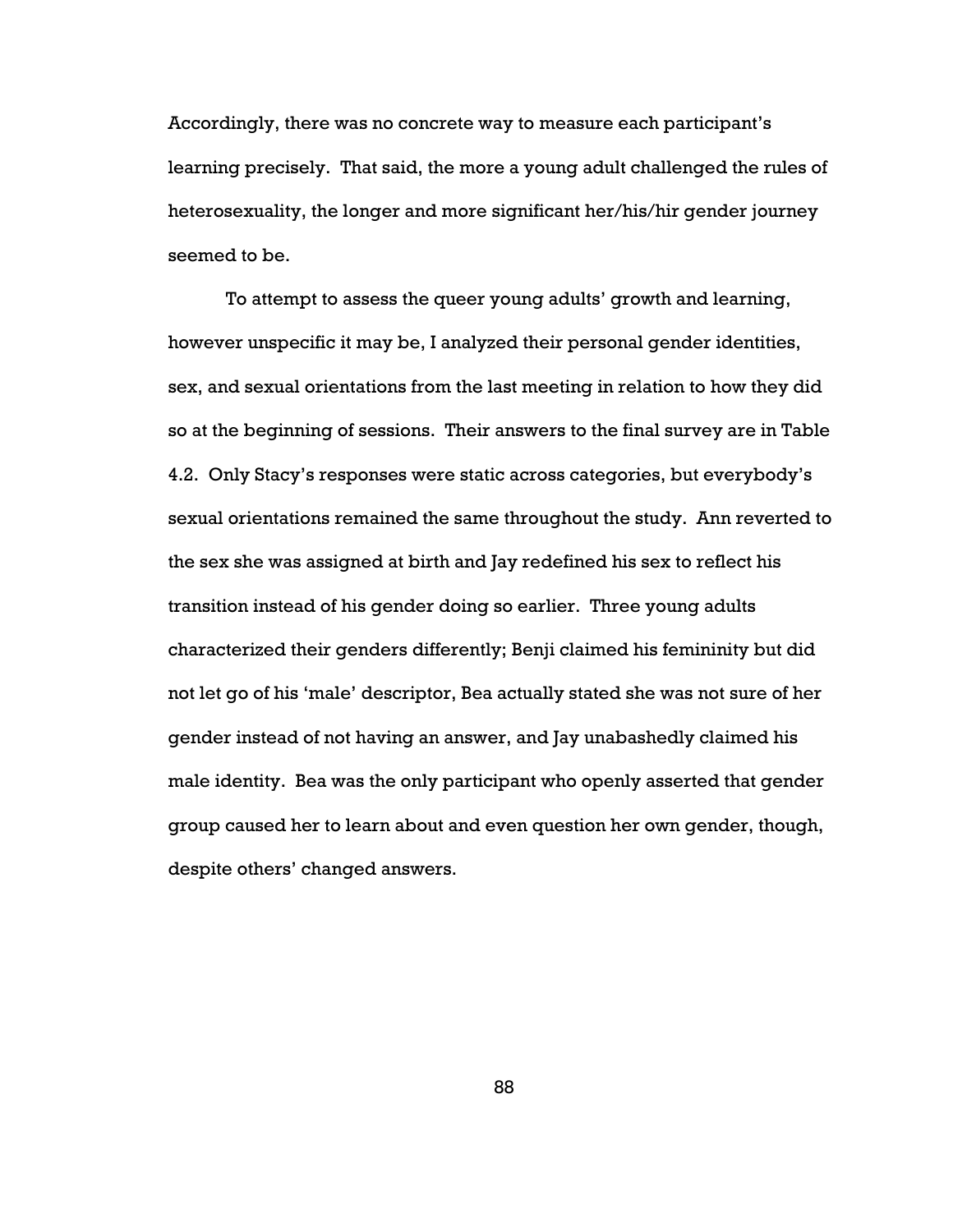Table 4.2

Final Participant Self-Identification

| Name         | Sex                   | Gender          | Sexual Orientation |
|--------------|-----------------------|-----------------|--------------------|
| Ann          | Female                | Female          | Lesbian            |
| Bea          | Female                | Not sure        | Queer              |
| Benji        | Male                  | Effeminate male | Gay                |
| Jay          | Female to male tranny | Male            | Fluid              |
| <b>Stacy</b> | Female                | Female          | <b>Bisexual</b>    |

# IV. Summary

In this chapter I asserted how the queer young adults reframed gender – if at all -- in a space lacking compulsory heterosexuality through the exploration of the pervasiveness of heterosexist assumptions in terms of queer young adults' response to, support of, and battle against community rules. Without heterosexually based rules there was not a known framework within which to function, so the queer young adults struggled to reconceptualize gender. Through investigating the creation of gender group norms, I noted the difficulty participants had challenging their heterosexuality based assumptions. Moreover, heterocentric rules were referred to and applied by some group members when questioning the 'natural' categories of gender and taking sides in terms of reifying or questioning them. Finally, I examined how the rules of heterosexuality determined an individual's learning trajectory during gender group. On the whole, then, queer young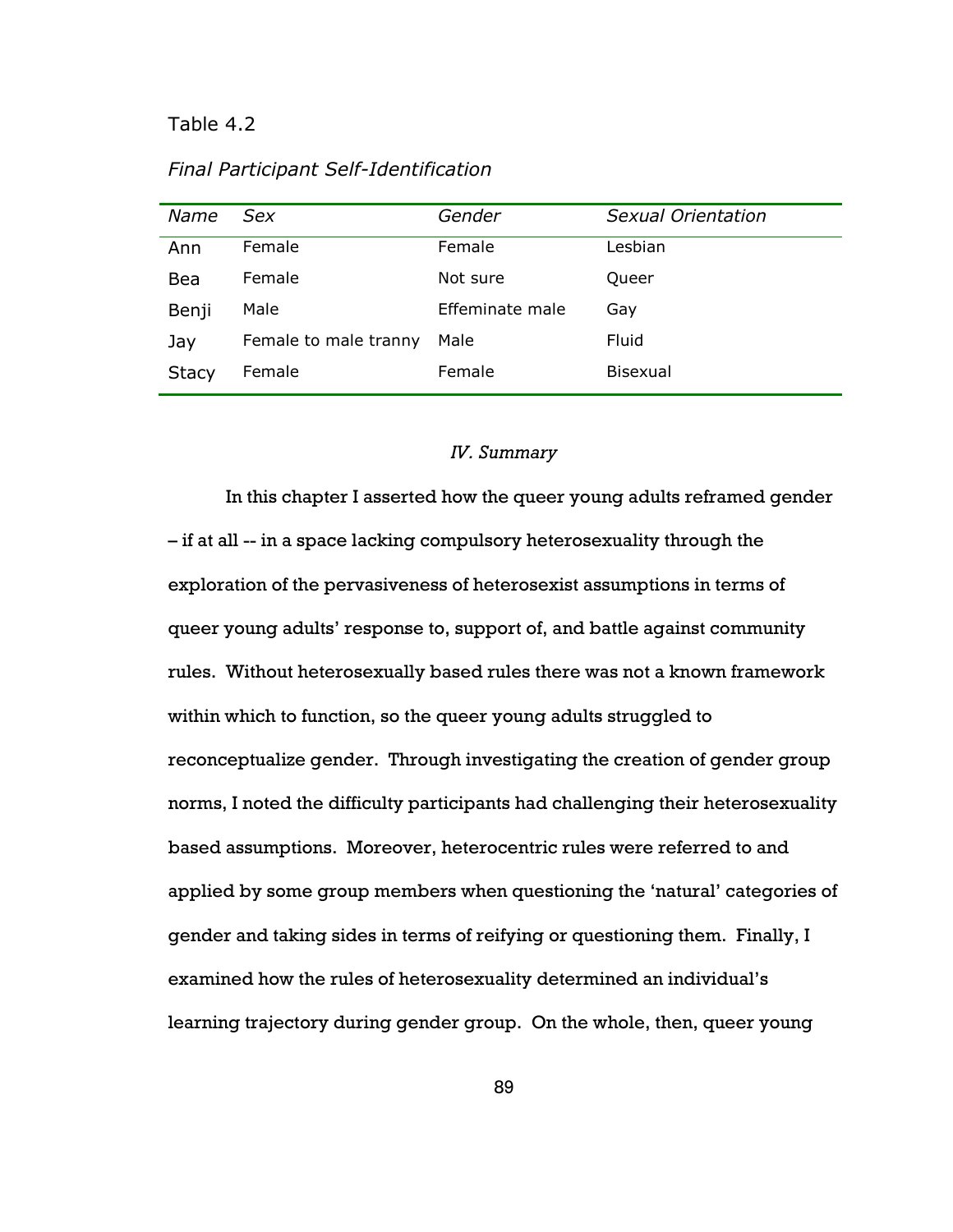adults' relationship to rules affects how they reconceptualize gender, even in a space without obligatory heterosexuality.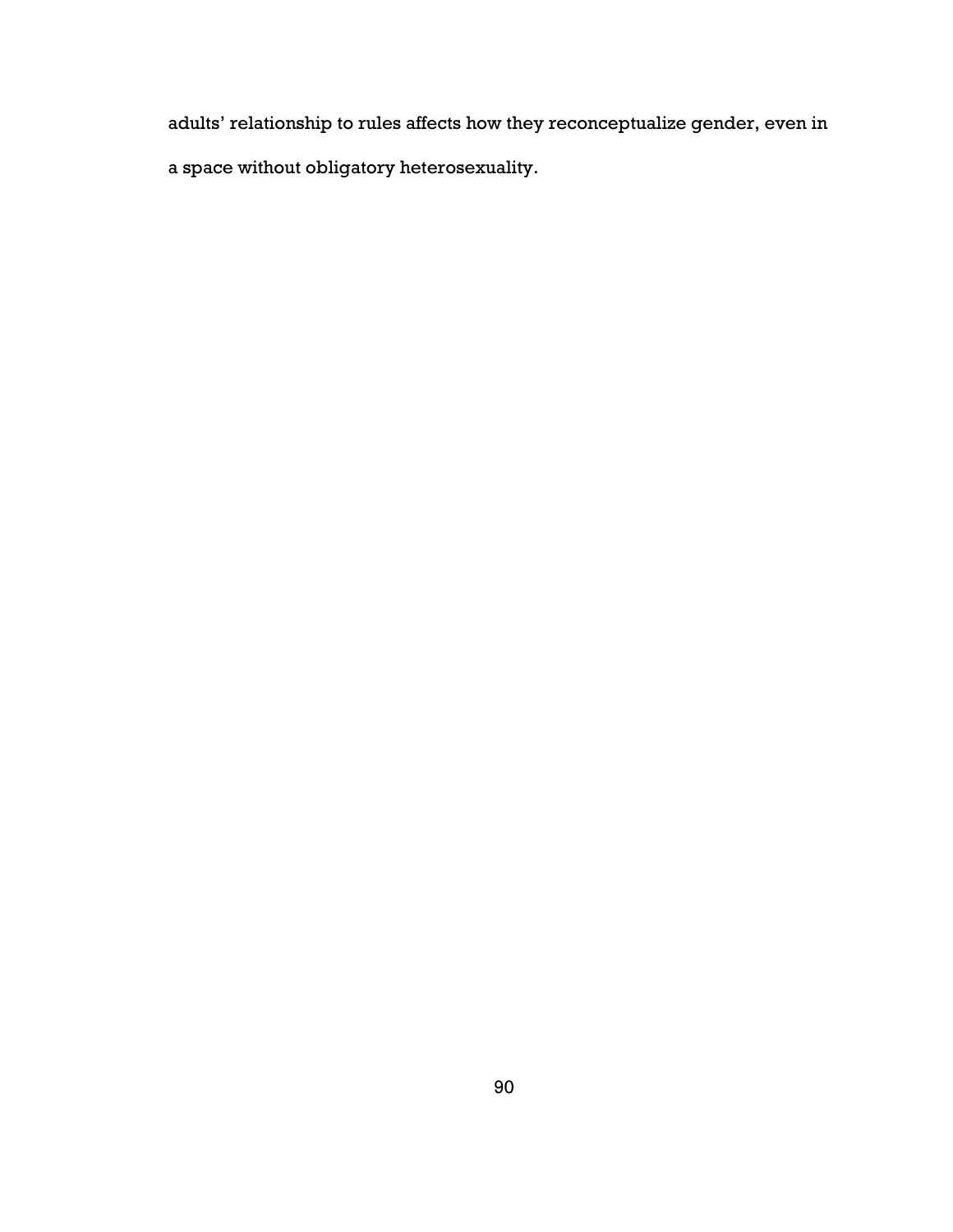#### CHAPTER FIVE

## Jay: Negotiating Space, Language, and Learning

Chapter Five will explore Jay's gender journey during the eight weeks of research while situating it in the context of his past lived experiences as well as gender group sessions where heterosexuality was not required or assumed. In keeping with the assertions of gender, queer, and situated learning theories, I examine his learning through his participation, navigation mechanisms, inability to separate gender, sex, and sexual orientation, and language. Jay's journey, then, reveals how one queer young adult learned, unlearned, and relearned about his gender and gender identities in a space when compulsory heterosexuality is not enforced.

Through an analysis of Jay's experiences, I found spatial navigation mechanisms, or what way(s) one chooses to act in and with a given context, affect how and what is learned, unlearned, or relearned. Furthermore, Jay's journey demonstrated that language constrains dialogic space and therefore learning. The chapter is divided into different sections to highlight these findings. First, to contextualize the examination as well as his mechanistic choices, Jay's background is detailed. Then, the notion of space in terms of his negotiation methods as well as their affordances and constraints are explored. In turn, Jay's learning is depicted through the lenses of limited language and his intermingling of the meanings of sex, gender, and sexuality.

91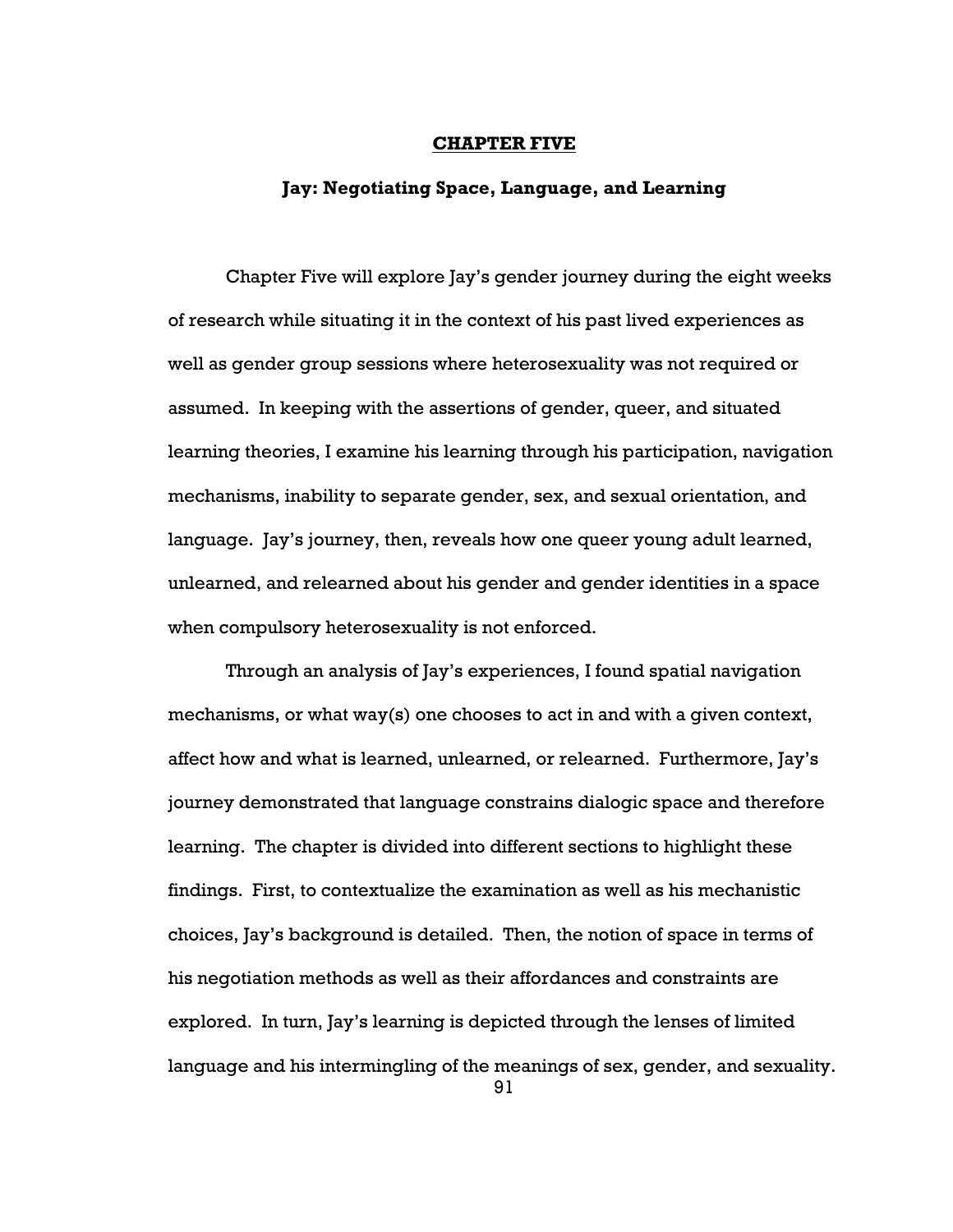Collectively, these sections depict Jay's gender journey while demonstrating two of this study's findings: 1) spatial navigation mechanisms affect learning, and, 2) language constrains discursive space and therefore learning as well.

### I. Jay

Jay is a Caucasian, sexually fluid person raised in central New Jersey. His gender journey during group sessions typifies those of the majority of members in that he found it difficult to disengage gender from sexuality as well as find personally suitable and satisfying language throughout the study. In other ways, however, his journey was distinctive. His voice was valued to a greater extent than others by the participants because he self identifies as female to male transgender, therefore giving his words more weight around the topic of gender. This is a direct result of the other queer young adults assuming Jay had interrogated gender thoroughly because he was in the process of transitioning, not from previous discussions that had occurred between them. In other words, because Jay currently is experiencing gender in non-heterosexual ways, the other participants felt he must be an expert about it without having any substantial evidence.

This section will explore Jay's lived experiences around sexuality and gender then use them to situate his gender journey during the eight weeks of research. As a result, Jay's knowledge at the beginning of the study can be assessed and used later in the chapter as a baseline to investigate his progress and/or changes during gender group.

92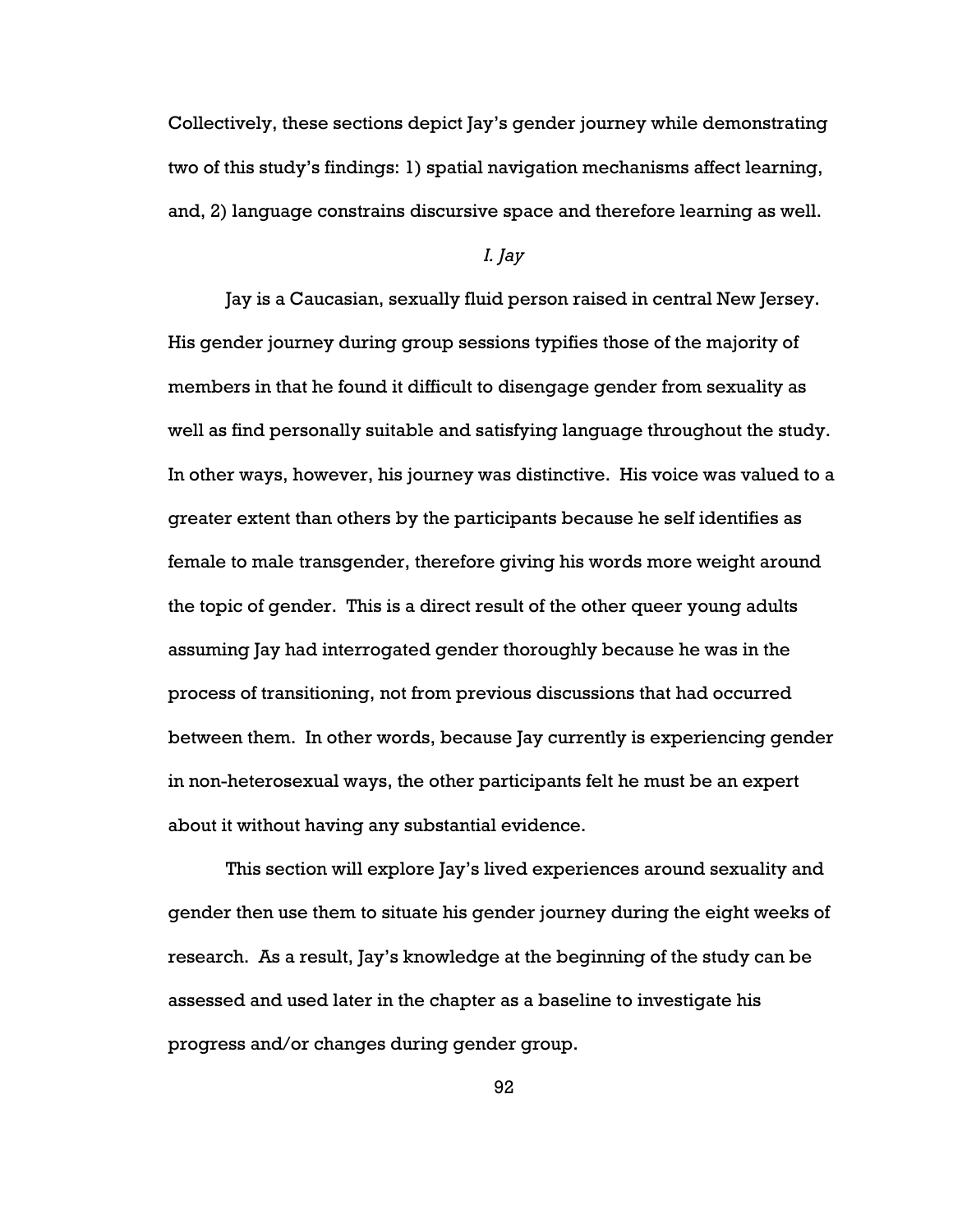Jay was not a stereotypical Orin College student in many ways, which affected the lived gender events and opinions he brought to gender sessions. First, he is 26 years old, at the upper end of what is defined as traditional college age (Mueller & Cole, 2009). As a result, his life experiences have been much more varied than the other queer young adults. While unusual for women, in his experience, Jay enlisted in the army immediately after high school and viewed it as his life's career. In fact, he was "fast-tracking" through the ranks when he came out as a lesbian to himself and some of his friends.<sup>29</sup> At Fort Riley he says he

…learned about [the] gay lifestyle while I was there, and the clubs and stuff like that. Went to a lot of drag shows. I even brought my straight friends that I worked with to them, and it was a blast (personal communication, October 28, 2008).

Not only did Jay learn about "the gay lifestyle," he also met his "first trans person…that's what helped me – I didn't come out…until I was in the military" (personal communication, October 28, 2008).

Jay credits the army for helping him to grow up and find himself on many levels, including sexually; the latter being unusual for military personnel in his mind (personal communication, October 28, 2008). He now sees the irony in the situation as the very rigid, gendered life in the military made to reinforce heterosexuality was what allowed him to explore his

 $\overline{a}$ 

 $^{29}$ I will use male pronouns throughout this chapter for Jay despite the awkwardness when writing about experiences he had as a female, as it is his preference.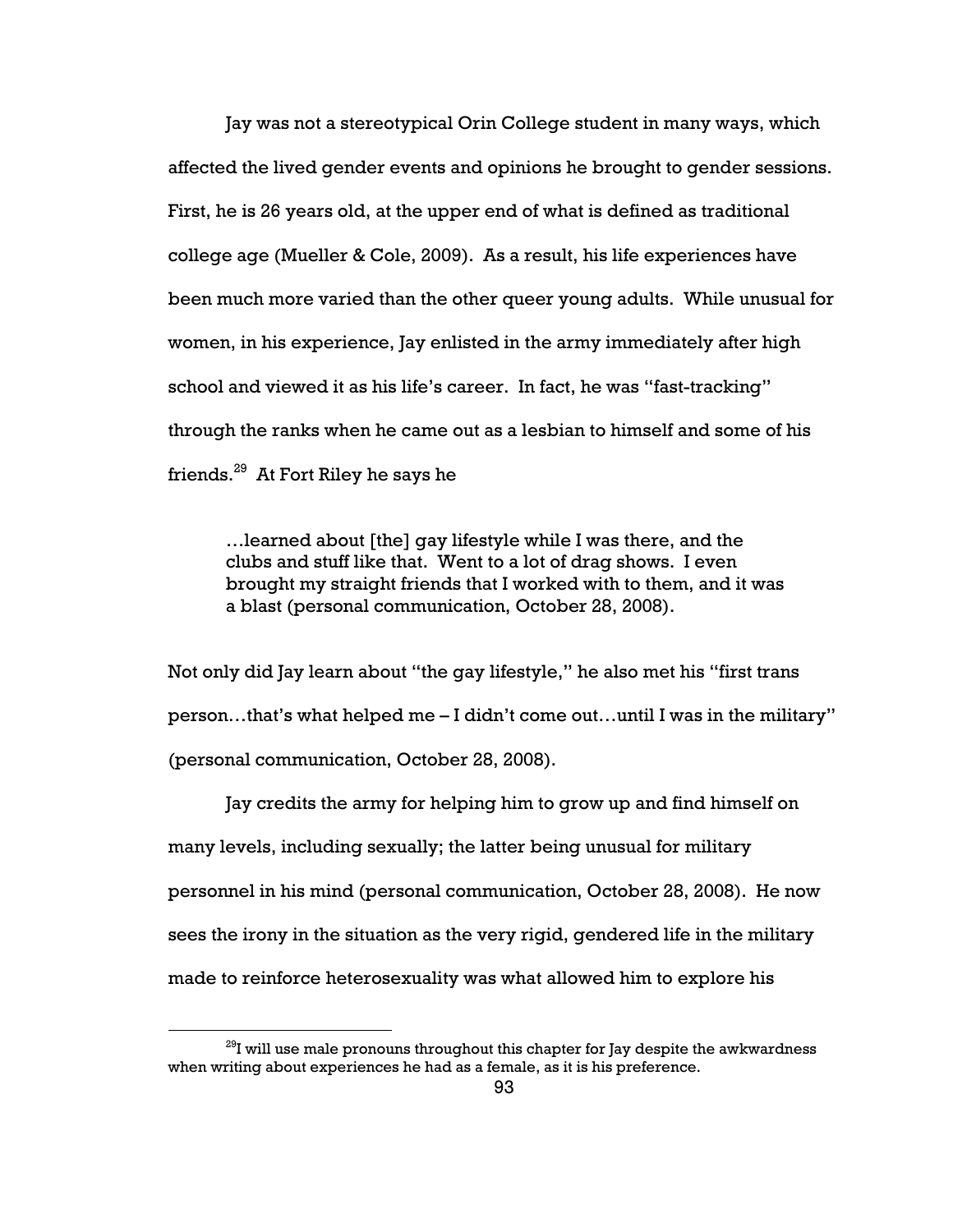sexuality. In other words, the army's processes, power relations, and structures implemented to ensure the normality and continuation of heterosexuality and the gender binary had the opposite effect on Jay and indeed, was queer(ed) in its inconsistencies. As Britzman (1999) and Pinar (1998) assert, this was a result of Jay's identity being related to, and therefore also implicated to, its opposite – in this case the unyielding composition of the army. After serving a tour of duty in Iraq where he did 'female' jobs like patting down women and children in addition to his regular information technology role, he eventually was 'outed' as a homosexual by someone he describes as a vengeful ex-girlfriend. This caused Jay to lose his military career as he was discharged under the 'Don't Ask, Don't Tell' policy. $^{30}$ 

In addition to his age and military experience, Jay differs from other Orin students because he self-identifies as transgender. Born anatomically and assigned female, raised to be feminine, and assumed to be a 'girl,' Jay thought of himself as a tomboy growing up and later identified as a lesbian (personal communication, October 28, 2008; November 24, 2008). It was not until he attended Orin College and took sociology classes addressing gender issues that he began to question his gender identity. Ultimately, he spoke with a campus counselor who provided him with a list of area resources to take care of his "physical as well as psychological needs" (Jay, personal

 $\overline{a}$ 

 $30$  Passed by Congress in 1993, 'Don't Ask, Don't Tell' requires the discharge of openly gay, lesbian, or bisexual service members. The policy does not mention transgender individuals.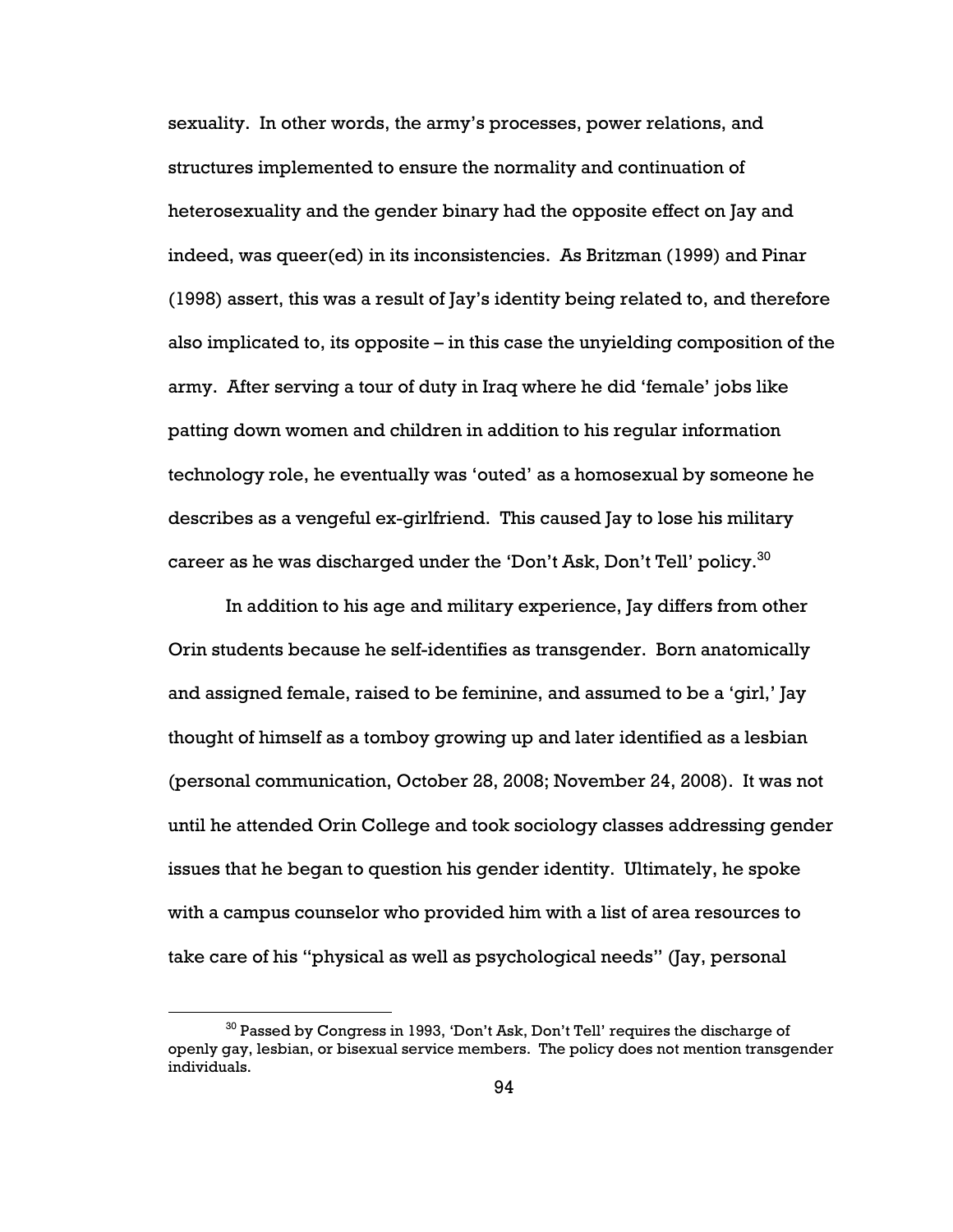communication, October 28, 2008).<sup>31</sup> Jay now takes testosterone, uses a masculine name, and is hoping to have a double mastectomy soon. He now passes well as a male in his late teens but has been perceived as both heterosexual and gay depending on where he is and with whom (personal communication, November 22, 2008). Because of Jay's openness about his transitional gender status, he was viewed as an expert on some levels by the other participants when it came to actual experience around gender.

Similar to other participants, Jay broke prevailing U.S. gender norms as a child. He recalled his favorite memories of growing up were

…any time I was out in the woods with my dogs. I used to build forts at my dad's house, and I used to hide stuff, put stuff in little Ziploc containers or whatever and bury it so that I can find them years later…I would go out there with my dogs, and my little cammis with my little buck knife and everything, and go out there and play. Go out and shoot things with my BB gun (personal communication, October 28, 2008).

That said, he learned he still had to wear a dress as a girl because when he wore his brother's underwear with a sock in it his family did not tolerate it (Jay, personal communication, October 28, 2008). Jay just wanted to be able to do what his brother did, so he thought he needed to have a penis, even if it was only a sock as being male and masculine were the same to him and others

 $31$  Remarkably, the counselor Jay saw contacted me in my role as Associate Director of Penn's Lesbian Gay Bisexual Transgender Center after being referred to me by others on Orin's campus asking for a list of transgender-related resources for a student. It was not until Jay's first one-on-one interview that we made the connection.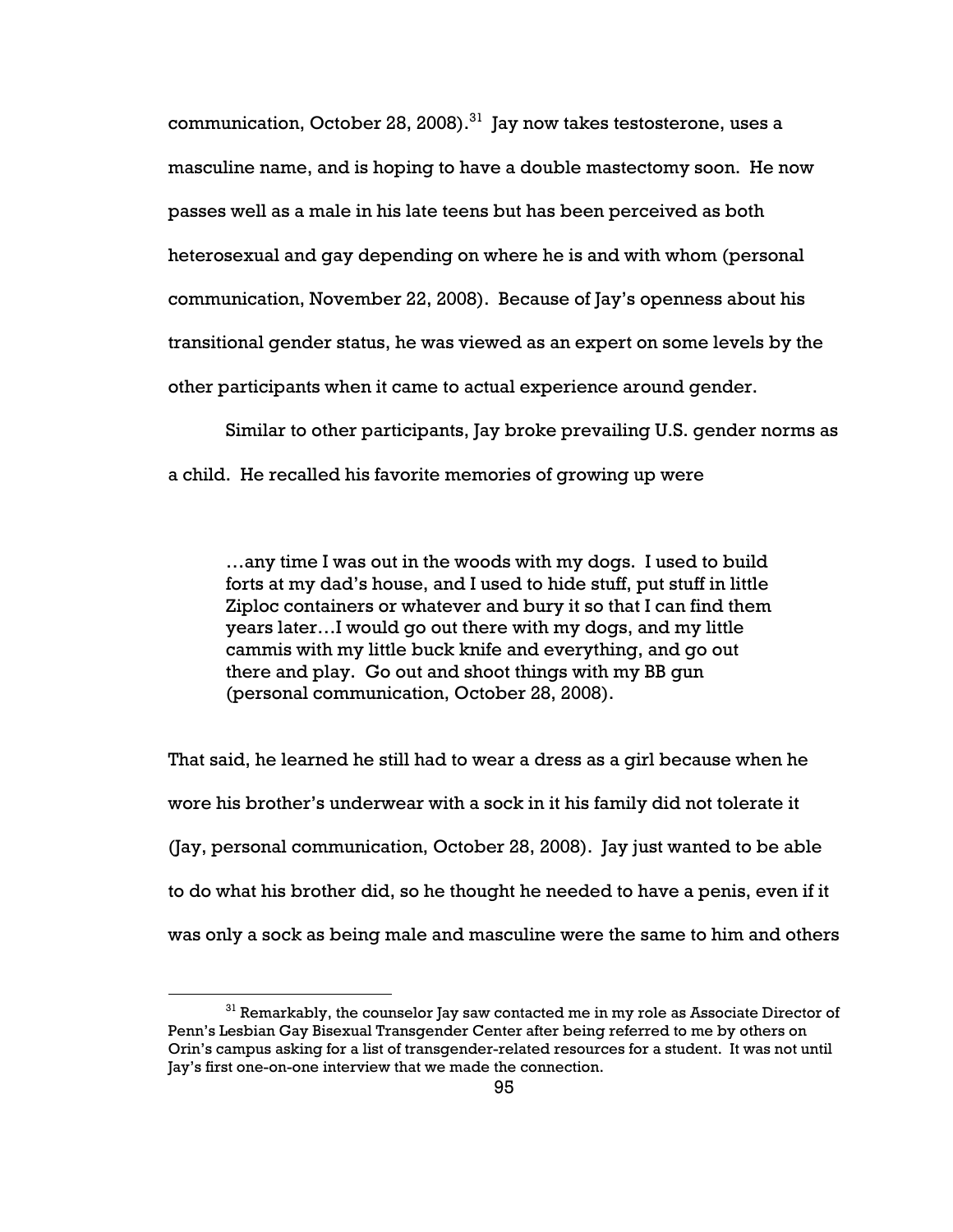in his area (Jay, personal communication, October 28, 2008; November 24, 2008). So to be freed from the gender constrictions in his home – and indeed, challenge them -- Jay reveled in the woods where gender norms were nonexistent.

Despite transitioning and exploring gender deeply on a personal level, Jay still struggles with gender assumptions in his hometown today (personal communication, October 28, 2008; personal communication, November 3, 2008). To fit in as community and family members knew him previously, he has changed his behaviors. Jay explained

When I go home…I feel like I have to feminize myself at some times. For example, I was at the local diner a few weeks back with my ex. We were hanging out and having dinner (at which time I could be masculine since she knows about everything and is very accepting of who I am) when my Mom's uncle, Uncle Bill, walks in. He comes up to the table to shoot the shit with us and I find myself trying to make my voice higher while talking to him (personal communication, November 3, 2008).

Such an action exhibits how ingrained being feminine was linked with being female to Jay, as even he reverts to it unconsciously. As he says, people try to "box you up" so he just tries "to pass as a guy" to make it easier for himself and others (personal communication, November 24, 2008).

### II. Space

As noted in Chapter Four, the concept of space was central to my

research for multiple reasons. Most importantly, having a space where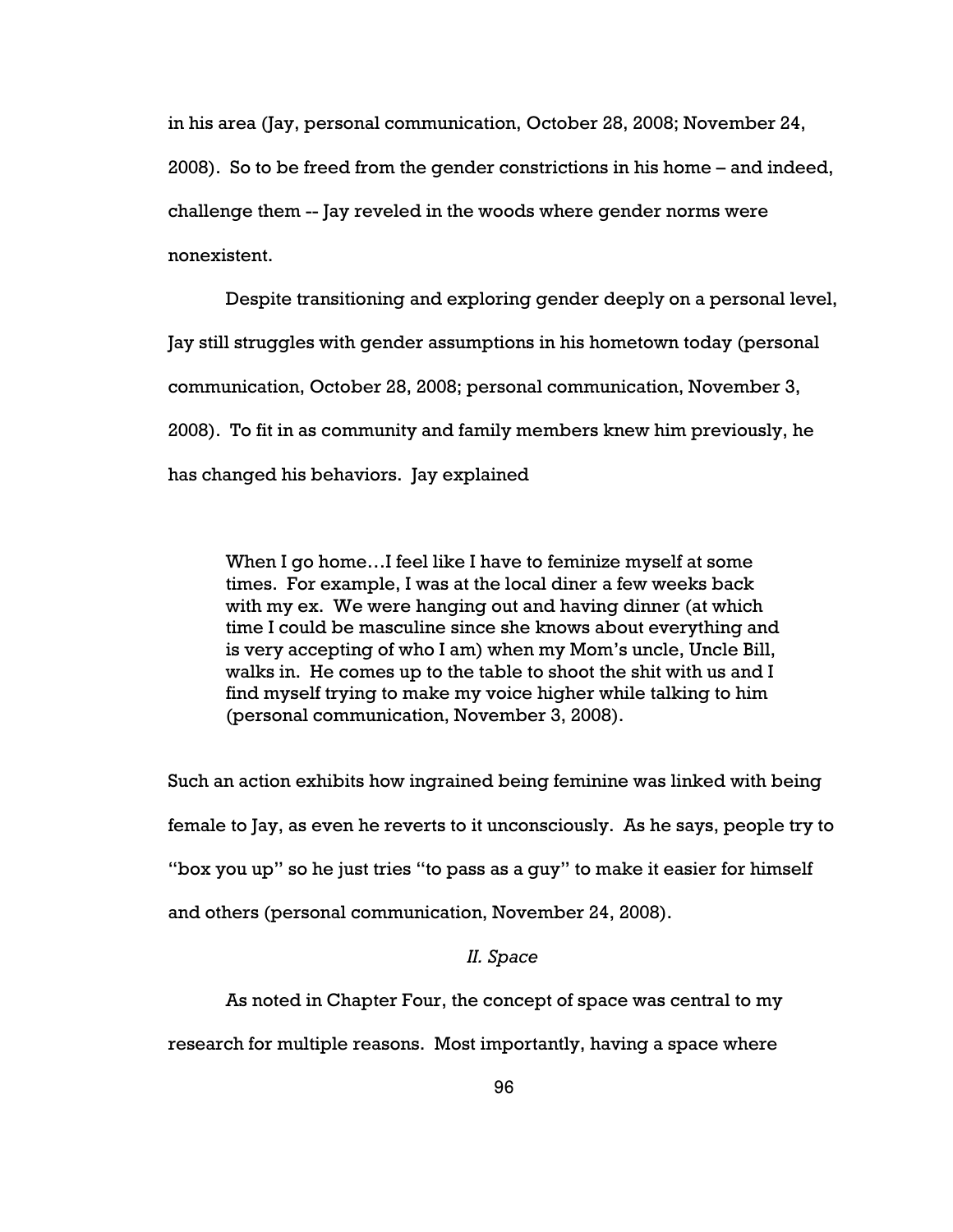heterosexuality was not enforced was a condition of the study to investigate how queer young adults learn, relearn, or unlearn gender without its imposition. Second, it conjures a notion of dynamic change and possibilities rather than cultural stasis (Talburt, 2000) allowing participants to co-create their space so they had a sense of ownership and comfort. In doing so, the queer young adults were able to inhabit gender group's meeting space cognitively which safely enabled them to queer it within tangible physical boundaries (Doty as cited in Désert, 1997). Consequently, participants fashioned and co-fashioned both positive and negative mechanisms to navigate the space and create a much needed arena for a non-judgmental, on-going dialogue around gender and sexuality at Orin. In turn, crafting gender group's space helped construct a sense of community (Paechter, 2007) through meaning rich, lived encounters. Jay's experience – both conscious and unconscious -- in terms of space in particular, highlights the significance of contextualization to learning, unlearning, and relearning gender.

# Negotiation and Mechanisms

For Jay, negotiation of space began before gender group officially met for the first time because as the student worker for the sociology department he was responsible for the general upkeep of the lounge and therefore had a sense of ownership (personal communication, November 24, 2008). As a result, he decided it should be "gay," so he displayed queer periodicals and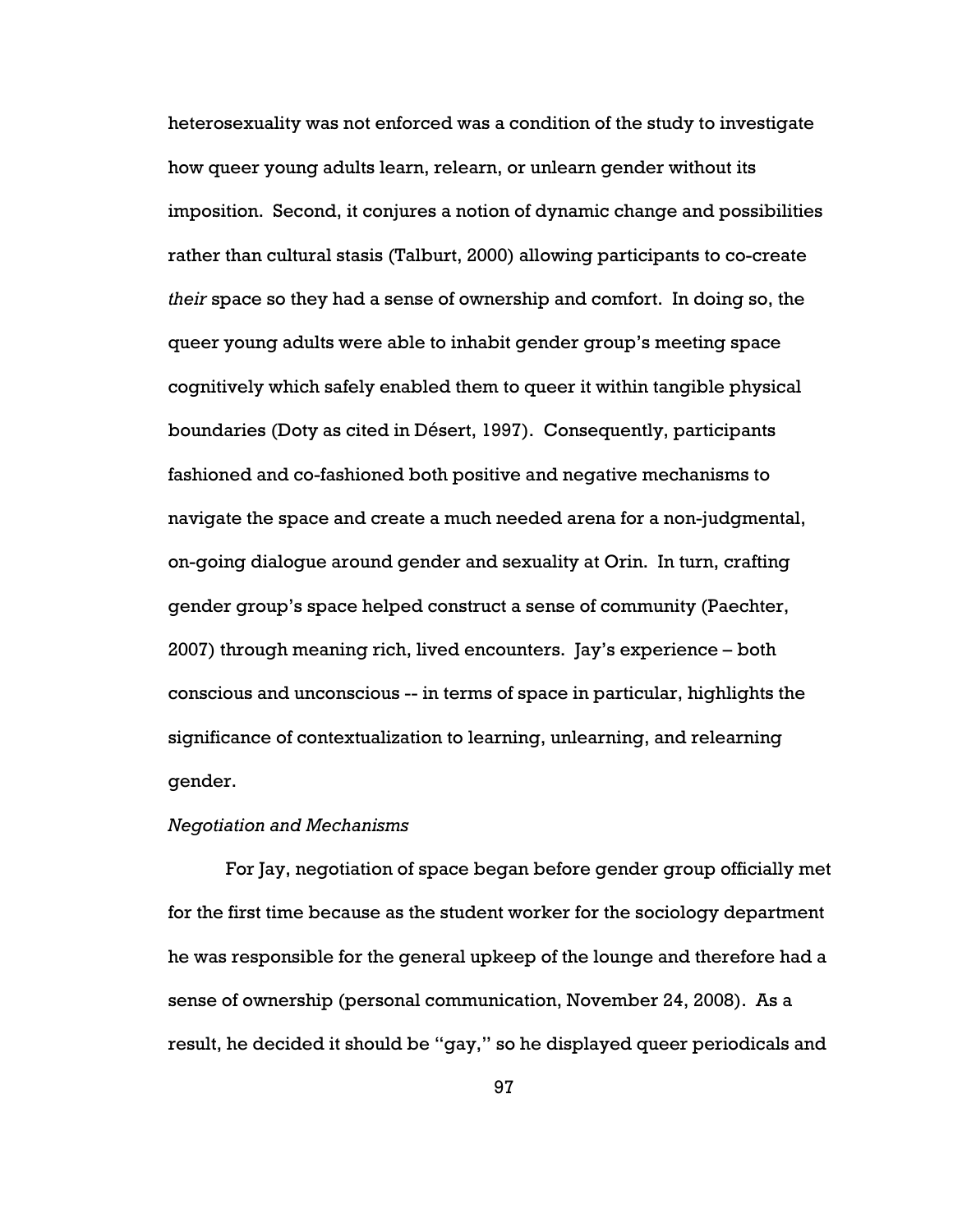QZ announcements and had a few plants for "ambiance" (Jay, personal communication, October 28, 2008; November 24, 2008). He commented, however, it was "crazy shit" that off the space he was trying to make safe for LGBTQ people were two gender specific restrooms "with the little stick figures" (Jay, personal communication, October 28, 2008). Jay later returned to the matter after a break during gender group's first session, stating

I think it's fucked up that I just thought about which bathroom to take a leak in. I mean, we're the only ones here, we're not supposed to be boxed up by heterosexuality and I thought about where to pee…so fucked up. I didn't even smoke 'cause of it, so you know it is massively fucked (personal communication, October 5, 2008).

Despite claiming the lounge as 'his' since the beginning of the 2008-2009 academic year, then, the pervasiveness of compulsory heterosexuality had not dawned on Jay previously; even in his space, even in the private realm of relieving oneself.

Later in an online journal entry, Jay continued to negotiate the

restrooms when he wrote

I knew peeing had to do with gender, but didn't think about it being related to heterosexuality until now. I mean, why do we have separate bathrooms, so the guys won't attack the girls? How stupid. People just want to pee or cut some logs in peace (personal communication, November 3, 2008).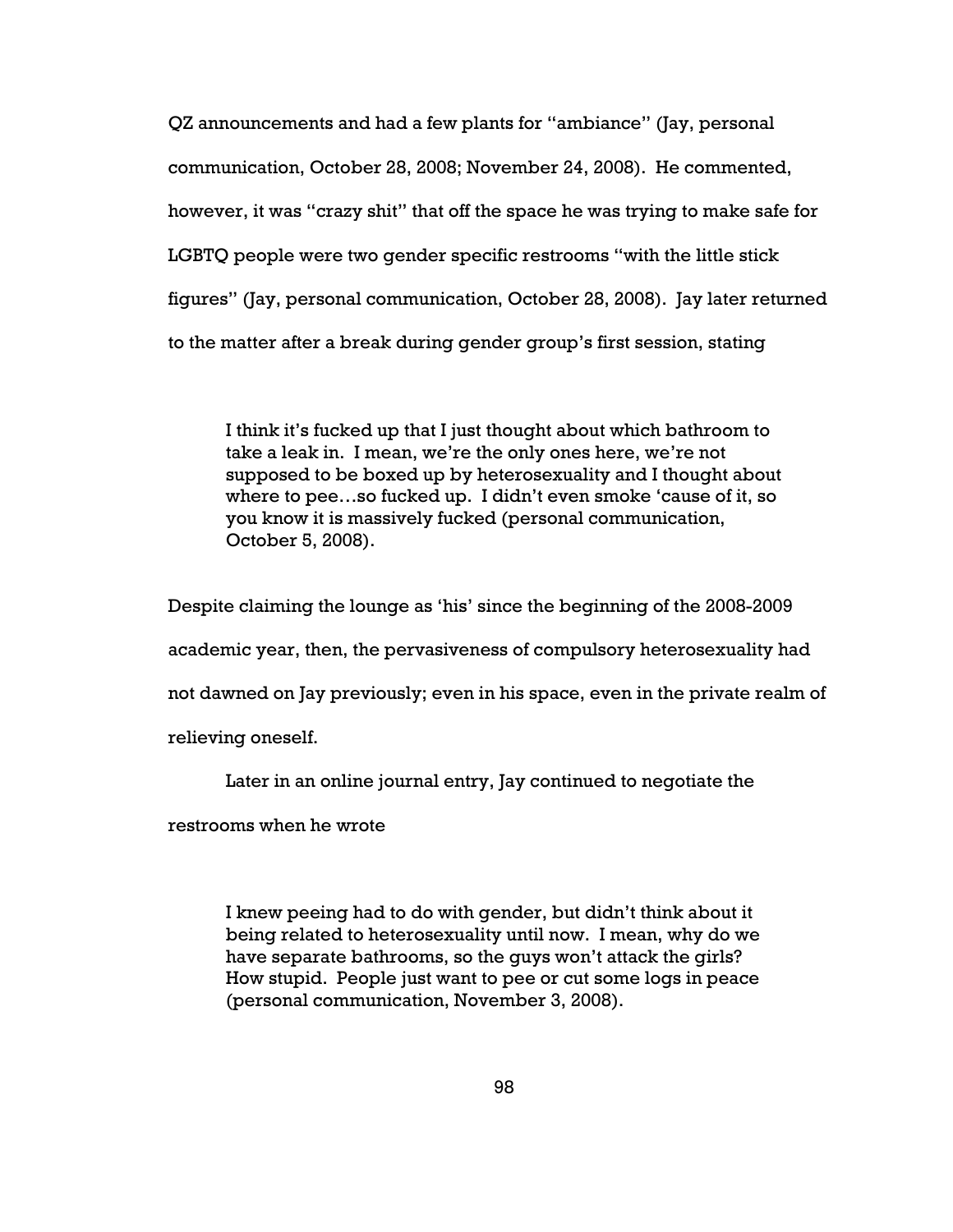He then deviates from the topic for a paragraph, but then returns wondering

Why are those bathrooms such a big deal for me? People knew me as  $H^{32}$  so they should know I'm not a threat in the guy's room. I mean, some of them still call me H for christ sakes…maybe it's because those are my bath rooms in my gay spot (Jay, personal communication, November 3, 2008 [typos in original]).

From his experiences, it is evident Jay's negotiation of the lounge went in a new direction after gender group began. Instead of just being 'his' space, it was now somewhat contested in his mind due to the flagrantly heterosexual "stick figures" on the restroom doors.

As the restroom topic did not arise naturally again in gender group

meetings or in Jay's online journal, I asked him where he was at in terms of

processing it during his last one-on-one interview. He remarked that he was

unsure because

 $\overline{a}$ 

I get that men are more comfortable around other guys and can pee standing up so they have urinals. If I look like I belong there I'll be left alone as long as nobody looks at what direction my feet are facing if they don't smell me blowin' up the place [he laughs]. I guess that's what I'm trying to believe anyways (Jay, personal communication, November 24, 2008).

I then pushed Jay further, asking him how he came to those conclusions,

especially in light of gender group's dismissal of compulsory heterosexuality.

 $32$  Although Jay used his full previous name, I am not including it for confidentiality reasons.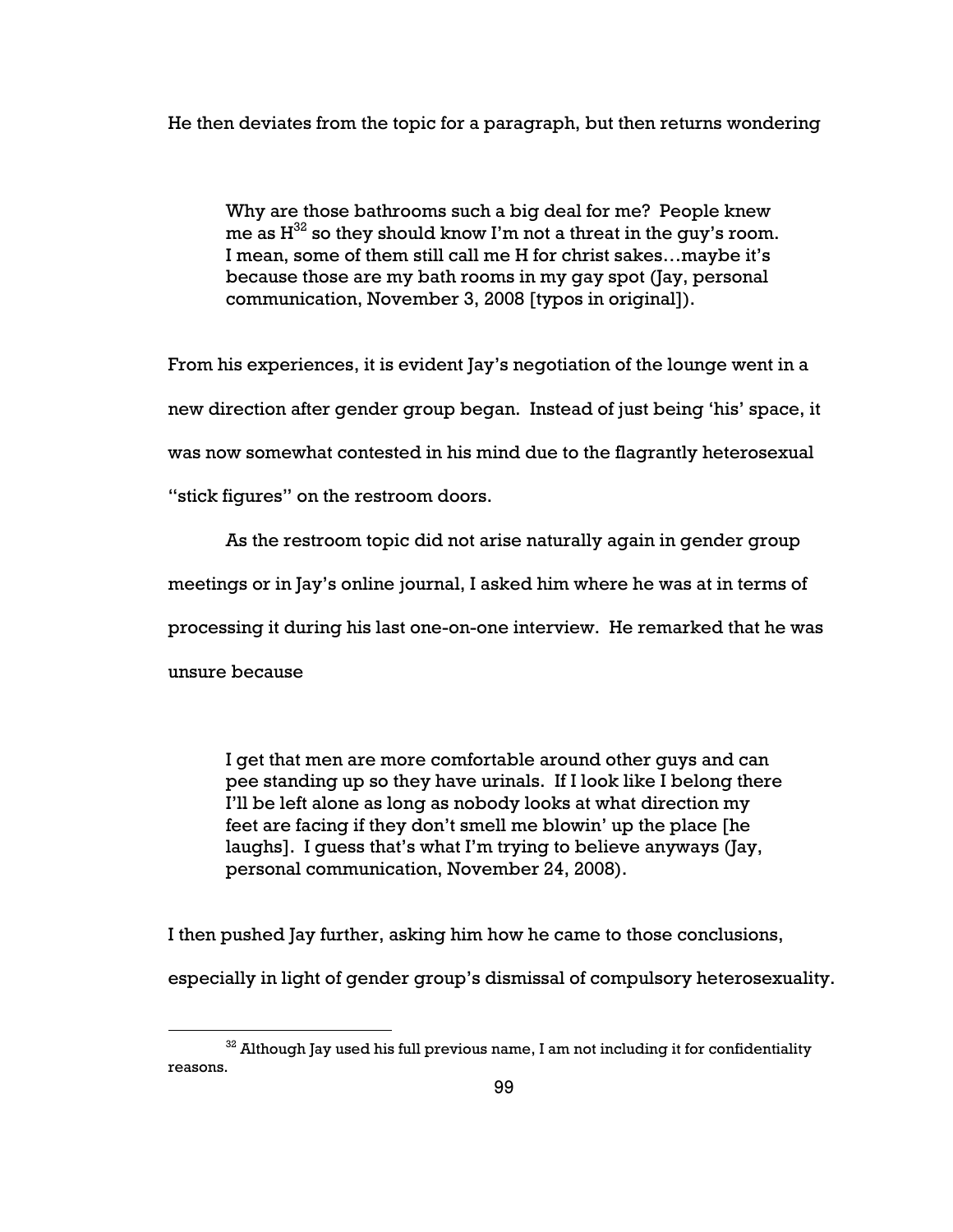In response, he reasoned that to be 'one of the guys' he thought like one and realized separate restrooms enabled "guys to be guys" and that was fine by him (Jay, personal communication, November 24, 2008). As a result, it had nothing to do with "being straight or gay" (Jay, personal communication, November 24, 2008). When pushed even more in regard to how gay men might feel in the restroom because they violate heterosexual norms, Jay persisted and restated that using the restroom had nothing to do with sexual orientation if you "…just go in, do what you have to do, and leave" (personal communication, November 24, 2008).

Instead of embracing the freedom of unassumed heterosexuality to negotiate gender group's space, which eventually included the restrooms in the minds of participants, Jay relied on the gender dichotomy to justify them as a place where 'guys will be guys.' Such insinuation of masculine stereotypes implies women, no matter their gender identity, would not want to be or should not be in 'guy space.' This conclusion was drawn from not only past lived experience, but also Jay's recent experiences of being seen as male more frequently; thus – in his mind – he could and indeed wanted to be 'one of the guys' (personal communication, November 24, 2008) despite the fact he will never pee standing  $up<sup>33</sup>$  and that the same system enabling him to be 'one of the guys' has complicated his entire existence as a "tranny fag

 $33$  Ironically, despite asserting he wants to pee standing up, in his first one-on-one interview, Jay stated "…actually, I'm not going completely all the way over. I don't plan on having bottom surgery" (personal communication, October 18, 2008).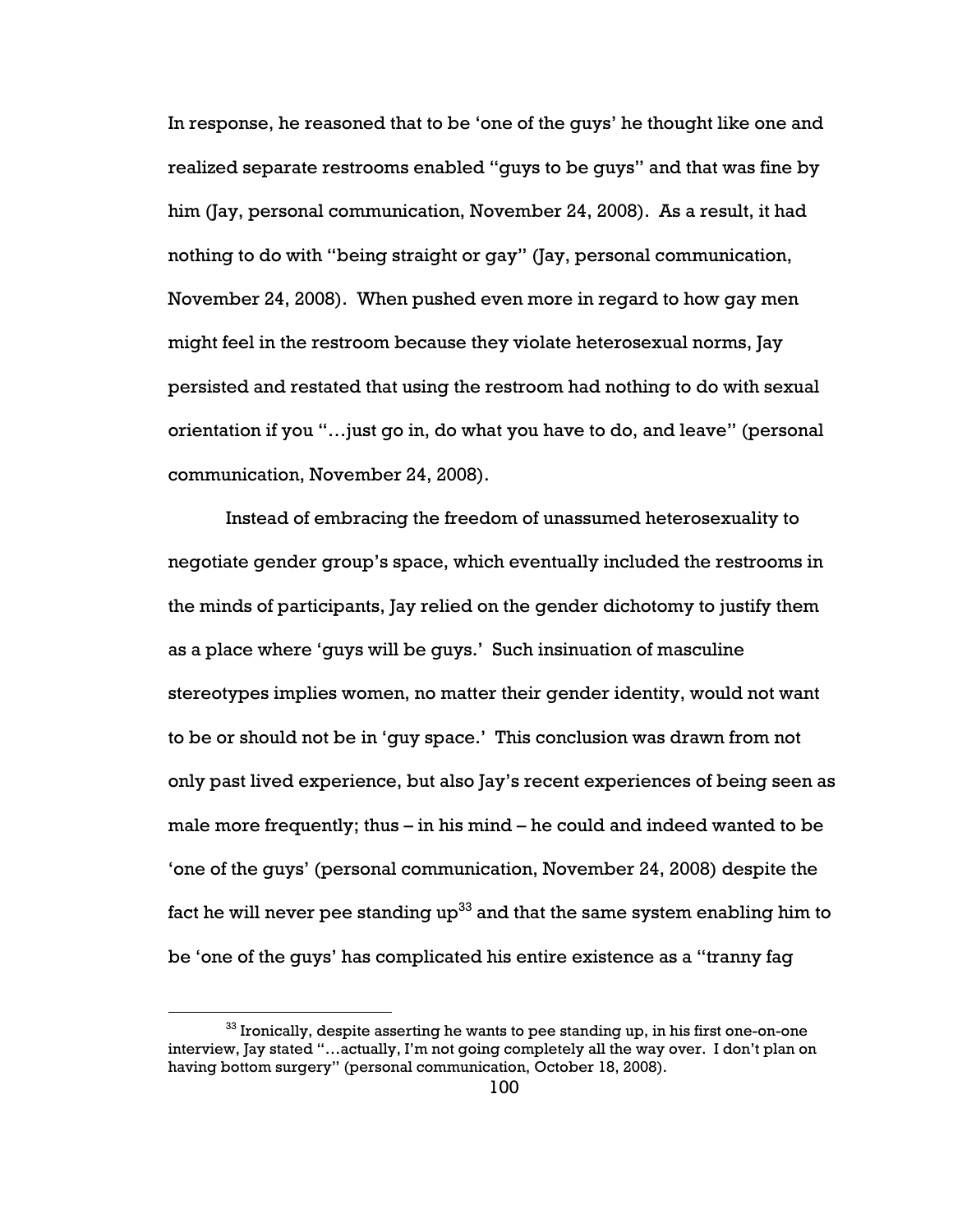(FTM transexual/pansexual)".(personal communication, October 11, 2008 [misspelling in original]).

Beside negotiating the physical and psychological space of the restrooms without the constraint of compulsory heterosexuality, Jay also navigated discursive space throughout the study. From the first gender group sessions, he decided to provide comic relief whenever he could. Mostly such 'relief' it consisted of vulgar and/or bodily function related comments such as, "…it'd be funny if you had a few beers and then farted" (Jay, personal communication, October 12, 2008) or "…the system's fucking you? Fuck the system" (Jay, personal communication, November 16, 2008). In examining when Jay made such comments throughout the course of gender group meetings, they were uttered at least half of the time in the midst of, or immediately after, a discussion I would deem challenging in that it questioned the beliefs of one or more of the queer young adults and/or U.S. societal norms around gender and sexuality. Developmentally, using such base humor, as well as using it to dispel tension, usually is depicted as the behavior of a pubescent male (Beck, 1991).<sup>34</sup>

Jay's juvenile attempts at comic relief were his means of negotiating the sexually unregulated space of gender group. In an interview when we were discussing how gender group was progressing, he stated, "…it's easier

 $34$  This is relevant in that many female to male transsexuals go through what has been deemed a 'second puberty' once they being taking testosterone, which may include lowering of the voice, acne, increased body odor, and so on (for more information, go to <http:// www.ftmguide.org/ttherapybasics.html>).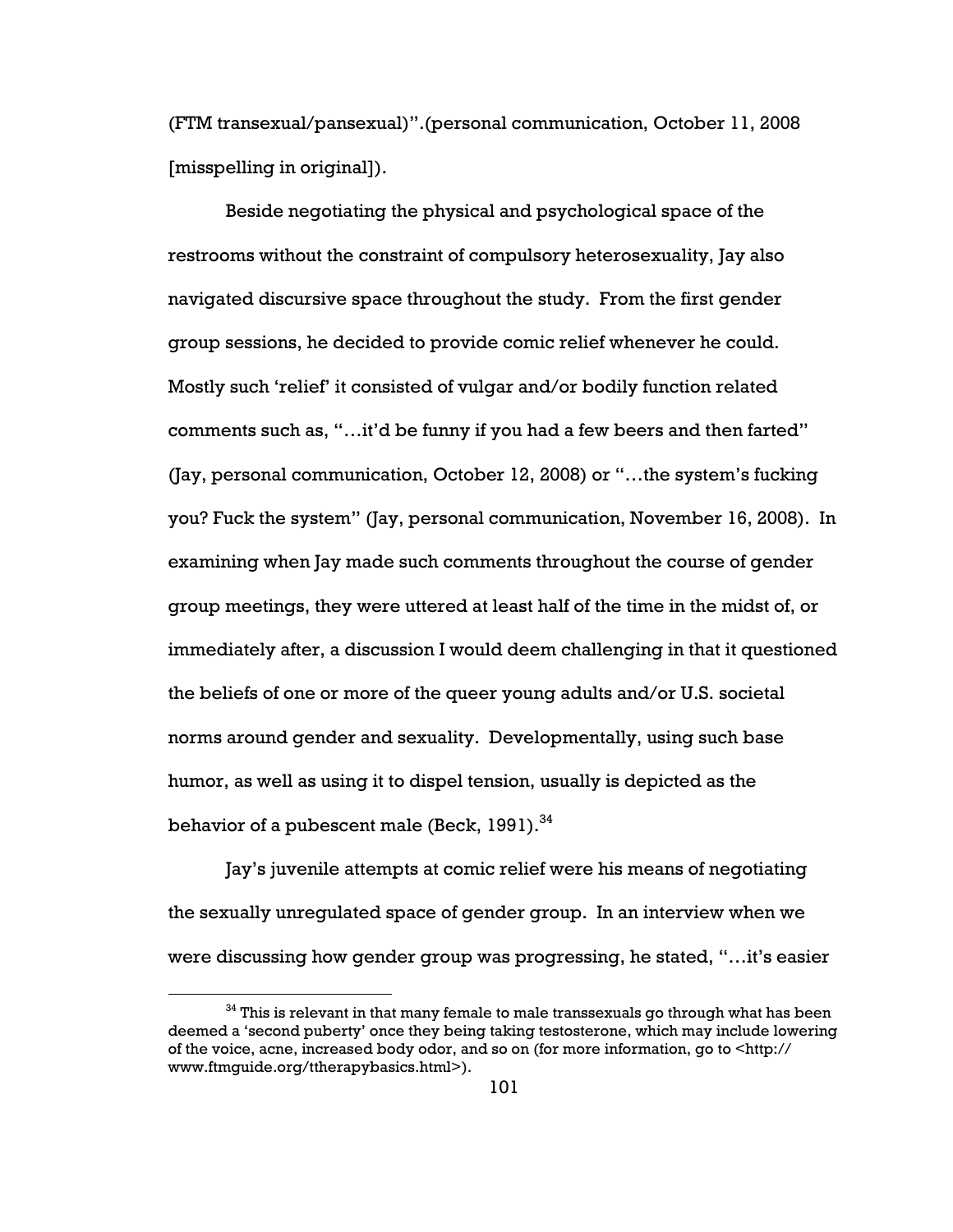to make those guys<sup>35</sup> laugh than to keep banging your head against the wall tryin' to figure stuff out without rules. And I'm funny" (Jay, personal communication, October 18, 2008). Instead of using gender group as an opportunity to explore how gender could look without required heterosexuality, then, Jay wanted to ensure he and his gender group cohort did not have to 'bang their heads against the wall' and think too hard because his female to male transition was already "fucking up people's gender ideas" (personal communication, October 11, 2008).

Another mechanism used by Jay to navigate gender group's discursive space was by speaking as an expert, which took many forms. In one of his online journal entries, he wrote

…sometimes I have to jump in to make sure they get it right. I mean, I've lived every side of it so I aught to know. Male, female, gay, straight, and in-between, here I am. I've gone over this stuff a million times in my head already (Jay, personal communication, November 13, 2008 [misspelling in original]).

After analyzing gender group session transcripts thoroughly, however, he only spoke authoritatively a handful of times but to him, he did so regularly as it was his lived experience. On the other hand, Jay spoke from and about his personal gender journey numerous times which he, and others, may have

 $35$  In this context, the term 'guys' refers to all of the gender group participants regardless of their gender identities.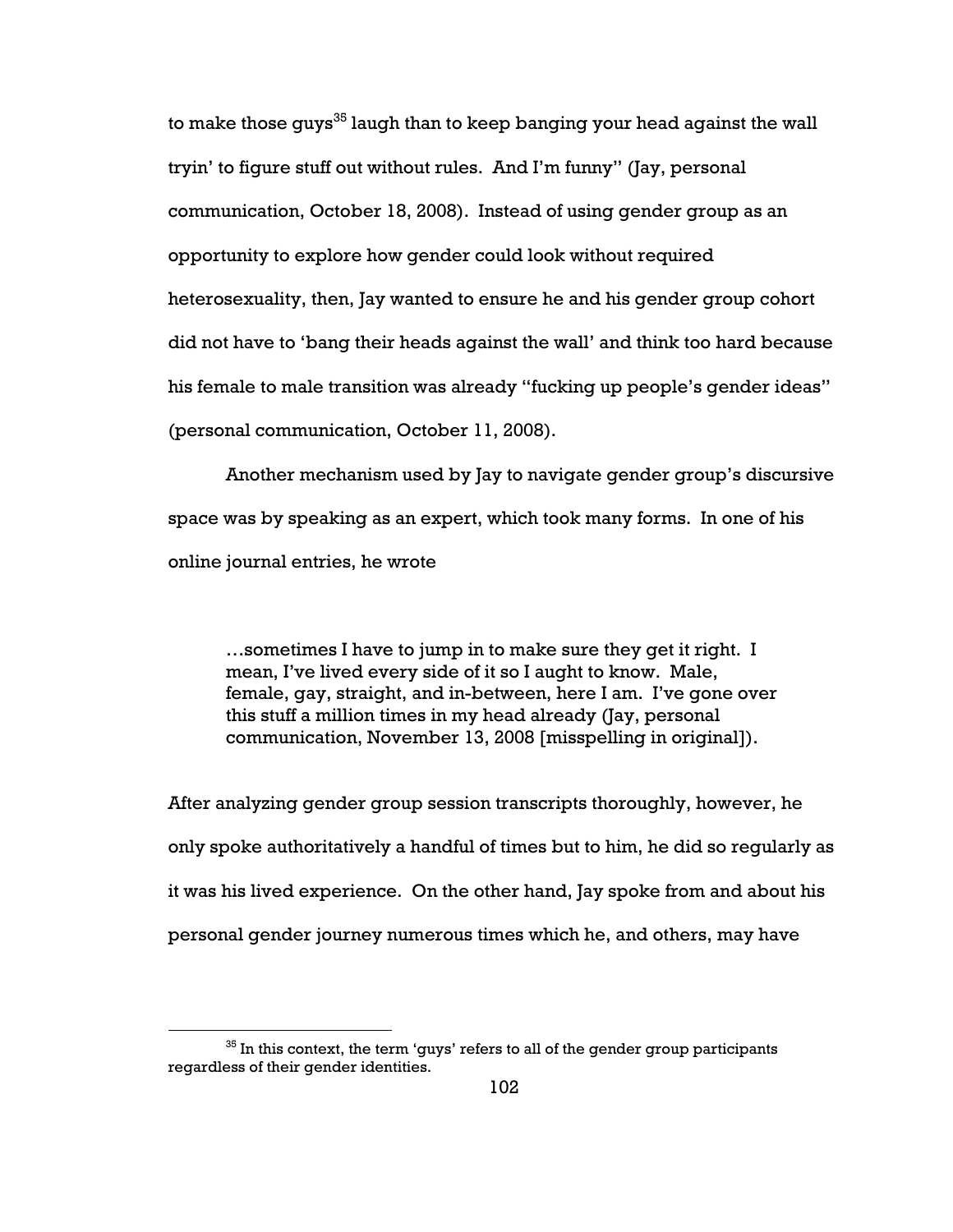construed as being an expert opinion. This notion is backed-up by Stacy, who in her final one-on-one interview said

Hearing what Jay had to say made the group at times 'cause he's been there. I mean, he's right that nobody really gives a damn how you fuck and where you fuck – and who you fuck, right? Maybe we should just all have an orgy so these things don't matter anymore (personal communication, November 25, 2008).

Such a self-perception led Jay to stand apart to some extent, thus leaving him room to negotiate gender group as he wished rather than grappling with the rest of the queer young adults to co-create a space loosed from compulsory heterosexuality.

## Affordances and Constraints

By choosing to use certain mechanisms to navigate gender group's lack of assumed heterosexuality, Jay both benefited and missed opportunities. After cognitively, emotionally, and physically struggling to come to terms with the gender demarcated restrooms Jay ended up relying on the gender dichotomy, his newly evident masculinity, and his desire to be 'one of the guys' to rationalize them. His negotiation strategy afforded him the comfort of familiarity with the gender binary, affirmation of his masculine gender expression, and hope he would fit in as male at some point. Jay counted on other people in his life to uphold heterosexual norms and therefore read him as a masculine male. In fact, when I asked him what his ideal personal gender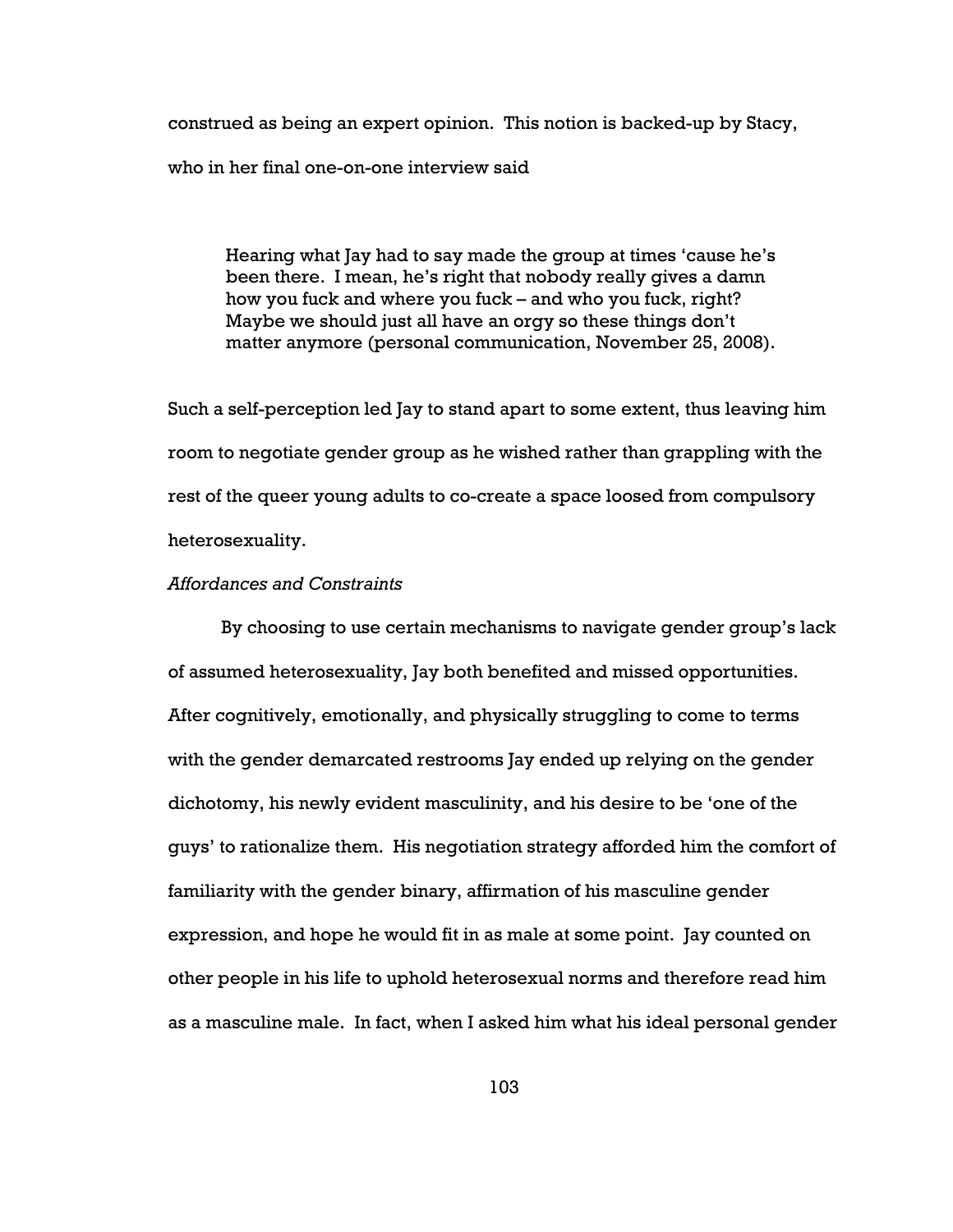would be he responded "…grrr, masculine army guy," affirming his desire to live up to many macho stereotypes perpetuated by assumed heterosexuality reinforcing his restroom decision (Jay, personal communication, November 24, 2008).

On the other hand, Jay also was limited by his navigation of the restroom issue. His reliance on societal gender and sexuality norms limited his gender expression to project pure masculinity so he could use the men's restroom and be at least tolerated, and at best welcomed, by Orin's masculine community outside of gender group. Simultaneously, however, by obeying the heterosexist rules of U.S. society he also restricted his ability to queer his gender identity anymore and question "where do the lines get drawn…what is this "gray"??" (Jay, personal communication, October 11, 2008 [punctuation in original]). In the end, Jay did not take advantage of gender group's removal of compulsory heterosexuality; instead he concentrated on surviving his day to day life based on past knowledge and experience.

Humor as a mechanism of negotiating gender group's discourse had both positive and negative ramifications for Jay. His wisecracks endeared him to the other queer young adults for the most part, as it provided common ground during discussions where members were unsure where others stood, especially Jay since he was transitioning. Moreover, Jay's comedy broke what I viewed as 'uncomfortable silence' when participants were unsure of

104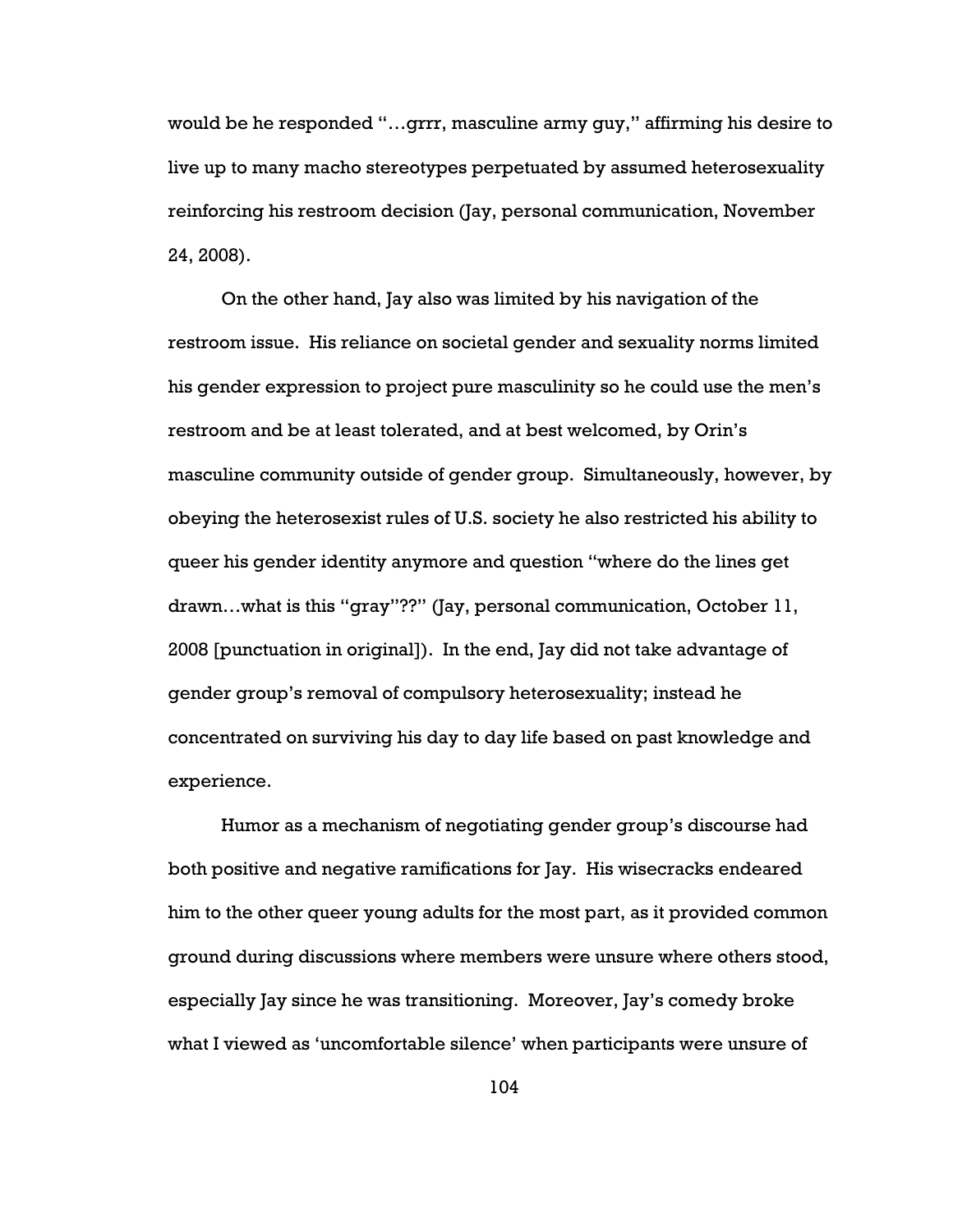what to say. This was not true for every person, however. In her online journal, Bea wrote

I was mad when Jay made the stupid fart joke last week, but everybody else was laughing so I let it go...it ruined my train of thought, concentration and what was a really important conversation. I'm fairly sure I'm the only one who feels this way…" (personal communication, October 12, 2008 [punctuation in original]).

Jay was not aware of Bea's feelings regarding his humor to my knowledge. Her feelings, however, still were an unknown constraint for Jay in terms of Bea's esteem for him, especially in terms of seeing him as an expert. Furthermore, his wit kept Jay from taking full advantage of gender group's non-heterosexual space to learn and grow personally.

Positioning himself as an expert to navigate gender group's space allowed Jay to engage and disengage from discourse without retribution from other queer young adults as they, for the most part, believe he had things "figured out" (Stacy, personal communication, November 16, 2008). Such agency was unique and enabled him to steer the conversation at times as well as avoid addressing topics that made him uneasy. That said, it also limited his individual learning opportunities as well.

## III. Learning

Throughout gender group's duration, Jay's gender journey was not linear but a combination of his development in a space with other queer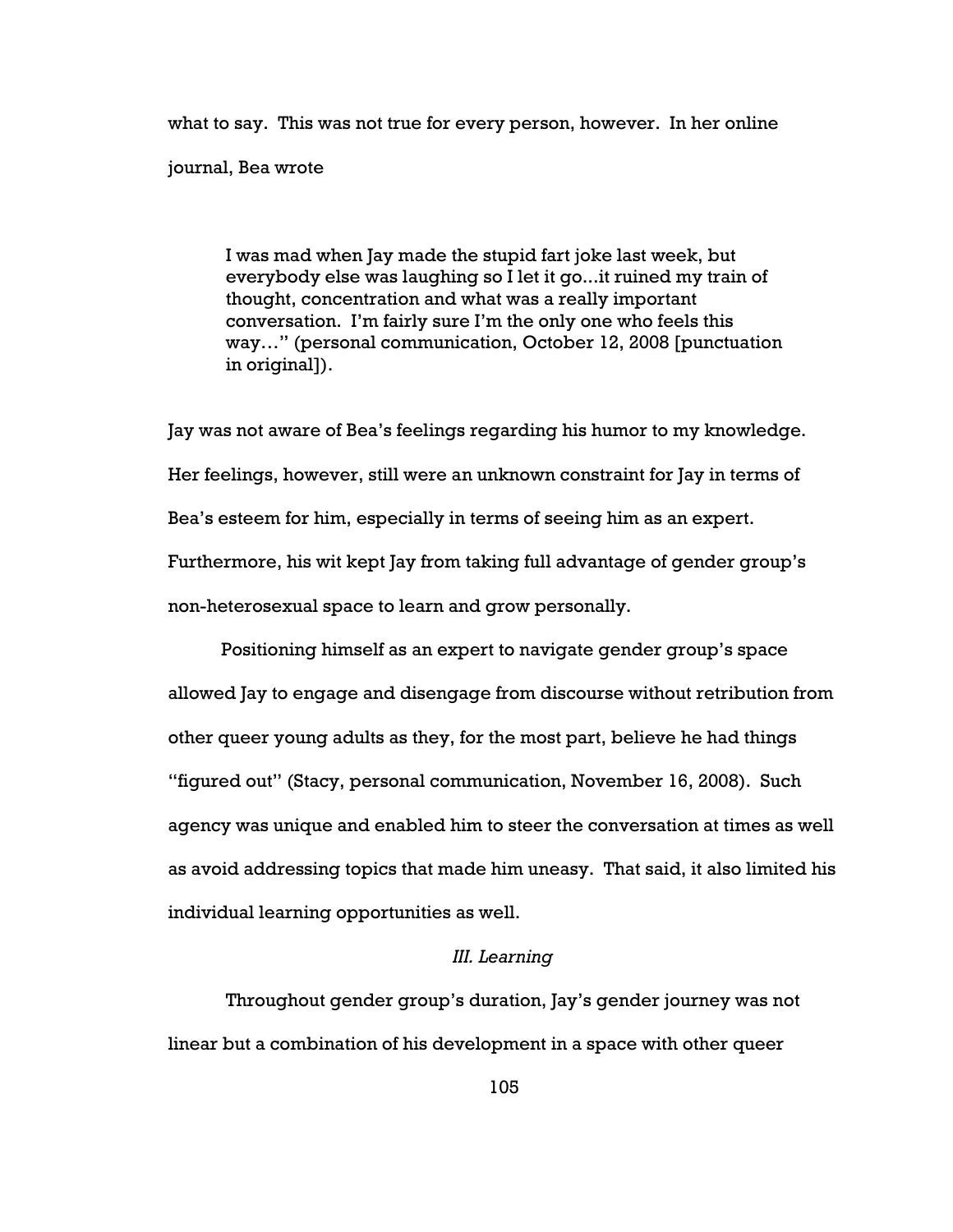young adults without compulsory heterosexuality and his continued lived experiences. As a result, his learning was affected in multiple ways, most notably by gender specific language and intertwining the concepts of gender, sex, and sexuality. First, however, it is important to examine Jay's personal accounts of his encounters with learning about gender.

At the first gender group session, Jay defined gender as "how someone portrays themselves as far as masculinity, femininity, clothing, stuff like that" (Jay, personal communication, October 5, 2008), more akin to the traditional definition of gender expression. Personally, when asked how he identified in terms of his gender identity Jay responded

…if we go off the whole binary system that people like to go with, I would say I'm female to male transgender, or if people actually understand what a transsexual is instead of just the whole umbrella term, I say that. As for myself, in explaining it to people that would understand concepts better, I would say I'm more just kind of like floating a little bit of both. I'm a little bit of both sides, a little bit of everything (personal communication, October 28, 2008).

Although he asserts he has explored gender extensively, it is clear Jay still was constrained by the gender binary. This is because it allows him to be "okay" to others as he is read as being somewhat within societal norms, as he tries to "send out the signal that I want to appear as a guy" (Jay, personal communication, October 20, 2008). Moreover, because he is read as male in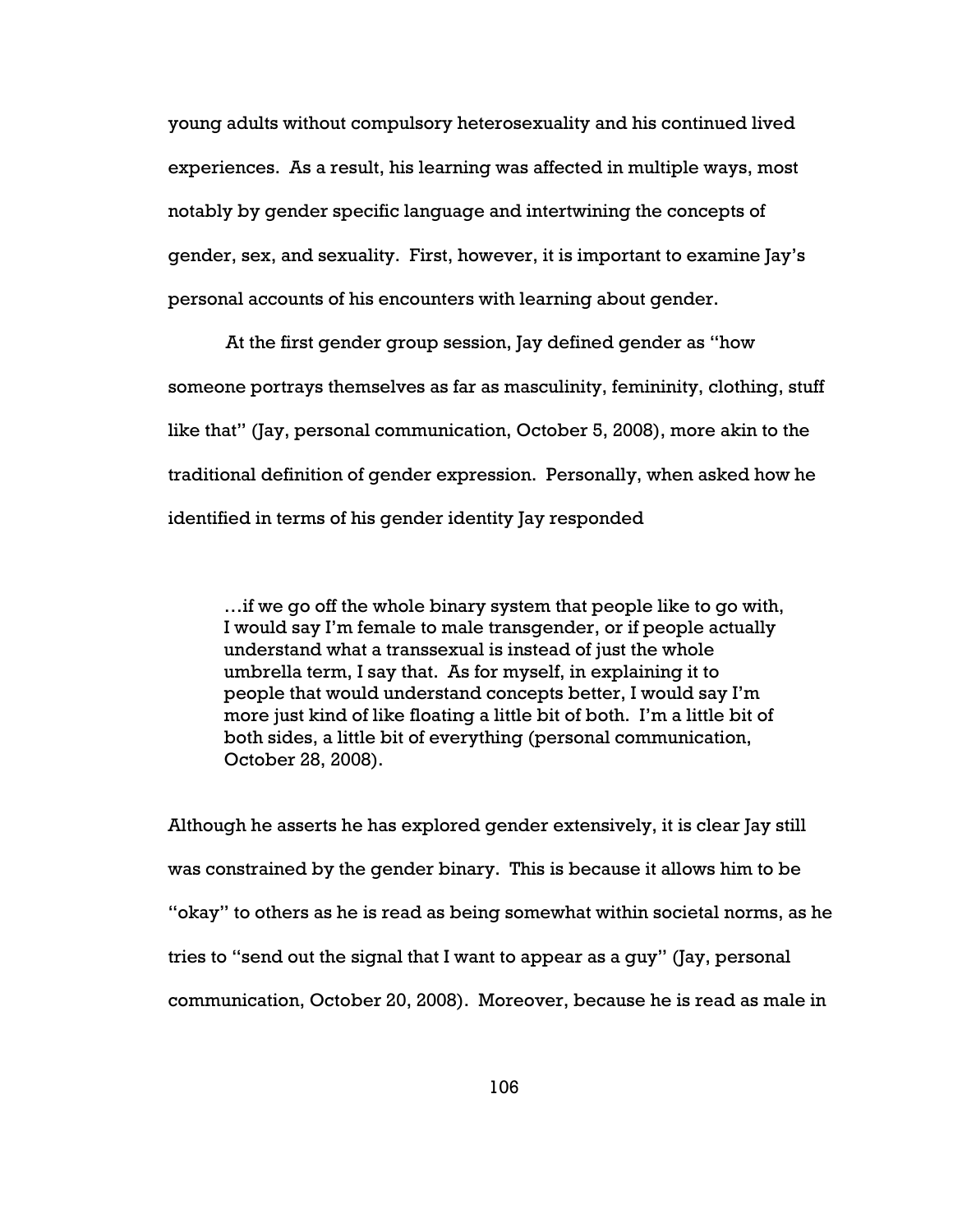most instances, Jay feels he is safer physically than when he was not able to be put in a box easily (personal communication, October 20, 2008).

During the time gender group met, Jay was in the nascent stages of using a self chosen masculine name instead of his more feminine birth name as well as exhibiting the physical manifestations of taking testosterone (personal communication, October 5, 2008). These lived experiences were crucial in his understanding of gender and his own gender identity. For example, he admitted he had "been observing guys and how they interact because I have to relearn that, which is very weird because guys interact very differently than girls do" (personal communication, October 26, 2008). Jay was uniquely aware, then, of the ability to learn, unlearn, and relearn about gender. Interestingly, however, Jay unconsciously placed his identity squarely into today's gender and sexuality norms in the U.S.; therefore allowing societal customs to define him instead of defining himself (Butler, 1990/1999, 1993, 2004)and belonging to that 'greater whole' (Sfard, 1998).

Despite his admission of relearning gender, Jay posited it was mostly related to his transition, not his group participation. He said he mostly learned "how other people saw it, how they characterized gender being different from sex" (Jay, personal communication, November 24, 2008). Indeed, the last question I asked each person in their exit interview was 'if you could be any gender, what would you be and why?' and Jay answered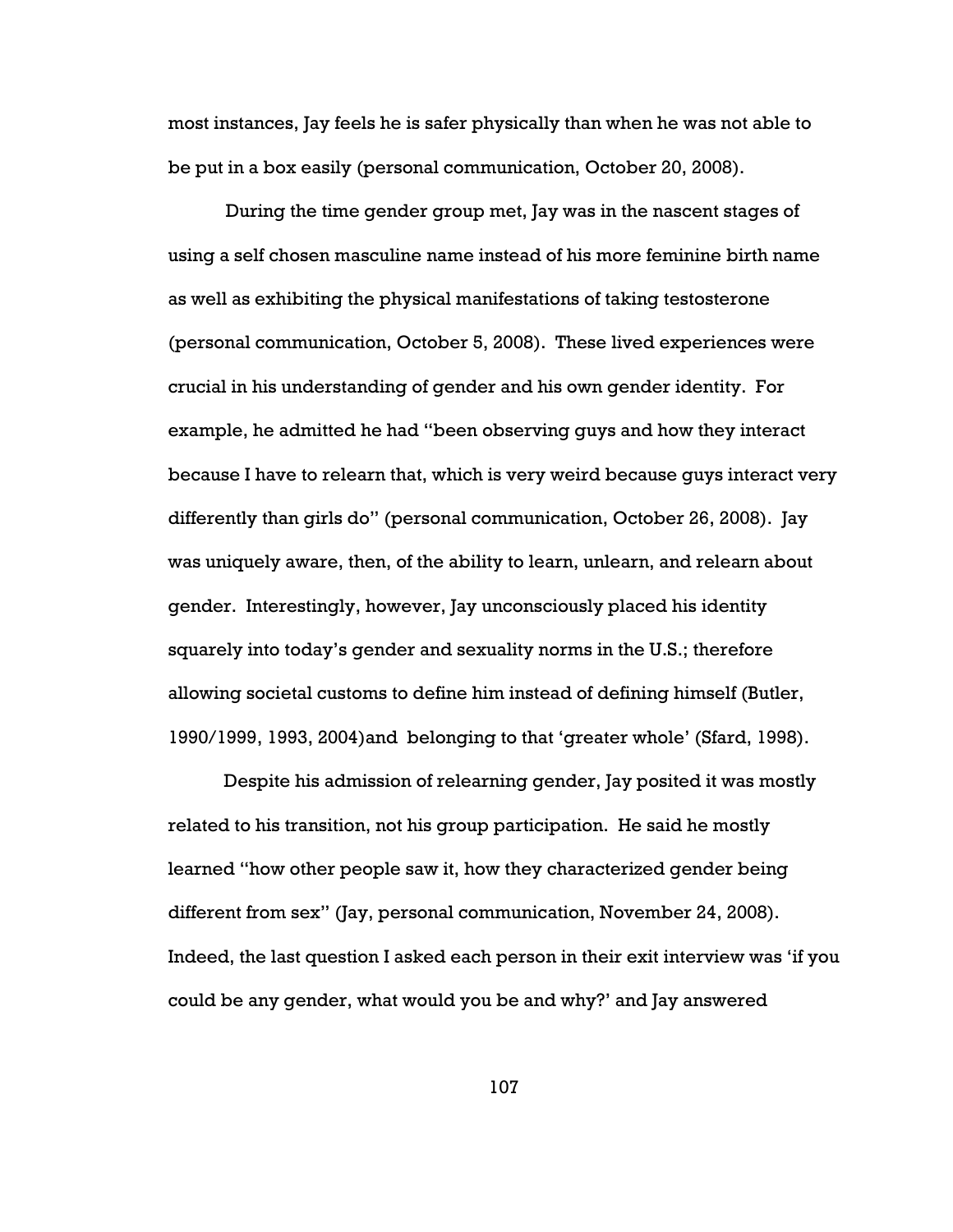I would be a biological male because I could pee standing up, I wouldn't have to worry about as many sexual issues, especially stuff like pregnancies, and I'd make more money and I could do things that women and trans-people can't do. If I had my way I'd be born a biological male and I'd still be in the army (personal communication November 24, 2008).

He did not answer the question. Instead, he talked about sex as if it was synonymous with gender. His learning, then, was about others' views not himself.

Intertwining gender, sex, and sexuality

Throughout the sessions, Jay – and the majority of other queer young adults – interlinked sexuality and gender despite the group defining norm of not assuming heterosexuality as well as his being outside the heterosexual standard. Harkening back to Foucault (1978/1990), this may be because heterosexual sociocultural ideals not only assume the authority of 'truth,' but make themselves true to such an extent that they could not be forgone even in a space designed to negate them. By co-constructing the community of practice through his discursive habit of intermingling gender and sexuality, then, Jay unwittingly undermined the group's premise.

As Butler (1990/1999) asserted, Jay believes sexuality echoes gender and gender echoes sexuality;

gender is linked to sexuality namely through sexual orientation, like you have to know what your gender is and what your partner's gender is in order to figure out what your sexual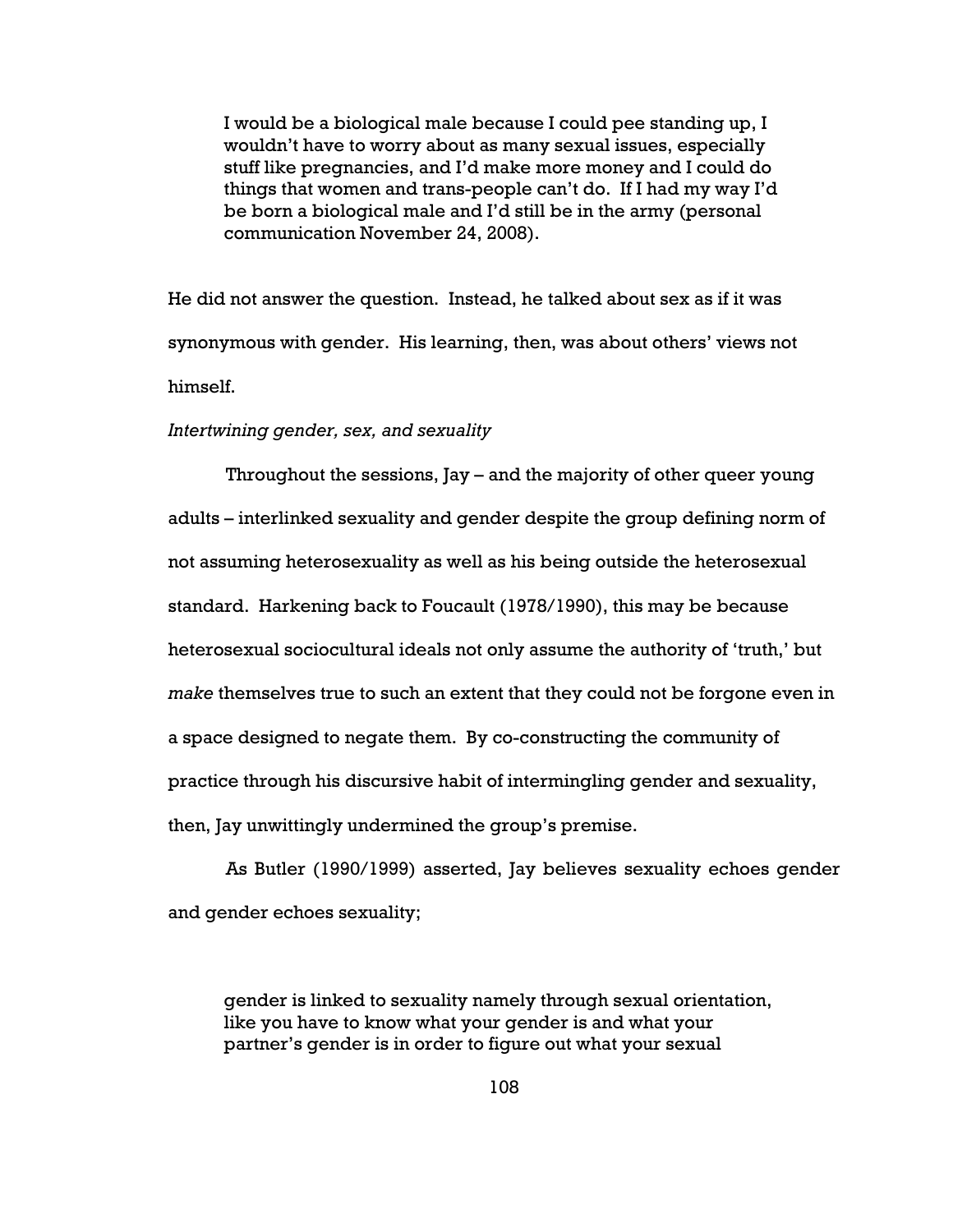orientation is so somebody can box you up in this nice little package (personal communication, October 28, 2008).

He continues to explain he would have to know he is "female to male" to know he was a straight transman when he had sex with women. Basically, he believes others want to know a person's gender because "they just want to know your sexual orientation" (Jay, personal communication, October 28, 2008). So for Jay, gender is linked directly to sexual orientation. He also states, however, that he "figured out the whole difference between sex and gender" (personal communication, November 24, 2008) but then goes on to say that sex always has dictated gender in his mind, which is why he began taking testosterone.

Jay's views influenced others in group sessions. In a discussion about how people signal their gender, Jay posited his gender was the same as his sex. In his online journal afterward, Benji wrote Jay's point made him realize "masculine and feminine traits are innate" and that people's "gender presentation and assumed sex influences how others see our sexual orientation" (personal communication, October 24, 2008). Previously, he saw gender as a social construction and not innate. By the end of my research, however, Benji once again saw the differences between sex and gender and even asserted it was "the male/female gender roles that are broken and make people feel uncomfortable…heterosexual people…feel even more threatened than they are about sexual orientation" (personal communication, November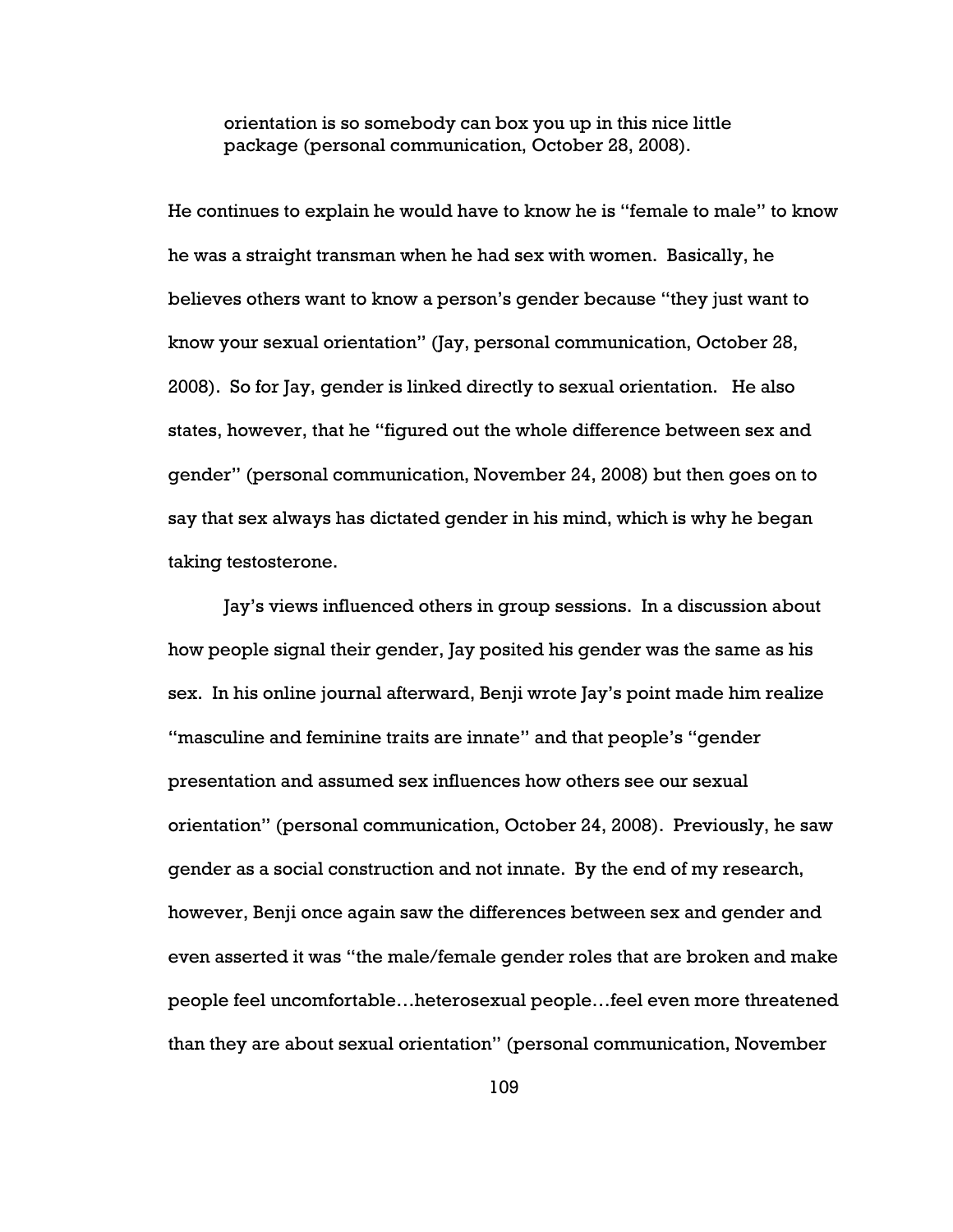23, 2008). Stacy had a similar back-and-forth experience based on Jay's opinion. Consequently, his learning was curtailed by his own participation being taken as fact by the queer young adults instead of challenged. Language

Language was an impediment to Jay, as well as others in group meetings, as he had difficulty with terminology around sexuality, the gender binary, gender identity, and sexual orientation. No matter how group members tried, discussions always came back to terminology tied to the gender binary as if deviating from it would cause harm (Almeida, et al., 2009; Dubowsky Ma'ayan, 2003; Lucal, 1999; Savin-Williams, 2005a; Savin-Williams & Cohen, 2007). For instance, when Jay attempted to introduce new gender terminology during a session -- "vaginally advantaged" and "vaginally deprived" (personal communication, November 2, 2008) – Stacy kept saying she "didn't get it" (personal communication, November 2, 2008). Moreover, Benji argued that terminology did not need to change, "just the concept of how we talk about [gender]" did (personal communication, November 2, 2008). In effect, contemporary gender terminology has been so reified for Benji that he could not imagine a world without it. After his suggestions were thrown out, Jay reverted to conflating sex with gender, female with feminine, and so on therefore limiting the community of practice by relying on enforced heterosexuality.

110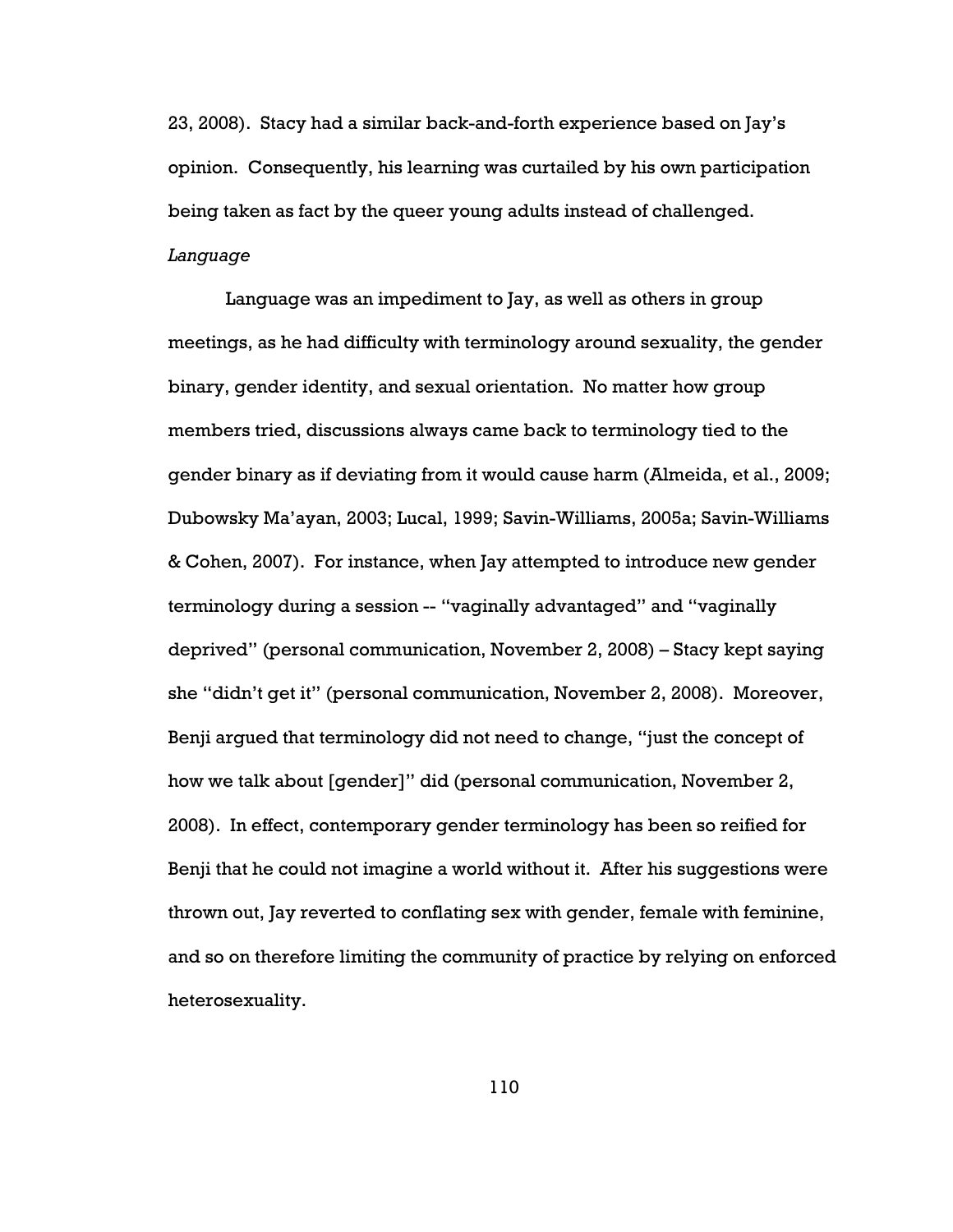On the whole, Jay's lived experiences greatly affected his gender journey, both before and during gender group. He learned at an early age that sex was tantamount to gender and still believes it today, despite being able to interact with and listen to others with differing ideas. Part of his inability to parse gender and sex may also be a result of not having the language to explain his gender identity to his satisfaction, as Ann posited (personal communication, November 25, 2008). That said, Jay's learning did progress but he has not, and may never, integrate a concept of gender that is not based on heterosexuality into his identity.

### IV. Summary

On the whole, Jay negotiated gender group's space with both positive and negative results by positioning himself as an expert, using humor, and relying on compulsory heterosexuality and the gender binary. These navigation methods affected his learning as did the limitations of language. Each of these, however, was influenced by Jay's previous lived experiences when he learned at an early age that sex was tantamount to gender. He still believes it today, despite being able to interact with and listen to others with differing ideas. Part of his inability to parse gender and sex may also be a result of not having the language to explain his gender identity to his satisfaction, but he also was invested in maintaining the heterosexually based gender binary to ease his transition in terms of acceptance by others as well as to claim some of his newfound patriarchal dividends.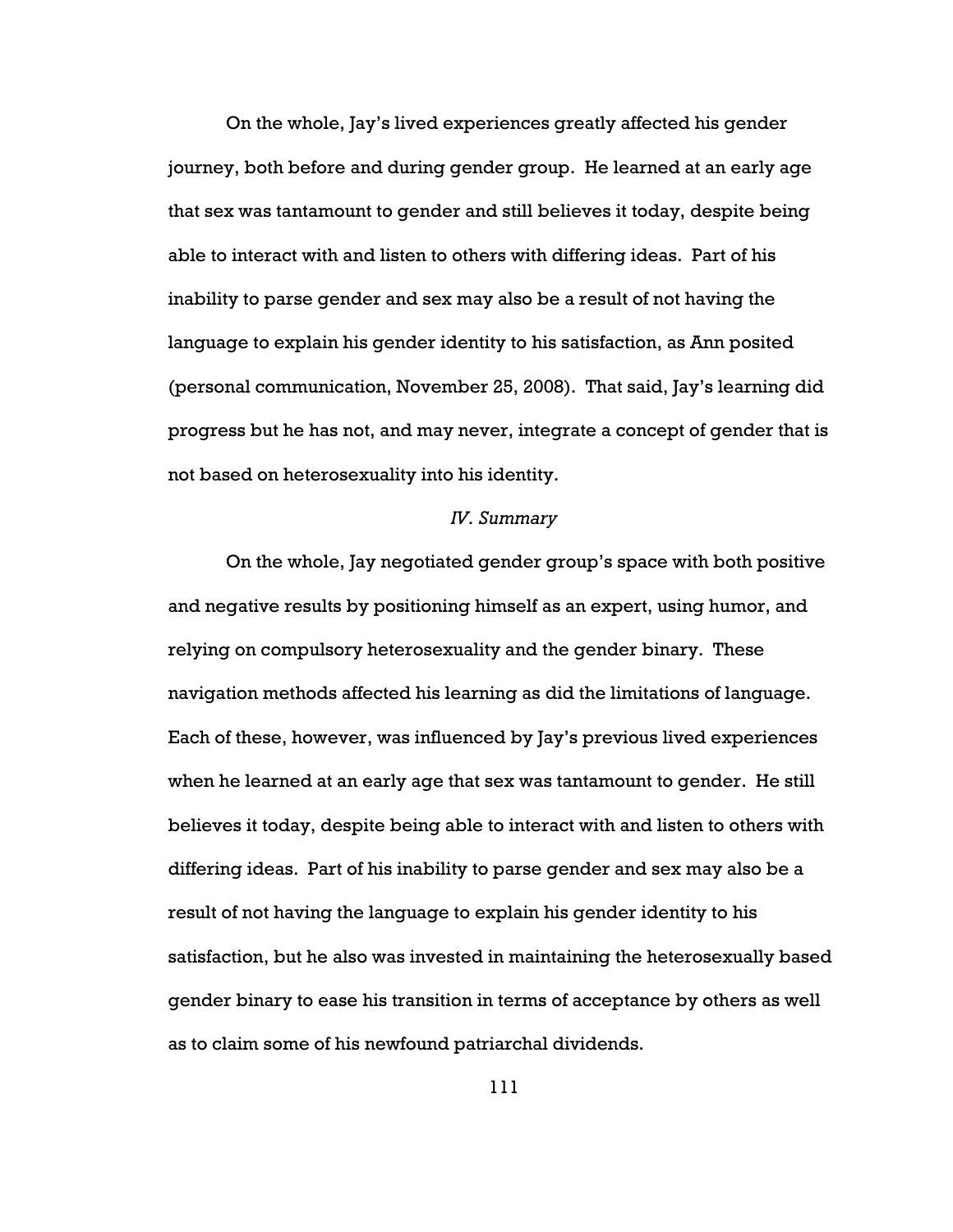## CHAPTER SIX

## Bea: A Progressive Journey

A journey usually refers to physically travelling from one place to another. During my research project, however, Bea's gender journey was cognitive, emotional, and ultimately unfinished. Her progress in terms of learning, unlearning, and relearning gender is examined in the context of gender group. More specifically, I explored her learning through participation, valuation of 'gender' as a concept, and personal agency. Bea's experiences, then, demonstrate how one of the group's queer young adults learned, unlearned, and relearned about gender and gender identities in a space where compulsory heterosexuality was not enforced.

Through an investigation of Bea's gender journey while she attended gender group meetings, I found that gender is recognized as pivotal in queer young adults' lives. Moreover, I also found that participants claimed personal agency around transgressing the gender dichotomy. To best illustrate these findings, the chapter is segmented into three sections. First, to contextualize Bea's experiences, her background is described. Then gender's importance is examined and leads into analysis of the concept of agency. Together, these sections illustrate Bea's gender journey while depicting two of this study's findings: 1) in a space where assumed heterosexuality is not assumed, queer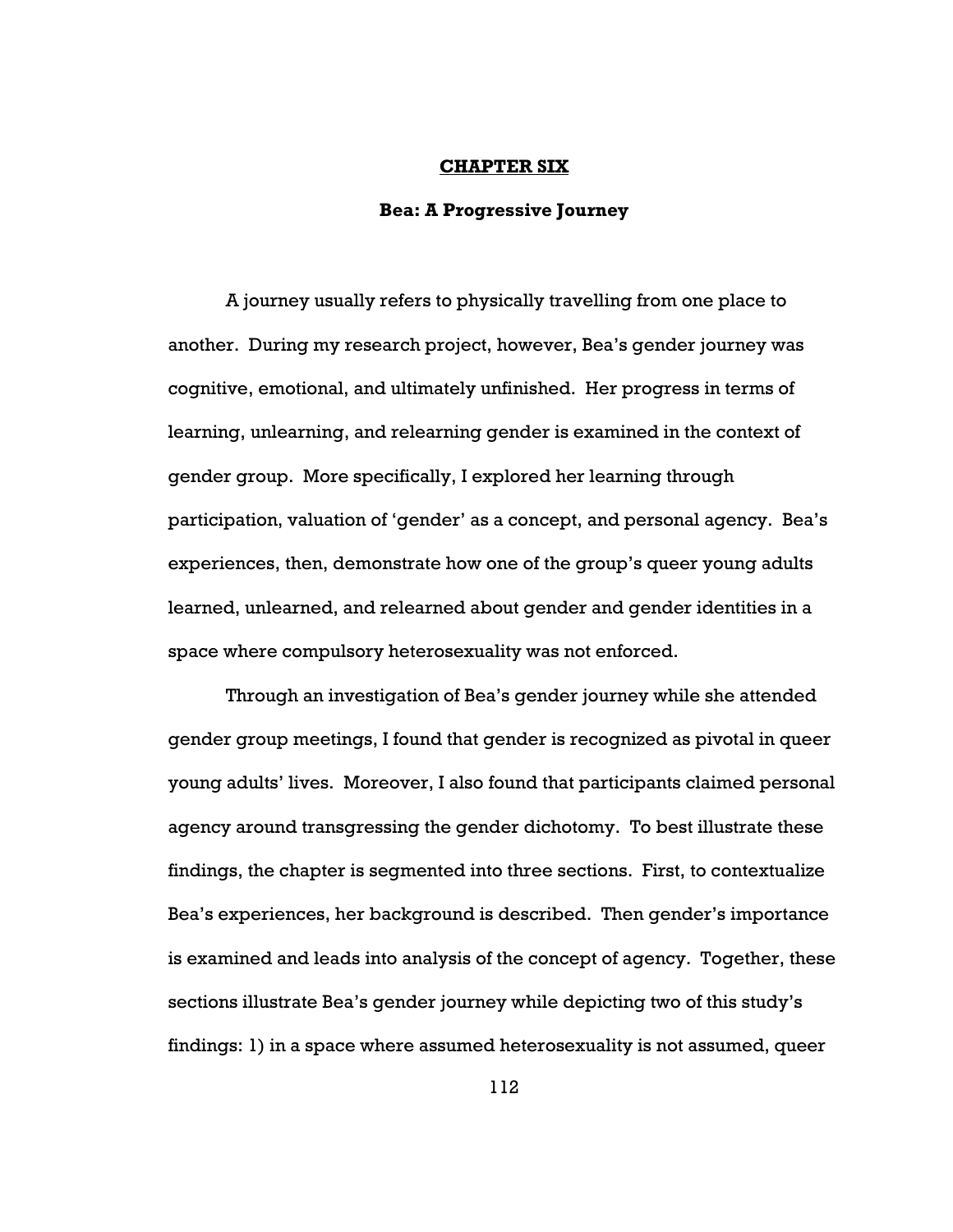young adults recognize gender as fundamental to their lives, and 2) space where heterocentric rules are not imposed is significant for queer young adults to obtain agency around the gender binary.

#### I. Bea

In gender group, Bea was unique. She was the only junior, the only person not originally from the East Coast, and most importantly for this work, the only one whose progress around loosening gender from heterosexuality was fathomable. As a result, she started a new leg of her gender journey without the confines of hegemonic heterosexuality during gender group sessions.

On the surface, Bea felt she was a fairly representative Orin College student. She asserted this was because she is female, like almost 75% of its undergraduates,  $36$  was near the top of her high school class academically, raised in Pennsylvania, and has a part-time job to help pay her tuition (Bea, personal communication, October 28, 2008). Unlike most of her peers -- even in Orin's lesbian, gay, bisexual, transgender, queer, and ally (LGBTQA) student community -- Bea self identifies as queer. As she says, "a lot of people can handle the whole gay thing and when I tell them I'm queer, you know, they look at me kind of funny" (Bea, personal communication, October 12, 2008). Consequently, Bea is used to having to explain parts of her identity to

 $36$  According to official Orin College statistics, however, male enrollment is up 112% since 2000 (Orin College web site). In a personal conversation, a senior Orin administrator informed me that many current students as well as outsiders tend to exaggerate the percentage of female undergraduate students (personal communication, October 13, 2010).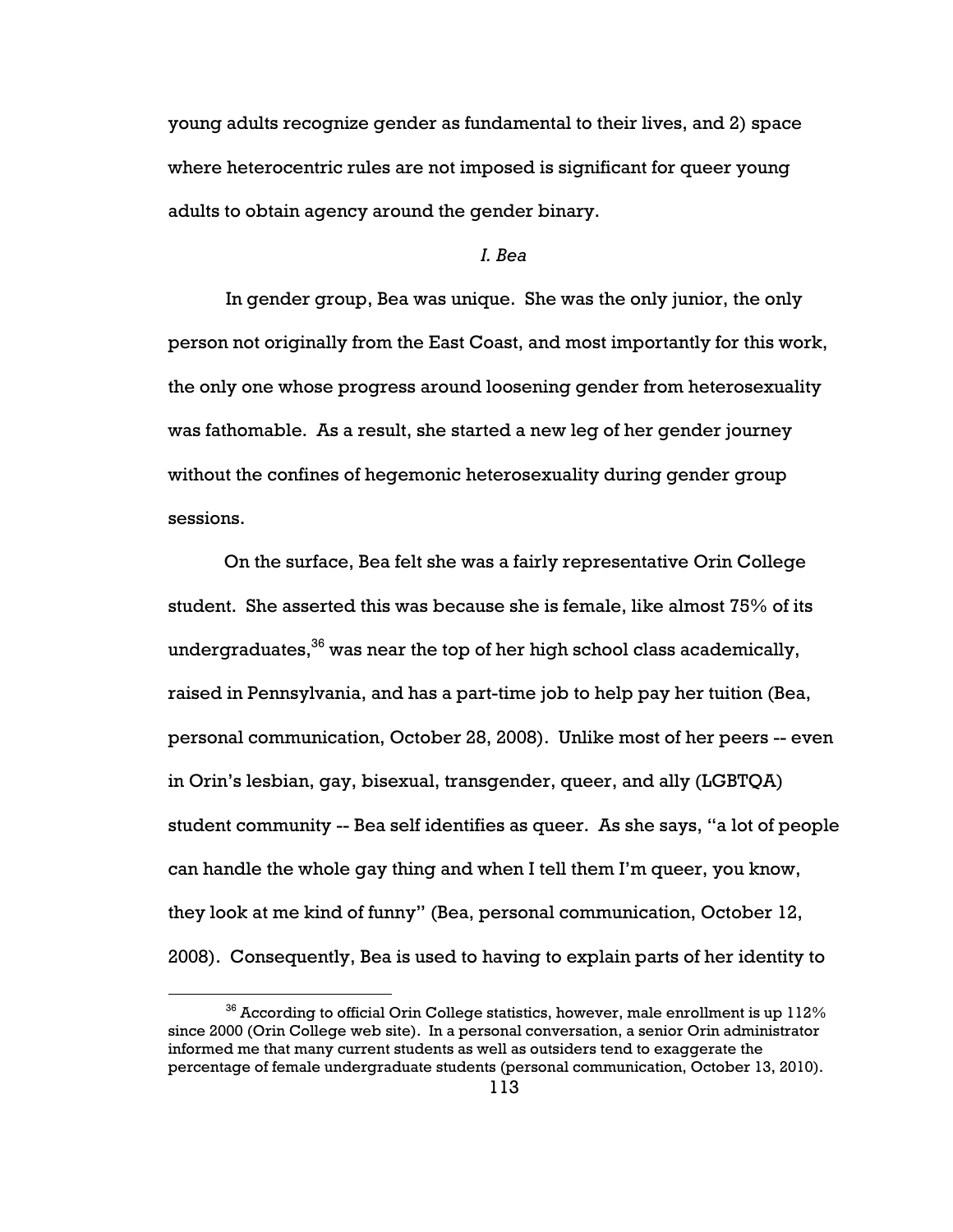others and was just starting to realize she was "being defined because [she has] a vagina, and [she's] really sick of it" (personal communication, October 28, 2008) when gender group meetings commenced, both of which are atypical for Orin undergraduates, even those in the LGBTQA community.

Before attending college, Bea admittedly did not question much in her life. In Southwestern Pennsylvania where she was raised, she asserted that "your sex is your gender and the definitions other people give you are based on that fact" (Bea, personal communication, October 28, 2008). Bea did not think about gender until after kindergarten when she

…realized that there was another gender and everybody talked about the other gender and wanted to date the other gender, even though we were seven and we didn't know what it meant (personal communication, October 28, 2008).

As a result, she "was really turned off by boys because [she] didn't want to date them" (Bea, personal communication, October 28, 2008). Interestingly, the intermingling of gender and sexual orientation began early for Bea. In addition, Bea admittedly did not have many adult men in her life. She met her biological father when she was nine years old and her grandfather was in his 60s during her formative years. Accordingly, most of her learning about gender was either from her predominantly female teachers, school, mother, and especially her maternal grandmother.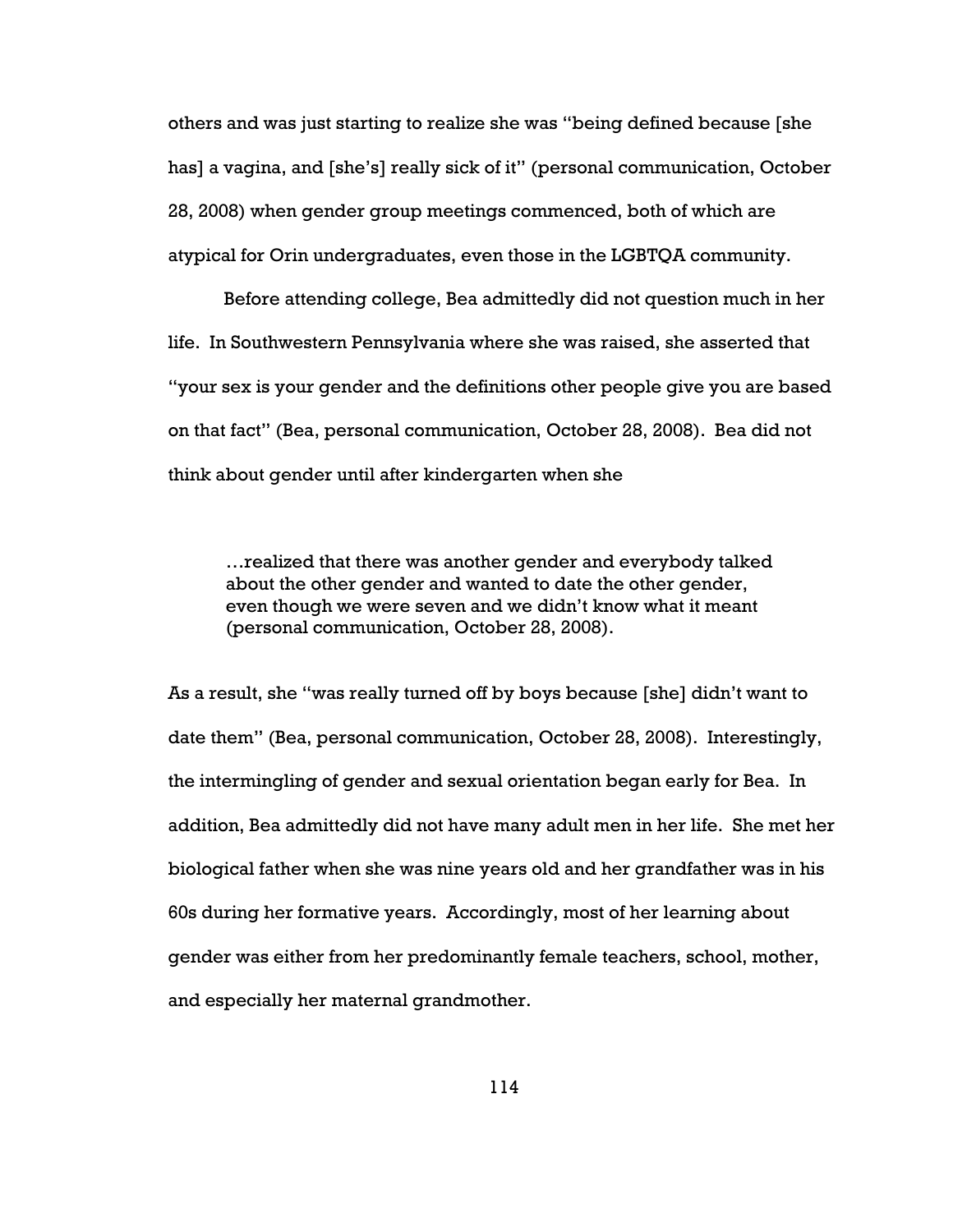Her grandmother was the person with whom she spent the most time growing up, but she did not force Bea to be a girl. Instead, she always wanted her to have a "feminine touch" (Bea, personal communication, October 28, 2008). For example, if her grandmother thought her clothes were too masculine, she would ask: "isn't there something more feminine you can wear, or do, or say, or act?" (Bea, personal communication, October 28, 2008). So, she did those 'more feminine' things like ensuring her sneakers were pink, being a majorette instead of playing an instrument in the band, and so on. Bea explained

…a lot of the things I did were very female. I wasn't allowed to do gymnastics because it was too competitive and my mother didn't want me to be competitive. I didn't want to play drums because all the boys played drums. So there were really big gender lines, and you never saw them (personal communication, October 28, 2008).

She posits, however, that she did not do these things to please her mother and grandmother, rather "it was to please myself because it's what I thought I was supposed to be doing" (personal communication, October 28, 2008). Thus, Bea's gender was, and continued to be "what [she] was raised that it was supposed to be" (personal communication, October 28, 2008).

Despite not questioning gender in her formative years, Bea stridently chose not to be identified as heterosexual. She stated: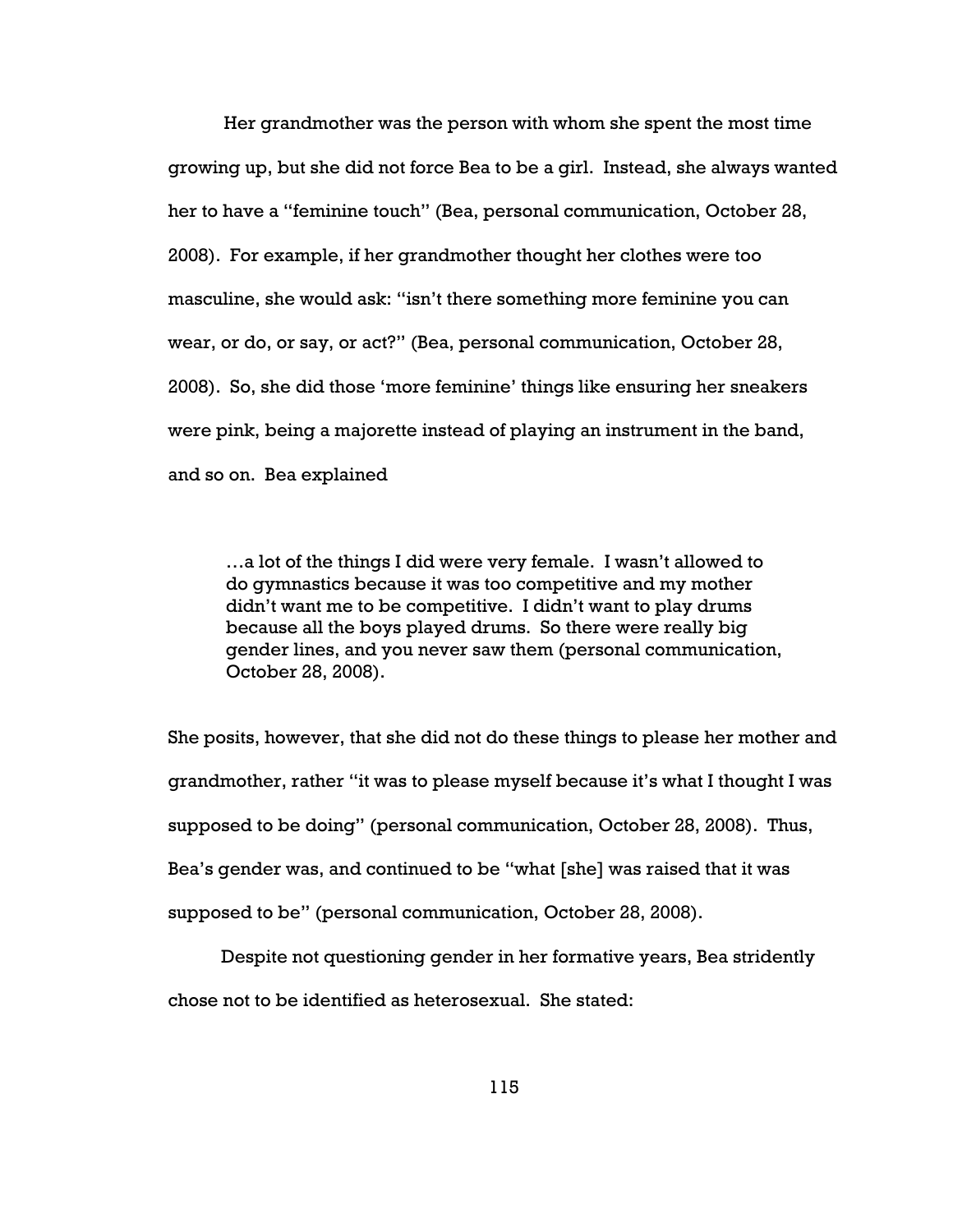Um…in high school I vehemently chose not to pass [as heterosexual]. I was very, very out and um…I was guilty by association more than anything because I hung out with people who were known not to be straight and therefore I was assumed to not be straight. Anyone who hung out with me was assumed to not be straight…I told everybody I could and get them to tell everybody they could…I would hear another rumor flying around the high school and really didn't like what that did to people. And the best advice I ever got was, "you're going to be out in two ways, either by choice and something you accept or as a rumor that you're going to deny." And I was like, I won't live like that. I refuse (Bea, personal communication, October 19, 2008).

Bea, then, wanted to contest heterosexual norms and as she stated, "automatic assumptions" (personal communication, October 19, 2008) during her secondary schooling. She never tied such actions to gender, however, even in later gender group sessions and interviews.

Overall, Bea's surroundings did not cause her to question gender when she was growing up as most of her activities and experiences were female oriented, such as having all girl sleepovers, going Black Friday shopping annually with her female relatives, and sometimes even assisting her grandmother at the daycare center where she worked with all other women. The only time she was around men was at functions with her grandfather, a Lutheran minister $37$ . Notably, however, her paternal grandmother was a correctional officer, but would not discuss it with Bea. In fact, she only saw

 $37$  Bea made sure to emphasize, however, that women were allowed to become ministers and there was one in her synod, but there "…just weren't many in our area that I knew of" (personal communication, October 28, 2008).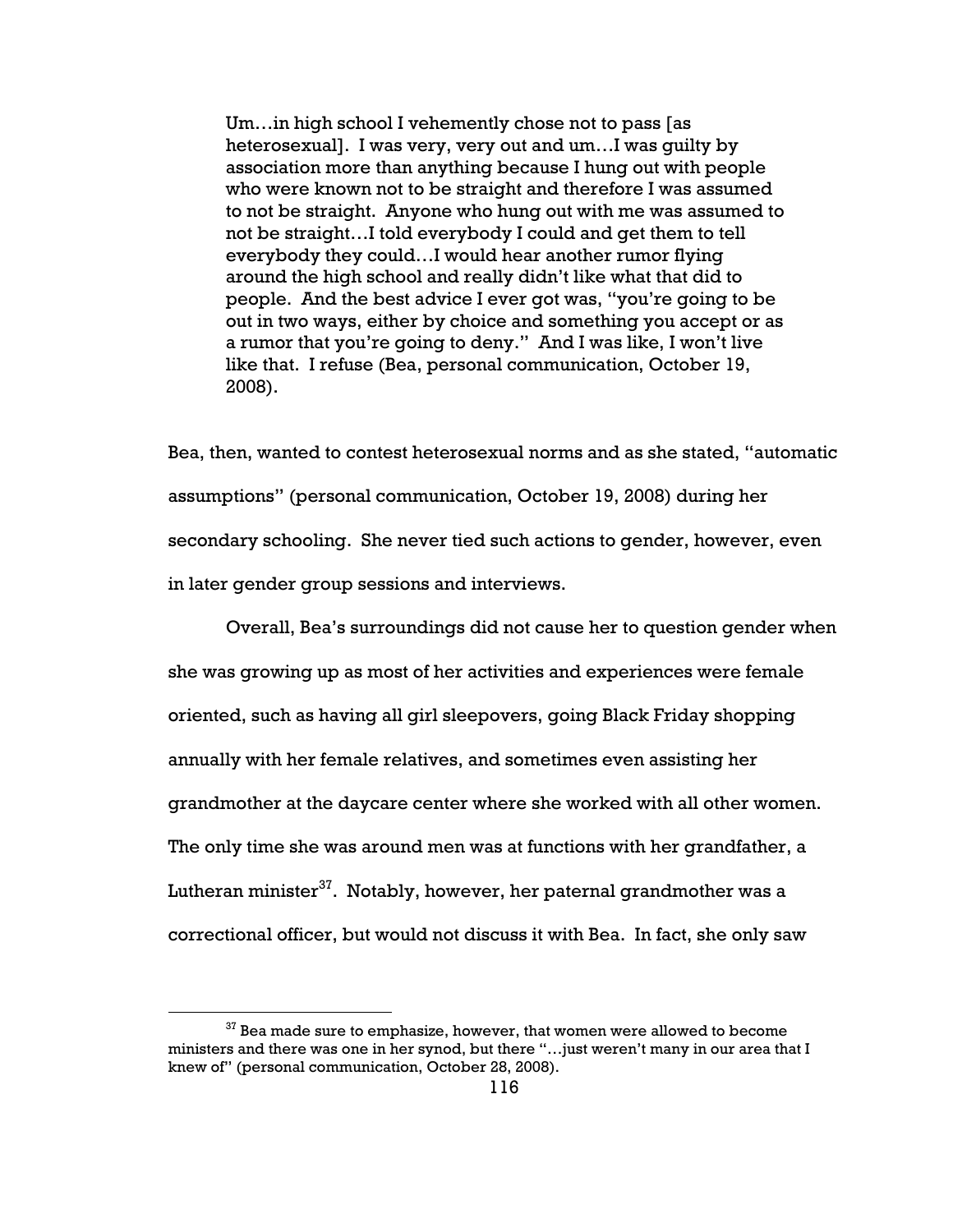her grandmother in her prison guard uniform once in her life – a fact by which she is still amazed (Bea, personal communication, October 28, 2008).

# II. Gender Makes a Difference

After gender group began, Bea began "noticing gender everywhere" (personal communication, October 28, 2008) because she did not realize she "had other options until now" (personal communication, October 12, 2008). Moreover, during the first discussion of gender group, she uttered one of the most telling statements about her and the other queer young adults' questioning of gender:

…whenever you start talking about gender, you're challenging something very, very fundamental to even the most liberal, open-minded people. It's a really difficult space to go to…to mess around with gender ideas (Bea, personal communication, October 12, 2008).

Bea continued by giving an example which focused on QZ:

…even within the queer community once you start going into gender issues, it somehow always comes back to heterosexuality as the standard guy/girl sex, whatever. It seems to always go back to that (personal communication, October 12, 2008).

Through her statement she illuminated how gender is so misunderstood as a topic that conversations around it usually revert to sexual orientation, even in majority queer spaces. Using the example to reflect on her own life, Bea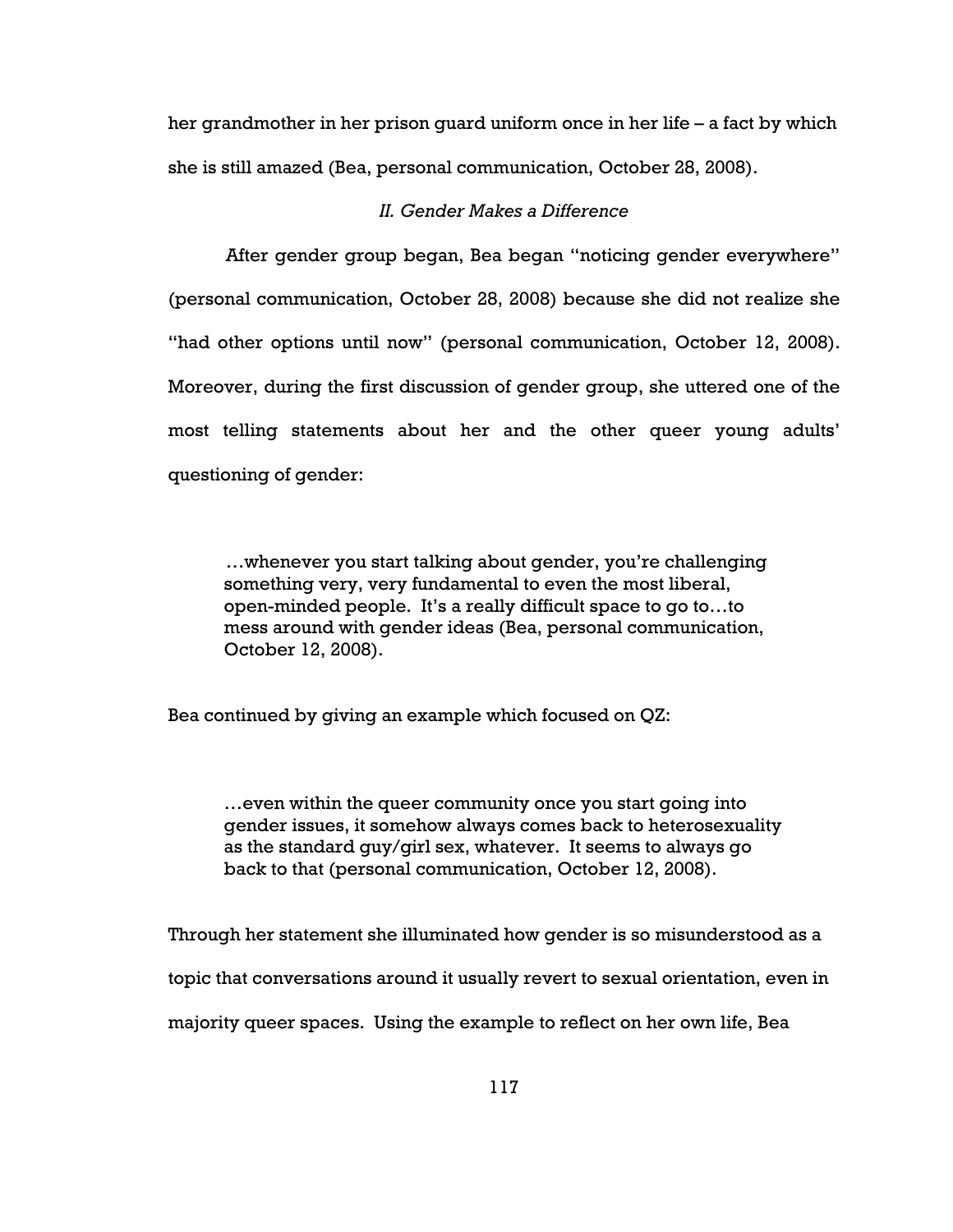remembered that "so much of who [she is] rests on the fact that [she is] not straight that [she] hadn't really thought about what it means to be any other part of [herself]" (personal communication, October 12, 2008). Bea went on to challenge her group mates -- and indeed heteronormativity -- regularly in terms of their reliance on the gender binary, especially when they elevated sexual orientation to a primary position. She argued that although they are linked,

…a lot of sexual orientation is breaking gender stereotypes more so than any sexual issues people have with it. It's who you're with and not what you're doing…the whole sex aspect of it I don't think is nearly as important as the fact that women are not supposed to date other women or do a man's role (Bea, personal communication, October 26, 2008).

In bringing conversations back to gender away from the binary, Bea not only

was a legitimate group participant, she also was queering the topic by

questioning its reified nature in the U.S.

As she discovered she had much to unlearn and learn about gender,

Bea had what she called "a great moment of insight" while reflecting about

gender group in her online journal (Bea, personal communication, November

1, 2008). She wrote

I have never really been able to think about sexual orientation in terms of anything other than sex. I've understood differences in gender, but only in terms of degrees of femaleness and maleness and never really as an entity in and of itself. I realized that who I like is not very dependant on a person's sex, but is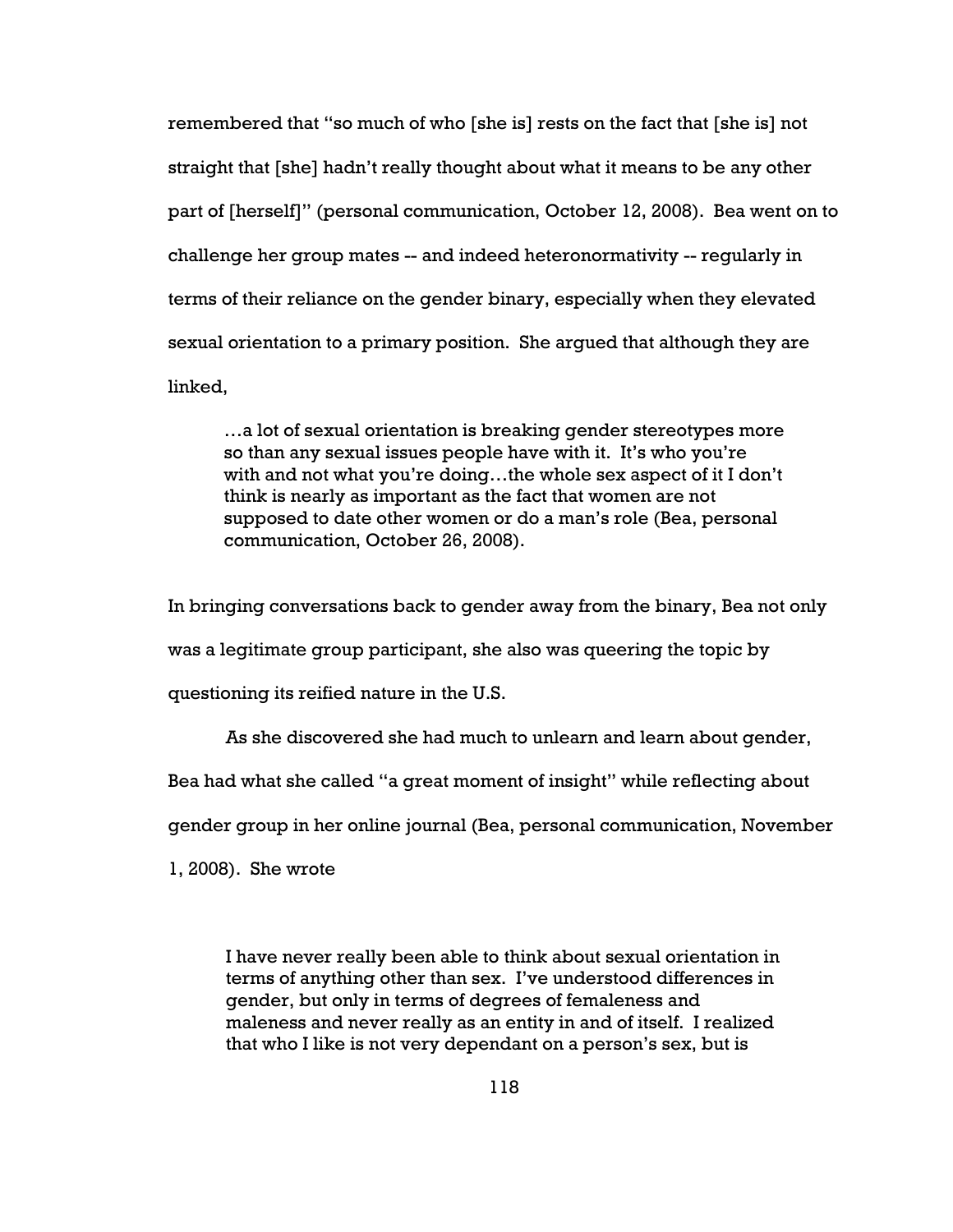often based on their gender presentation (Bea, personal communication, November 1, 2008).

It was through her strong identification with being queer, then, that Bea was able to determine gender expression's importance in her life beyond femininity and masculinity. On an individual level, she shared an anecdote about her own gender presentation:

So before, my friends were just like, 'oh, I'm not going to wear make-up today.' I'm like, 'I'm not wearing make-up today and that has something to do with my femininity and masculinity. It means something even if it's only to me.' Before I would've just been like, 'okay, I don't have time to out make-up on.' Now it's like I have made a conscious decision. In other words, she knew she had much to unlearn and learn about gender and she was grateful she had gender group as a safe space to process her thoughts (Bea, personal communication, November 25, 2008).

Bea understood she was 'doing' gender (West and Zimmerman 1987) and asking herself "questions that [she'd] never asked [her]self before, that [she] didn't even realize existed" because she was "working on incorporating gender into my actual identity" (personal communication, November 25, 2008).

Bea realized that despite working on gender personally, she always would be categorized in terms of it by others. In gender group one day, she asserted she was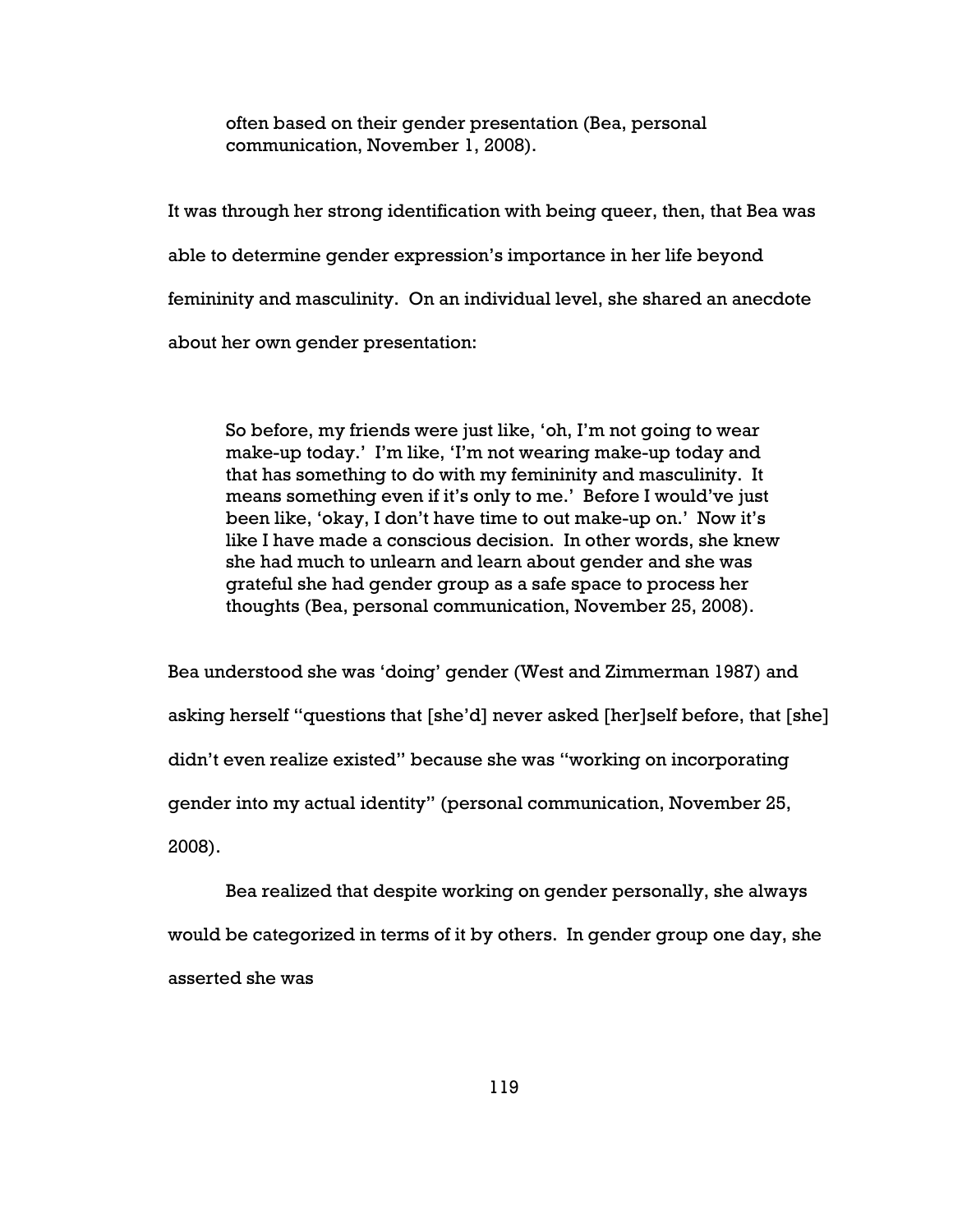…constantly called a girl, but there are a lot of female things I don't identify with so…and there are plenty of women that I'm nothing like and I don't want to be anything like but I'm still called a woman and I'm still grouped with those people no matter what (Bea, personal communication, October 26, 2008).

She was frustrated by such boxing of her identity, especially around her implicit gender because

…it is so foundational, so assumed to be boy this and girl that and in reality – well, my reality – it is so personal and changing so I don't know how people keep assuming so much about people (Bea, personal communication, October 26, 2008).

Such conflict between her reality and the reality of U.S. society's obligatory heterosexuality made Bea realize that one's perceived and actual gender make a difference on many levels.

Although by her final one-on-one interview she could not point to many specific moments in gender group that allowed her to think about gender beyond the constraints of compulsory heterosexuality, by the end of the research Bea had challenged the reified categories of the gender/sex dichotomy. Even in her daily life, Bea asserted she was "noticing gender everywhere. Like signs on the bathrooms bother me and the forms I have to fill out really bother me…" (personal communication, October 28, 2008). She was also seeing gender and its significance in her on-campus activities: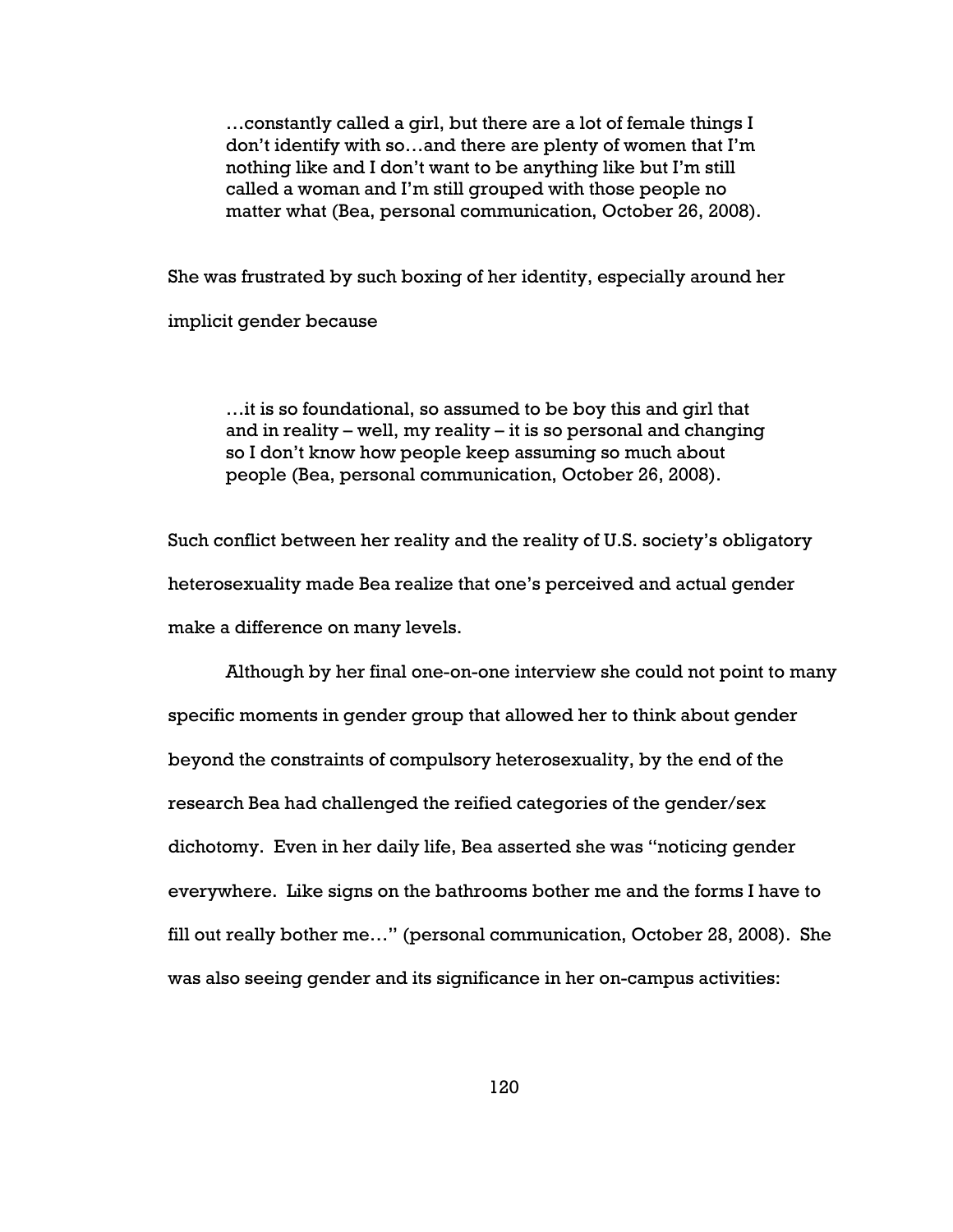I do QZ and a lot of things we talk about in QZ are very geared towards gender, even though they think they're geared toward sexual orientation. So I feel like the gender issues are there and nobody sees them, or they don't want to see them…[because] gender's already well established (Bea, personal communication, October 28, 2008).

 Bea eventually tried to point out gender's relevance to the sexual orientation related topics discussed at QZ meetings, but reported in her last interview that "no one really listened because they all thought things were only about being gay or lesbian" (personal communication, November 25, 2008).

Bea made significant progress during the length of the study by embodying in words and deeds her disregard for the gender binary in her intellectual and personal lives. She acknowledged, however, that in day-today living heterosexuality and dichotomous gender are inescapable, but due to her participation in gender group she felt as if she now had agency in what she was doing in those regards. She also admits she still is working on her gender identity and she does not think

…it's quite entirely what [she] want it to be yet. There are times when I feel like I have to be feminine, and I do not want to ever have to feel like I have to be anything other than [me] because I want to. I'm not quite there yet (Bea, personal communication, November 25, 2008).

As much as possible within the limitations of gender group, then, Bea recognized the importance of gender in her life and thus began her gender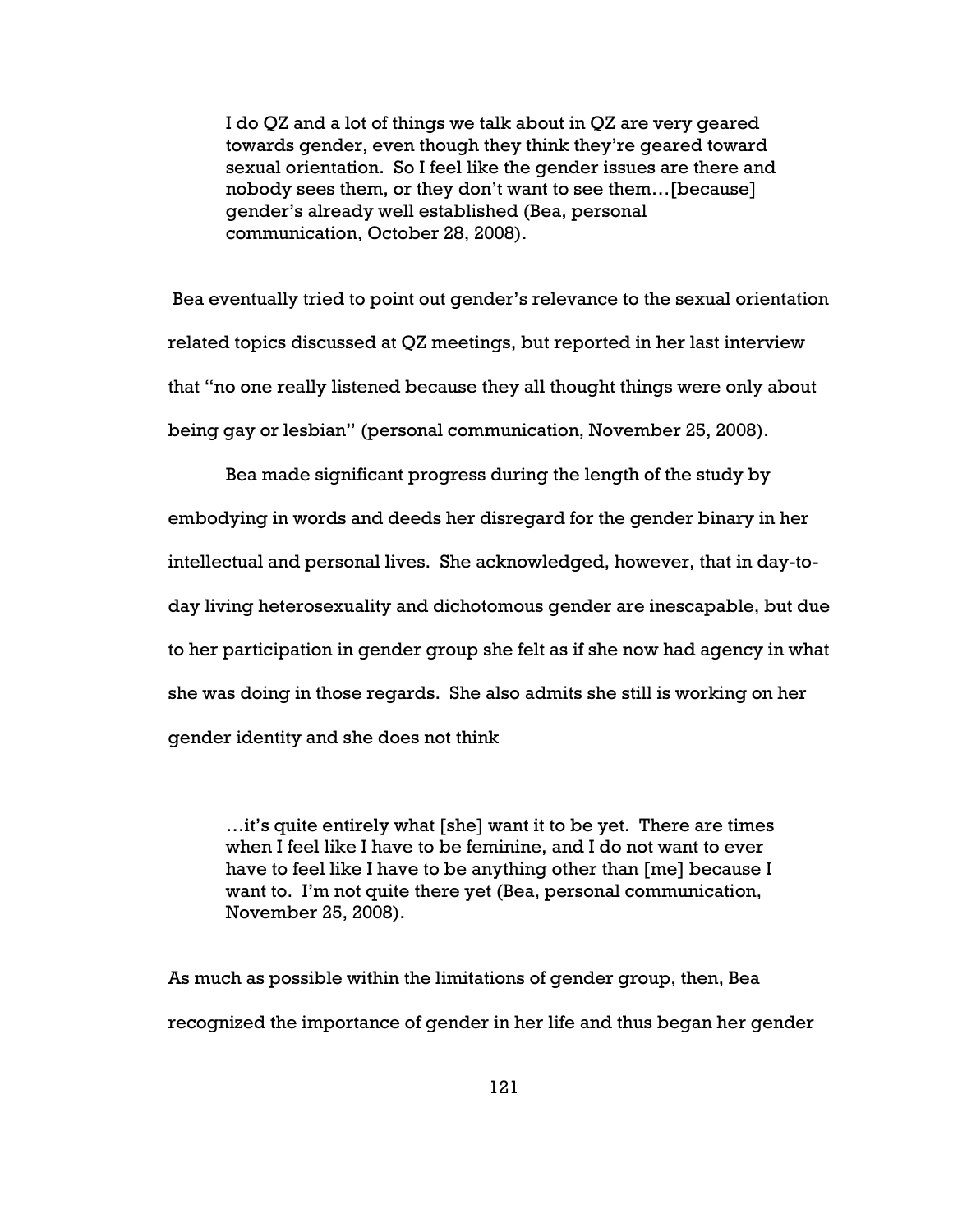journey to deconstruct and reconstruct her notions about gender, gender identity, and gender expression.

# II. Agency

Co-creating a safe space for discussion was central to this investigation, as explained in Chapter Four. Such space allowed for gender to be interrogated and indeed, to be seen as something created, not static. In turn, the "possibilities of 'agency' that are insidiously foreclosed by positions that take identity categories as foundational and fixed" are opened (Butler, 1990/1999, p. 187). Accordingly, it is imperative to recognize that "construction is not opposed to agency; it is the necessary scene of agency, the very terms in which agency is articulated and become culturally intelligible" (Butler, 1990/1999, p. 187). As a result of questioning the categories of assumed heterosexuality and the gender binary within the confines of gender group, then, participants gained agency. In other words, the queer young adults acquired the capacity to act independently and make free choices that could affect their world(s), particularly in the context of gender group. This is especially true for Bea, whose recognition and grasp of agency will be detailed in this section.

The moment gender group began to meet and discuss rules Bea was pegged "the brainiac" by Jay (personal communication, October 5, 2008). So from the start, she was viewed as the person who, as Ann stated, "…knows and gets theory. She can live in her head if she wants to and if she doesn't…"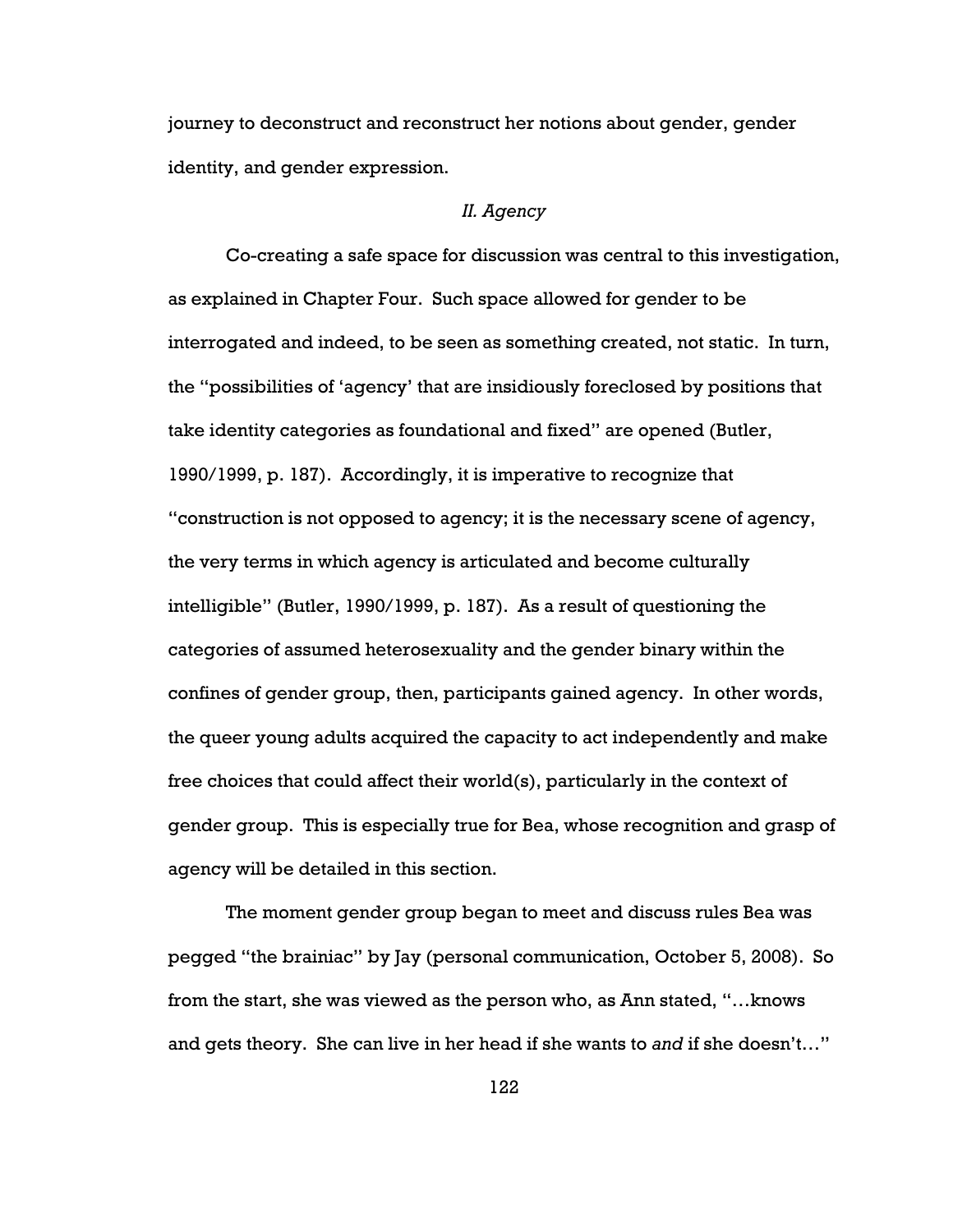(personal communication, October 28, 2008 [emphasis added to convey verbally stressed word]). Such a distinction is important as the other queer young adults saw Bea as a person who could comply with gender group's rules and suspend obligatory heterosexuality. Despite being teased about it at times, she also gained the respect of the other participants because of it. As Benji explained in an interview,

Well, we are all pretty smart, but Bea is really one of those education types, you know. I guess she gets how sexual orientation is linked to gender and all that theory. Maybe it's because she is a soc[iology] major or something… she's just hyper-aware of what's going on (personal communication, October 27, 2008).

Due to the deference of her peers, then, Bea was afforded the space to progress in terms of questioning heterocentric norms and therefore the gender binary. Moreover, the admiration of the other queer young adults enabled her to have a sense of personal agency during gender group sessions more easily than others.

 Bea's grasp of personal agency was not immediate. Instead, it grew as gender group continued to meet and she processed the discourse both in and out of sessions. During the first few meetings Bea, as well as the other participants, was focused on establishing a comfort level in the gender group community through relationships with rules, others, and me as an outsider (see Chapter Four for a more detailed exploration). For example, in regard to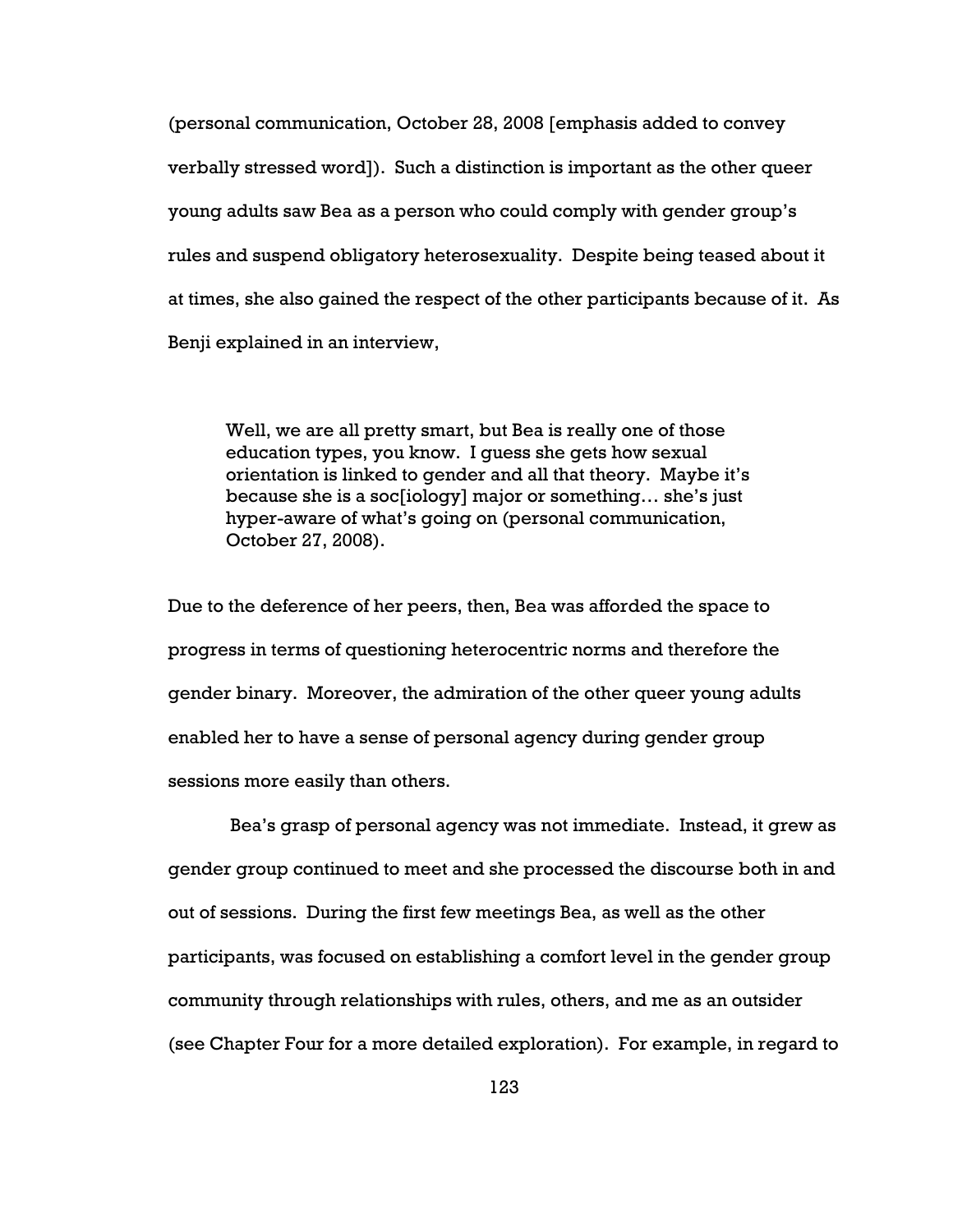challenging the rules as well as her perception of my authority, Bea entered the following in her online journal:

…we talk about heterosexism and gender a lot, but are we going to do something??? What does Erin want??? She says we can say what we want but I don't know. What if we don't agree??? (personal communication, October 7, 2008 [punctuation in original]).

It is evident that early in the process, Bea was considering the possibilities of agency while examining her relationship to gender group's emerging rules as

she was contemplating what, if anything, the group would do.

During the second gender group session Bea shared that she took an

opportunity the week before to confront the QZ leaders around the substance

of the organization's meeting:

…in QZ we just had this discussion on Wednesday about gender roles within the [LGBTQ] community and somebody asked me how I felt like it afterwards and I was like, "my biggest problem with it was that we were only talking about men and women the entire time." Like that's it. That was all there was to it (personal communication, October 12, 2008).

The other queer young adults, even those who had attended the QZ meeting in question, did not react or add to Bea's discussion thread but instead continued talking and joking about a game we had played earlier that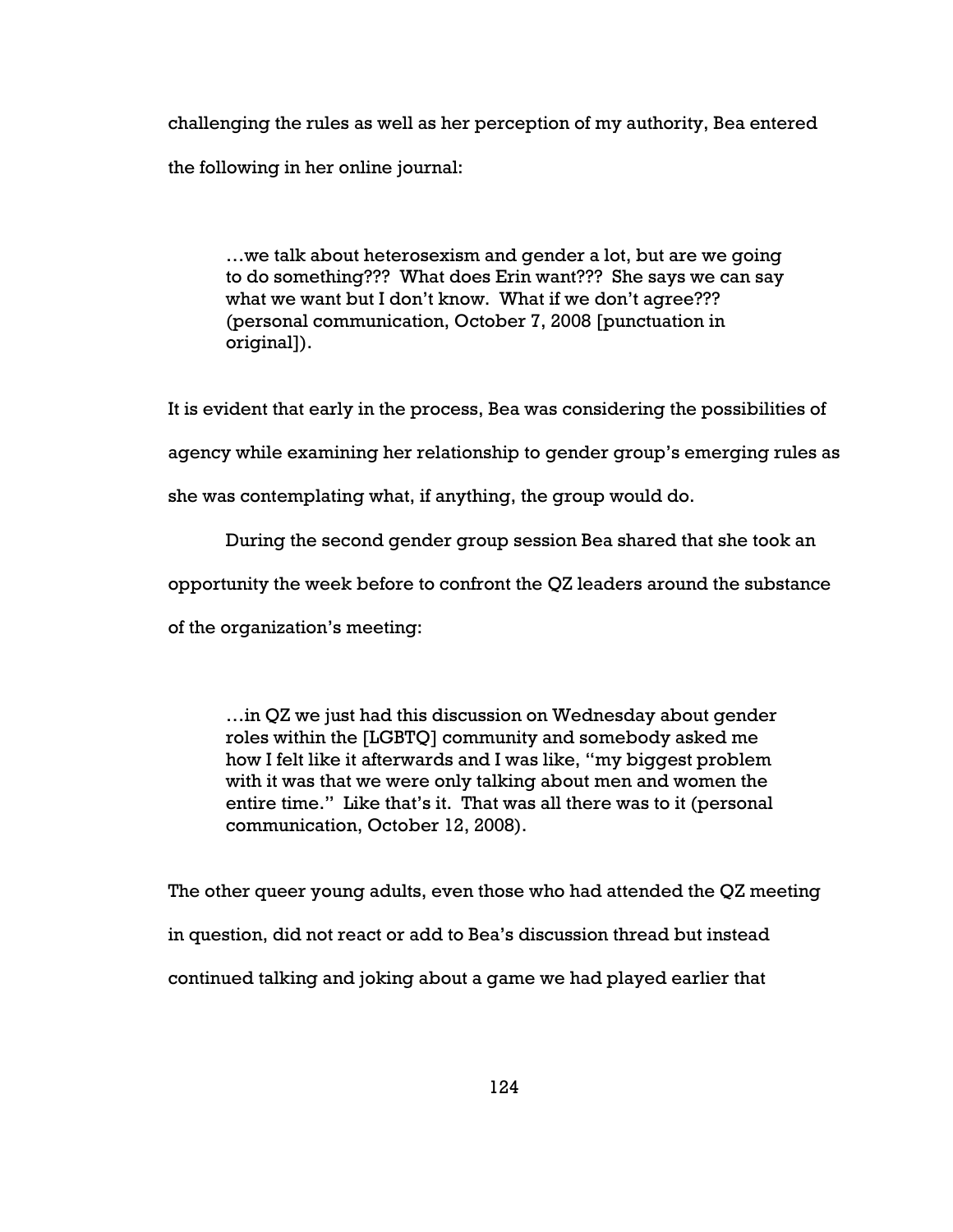afternoon. Although visibly upset, Bea was undeterred by her peers' lack of acknowledgement of her attempt to make a difference.

By the fourth gender group session, Bea was speaking openly about what actions she wanted to take around disrupting obligatory heterosexuality. When Benji was pondering aloud if people react to his gender or his sexuality, I asked if those ideas could ever be teased apart in the real world outside of academia or if trying to do so was just "intellectual masturbation." Bea piped up and asserted, "I'm tempted to walk into a men's room…that never bothered me before" (personal communication, October 26, 2008). Once again, however, Benji took the conversation toward sexual orientation and the rest of the queer young adults followed, including Bea. She was allowed to suggest potential agency by the others, then, but because they deemed her a 'brainiac,' they usually did not attempt to engage in dialogue around Bea's suggestions.

Bea finally obtained the attention of the other queer young adults in terms of agency during the last gender group meeting. When I checked in with the participants as the session began, the following interaction occurred:

Bea: I've been talking to everybody about [gender]. It's really interesting.

Erin: In terms of?

Bea: It's not something people ever think about until you start telling them that you're deconstructing gender they look at you a little bit funny. They ask you a lot of questions.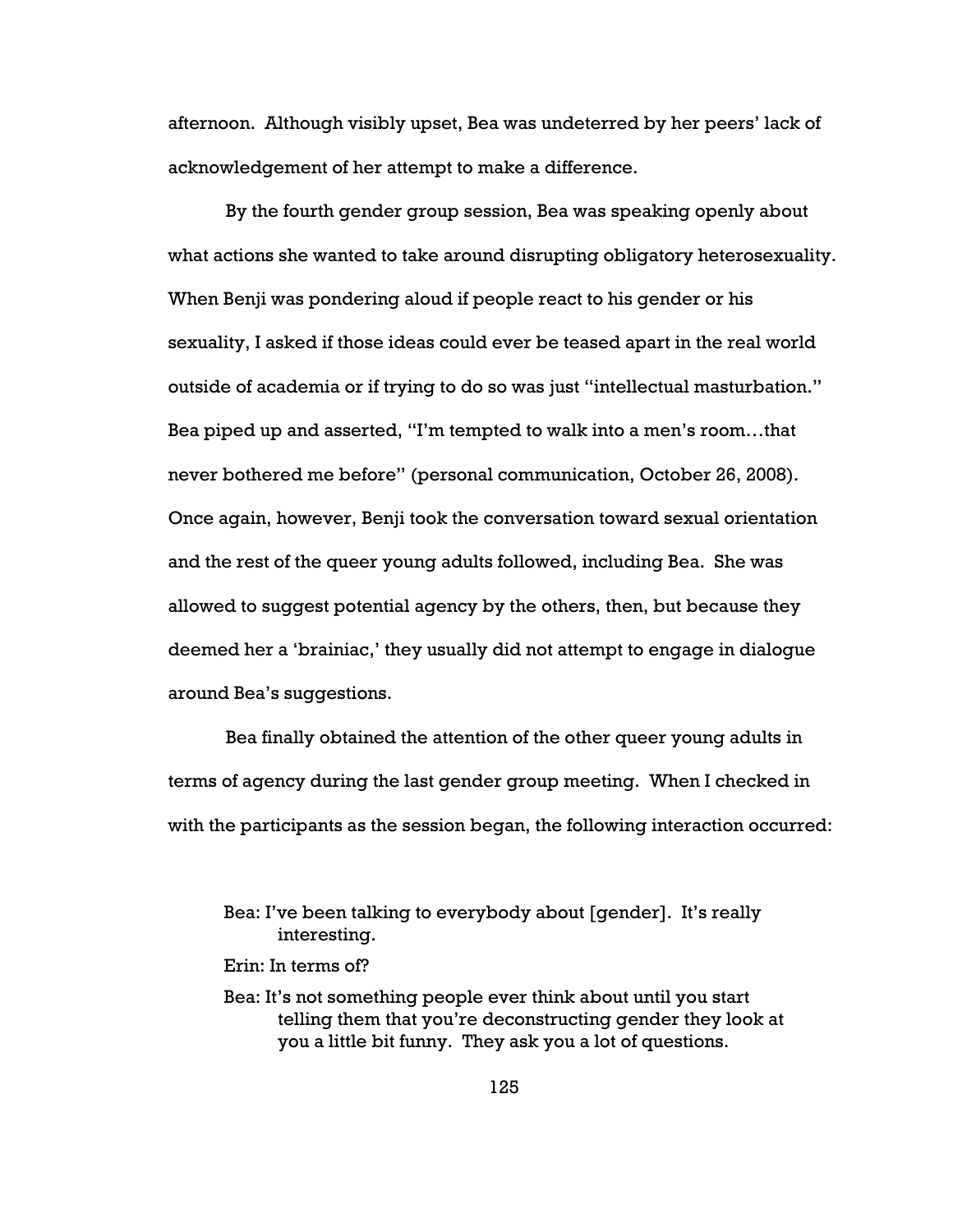Erin: Like what?

Bea: Like, "isn't it just easier to have men and women and be done with it?" That's been the answer to some of the things we've talked about…Like, are there really men and women and why?

Benji: I feel like when I talk to you I fell more educated. (personal communication, November 16, 2008)

Although still personally marked as intellectually superior by Benji, Bea's comments about her agency outside of gender group were not dismissed or ignored as they were previously. Instead, the direct nature of her statement and its timing at the beginning of the meeting, not embedded in on-going discourse, enabled the other queer young adults to grasp what she was saying, note her agency, and incorporate her experience into group conversation. Consequently, the other participants started to discuss their lack of agency around gender outside the group, but they never tied it back into potential agency within the group.

The construction of a space without enforced heterosexuality allowed Bea to interrogate her early notions of gender as well as have a sense of agency. Her agency was aided by being denoted as 'the smart one' by the other queer young adults who despite their teasing, respected Bea and gave her the space to examine gender without the constraints of heterosexuality throughout gender group. In turn, she developed a sense of agency around disrupting the gender binary outside the group. Moreover, Bea also cultivated individual agency in her personal life.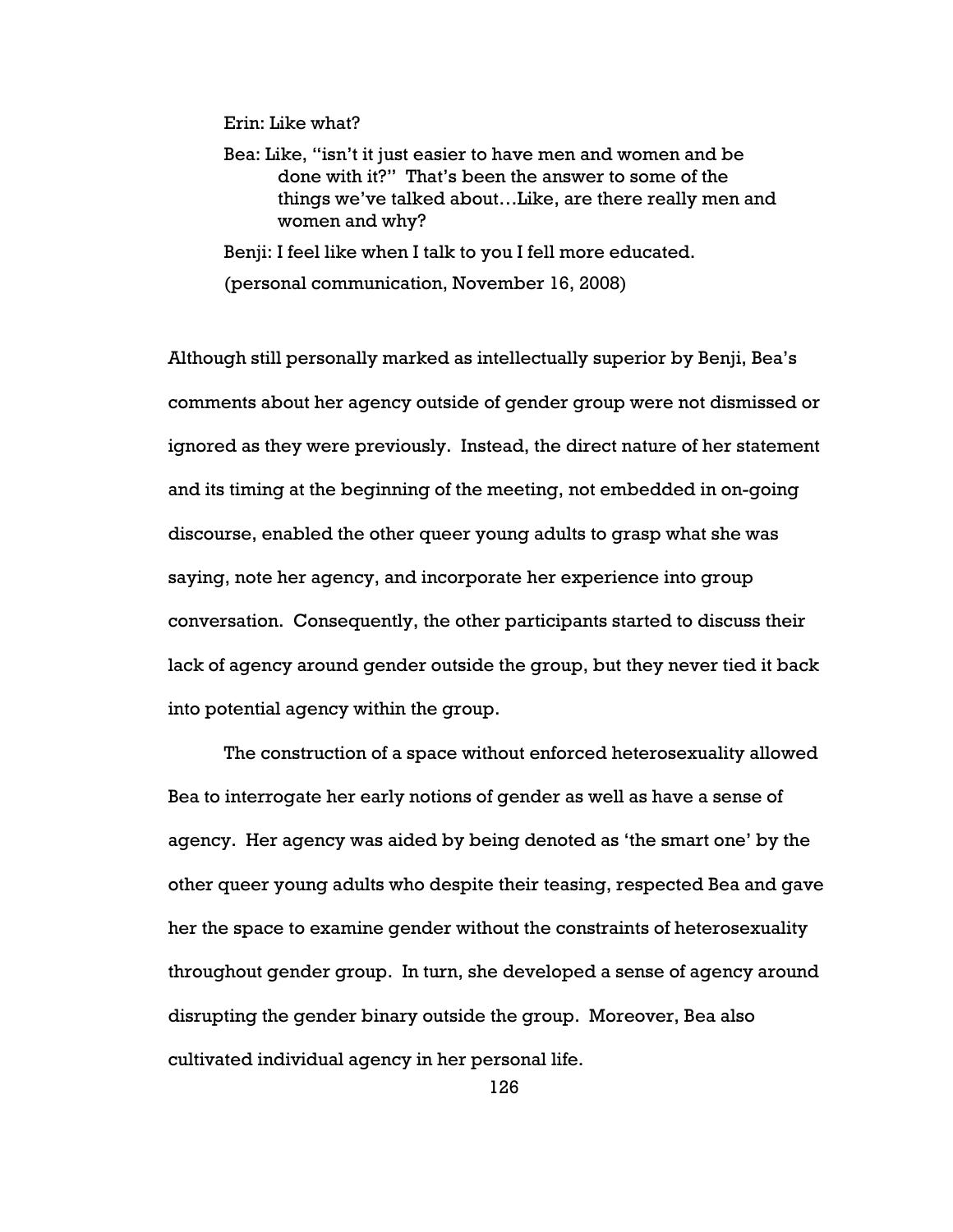In her day-to-day life, Bea saw gender everywhere (personal communication, October 28, 2008). Personally, she also saw how dichotomous gender had been, and still was defining her life, as she asserted, "I didn't choose to be a woman. I was just told I was a woman and I never questioned it. So I'm questioning it. I don't like all the stigma that goes along with it" (Bea, personal communication, October 28, 2008). When I asked if she was questioning being a woman or being put in a feminine box, Bea replied,

It's the box. I have no desire to be a man, or something other than what I am. I just don't feel that I am a woman because somebody told me I was a woman when I was born. I feel that to be very frustrating (personal communication, October 28, 2008).

Bea continued, saying

I'm realizing that whenever people look at me the first thing they see is a girl…I don't know what [my gender] is today. Oh my. I'm trying to do what I want to do and when I want to do it. So I feel like wearing a skirt it's because I felt like wearing a skirt because I felt like being more feminine today, and if I feel like putting on boy's jeans then I'm going to do that. If I feel like putting on make-up, it's not because I think I need to wear it. It's because I feel like wearing it. So I'm trying to make [my gender] what I want to do and not what I'm expected to do (Bea, personal communication, October 28, 2008).

For Bea, then, some of her actions around gender were for her alone, like in the example above. She took others into account, however, in that she was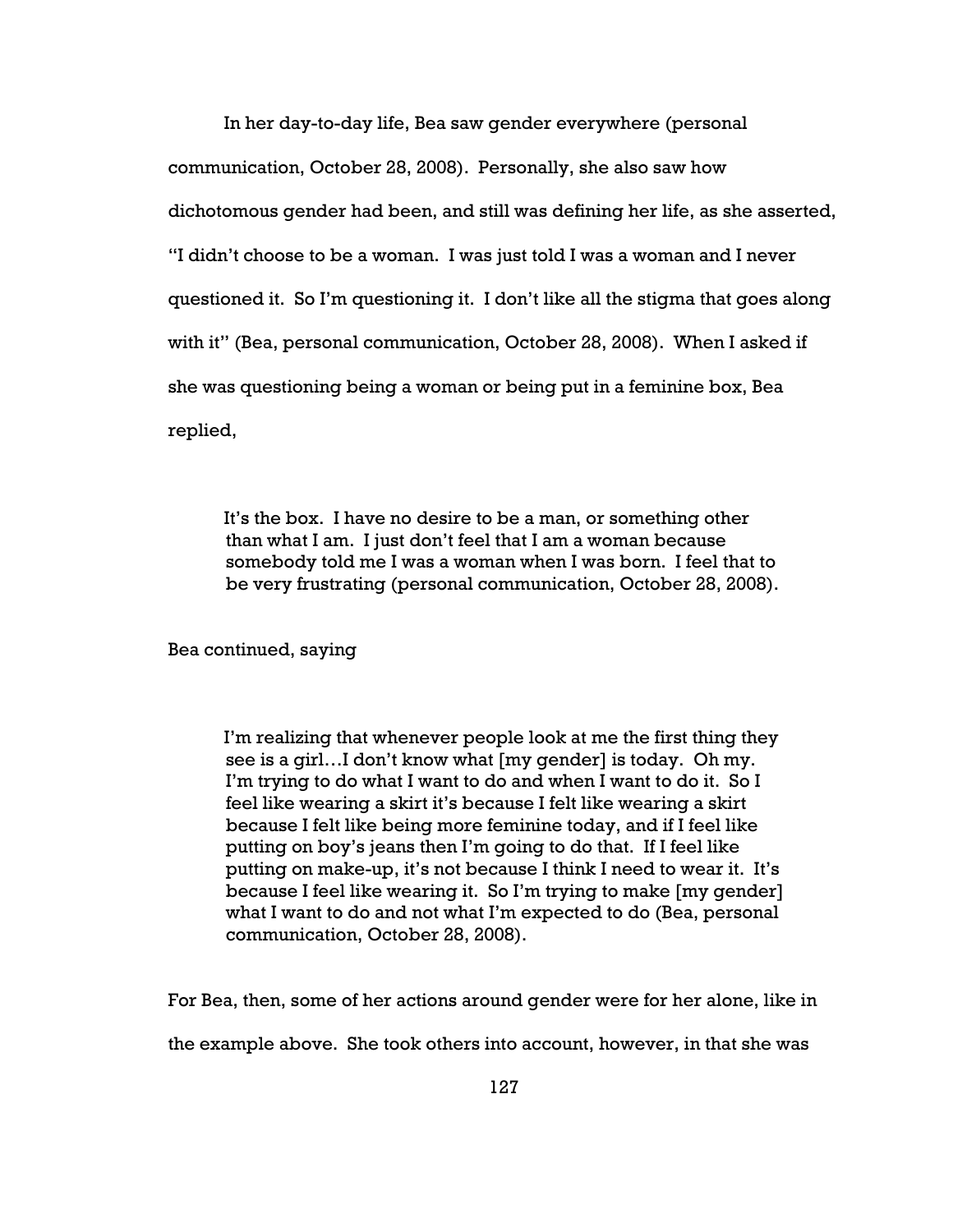"trying to think of a new way to define gender for [her]self that – and

hopefully when I tell other people they're not going to look at me like I have

three heads" (Bea, personal communication, October 28, 2008).

As the study progressed, so did Bea's sense of agency. In her second interview, she addressed the subject with an anecdote:

So before, my friends were just like, "oh, I'm not going to wear make-up today." I'm like, "I'm not wearing make-up today and that has something to do with my femininity and my masculinity. It means something even if it's only to me." Before I've just been like, "okay, I don't have the time to put make-up on." Now it's like I've made a conscious decision. Somebody is going to look at this and see this for something, and whether they read it right or wrong it means something to me…because of group I just feel like I have a lot more agency in what I'm doing, which is very important to me (Bea, personal communication, November 25, 2008).

Claiming her agency around the gender binary, then, became quite significant to Bea.

The construction of space in gender group where heterosexuality was not enforced allowed Bea to claim her personal agency and begin integrating new ideas into her life. This was helped by her being deemed 'the smart one' by the other queer young adults who, despite teasing her about her intelligence, also gave her the space to explore alternatives to obligatory heterosexuality. In turn, Bea's stance allowed her to encourage the other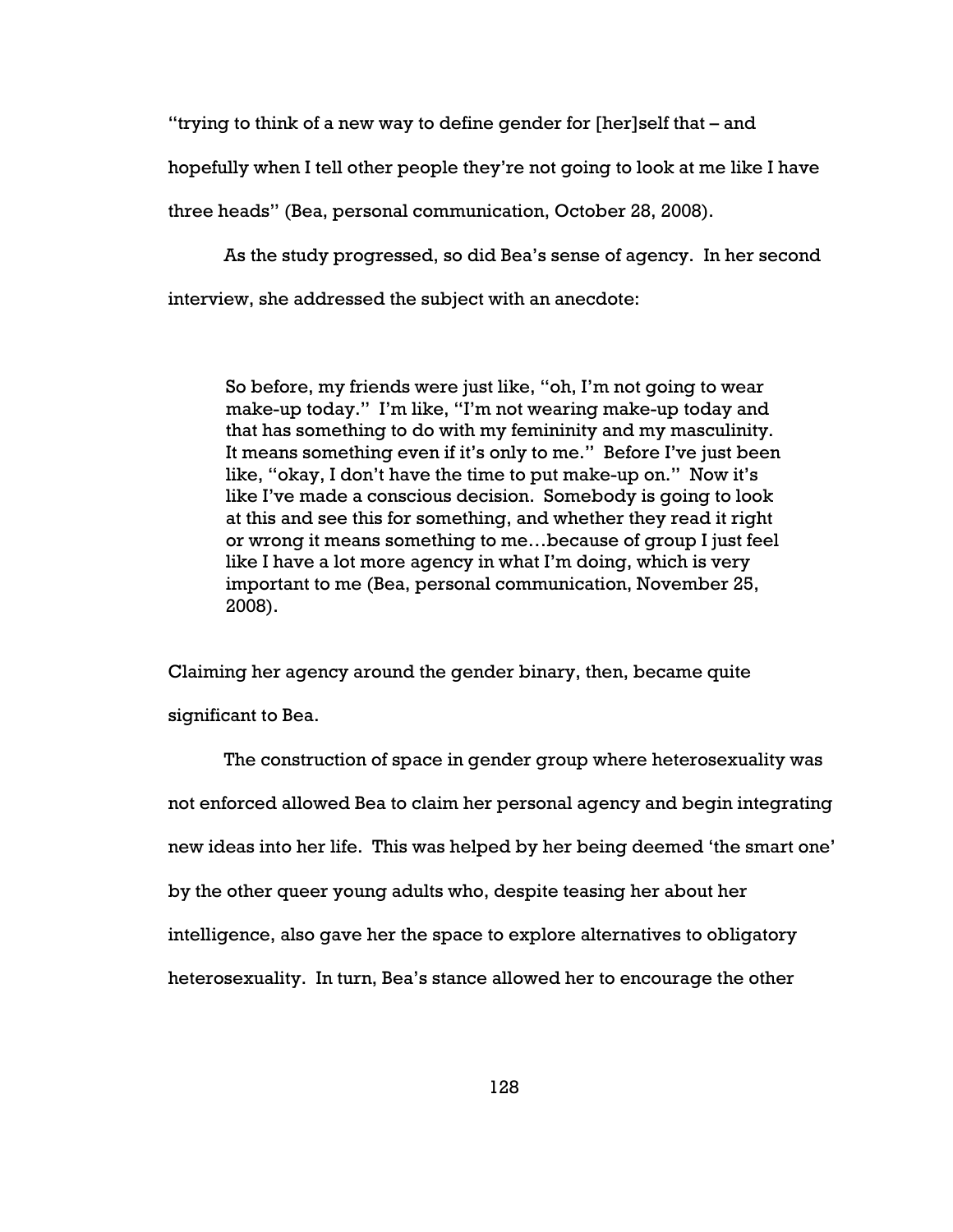participants to decouple heterosexuality and dichotomous gender, albeit mostly unsuccessfully, while still forging ahead on her gender journey.

## IV. Summary

Overall, through Bea's participation in this dissertation study, I found that gender is critical in her as well as other participants' lives. After contextualizing her gender journey with a portrait of her formative years, I found that spaces without assumed heterosexuality allow queer young adults to have agency around obligatory heterosexuality and the gender dichotomy. Personally, Bea's sense of agency – both inside and outside of gender group sessions -- was assisted by the other participants who gave her the space to claim it by deeming her 'the smart one,' despite their jesting about it at times. Such a marker truly enabled her to embrace and negotiate the rules of gender group's space to begin a new leg of her gender journey as well as progress individually and push others in the group to do the same.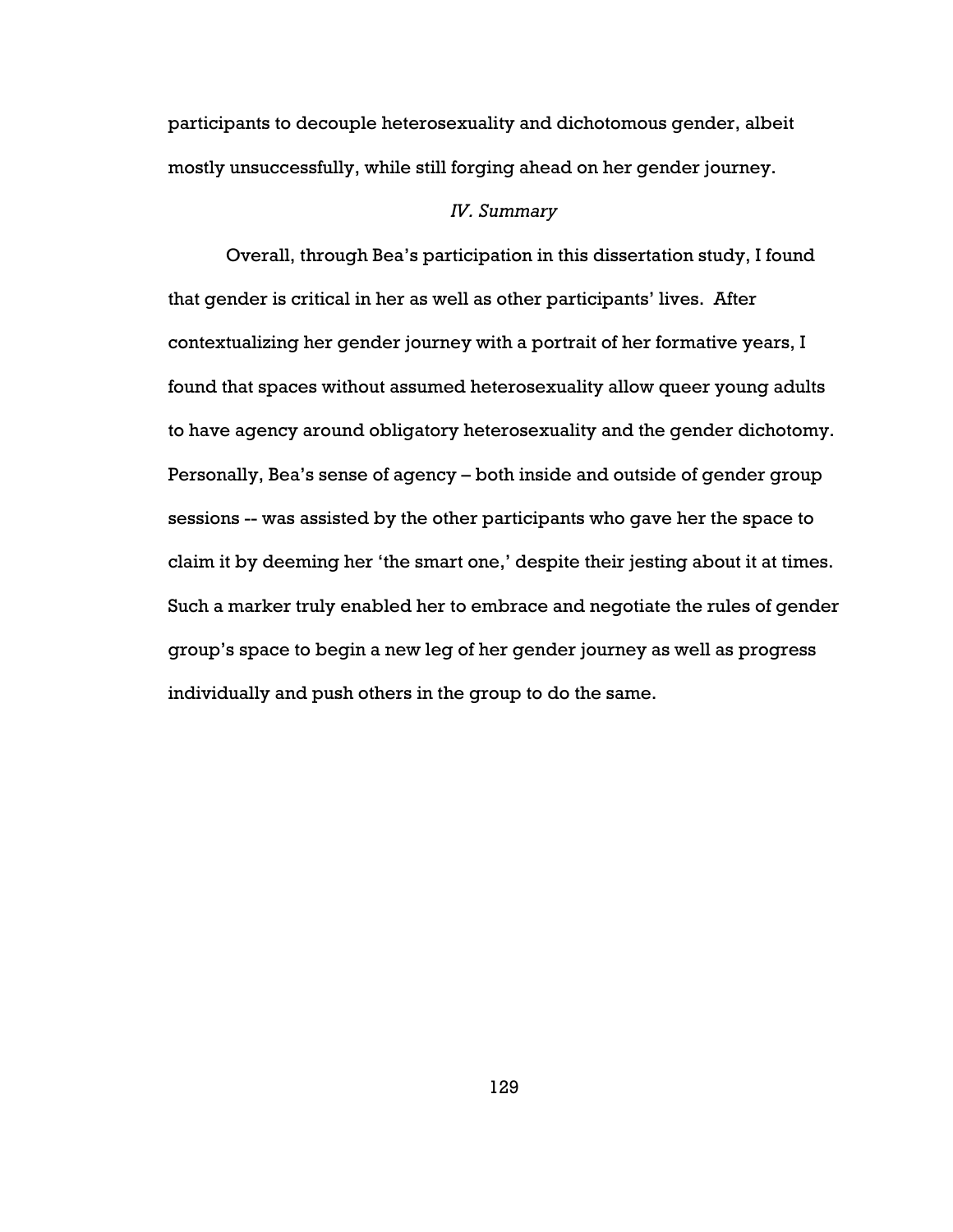## CHAPTER SEVEN

## Conclusion

This dissertation was intended to be an investigation of how queer young adults learn, relearn, or unlearn their gender and gender identities when obligatory heterosexuality is minimized in a specific group setting. My project, then, was motivated by the unavoidable presence of heterosexuality and how it forms and informs the gender binary throughout U.S. society. As a result, I created a space where assumed heterosexuality was not enforced to explore gender, how it is learned, and the mechanisms used to navigate such a space. This endeavor was underscored by the push to question and destabilize the fixed identities of gender and sexuality in an attempt to reveal their inconsistencies through queer and gender theory while grounding it in situated learning theory. As such, the data presented in Chapters Four, Five, and Six center participants' lived experiences and personal accounts as sources of new insights while referring to theoretical and methodological frameworks reiterating central premises.

Many themes surfaced from my data analysis presented in this dissertation, and further topics permeate the data not included in this final work. In fact, drawing from multiple sources produced numerous stories and details, all of which were impractical to incorporate into my dissertation. That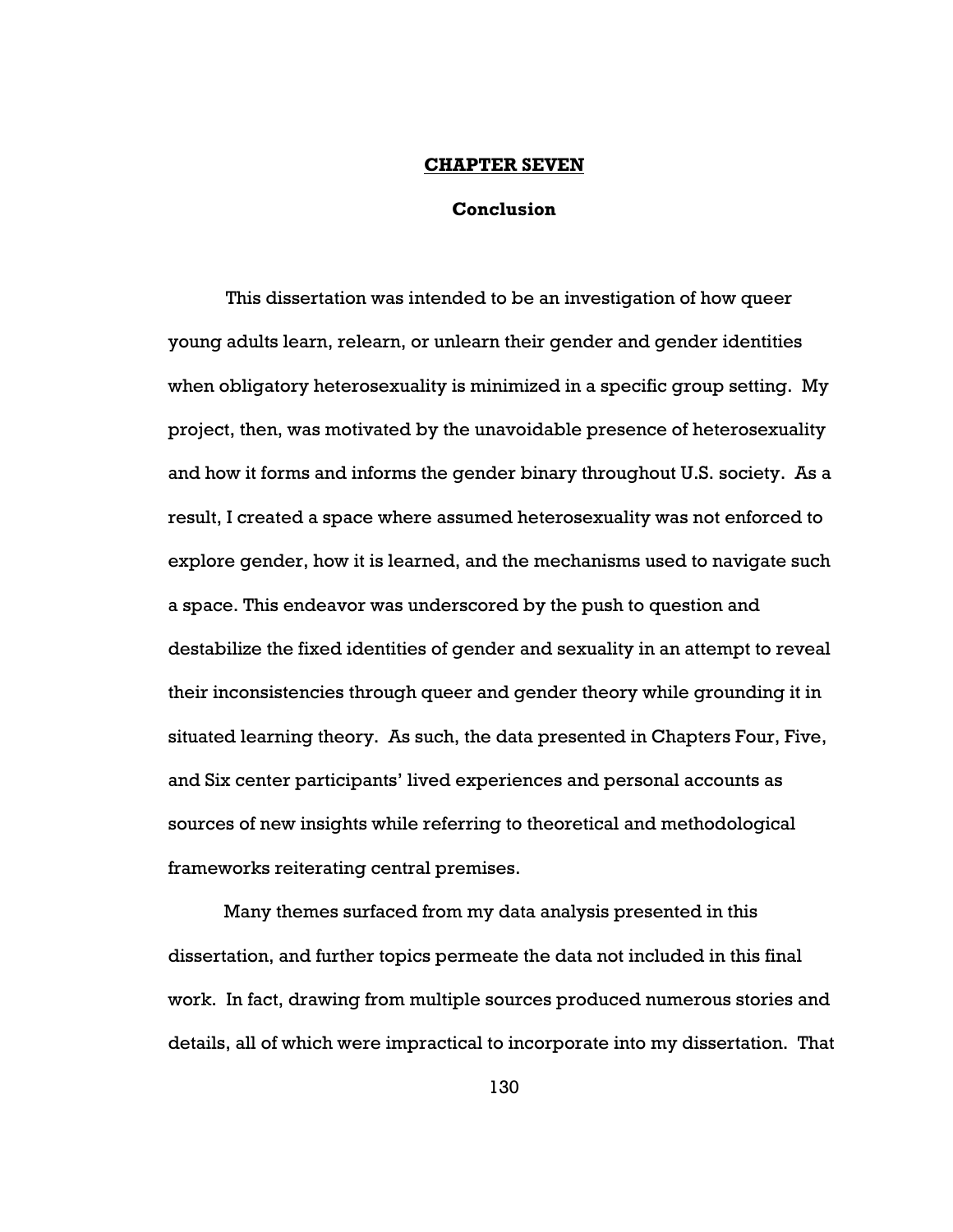said, given the intellectual concerns and theoretical frameworks informing this research, several implications emerged. This final chapter, then, builds on the analysis presented in previous chapters to offer conclusions, implications, and directions for future research.

## I. Findings

This dissertation project has five major findings. Each one will be detailed in this section, and then the themes which cut across them will be noted and explored in more depth.

The study's first finding is that queer young adults' relationship(s) to rules affect how they reframe gender in a space minimizing compulsory heterosexuality. Group members strained to interrogate the gender binary without reinforcing the already known heterosexually based rules with which they were raised and still existed in their day-to-day interactions. The omnipresent rules of heterosexuality and participants' relationships to them also established each individual's learning trajectory during this study despite the attempt to rid the group of their grips.

Second, I found the mechanisms  $-$  what way(s) one chooses to act in and with a given context – chosen by participants to navigate gender group's space affect how and what was learned, unlearned, or relearned. Jay's use of selfpositioning mechanisms within gender group as an expert and/or jokester allowed him to enter, leave, and direct conversations at will, but limited his learning potential as well as that of his peers. Furthermore, his reliance on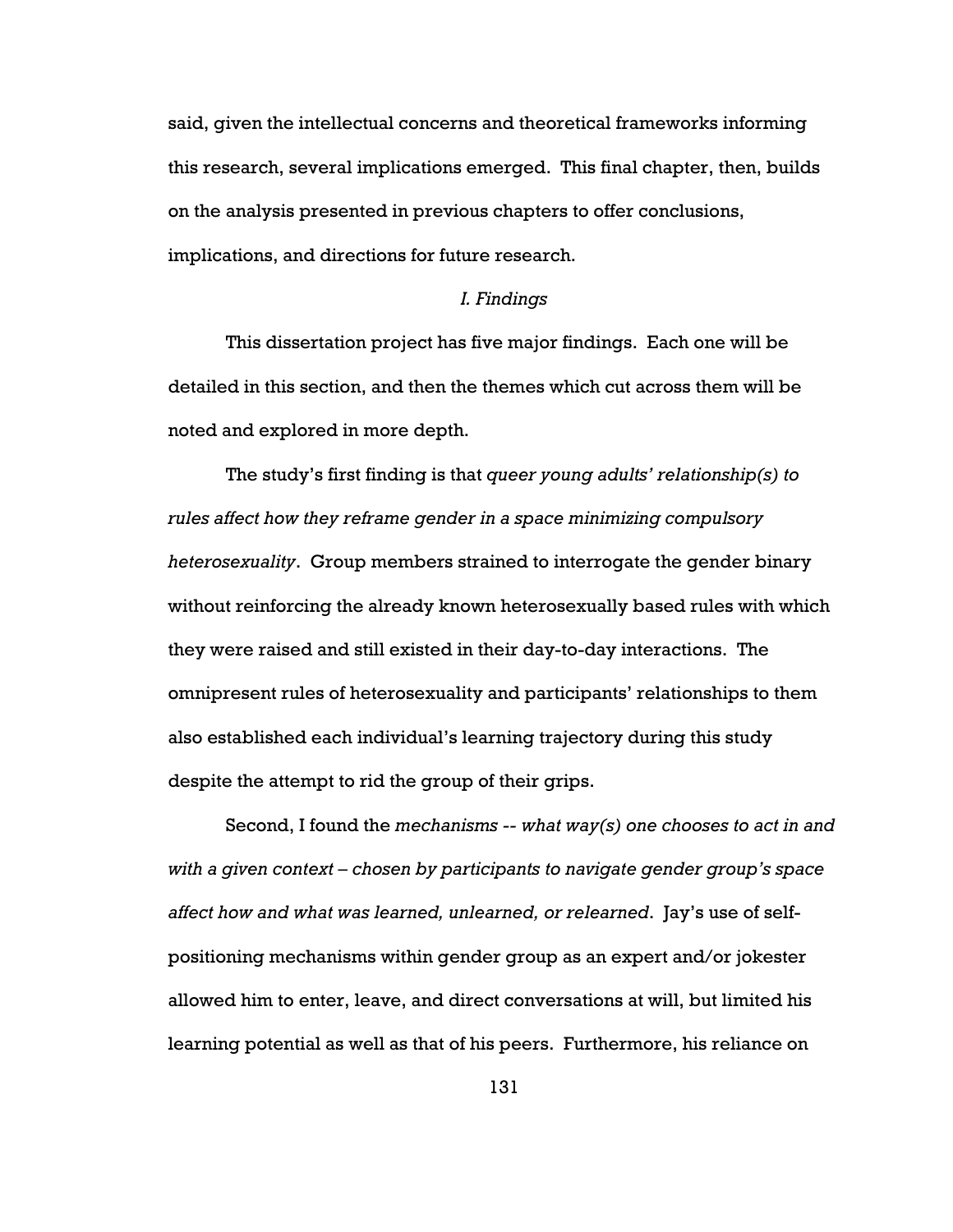obligatory heterosexuality and the gender dichotomy, while enabling him to create a masculine image of himself both inwardly and outwardly, also interfered with the enforcement of gender group's minimal heterosexuality and thus his and others' prospective learning.

The third study finding is that language constrains dialogic space and therefore learning. Gender group's discursive space was limited through the intermingling of terminology, including but not limited to sex, gender, and sexuality. The use of such terms without specificity enabled confusion to be a part of gender group meetings, therefore slowing or even stopping potential progress. As a result, Jay and the other queer young adults continued to depend on heterosexual standards which made such ideas true to such an extent that they and their accepted vocabulary could not be relinquished even in a space designed to work against them.

Another project finding was that gender as a concept was significant in gender group participants' lives. As my analysis of Bea's lived experiences showed, the tension between her gender reality and the reality of U.S. society's obligatory heterosexuality made her conclude that one's perceived and actual gender – be they identical or dissimilar -- make a difference in many ways as one moves through the world.

Finally, I found that personal agency can be developed through the cocreation of a group's rules and space. Put differently, participants acquired the ability to act independently and make free choices which could affect their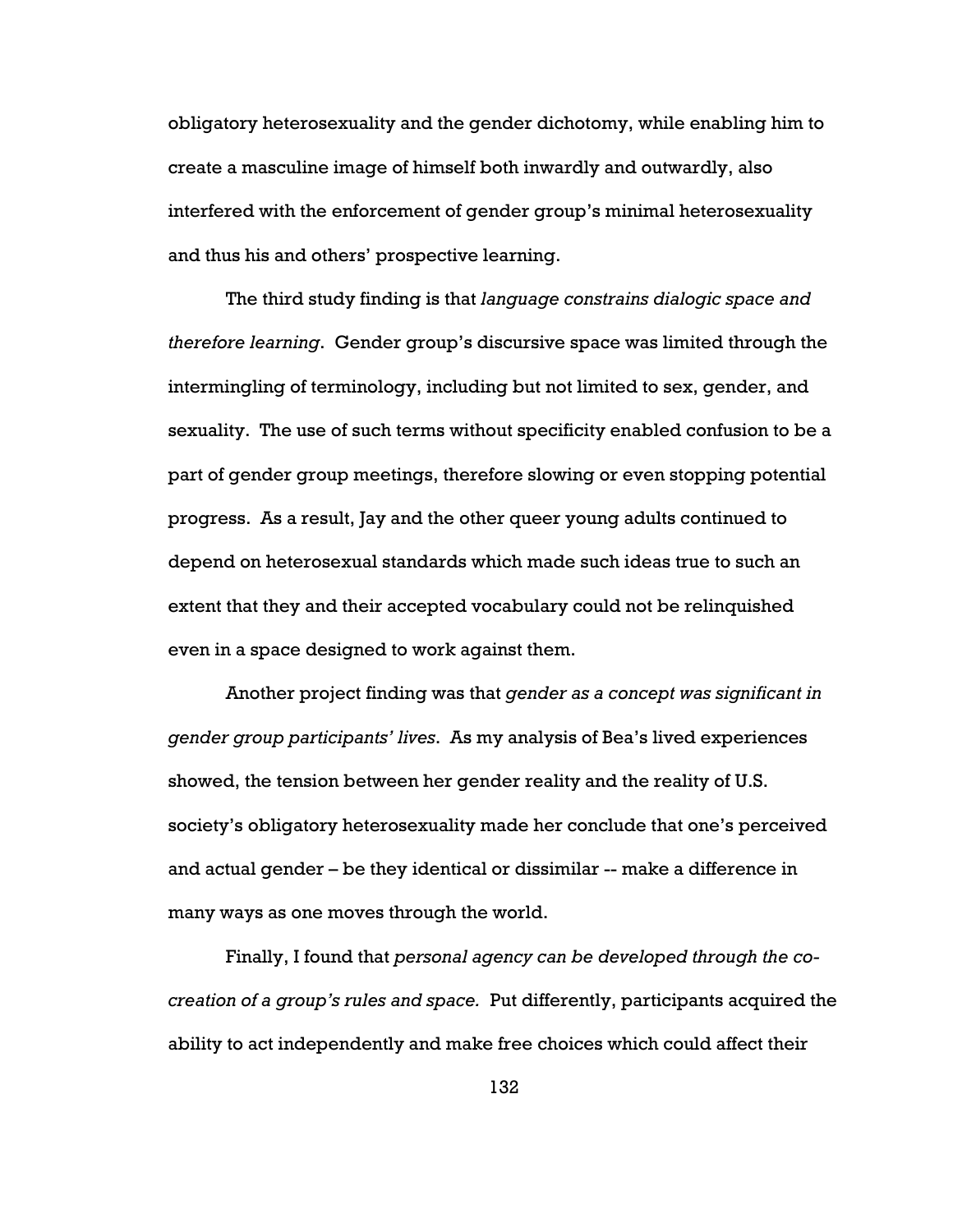world(s). On the whole, then, my analysis of multiple data sources led to five distinct, yet thematically related findings.

#### Themes

Although each of this study's findings is unique, linking them topically helps highlight their importance and utility. As a result, the findings will be explored more in depth in regard to relationship(s) to rules, space, and the primacy of gender.

## Relationship(s) to rules.

As demonstrated in Chapter Four, queer young adults' relationship(s) to rules affect how they reframe gender in a space minimizing compulsory heterosexuality. This was illustrated by investigating the establishment of gender group rules in depth which highlighted the heterosexist assumptions made by the queer youth. In fact, heterocentric rules were referenced and actually applied by a few participants when questioning the 'natural' gender categories. This especially was the case when the queer young adults took sides in terms of reifying or interrogating such classifications during gender group meetings. For example, Jay adhered to traditional masculine gender rules as he was transitioning so he could pass. In a similar vein, Benji and Stacy also clung to traditional rules but their reasoning for doing so differed from Jay; they believed heterosexually based gender rules already exist in U.S. society and thus they were hard to change. On the other hand, Ann and Bea wanted to go beyond the reoccurring theoretical conversations to actually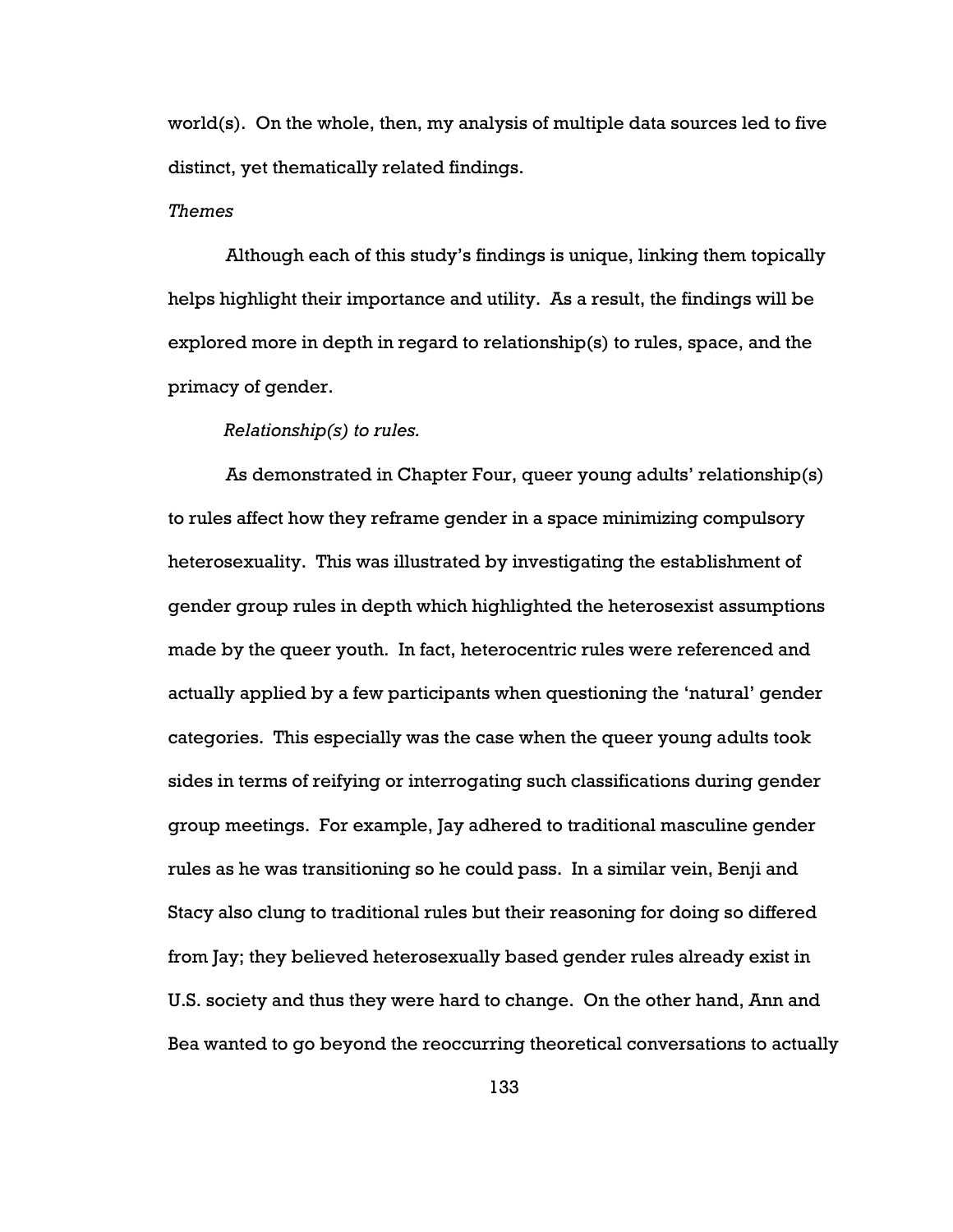breaking down the gender dichotomy either by action or by redefining terminology.

As part of her gender journey, Bea obtained a sense of personal agency through the co-creation of gender group's rules. Put differently, she acquired the ability to act independently and make free choices that could affect her world(s). Although her sense of agency was facilitated somewhat by being marked as 'the smart one' by the other queer young adults, their admiration gave her the space to examine gender without enforced heterosexuality throughout gender group. Consequently, Bea developed a sense of agency around disrupting the gender binary outside the group as well as cultivated individual agency within the group by challenging the rules of obligatory heterosexuality.

## Space.

Through an analysis of Jay's lived experiences in Chapter Five, the importance of space arose and encompasses two of this study's major findings. By space, I mean the loosely designated area which was inhabited cognitively and physically (Désert 1997). I found that varied mechanisms were employed by participants to negotiate gender group's space which in turn, shaped how and what was learned, unlearned, or relearned. For instance, Jay was able to control how he penetrated, exited, and/or even guided discussions at will through his self-positioning either as the group clown or expert. Such navigation, however, limited his learning potential as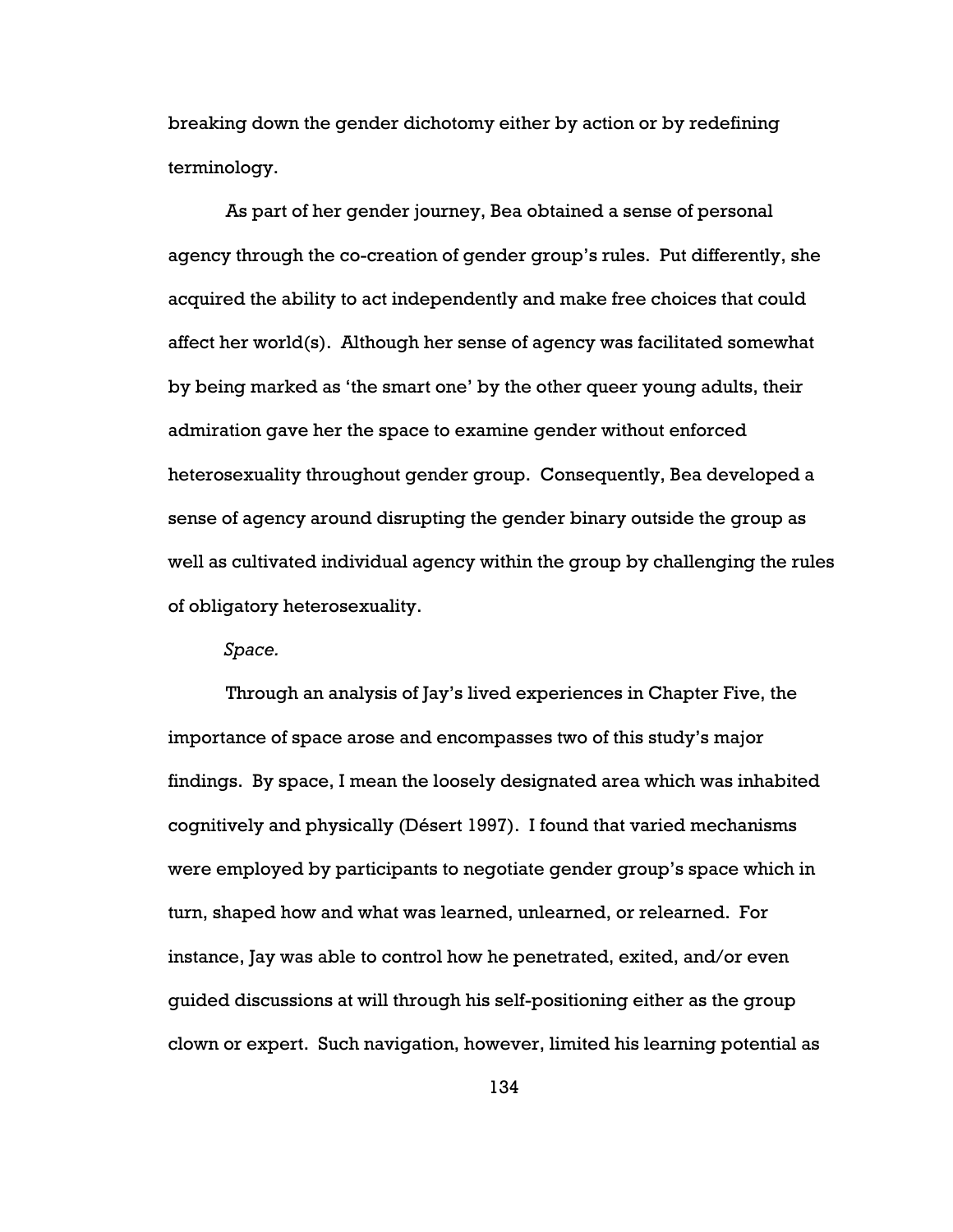well as that of his peers especially in regard to Jay's steering of conversations toward sex instead of gender. Consequently, by framing himself as an 'expert,' he was able to construct a hyper-masculine image of himself in his mind as well as others, while still relying on the gender binary and heterocentric mores and thus interfering with the implementation of gender group's minimal heterosexuality. Moreover, Jay used comedy to make the other queer young adults laugh instead of allowing them the dialogic space to attempt to interrogate gender when heterosexuality was minimized (Jay, personal communication, October 18, 2008). He did so blatantly because he believed his existence as a female-to-male transsexual was already confusing the other participants' notions of gender (personal communication, October 11, 2008). Through his negotiation of space, then, Jay not only limited his potential to learn, but also of the other participants learning potential as well.

The second spatial finding uncovered by my analysis of Jay's gender journey is that language constrains dialogic space and therefore learning. Although not always specific to Jay, his navigation of gender group's discursive space – be it as an expert or jokester – is demonstrates how one young adult influenced the terminology employed during group sessions. During one meeting, Jay introduced the new terms "vaginally advantaged" and "vaginally deprived" (personal communication, November 2, 2008) and a few participants vocally resisted moving away from heterosexually sanctioned language. After his new term suggestions were rejected, Jay and the other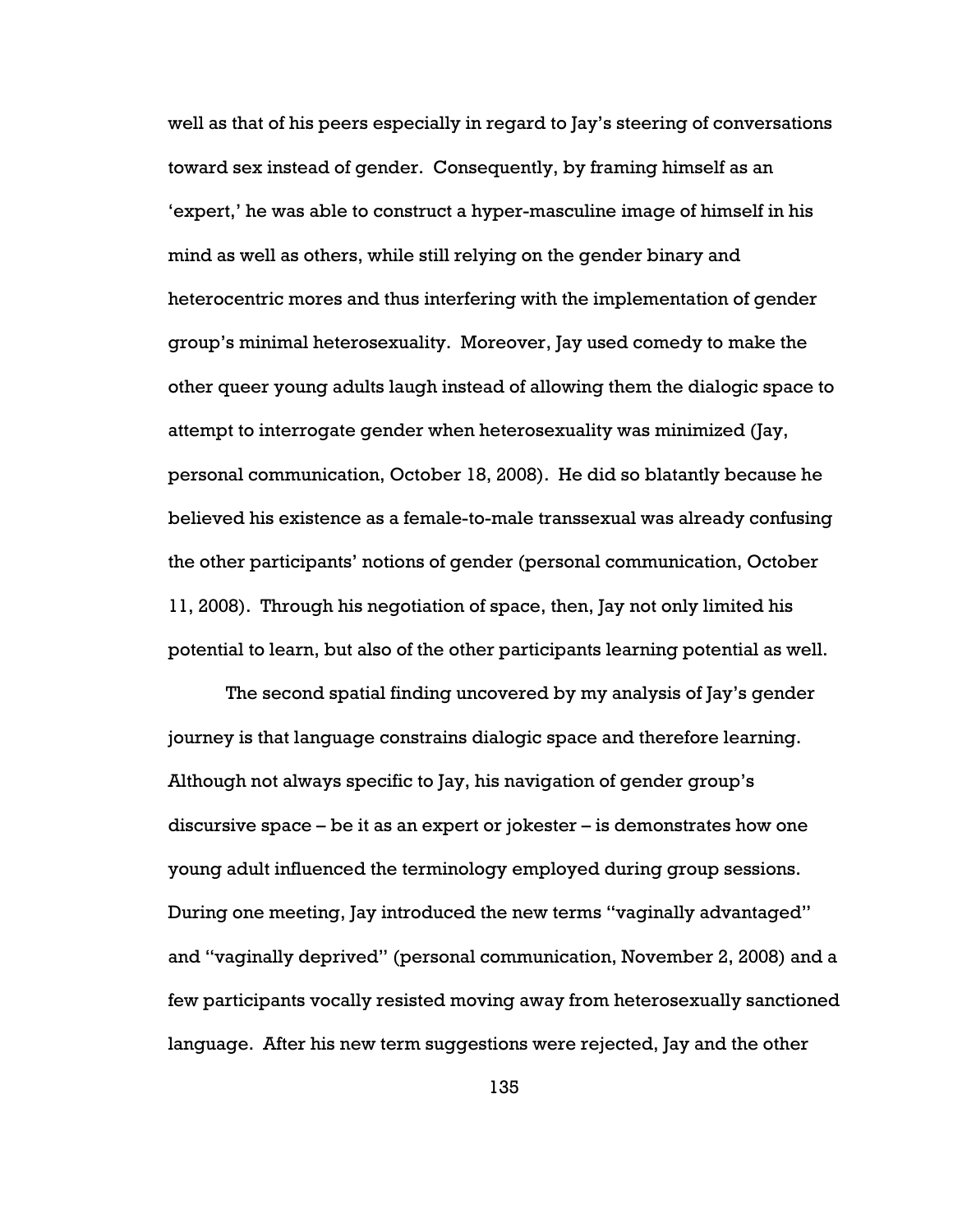young adults relapsed into using and jumbling the meanings of gender, sex, and their related vocabulary. As a result, participants relied on heterocentric language therefore constraining the group's potential discursive space and learning.

## Primacy of gender.

In Chapter Five, I found that the concept of gender was significant in gender group participants' lives. This was shown through an analysis of the strain between the enforced heterosexuality which exists in U.S. society and Bea's lived gender experiences. For instance, when talking about how gender manifests itself in her daily life, Bea states, "there are times when I feel like I have to be feminine, and I do not want to ever have to feel like I have to be anything other than [me] because I want to" (personal communication, November 25, 2008). Her awareness of such societal pressure to conform to assumed heterosexuality and therefore dichotomous gender as well as her personal interrogation of those constructs, have infiltrated Bea's existence thus making gender primary in her life.

Section summary.

The five findings of this dissertation emerge from either the individual or communal experience of queer young adult in a space where obligatory heterosexuality was not enforced. Although seemingly separate to some extent, they, indeed, are related. The first finding, that participants' relationships to community rules when obligatory heterosexuality is not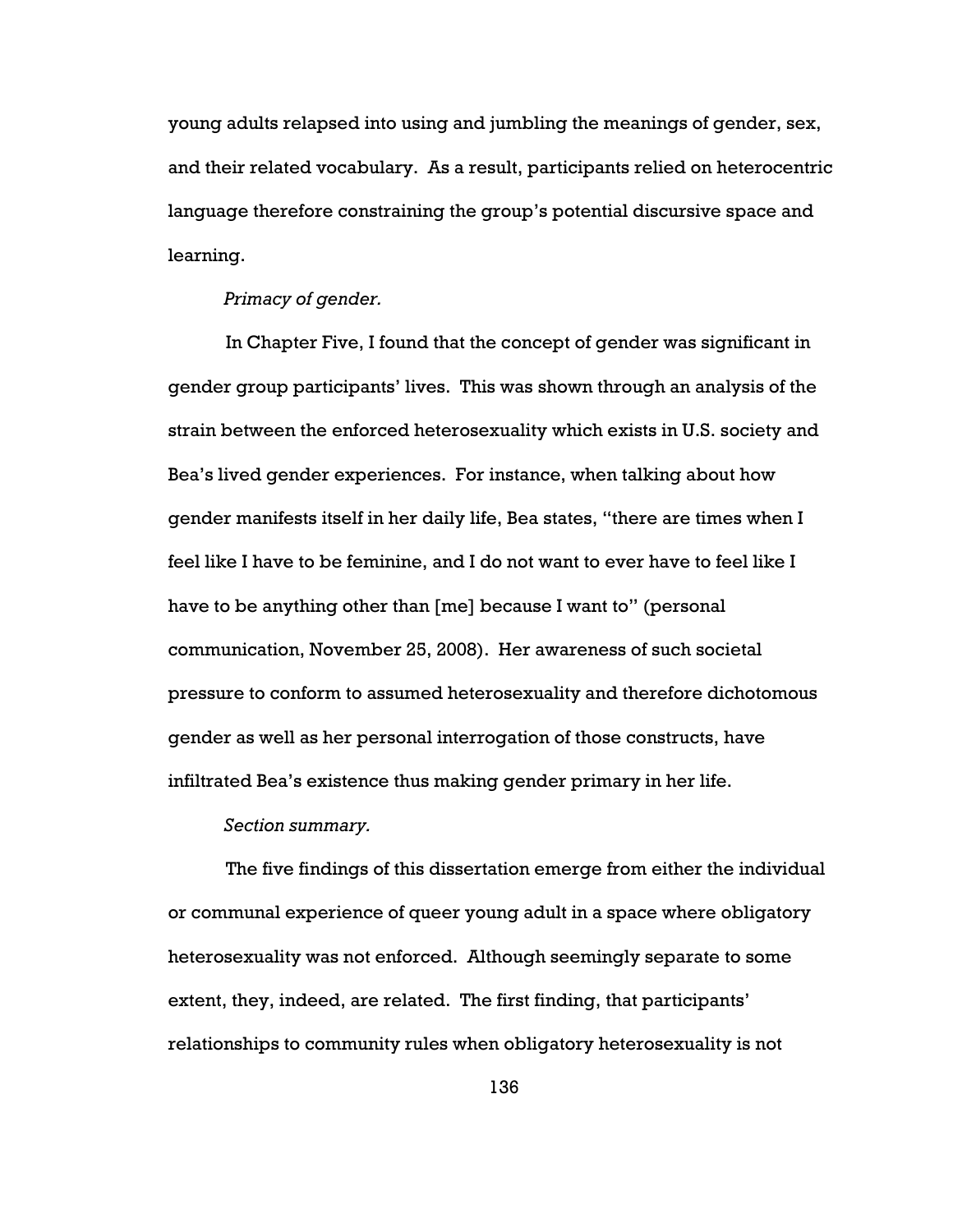enforced, leads into spatial negotiation. This is because each queer young adult's choice of what navigation methods to employ was related to her/his/hir relationship – positive, negative, both, or neither -- to gender group's rules. In turn, the chosen negotiation strategies affected how or what was learned. Similarly, the language used and available to the participants restricted their dialogic space and as a result, their learning. Despite these limitations, however, gender group's attempted non-heterocentric environment enabled the queer young adult to discover the importance of gender in their lives both in- and outside gender meetings. This realization allowed participants to claim personal agency around heterocentrism and the gender dichotomy. On the whole, then, this research's findings highlight the lived experiences of one leg of the queer young adults' gender journeys.

## II. Future Research

The five findings of this investigation described in the previous section capture the apparent insights of this dissertation study and therefore the majority of this work was dedicated to an in-depth exploration of these issues. Although my analyses pointed clearly to the conclusions summarized above, this work raised many considerations which merit further explanation and inquiry.

My entire dissertation project was based on studying a space where compulsory heterosexuality was not enforced. Since an existing site was not accessible, I discovered a location where I could establish such a site. Several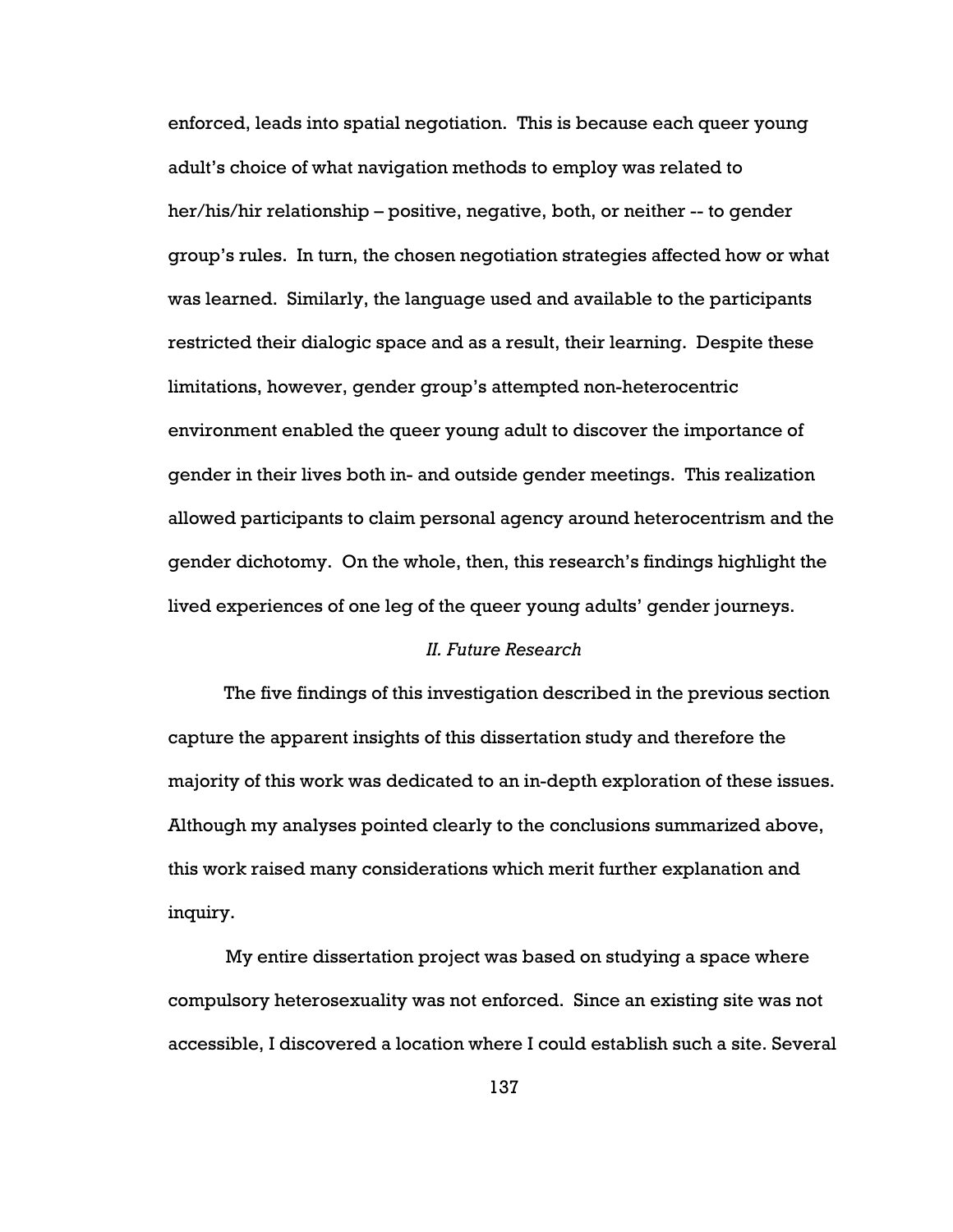constraints arose regarding my project as a result. From the start, it was difficult to recruit participants because of the unknown nature of what I proposed – a space without obligatory heterosexuality. Moreover, it resulted in fewer than the ideal number of participants as the queer young adults had to commit to two hours per week over and above their regular academic, work, and social schedules. Additionally, once they came to the initial gender group session, participants had to wrestle with their relationships to rules which may have caused two people to leave the study. The investigation's small number of participants also limited the racial diversity of the queer young adults as Orin College's LGBTQA community is predominantly white which reflects the campus at large.

There are many implications of the need to create a space where nonheterosexuality was the norm. As mentioned earlier, trying to run a group without the heterosexual rules in place was difficult as both the participants and I did not have any past history with such a space or non-heterocentric language on which to rely. Consequently, society's rules and language were used as a safety net from which to draw at times instead of challenging them and then making new ones.

Using a created space also limited data collection in that a significant amount of gender group's discourse was around trying to follow the 'new' rules and subsequently the problems and safety of the 'old' ones. That said, the actual defining a space would not have been as dominant of a concern if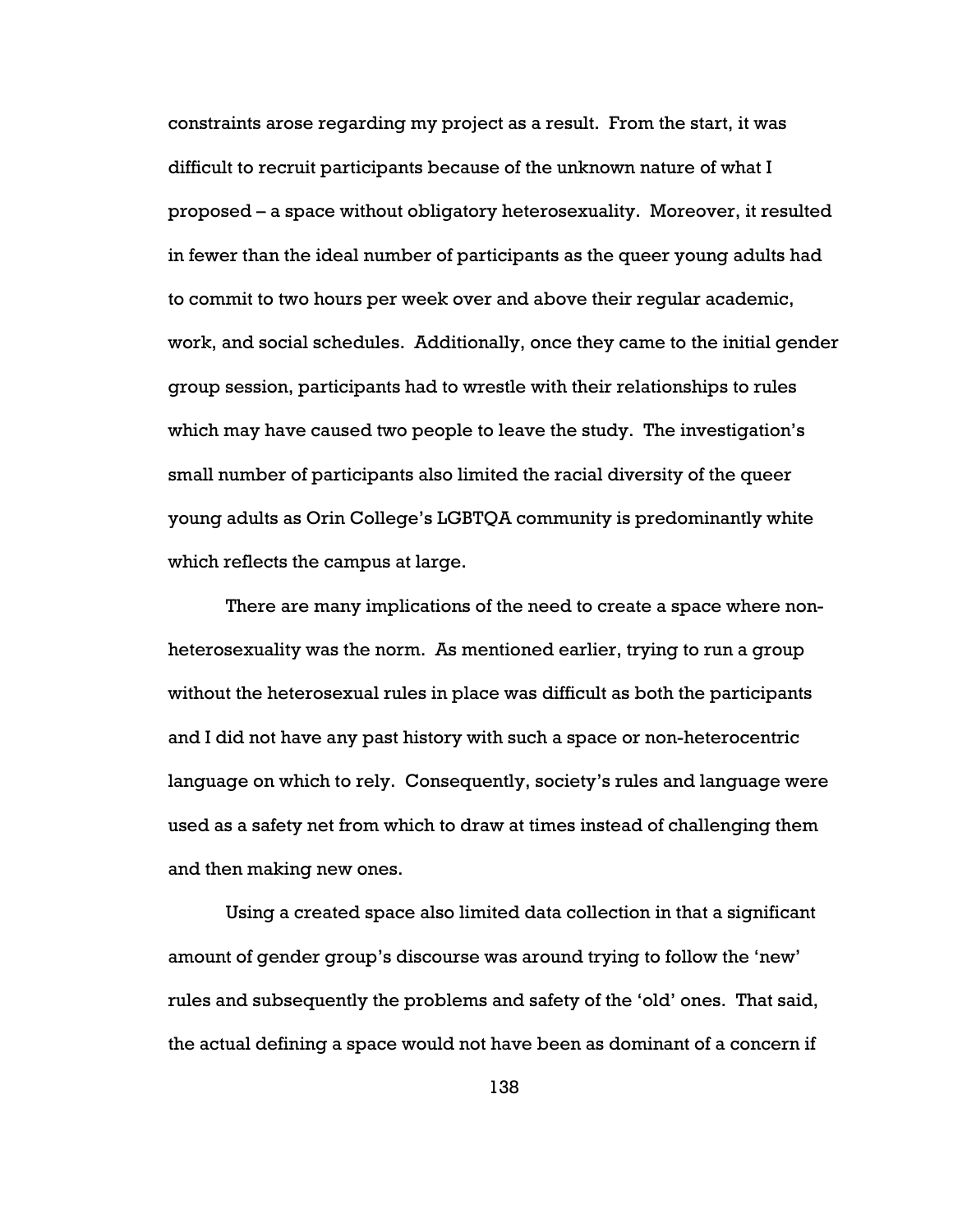the study's duration was longer. However, I could not foresee these challenges when designing the study. As a result, this study's findings cannot be generalized beyond this work, but point to the need for similar studies of longer duration to account for the time it truly takes to co-create a space without assumed heterosexual norms.

Another study limitation was my main assumption going into the research; namely that because queer young adults had questioned their sexual orientation they would be more adept at challenging assumed heterosexuality and the resulting gender binary. As this project shows, my assumption was incorrect. In retrospect, it may have been helpful to have several gender-focused education interventions before attempting to create a space with minimal heterosexuality. However, extending queer young adults' time commitment may also deter potential participants.

Overall, this dissertation study raises vital issues for researchers and educators in terms of the actual space where learning occurs, the negotiation there of by participants, student agency, and how to assist university students' gender journeys by creating safe discursive space. Moreover, it also demonstrates how queer and gender theories can be deployed along with situated learning theory to question stable categories that are assumed to be 'true.' Such an interdisciplinary tact enable this work to illuminate learning, ideas, and experiences that otherwise would not have been demonstrated.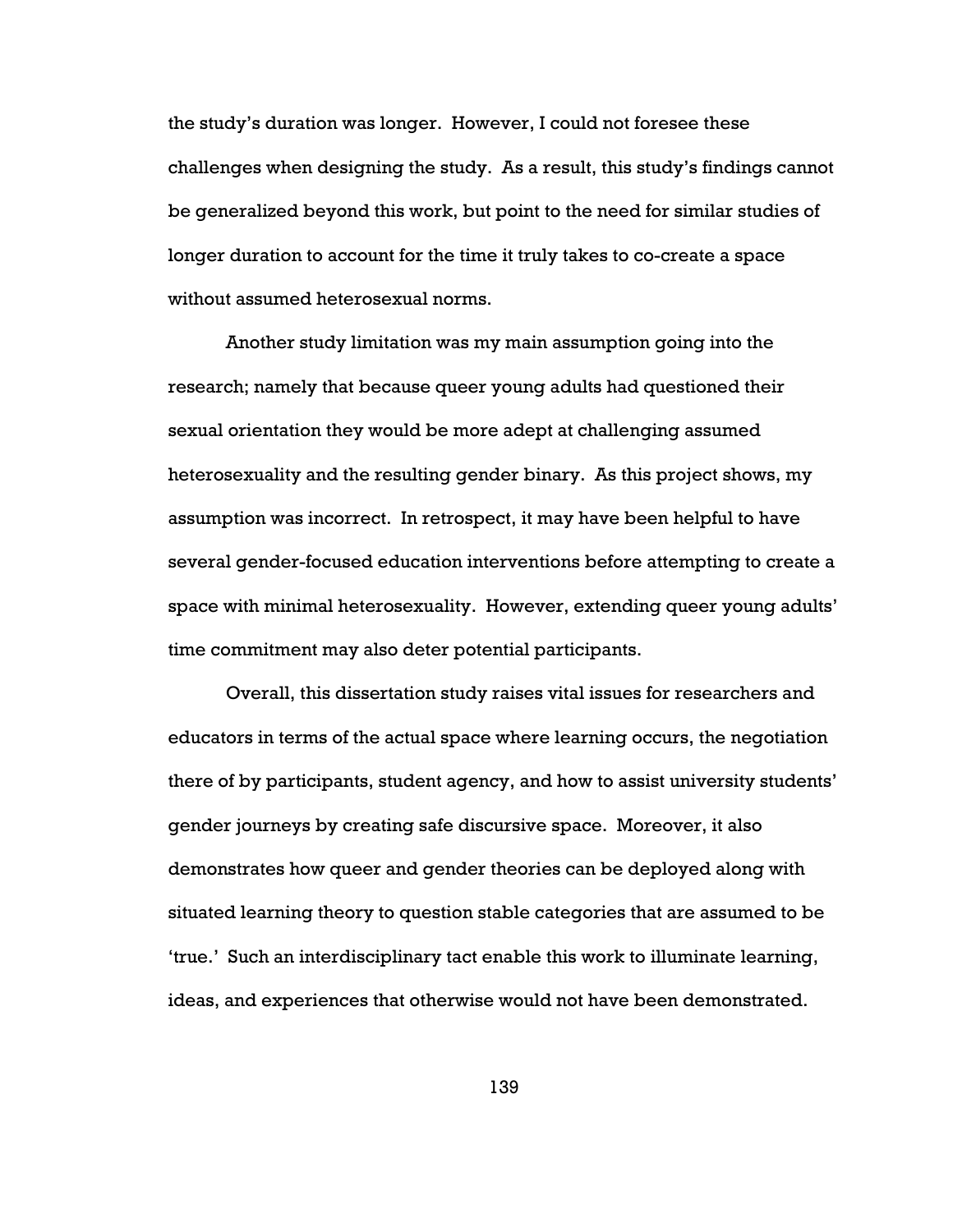#### III. Implications

Several implications and recommendations can be made as a result of what was learned throughout this investigation in regard to theory, research, and practice. First, my study demonstrated that both gender and queer theories help push the envelope around learning by examining action, dialogue, and space at the margins. Such positioning enables researchers to explore the affinitive as well as the exclusionary self and imposed identities and therefore allows for multiple, and sometimes unexpected, outcomes. Simultaneously, when the aforementioned theories are employed with situated learning theory, they become more applicable in real world situations instead of being abstract, for the most part. Consequently, deploying the theories together strengthens them individually and as a whole, while still allowing theoretical tension to push beyond 'natural' categories and reification. This work, then, began to build the foundation for others interested in examining learning and identities in a new and powerful way.

Another recommendation is a result of the queer young adults in this study being bombarded by conflicting narratives around sexuality from various media, family, faith community and other sources, making assumed heterosexuality an omnipresent notion in their lives. Consequently, they struggled against it when they came out as sexual minorities, just as many of today's youth continue to do at even earlier ages (Denizet-Lewis 2009). Although a large number of college and universities have offices to serve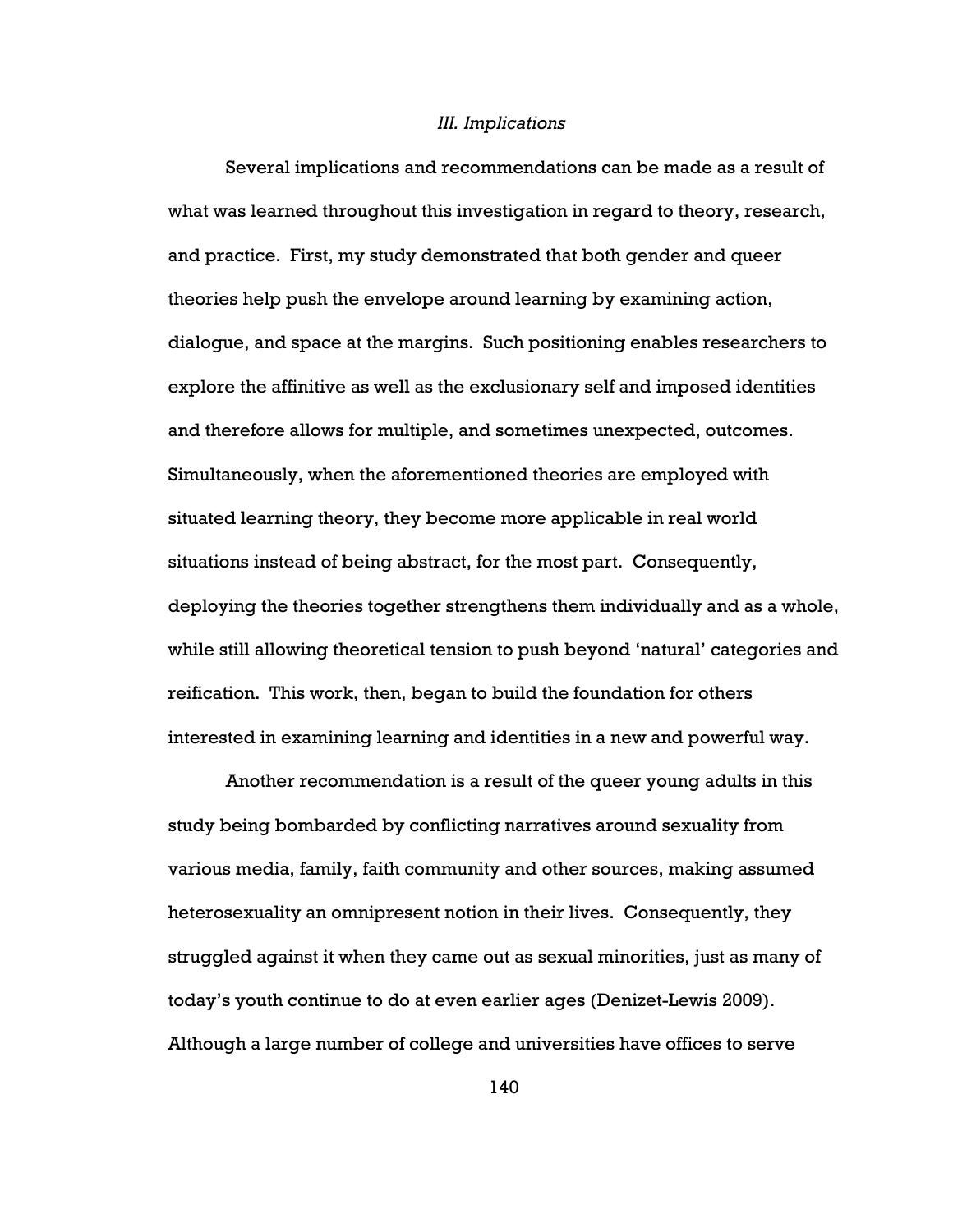lesbian, gay, bisexual, and transgender (LGBT) students, most of them do not have programming around gender unless they are charged to do so specifically (see Chapter Two for a more detailed explanation).

This research shows that queer young adults would benefit from discussions pinpointing gender regarding its primacy in both society and their lives. Such conversations also would enable them to claim a sense of agency around their gender identities as well as breaking down the gender binary writ large. More urgently, however, my research points to the need for LGBT student support services at Orin College, so queer young adults have a place to discuss not only gender, but also the related issue of sexuality. I also believe firmly such supportive space would benefit heterosexual identified university students too, especially in light of my assumption that queer young adults would more easily interrogate gender than heterosexuals being found to be incorrect. Perhaps then, the constrictions of assumed heterosexuality and dichotomous gender will be loosened, giving at least a bit more gender and sexual freedom to everybody.

## IV. Summary

This final dissertation chapter offered a brief summary of the findings and themes that surfaced from the investigation into how queer young adults learn, unlearn, or relearn gender in a space where compulsory heterosexuality was not enforced. The five major conclusions of this study work together to highlight the importance of co-constructing safe space for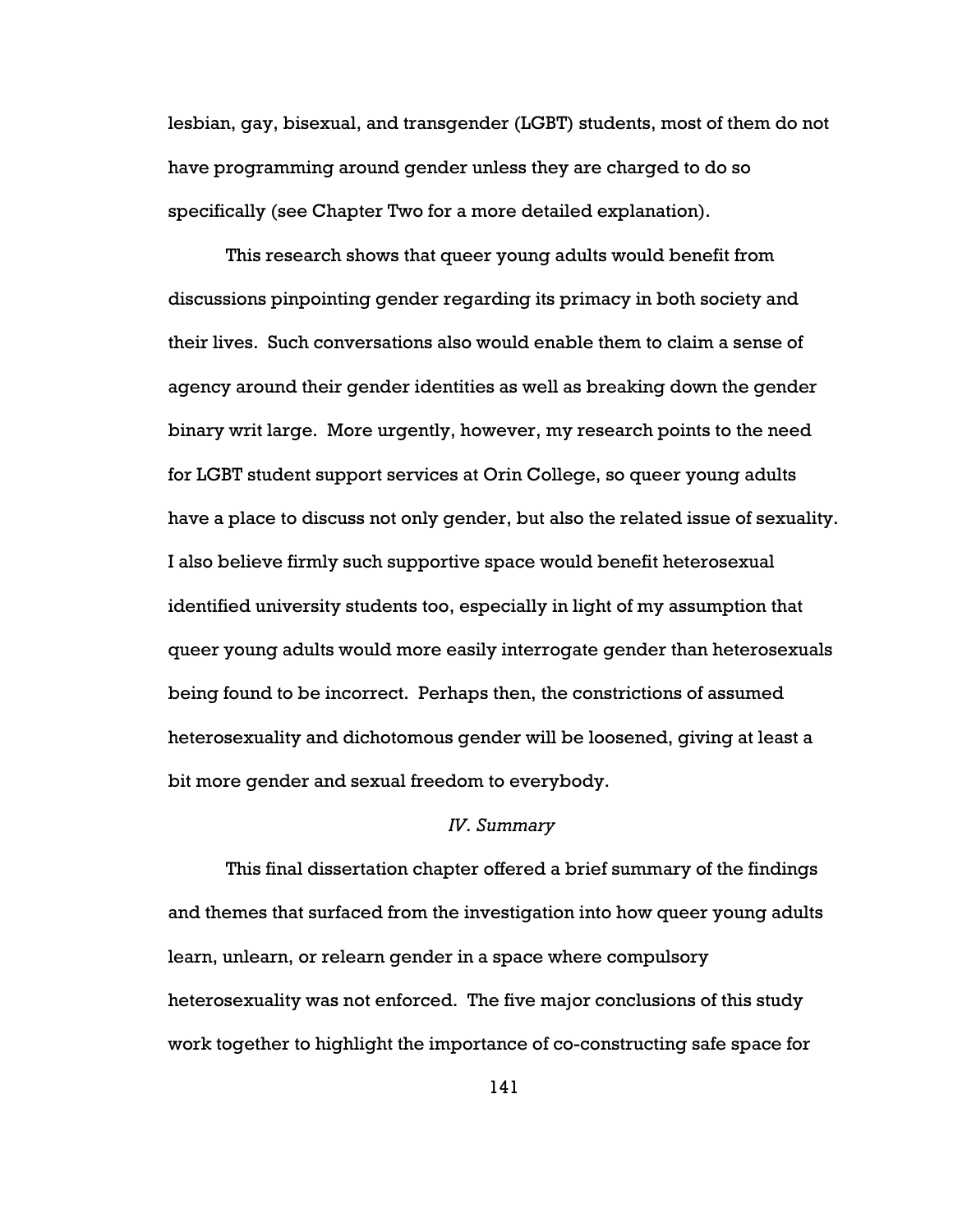lesbian, gay, bisexual, and transgender (LGBT) college students to interrogate gender, not just sexual orientation. In addition to recapitulating the major conclusions of this study, this chapter also noted key implications to consider for future studies. As a result, further studies which address how, where, and why queer young adults learn, relearn, or unlearn gender without the constraints of heterocentric rules need to be completed to understand this key facet of queer young adults' development.

In addition to summarizing major conclusions, this chapter raised significant methodological and theoretical implications for future investigations. Foremost, it is important to question one's assumptions when planning research. Based on anecdotal evidence, I assumed queer young adults would have an easier time interrogating gender and letting go of obligatory heterosexuality; I was incorrect. As a result, the group's dialogue around gender was more limited than I had hoped, but my error did enable me to highlight just how intensely intermeshed the concepts of sexuality and gender are in the U.S. In turn, I believe this work is a noteworthy precursor to further studies which parse out gender and sexuality. Conceptually, future research should continue to consider the benefits of theoretical interaction for exploring learning both in and out of the classroom. In terms of methods, this study points to the need to take demographic factors into account that shape participants' early gender journeys, the researcher's personal lenses and interactions in the group setting, and the import of acknowledging and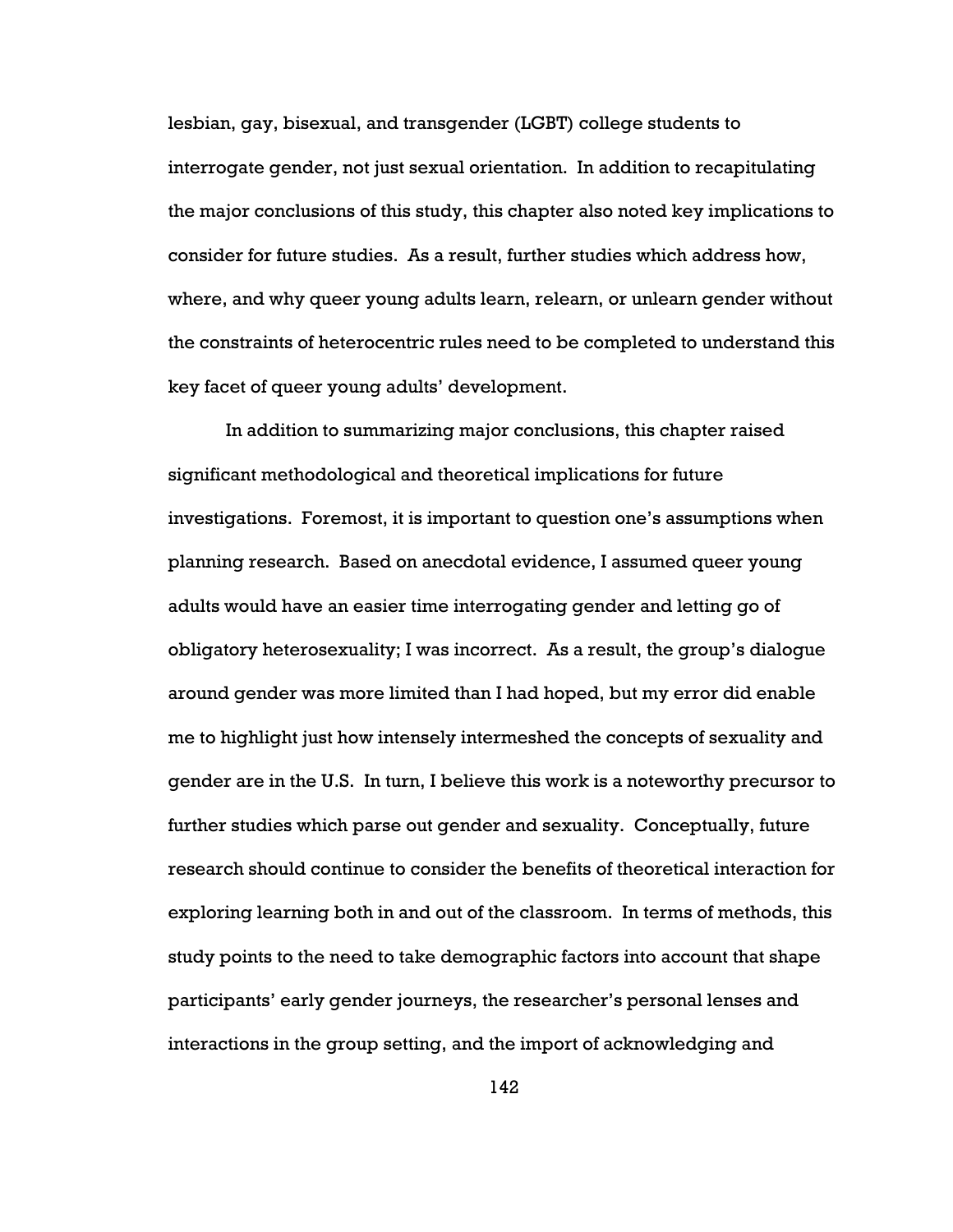examining spatial negotiation mechanisms. Through building on the contributions of my dissertation, then, further research on learning, relearning, or unlearning gender in a space with minimized heterosexuality can help queer young adults' gender journeys as well as the on-going gender journey of U.S. society.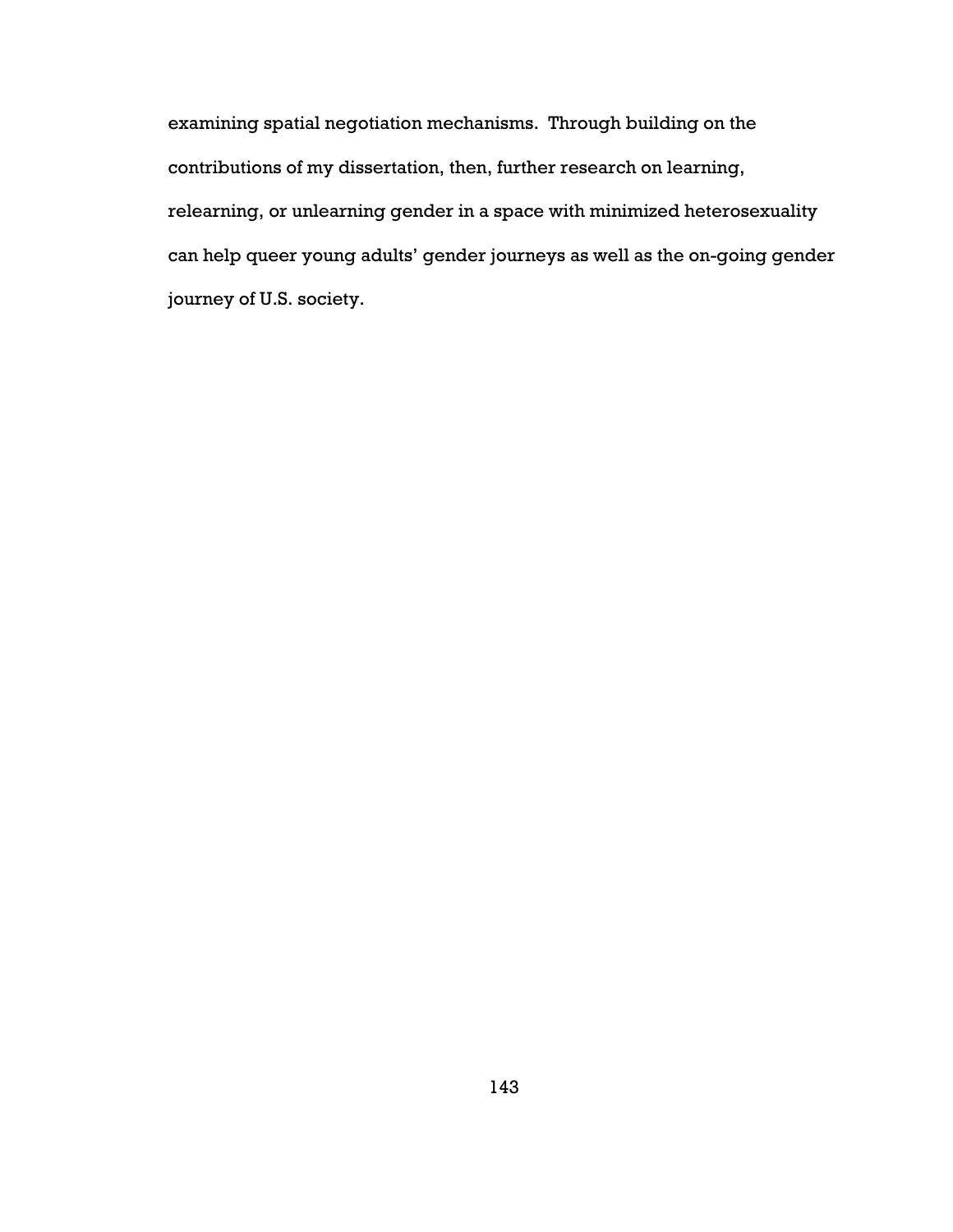# APPENDIX A

# Sample Group Activities

- What is gender?
- Gender pictionary
- The Story of X reading and discussion
- I learned about gender:
	- o As a child
	- o As a teenager
	- o As a college student
	- o Elsewhere
- 'Random' uses of gender (e.g. on SEPTA passes, etc.)
- Gender, gender everywhere: Where are you uncomfortable, if anywhere? Where are you comfortable, if anywhere?
- Is this person…(photograph exercise)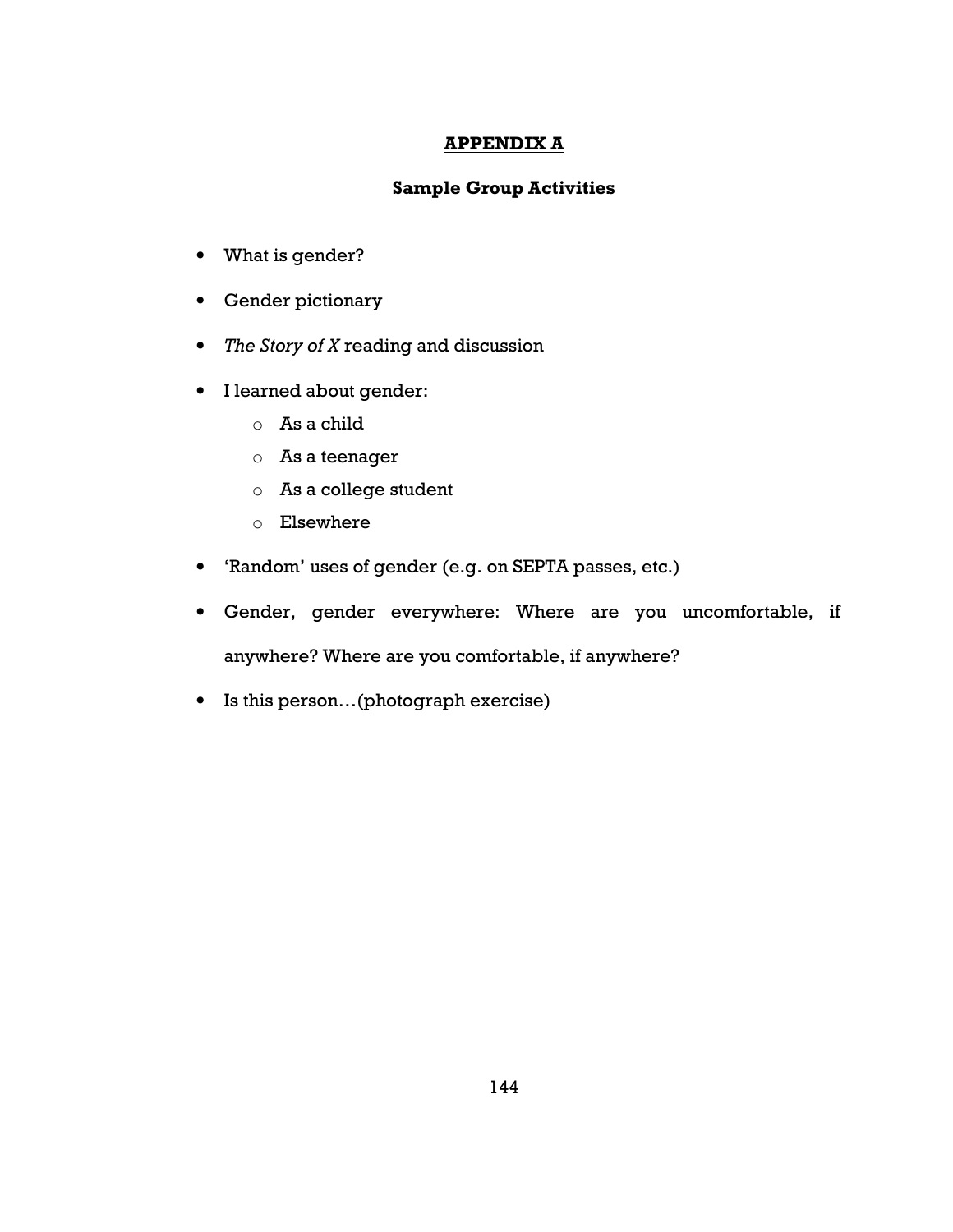## APPENDIX B

## Preliminary Interview Protocol

All questions open ended and followed with probing and clarifying questions, when and if appropriate.

- 1) Chosen pseudonym
- 2) Age
- 3) Racial background
- 4) Biological sex
- 5) Gender
- 6) Sexual orientation
- 7) Educational level attained?

## 8) Living situation

- a. City section
- b. Dwelling type
- c. With whom
- d. Neighborhood description
- 9) Educational level attained by parent(s)/guardian(s)/care giver(s)
- 10) Type of job(s) held by parent(s)/guardian(s)/care giver(s)
- 11)Type of job(s) held by adults in your neighborhood
- 12)Are you out as [insert answer to question six]? If so, to whom and in

what specific situations?

13)Define 'gender'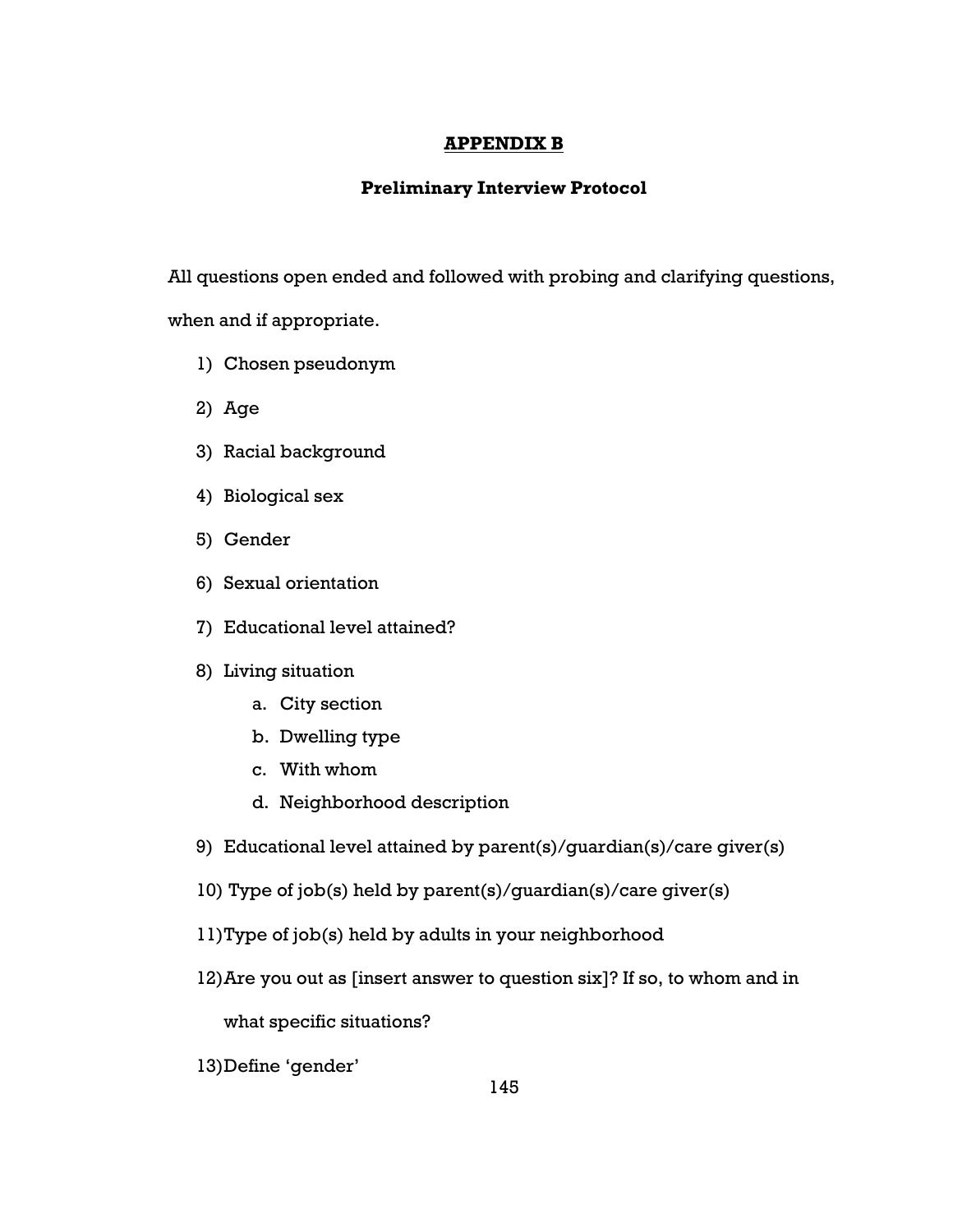- 14)When and how did you learn about gender's meaning?
- 15)What does gender mean to you today?
- 16)How would you characterize your gender?
- 17)How does gender manifest itself in your daily life at:
	- a. Home
	- b. School
	- c. The Attic
	- d. Elsewhere

18)Is Orin University a safe place to explore gender? If so, why?

19)Has your gender or your understanding of gender changed since

coming to Orin University? If so, how?

- 20)In what ways, if any, is gender linked to sexuality in the U.S.?
- 21)In what ways, if any, is gender linked to sexuality in your life specifically?
- 22)Anything else you would like to share, especially about gender?
- 23) What is your favorite childhood memory?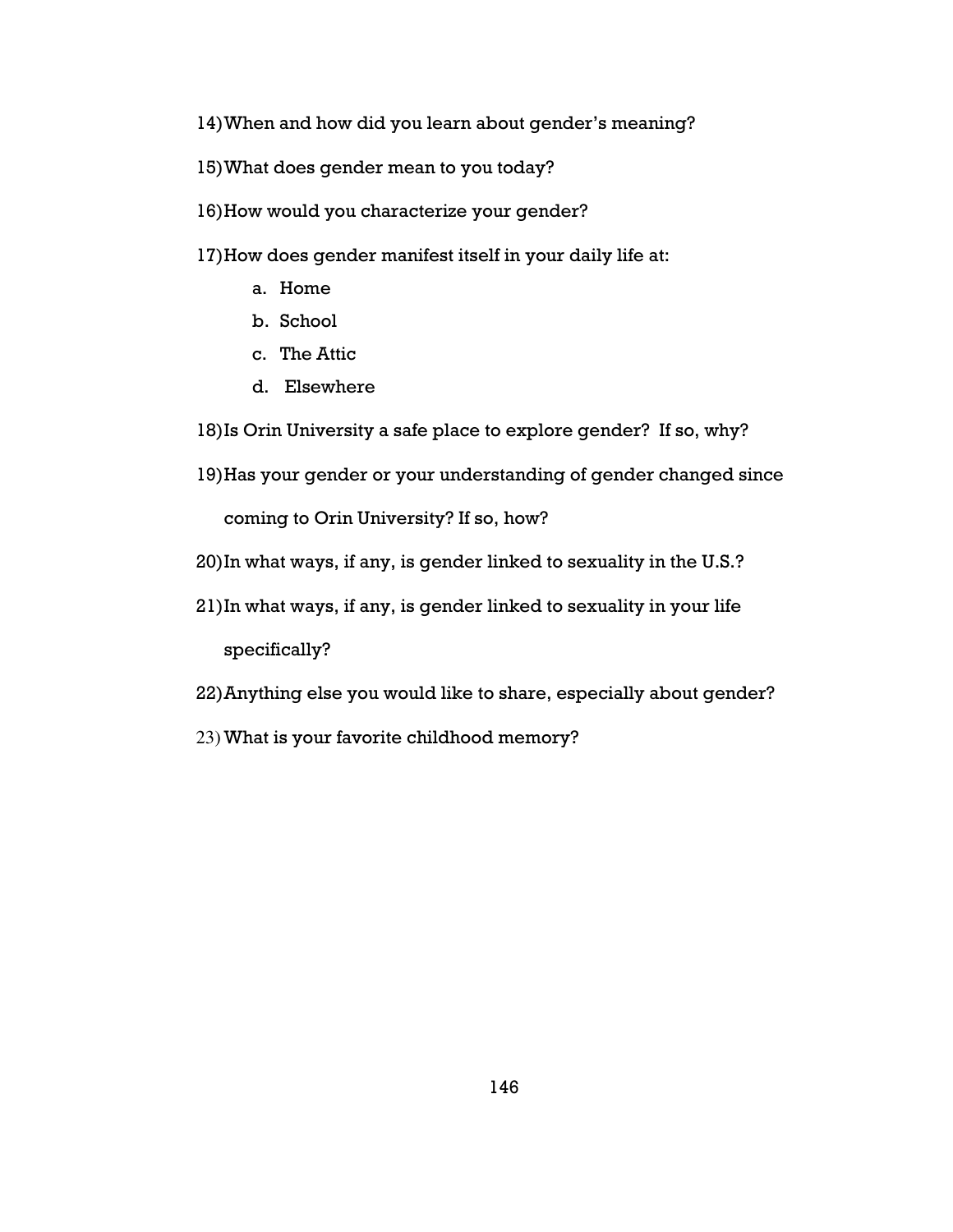#### REFERENCES

- 2006 Self study: Office history (2009, July 25). Retrieved October 24, 2009 from Consortium of Higher Education LGBT Resource Professionals website: http://www.lgbtcampus.org/about/studies-history
- Ahmed, S. (2006). Queer phenomenology: Orientations, objects, others. Durham, SC: Duke University Press.
- Ajjawi, R., & Higgs J. (2007). Using hermeneutic phenomenology to investigate how experienced practitioners learn to communicate clinical reasoning. The Qualitative Report, 12(4). pp. 612-638.
- Almeida, J., et al. (2009). Emotional distress among LGBT youth: The influence of perceived discrimination based on sexual orientation. Journal of Youth and Adolescence, 38. pp. 1001-1014.
- American National Election Studies (2004). The ANES guide to public opinion and electoral behavior. Ann Arbor, MI: University of Michigan, Center for Political Studies [producer and distributor]. Retrieved October 24, 2009 from http://www.electionstudies.org
- Anderson, J., Reder, L., & Simon, H. (1996). Situated learning and education. Educational Researcher, 25(4). pp. 5-11.
- Beemyn, B.G. (2005). Trans on campus: Measuring and improving the climate for transgender students. On Campus with Women, 34. Retrieved October 24, 2009 from http://www.aacu.org/ocww/volume34\_3/feature.cfm?section=2
- Beemyn, B.G., & Pettitt, J. (2006). How have trans-inclusive non-discrimination policies changed institutions?. GLBT Campus Matters, 3(1). pp. 6-7.
- Bell, A., & Weinberg, M. (1981). Sexual preference: Its development in men and women. Bloomington, IN: Indiana University Press.
- Berk, L.E. (1991). Child development. Needham Heights, MA: Allyn and Bacom.
- Blackburn, M.V. (2001). Reading and writing for social change: Exploring literacy performances and identity work with queer youth. Unpublished doctoral dissertation, University of Pennsylvania (Graduate School of Education), Philadelphia, PA.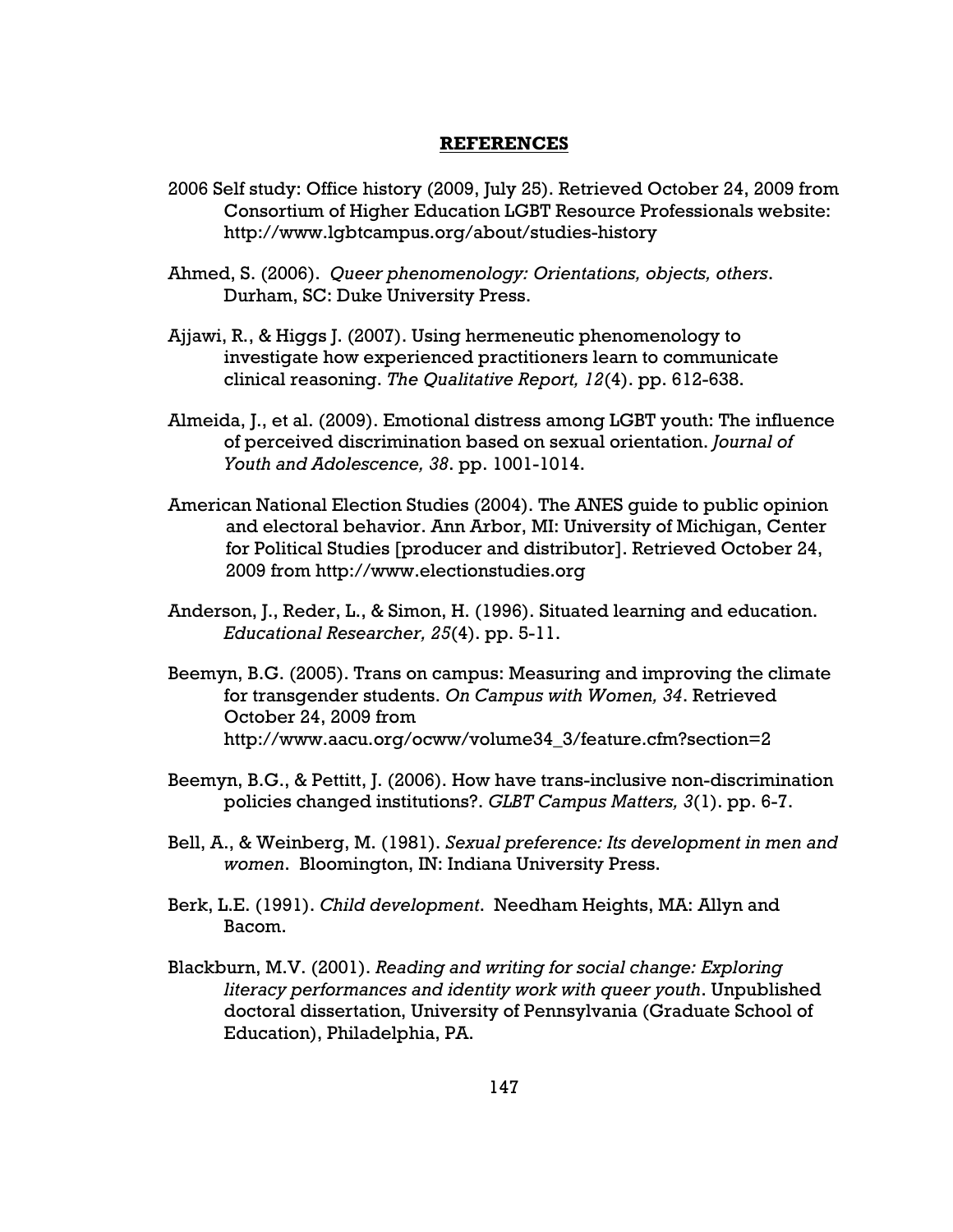- Blackburn, M.V. (2004). Understanding agency beyond school-sanctioned activities. Theory into Practice, 43(2). pp. 102-110.
- Blackburn, M.V. (2007). The experiencing, negotiation, breaking, and remaking of gender rules and regulations by queer youth. Journal of Gay and Lesbian Issues in Education, 4(2). pp. 33-54.
- Blumenfeld, W.J. (2005). Introduction. In W. Blumenfeld & M.S. Breen (eds.). Butler matters: Judith Butler's impact on feminist and queer studies (pp. 1- 2). Burlington, VT: Ashgate Publishing Company.
- Blumenfeld, W.J., et al. (2005). 'There is a person here:' An interview with Judith Butler. In M.S. Breen & W.J. Blumenfeld (eds.). Butler matters: Judith Butler's impact on feminist and queer studies (pp. 9-26). Burlington, VT: Ashgate Publishing Company.
- Bogdan, R.C., & Biklen, S. K. (2007). Qualitative research for education: An introduction to theories and methods  $[5<sup>th</sup>$  ed.]. Boston, MA: Pearson.
- Bornstein, K. (1995). Gender outlaw: On men, women, and the rest of us. New York, NY: Vintage Books.
- Britzman, D.P. (1997). What is this thing called love?: New discourses for understanding gay and lesbian youth. In S. Castell & M. Bryson (eds.). Radical in<ter>ventions (pp. 183-207). Albany, NY: State University of New York Press.
- Brown, A.L. (1994). The advancement of learning. Educational Researcher, 23(8). pp. 4-12.

Brown, J.S., Collins, A., & Duguid, P. (1989). Situated cognition and the culture of learning [Electronic version]. Educational Researcher, 18(1). pp. 32-42.

- Butler, J. (1988). Performative acts and gender constitution: An essay in phenomenology and feminist theory. Theatre Journal, 40(4). pp. 519- 531.
- Butler, J. (1990/1999). Gender trouble: Feminism and the subversion of identity. New York, NY: Routledge.
- Butler, J. (1993). Bodies that matter. New York, NY: Routledge.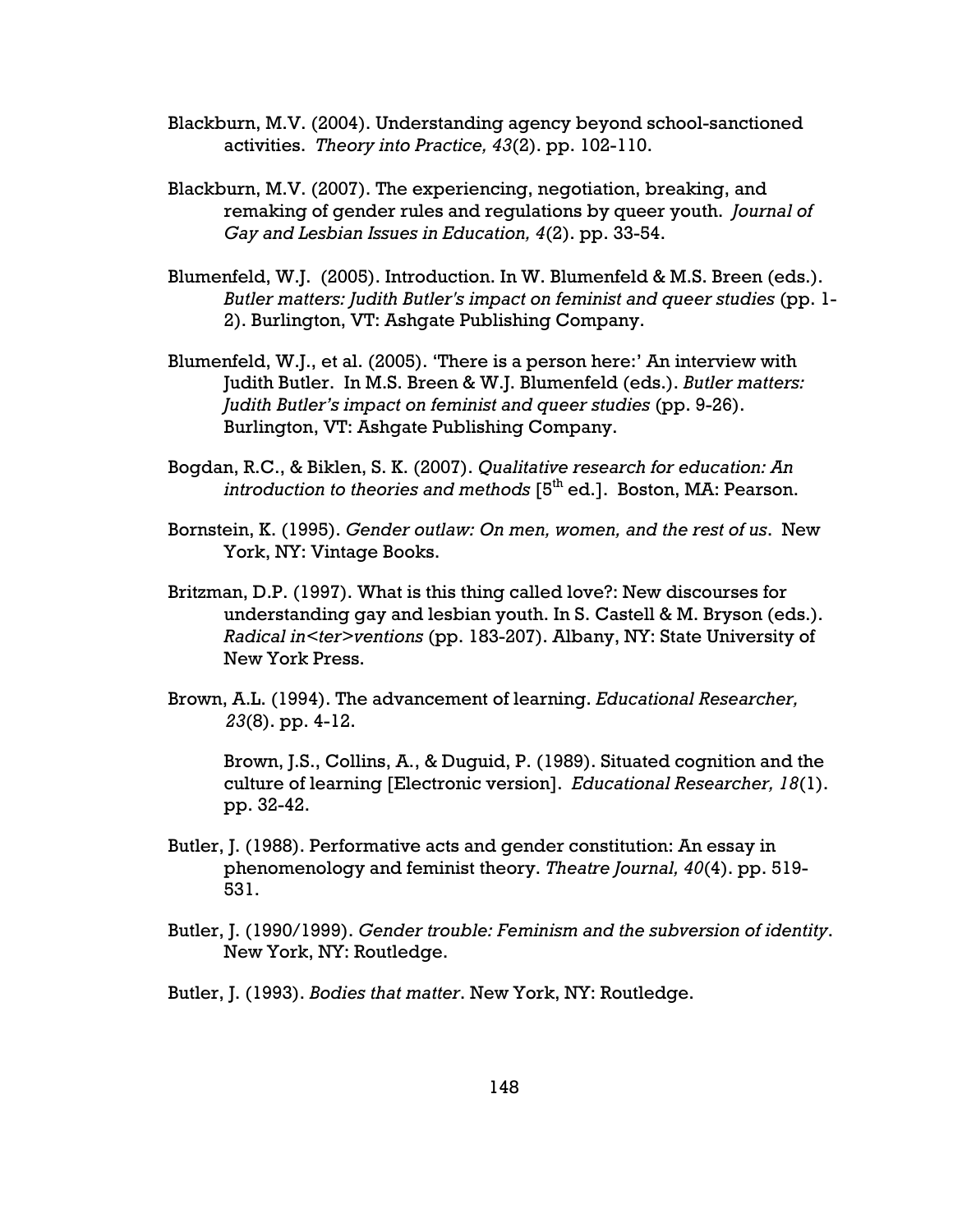- Butler, J. (1997). Against proper objects. In E. Weed & N. Schor (eds.). Feminism meets queer theory (pp. 1-30). Bloomington, IN: Indiana University Press.
- Butler, J. (2004). Undoing gender. New York, NY: Routledge.
- Cannatella, H. (2007). Place and being. Educational Philosophy and Theory, 39(6). pp. 622-632.
- Cass, V.C. (1979). Homosexual identity formation: A theoretical model. Journal of Homosexuality, 4. pp. 219-235.
- Cobb, P., & Bowers, J. (1999). Cognitive and situated learning perspectives in theory and practice. Educational Researcher, 28(2). pp. 4-15.
- Cohler, B.J., & Hammack, P.L. (2007). The psychological world of the gay teenager: Social change, narrative, and "normality." Journal of Youth and Adolescence, 36. pp. 47-59.
- Connell, R.W. (1995). Masculinities. Berkeley, CA: University of California Press.
- Connell, R.W. (2002). Gender. Cambridge, UK : Polity Press.
- D'Augelli, A.R., Hershberger, S.L., & Pilkington, N.W. (1998). Lesbian, gay, and bisexual youth and their families: Disclosure of sexual orientation and its consequences. American Journal of Orthopsychiatry, 68. pp. 361- 371.
- DeLamater, J., & Friedrich, W.N. (2002). Human sexual development. The Journal of Sex Research, 39(1). pp. 10-14.
- Denizet-Lewis, B. (Sept 27, 2009). Coming out in middle school. The New York Times Magazine. pp. 36-41.
- Descartes, R. (1998). Discourse on method and the meditations on first philosophy [fourth edition] (D.Cress, Ed.). Indianapolis, IN: Hackett Publishing Company, Inc.
- Désert, J-L. (1997). Queer space. In G.B. Ingram, A-M. Bouthillette, & Y. Ritter (eds.). Queers in space: Communities | public places | sites of resistance (pp. 17-26). Seattle, WA: Bay Press.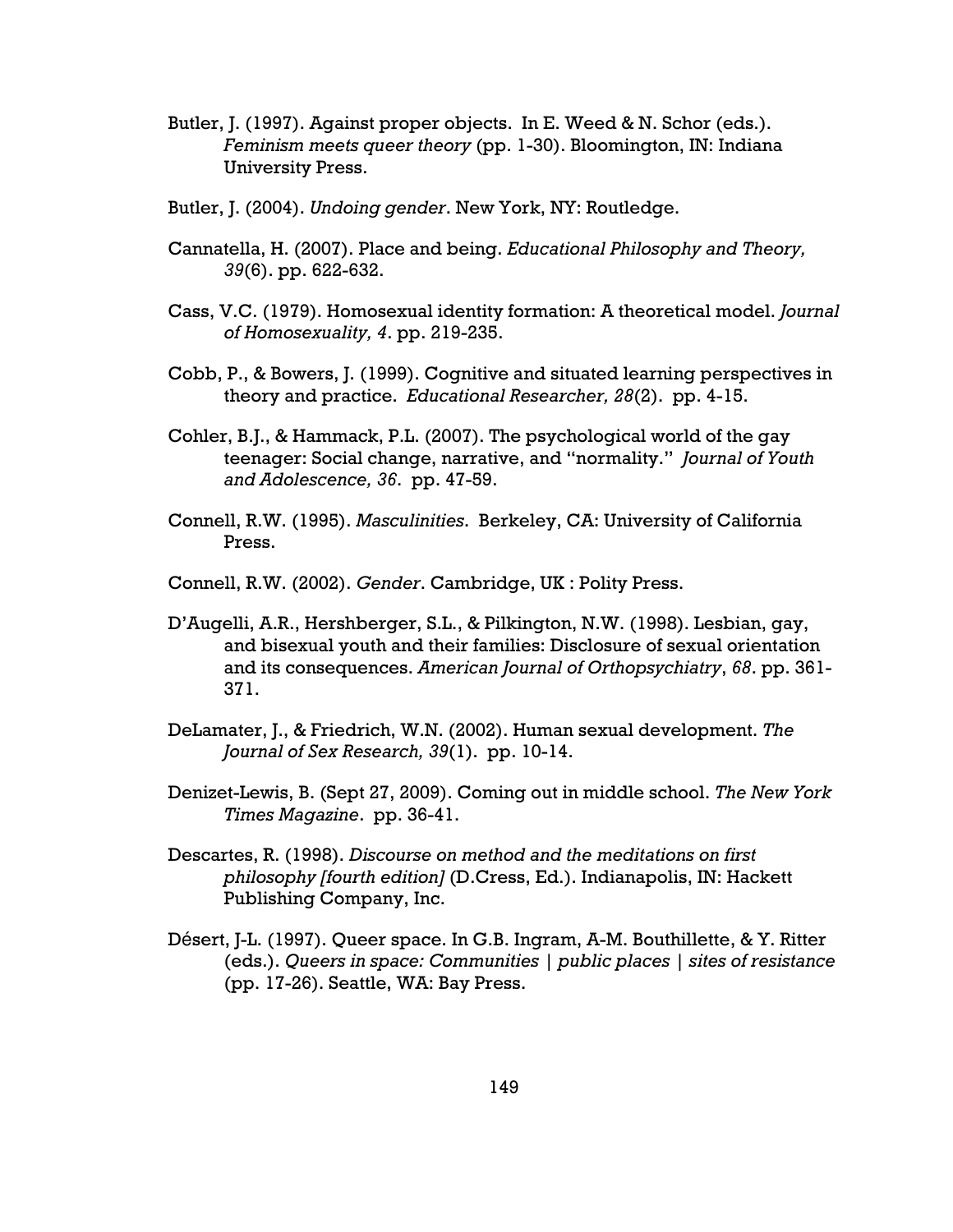- Diamond, L.M. (2003) New paradigms for research on heterosexual and sexual-minority development. Journal of Clinical Child and Adolescent Psychology, 32. pp. 490-498.
- Diamond, L.M., & Butterworth, M. (2008). Questioning gender and sexual identity: dynamic links over time. Sex Roles, 59. pp. 365-376.
- Dubowsky Ma'ayan, H.D. (2003). Masculine female adolescents at school. Equity & Excellence in Education, 36(2). pp. 125–135.
- Elze, D.E. (2003). 8,000 Miles and still counting...reaching gay, lesbian and bisexual adolescents for research. Journal of Gay & Lesbian Social Services, 15(1/2). pp. 127-145.
- Emerson, R.M., Fretz, R.I., & Shaw, L.L. (1995). Writing ethnographic fieldnotes. Chicago, IL: University of Chicago Press.
- Engstrom, Y. (1987). Learning by expanding. Helsinki, Finland: Orienta-Konsultit Oy.
- Foster, J. (1999). An invitation to dialogue: Clarifying the position of feminist gender theory in relation to sexual difference theory. Gender & Society, 13(4). pp. 431-456.
- Foucault, M. (1978/1990). The history of sexuality. New York, NY: Vintage Books.
- Garofalo, R., Wolf, R.C., Wissow, L.S., Woods, E.R., & Goodman, E. (1999). Sexual orientation and risk of suicide attempts among a representative sample of youth. Archives of Pediatrics and Adolescent Medicine, 153. pp. 487-493.
- Geertz, C. (1973). Thick description: Toward an interpretive theory of culture. In C. Geertz, The Interpretation of Cultures: Selected Essays (pp. 3-30). New York, New York: Basic Books.
- Goode, E., & Haber, L. (1977). Sexual correlates of homosexual experience: an exploratory study of college women. Journal of Sex Research, 13. pp. 12-21.
- Greeno, J. (1997). On claims that answer the wrong questions. Educational Researcher, 26(1). pp. 5-17.
- Greytak, E.A., Kosciw, J.G., & Diaz, E.M. (2009). Harsh realities: The experience of transgender youth in our nation's schools. New York, NY: GLSEN.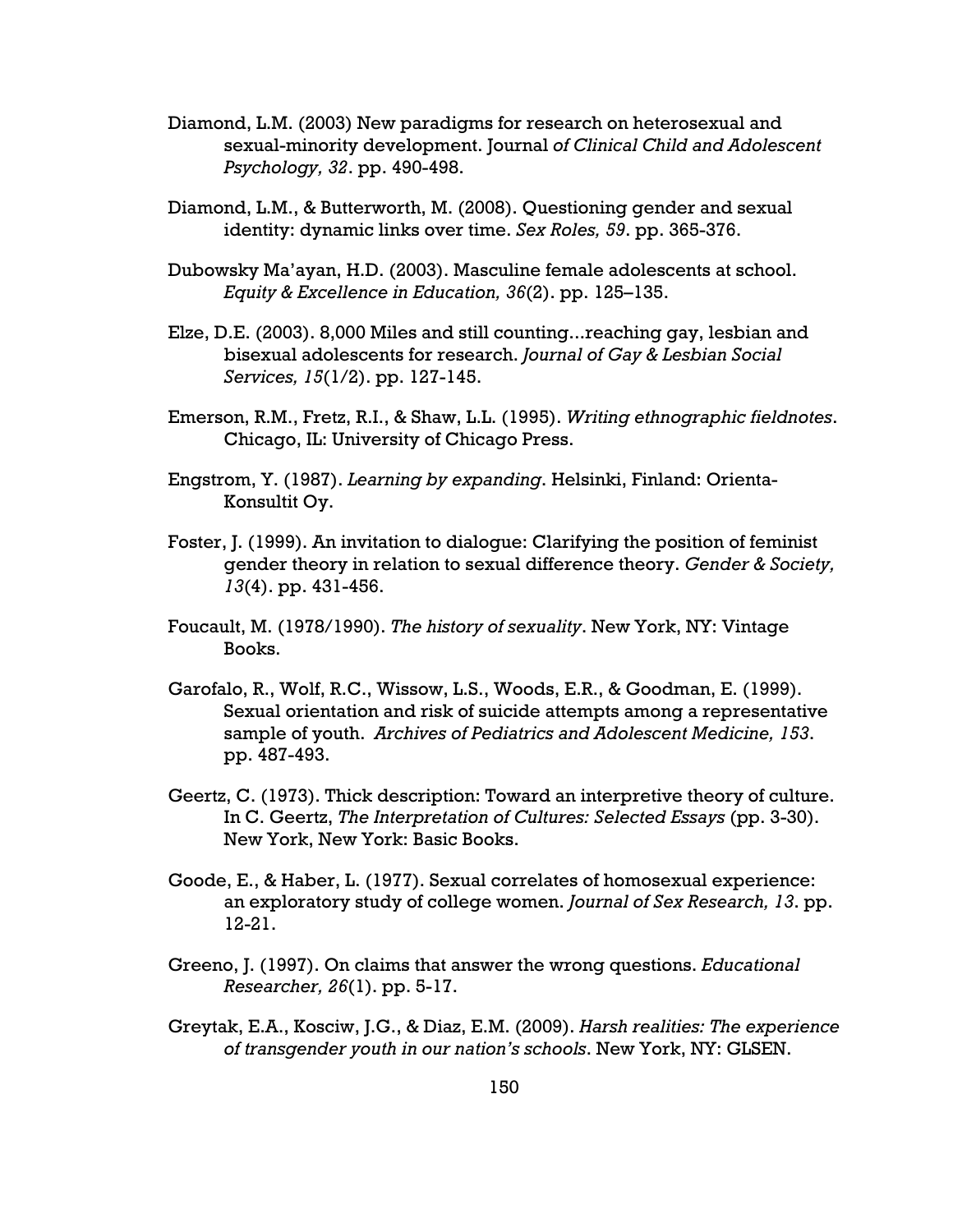- Haffner, D.W. (Ed.). (1995). Facing facts: Sexual health for America's adolescents [Electronic version]. New York, NY: SIECUS.
- Halperin, D. (1995). Saint Foucault: Toward a gay hagiography. New York, New York: Oxford University Press.
- Hawkesworth, M. (1997). Confounding gender. Signs, 22(3). pp. 649-685.
- Herdt, G., & Boxer, A. (1993). Children of horizons: How gay and lesbian teens are leading a new way out of the closet. Boston, Massachusetts: Beacon Press.
- Houston, B. (1996). Theorizing gender: How much of it do we need? In Diller, A., et al. (eds.). The gender question in education: theory, pedagogy, and politics (pp. 75-88). Boulder, CO: Westview Press.
- Hunter, J. (1990). Violence against lesbian and gay male youths. Journal of Interpersonal Violence, 5. pp. 295-300.
- Jackson, J. M. (2007). Reclaiming queerness: Self, identity, and the research process [Electronic version]. Journal of Research Practice, 3(1). Retrieved June 3, 2009 from http://jrp.icaap.org/index.php/jrp/article/view/66/87
- Jagose, A. (1996) Queer theory: An introduction. Washington Square, NY: NYU Press.
- Jones, G.P. (1978). Counseling gay adolescents. Counselor Education and Supervision, 18. pp. 149-152.
- Katz, J.N. (1995). The invention of heterosexuality. New York, NY: Dutton Books.
- Kennedy, E.L., & Davis, M.D. (1996). Constructing an ethnohistory of the Buffalo lesbian community: Reflexivity, dialogue, and politics. In E. Lewin & W. Leap (eds.). Out in the field: Reflections of gay and lesbian anthropologists (pp. 171-199). Urbana, IL: University of Illinois Press.
- Kessler, S. & McKenna, W. (1978). Gender: An ethnomethodological approach. New York, NY: Wiley.
- Kirshner, D., & Whitson, J.A. (1997). Editors' introduction to situated cognition: Social, semiotic, and psychological perspectives. In D. Kirshner & J.A. Whitson (eds.). Situated cognition: Social, semiotic, and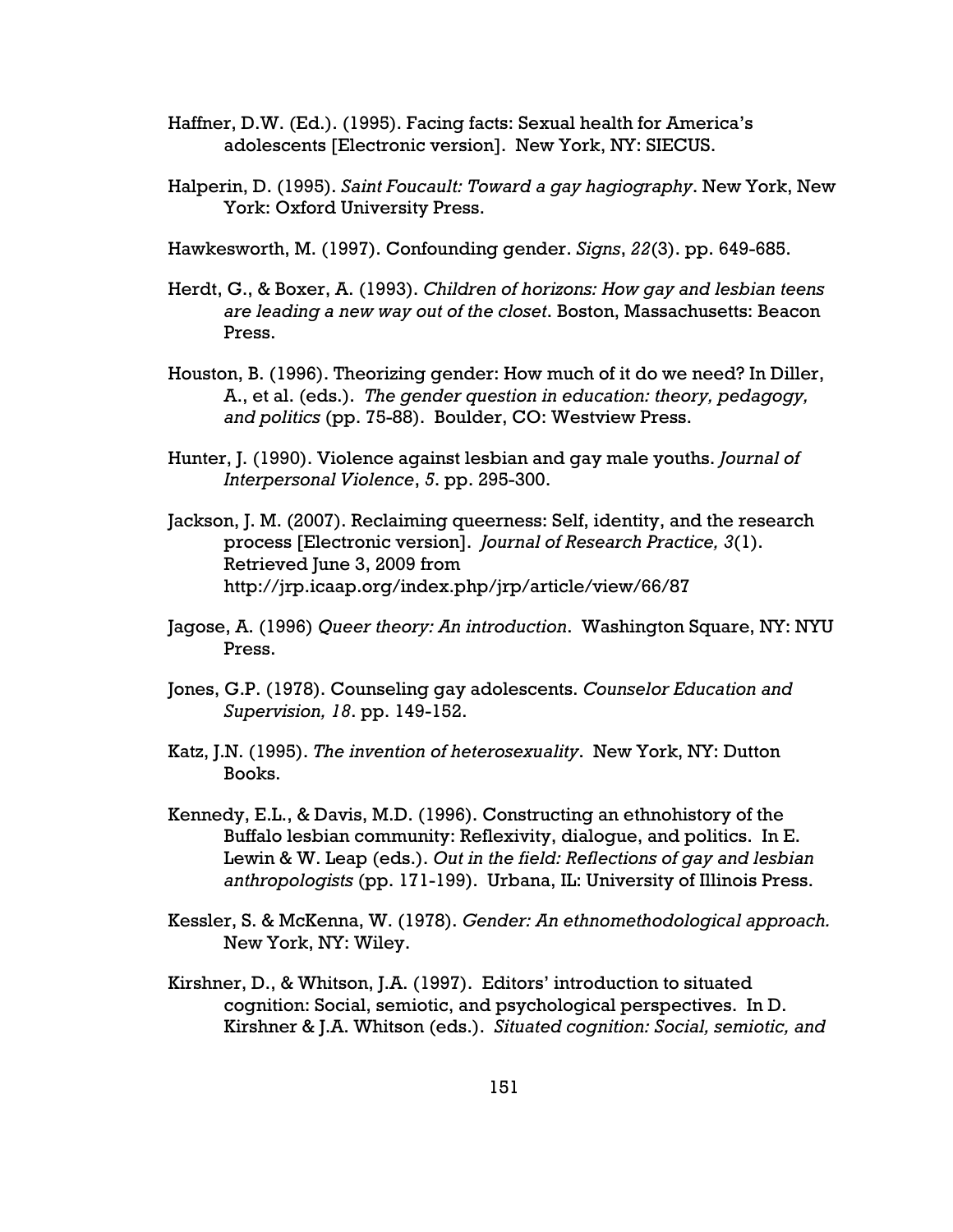psychological perspectives (pp. 1-16). Mahwah, NJ: Lawrence Erlbaum Associates.

- Kirshner, D., & Whitson, J.A. (1998). Obstacles to understanding cognition as situated. Educational Researcher, 27(8). pp. 22-28.
- Kite, M.E., & Deaux, K. (1984). Gender belief systems: Homosexuality and the implicit inversion theory. Psychology of Women Quarterly, 11. pp. 83-96.
- Kitzinger J., & Barbour, R.S. (1999). Introduction: the challenge and promise of focus groups. In R.S. Barbour & J. Kitzinger (eds.). Developing focus group research (pp. 1-20). London, UK: Sage.
- Kosciw, J.G., Diaz, E.M., & Greytak, E.A. (2007). The 2007 national school climate survey: The experience of lesbian, gay, bisexual and transgender youth in our nation's schools. New York, NY: GLSEN.
- Kumashiro (2000). Toward a theory of anti-oppressive education. Review of Educational Research, 70(1), 25-53.
- Lave, J., & Wenger, E. (1991). Situated learning: Legitimate peripheral participation. Cambridge, England: Cambridge University Press.
- Lave, J. (1988). Cognition in practice. Boston, MA: Cambridge.
- Lave, J. (1997). The culture of acquisition and the practice of understanding. In D. Kirshner and J.A. Whitson, (eds.). Situated cognition: Social, semiotic, and psychological perspectives (pp. 17-35). Mahwah, NJ: Lawrence Erlbaum Associates. [Reprinted from Cultural psychology: Essays on comparative and human development (1990). Cambridge, England: Cambridge University Press.]
- Lemke, J.L. (1997). "Cognition, context, and learning: A social semiotic perspective." In D. Kirshner & J.A. Whitson (Eds.). Situated cognition: Social, semiotic, and psychological perspectives (pp. 37-56). Mahwah, NJ: Lawrence Erlbaum Associates.
- Levering, B. (2006). Epistemological issues in phenomenological research: How authoritative are people's accounts of their own perceptions? Journal of Philosophy of Education, 40(4). pp. 451-462.
- Lloyd, M. (1999). Performativity, parody, politics. Theory, Culture & Society, 16(2). pp. 195-213.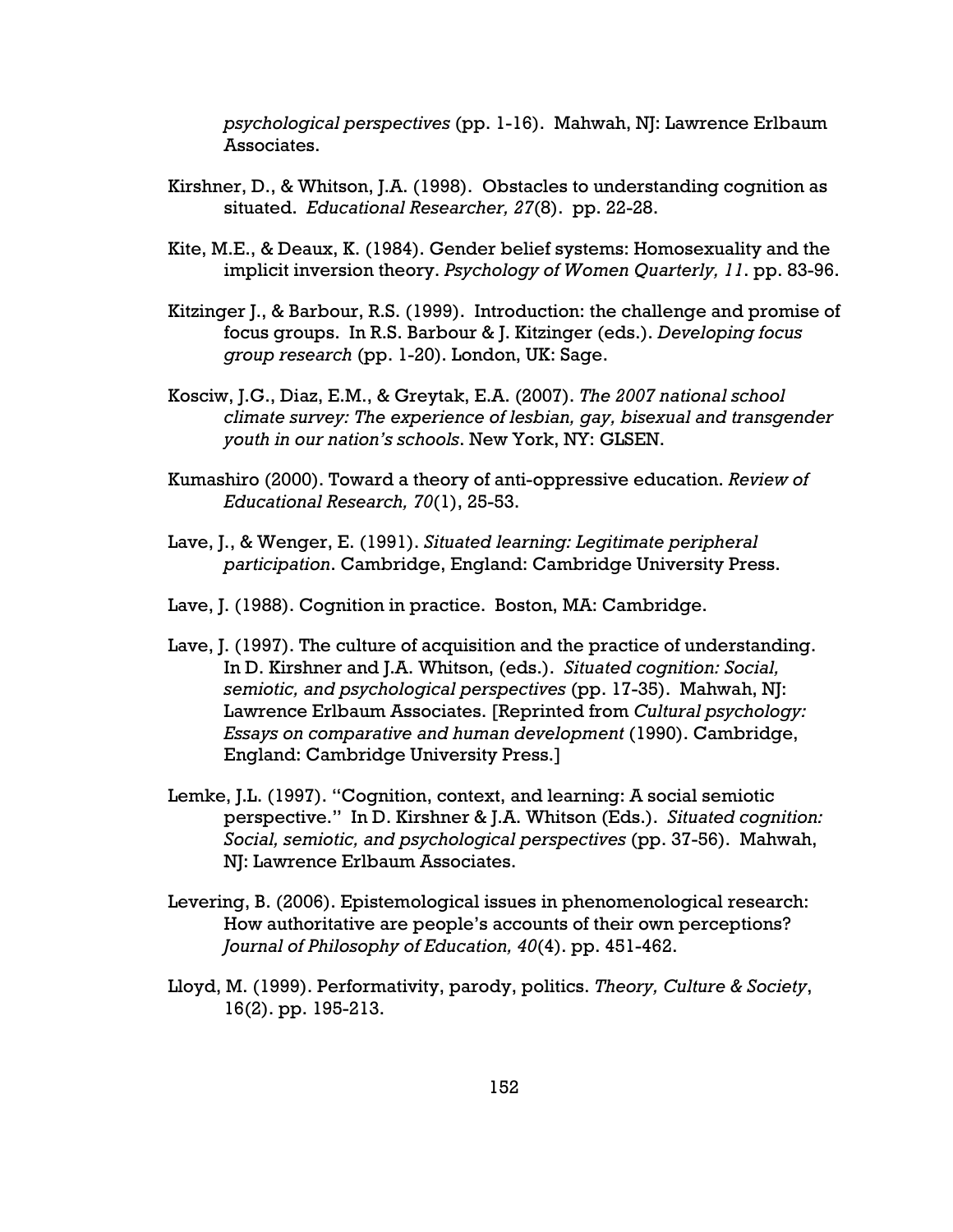- Lichtman, M. (2006). Qualitative research in education: A user's guide. Thousand Oaks, CA: Sage publications.
- Lorde, A. (1984). Sister outsider. Trumansburg, NY: Crossing Press.
- Lucal, B. (1999). What it means to be a gendered me: Life on the boundaries of a dichotomous gender system. Gender & Society, 13(6). pp. 781-797.
- Luhmann, S. (1998). Queering/querying Pedagogy? Or, pedagogy is a pretty queer thing. In W.F. Pinar (ed.). Queer theory in education (pp. 141- 155). Mahwah, NJ: Lawrence Erlbaum Associates.
- Malyon, A.K. (1981). The homosexual adolescent: Developmental issues and social bias. Child Welfare, 60. pp. 321-330.
- Marshall, C., & Rossman, G.B. (2006). Designing qualitative research [fourth edition]. Thousand Oaks, CA: Sage Publications.
- Martin, A.D. (1982). Learning to hide: The socialization of the gay adolescent. Adolescent Psychiatry, 10. pp. 52-65.
- Martin, C., Ruble, S., & Szkrybalo, J. (2004). Recognizing the centrality of gender identity and stereotype knowledge in gender development and moving toward theoretical integration: Reply to Bandura and Bussey (2004), Psychological Bulletin, 130(5). pp. 702-710.
- Maxwell, J.A. (1996). Qualitative research design: An interactive approach. Thousand Oaks, CA: Sage Publications.
- Meyer, I.H. (2003). Prejudice, social stress, and mental health in lesbian, gay, and bisexual populations: Conceptual issues and research evidence. Psychological Bulletin, 129(5). pp. 674-697.
- Mueller, J.A., & Cole, J.C. (2009). A qualitative examination of heterosexual consciousness among college students. Journal of College Student Development, 50(3). pp. 320-336.
- Muñoz-Plaza, C., Quinn, S., & Rounds, K. (2002). Lesbian, gay, bisexual and transgender students: Perceived social support in the high school environment. The High School Journal, 85(4). pp. 52-63.
- Murdock, T.B., & Bolch, M.B. (2005). Risk and protective factors for poor school adjustment in lesbian, gay, and bisexual (LGB) high school youth: Variable and person-center analyses. Psychology in the Schools, 42(2). pp. 159-172.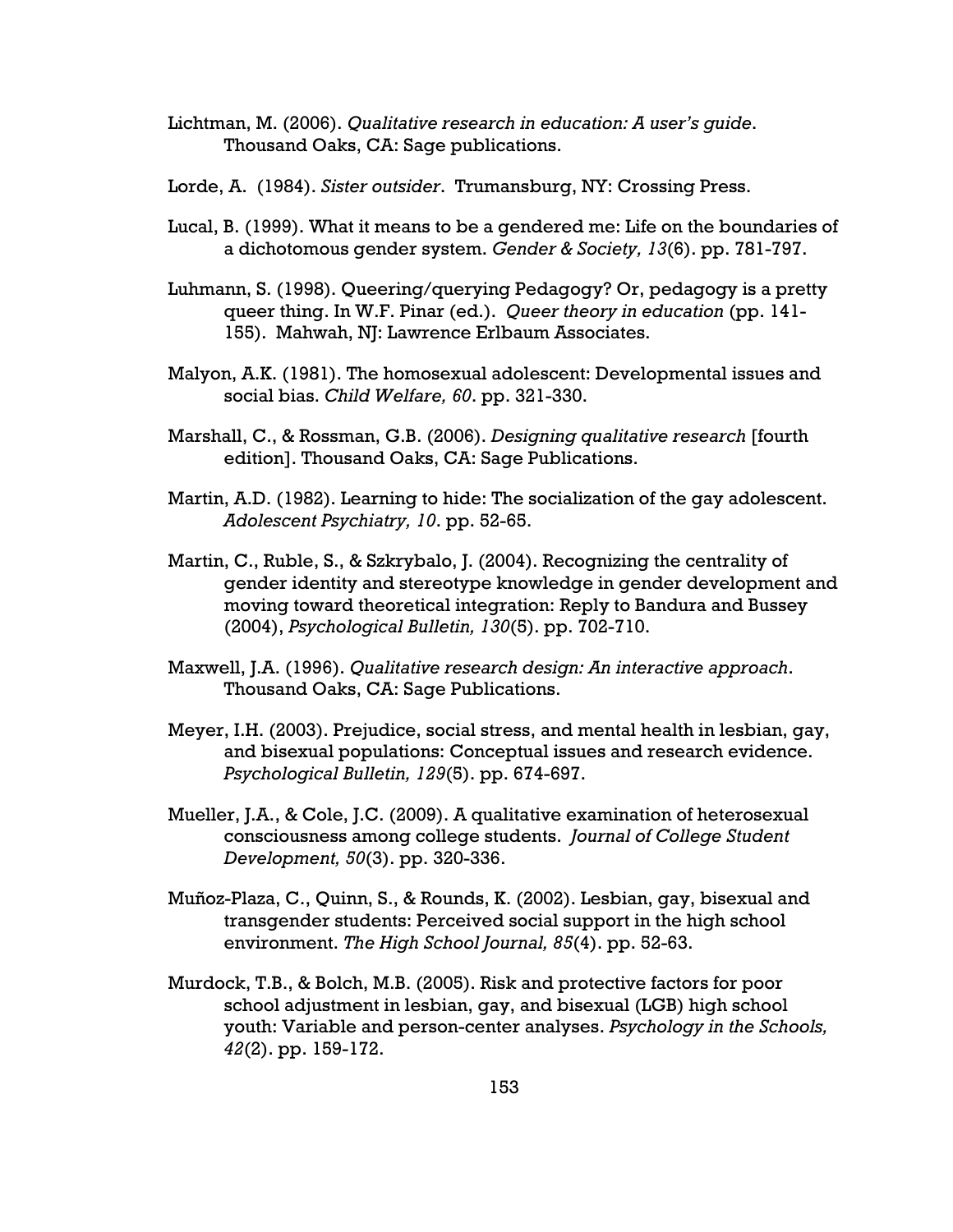- Paechter, C.F. (2007). Being boys, being girls: Learning masculinities and femininities. Maidenhead, UK: Open University Press.
- Pilkington, N., & D'Augelli, A.R. (1995). Victimization of lesbian, gay, and bisexual youth in community settings. Journal of Community Psychology, 23. pp. 33-56.
- Pinar, W.F. (ed.). (1998). Queer theory in education. Mahwah, NJ: Lawrence Erlbaum Associates.
- Rasmussen, M.L. (2006). Becoming subjects: Sexualities and secondary schooling. New York, NY: Routledge.
- Remafedi, G., et al. (1992). Demography of sexual orientation in adolescents. Pediatrics, 89(4). pp. 714-721.
- Remafedi, G., Farrow, J.A., & Deisher, R.W. (1991). Risk factors for attempted suicide in gay and bisexual youth. Pediatrics, 87. pp. 869-875.
- Resnick, L.B., Säljő, R., & Pontecorvo, C. (1997). Discourse, tools, and reasoning. In L.B. Resnick, R. Säljő, C. Pontecorvo, & B. Burge. (eds.). (1997). Discourse, tools, and reasoning: Essays on situated cognition (pp. 1-22). Berlin, Germany: Springer-Verlag.
- Rich, A. (1993). Compulsory heterosexuality and lesbian existence. In H. Abelove, et al. (eds.). The lesbian and gay studies reader. (pp. 227-254). New York, NY: Routledge.
- Ridgeway, C.L., & Correll, S.J. (2004). Unpacking the gender system: A theoretical perspective on gender beliefs and social relations. Gender & Society, 18(4). pp. 510-531.
- Rogoff, B., & Lave, J. (eds.). (1984). Everyday cognition: Its development in social context. Cambridge, MA: Harvard University Press.
- Rogoff, B. (1984). Introduction: Thinking and learning in social context. In B. Rogoff & J. Lave (eds.). Everyday cognition: Its development in social context (pp. 1-8). Cambridge, MA: Harvard University Press.
- Rosario, M., Hunter, J., & Gwadz, M. (1997). Exploration of substance use among lesbian, gay, and bisexual youth. Journal of Adolescent Research, 12(4). pp. 454-476.
- Rosario, M., Hunter, J., Maguen, S., Gwadz, M., & Smith, R. (2001). The coming-out process and its adaptational and health-related associations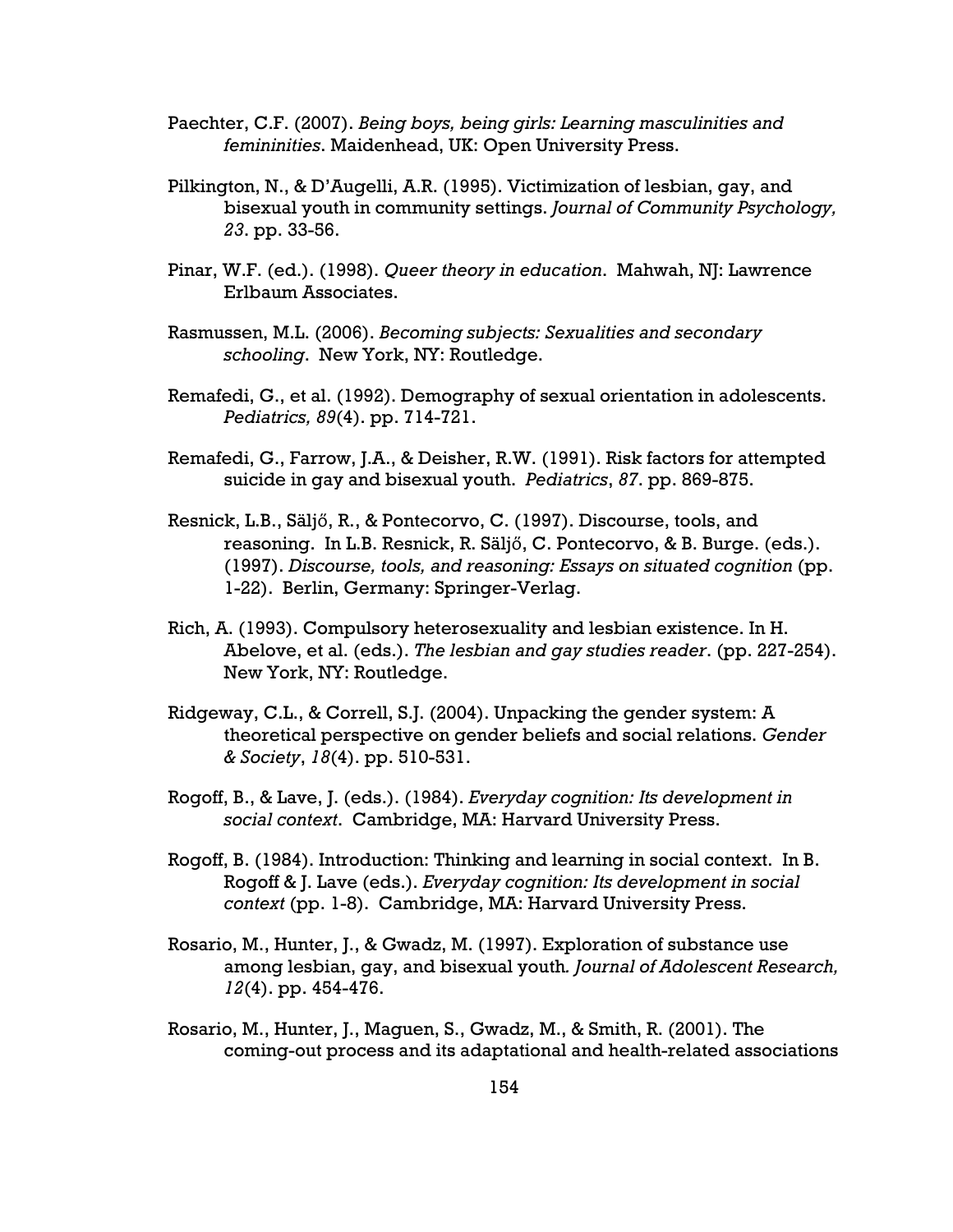among gay, lesbian, and bisexual youths: Stipulation and exploration of a model. American Journal of Community Psychology, 29. pp.133-160.

- Rosario, M., Schrimshaw, E. W., Hunter, J., & Gwadz, M. (2002). Gay-related stress and emotional distress among gay, lesbian, and bisexual youths: A longitudinal examination. Journal of Consulting and Clinical Psychology, 70. pp. 967-975.
- Rosario, M., Schrimshaw, E.W., Hunter, J., & Braun, L. (2006). Sexual identity development among lesbian, gay, and bisexual youths: Consistency and change over time. Journal of Sex Research, 43(1). pp. 46-58.
- Rotheram-Borus, M.J, Hunter, J., & Roasario, M. (1994). Suicidal behavior and gay-related stress among gay and bisexual male adolescents. Journal of Adolescent Research, 9(4). pp. 498-508.
- Rubin, G.S. (1975). The traffic in women: Notes on the 'political economy' of sex. In R. Reiter (ed.). Toward an anthropology of women. New York, NY: Monthly Review Press.
- Rubin, G.S. (1984). Thinking sex: Notes for a radical theory of the politics of sexuality. In C.S. Vance (ed.). Pleasure and danger: Exploring female sexuality (pp. 267-319). Boston, MA: Routledge.
- Salomon,G., & Perkins, D.N. (1998). Individual and social aspects of learning. Review of Research in Education, 23. pp. 1-24.
- Sanlo, R. (1999). Unheard voices: The effects of silence on lesbian and gay educators. Westport, CT: Bergin & Garvey.
- Savin-Williams, R.C. (2001). A critique of research on sexual-minority youths. Journal of Adolescence, 24. pp. 5-13.
- Savin-Williams, R.C. (2005a). The new gay teenager. Cambridge, MA: Harvard University Press.
- Savin-Williams, R.C. (2005b). The new gay teen: Shunning labels. Gay and Lesbian Review, 12(6). pp. 16-19.
- Savin-Williams, R.C., & Cohen, K.M. (2007). Development of same-sex attracted youth. In I.H. Meyer & M.E. Northridge (eds). The health of sexual minorities: Public health perspectives on lesbian, gay, bisexual, and transgender populations (pp. 27-47). New York, NY: Springer Science + Business Media.